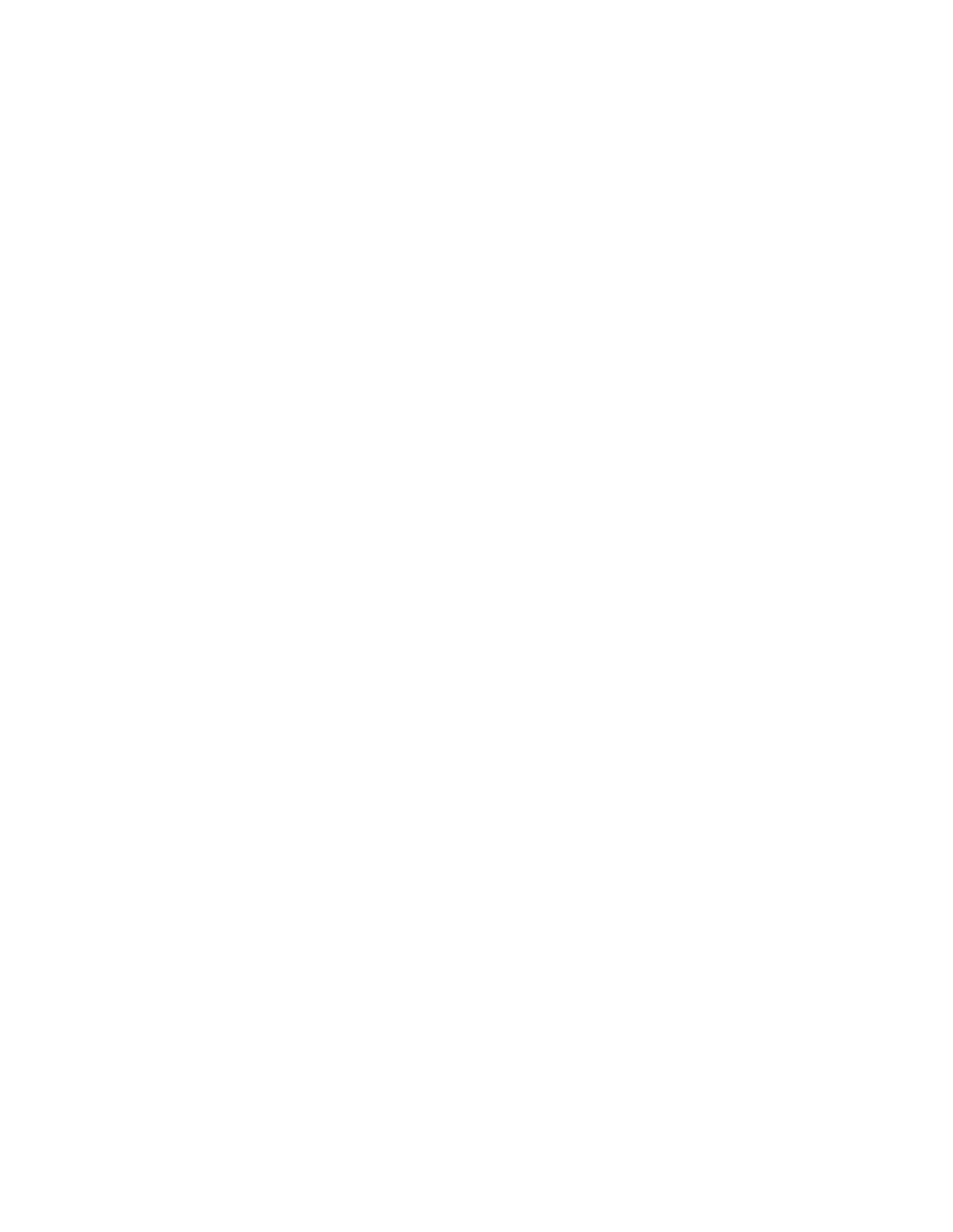*Many thanks to Tom Fairgrieve, Danny Heap, and François Pitt for helpful comments and edits to earlier versions of these notes.*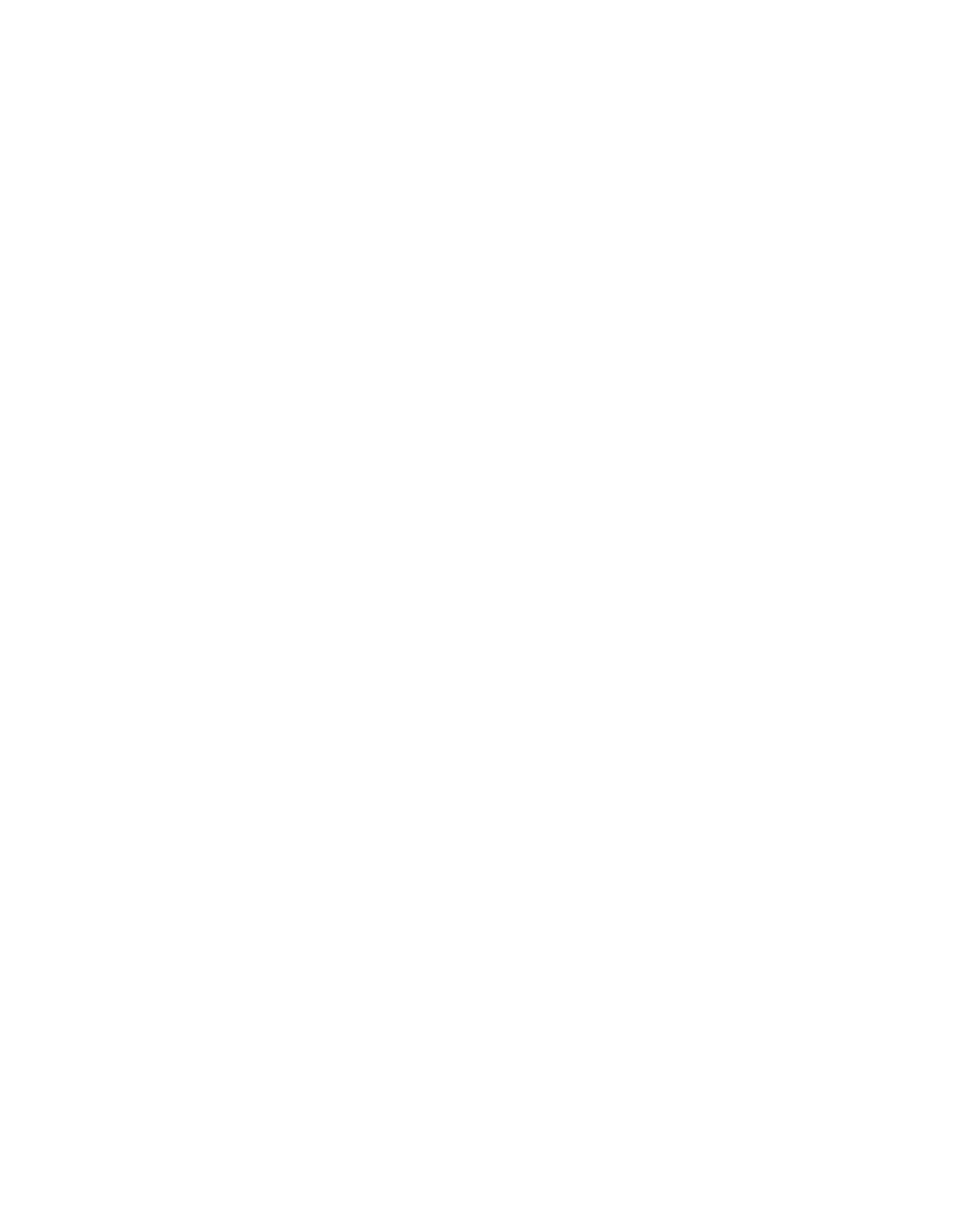# *Contents*

|   | Prologue: what is this course about, and why should I care?    | 9 |
|---|----------------------------------------------------------------|---|
|   | Why mathematical expression and reasoning in computer science? | 9 |
|   | Course overview<br>11                                          |   |
| 1 | Mathematical Expression<br>13                                  |   |
|   | <b>Sets</b><br>13                                              |   |
|   | <i>Functions</i><br>15                                         |   |
|   | Summation and product notation<br>17                           |   |
|   | <i>Inequalities</i><br>18                                      |   |
|   | Propositional logic<br>19                                      |   |
|   | Predicate logic<br>22                                          |   |

*[Writing sentences in predicate logic](#page-25-0)* 26

*[Defining predicates](#page-27-0)* 28

*[Our conventions for writing formulas](#page-30-0)* 31

# *2 [Introduction to Proofs](#page-34-0)* 35

*[Some basic examples](#page-35-0)* 36

*[What goes into a proof?](#page-39-0)* 40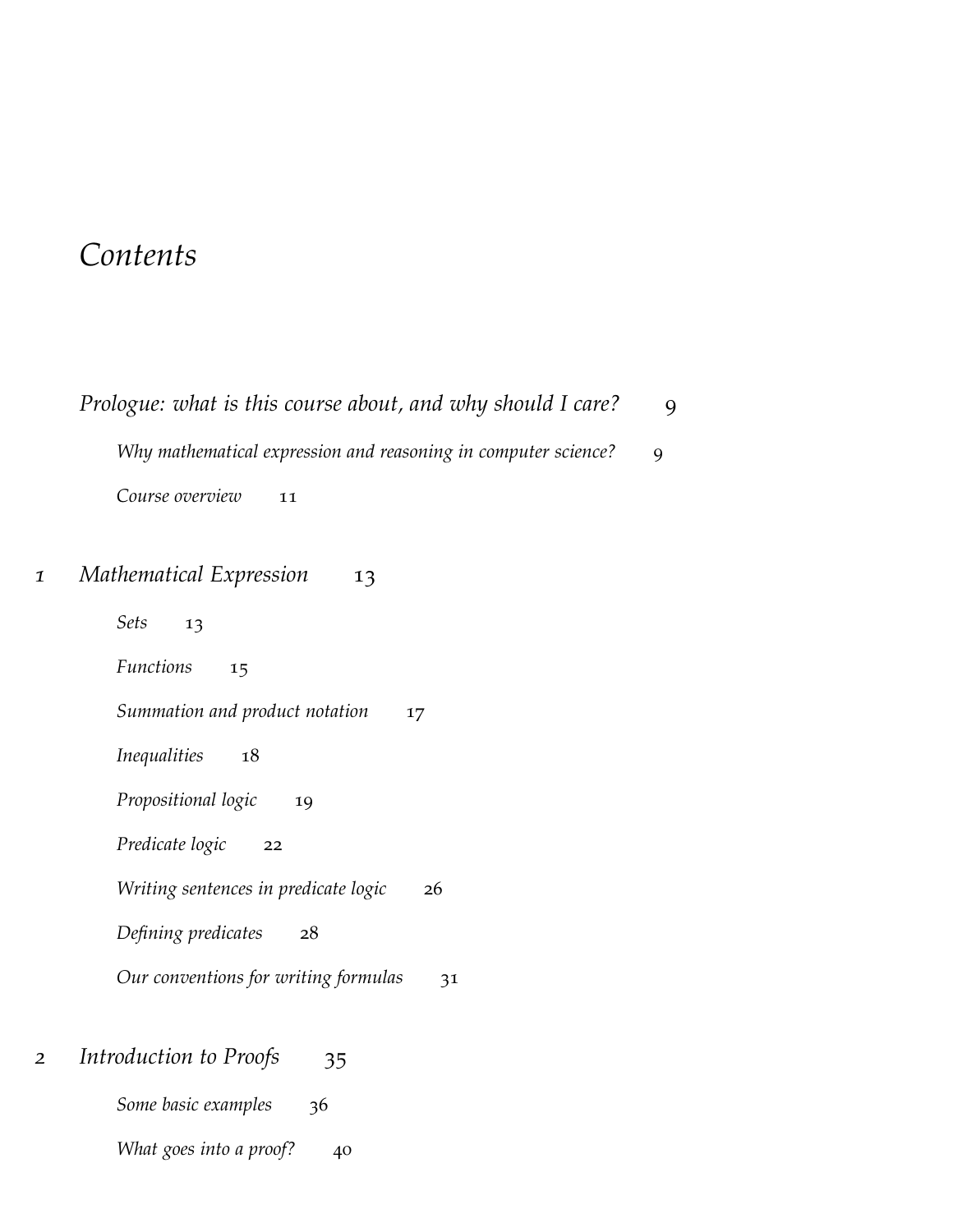| A new domain: number theory       | 46 |
|-----------------------------------|----|
| Alternating quantifiers revisited | 47 |
| False statements and disproofs    | 48 |
| <b>Proof by cases</b><br>51       |    |
| Generalizing statements<br>53     |    |
| Proof by contrapositive<br>56     |    |
| <i>Characterizations</i><br>57    |    |
| Greatest common divisor<br>60     |    |
| Modular arithmetic<br>62          |    |
| Proof by contradiction<br>65      |    |

# *3 [Induction](#page-66-0)* 67

| The principle of induction<br>67           |    |
|--------------------------------------------|----|
| Examples from number theory<br>68          |    |
| Combinatorics<br>73                        |    |
| Incorrect proofs by induction<br>77        |    |
| Looking ahead: strong induction (optional) | 77 |

| 4 | Representations of Natural Numbers        | 79 |
|---|-------------------------------------------|----|
|   | Decimal representation of natural numbers | 79 |
|   | Binary representation of natural numbers  | 79 |
|   | Properties of binary representation       | 80 |

| Analyzing Algorithm Running Time |     | 85 |
|----------------------------------|-----|----|
| A motivating example             | -85 |    |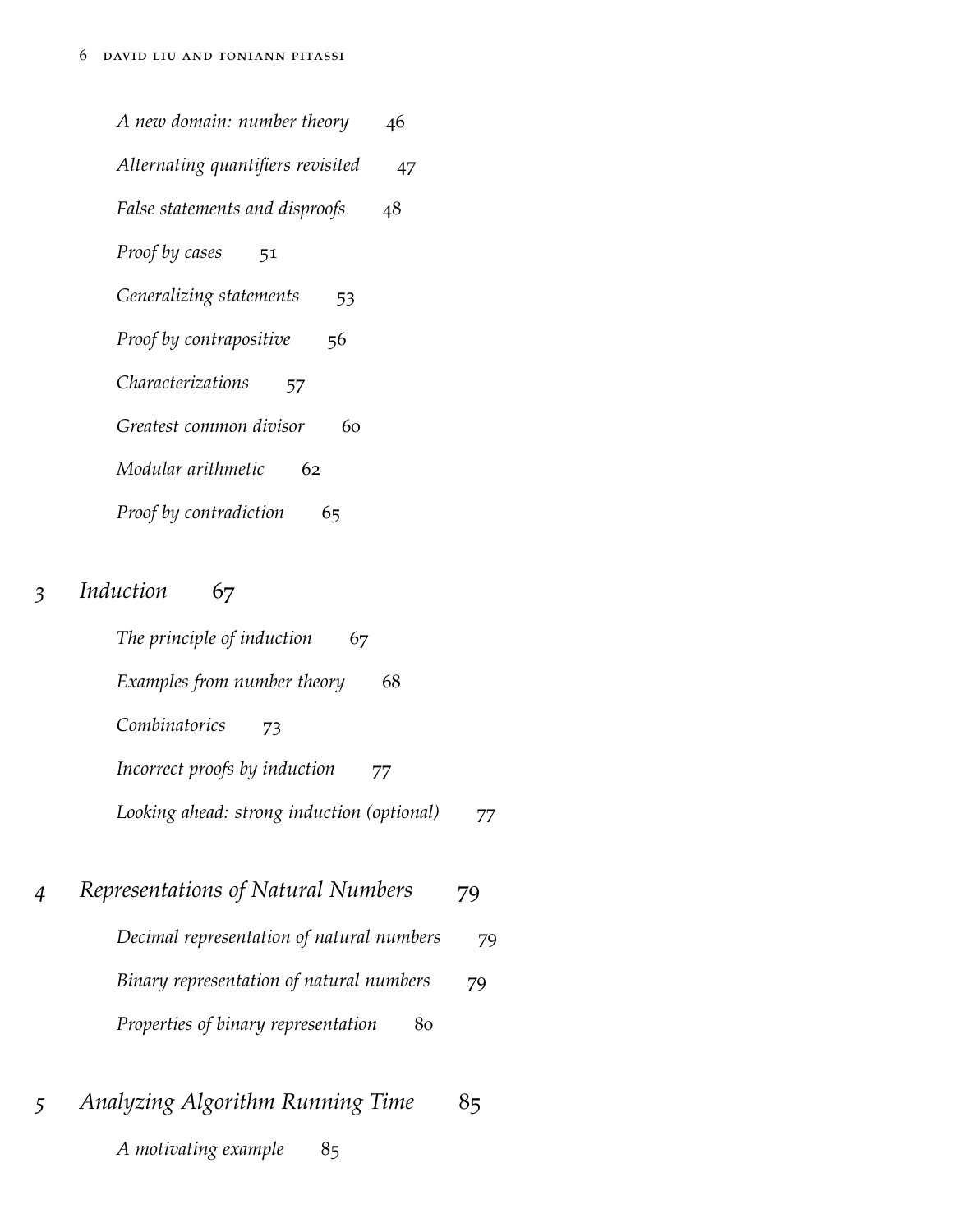*[Asymptotic growth](#page-86-0)* 87 *[One special case of Big-Oh:](#page-90-0)*  $\mathcal{O}(1)$ *[Omega and Theta](#page-90-1)[Properties of Big-Oh, Omega, and Theta](#page-91-0)[Back to algorithms](#page-94-0)* 95 *[Worst-case and best-case running times](#page-103-0)[Don't assume bounds are tight!](#page-108-0)[Average-case analysis](#page-110-0)* 111

- *6 [Graphs and Trees](#page-116-0)* 117
	- *[Initial definitions](#page-116-1)* 117
	- *[Paths and connectedness](#page-119-0)* 120
	- *[A limit for connectedness](#page-122-0)* 123
	- *[Cycles and trees](#page-126-0)* 127
	- *[Rooted trees](#page-132-0)* 133
- *7 [Looking Ahead](#page-136-0)* 137

*[Turing's legacy: the limitations of computation](#page-136-1)* 137 *[Gödel's legacy: the limitations of proofs](#page-139-0)* 140 *[P versus NP](#page-140-0)* 141 *[Other cool applications: Cryptography](#page-140-1)* 141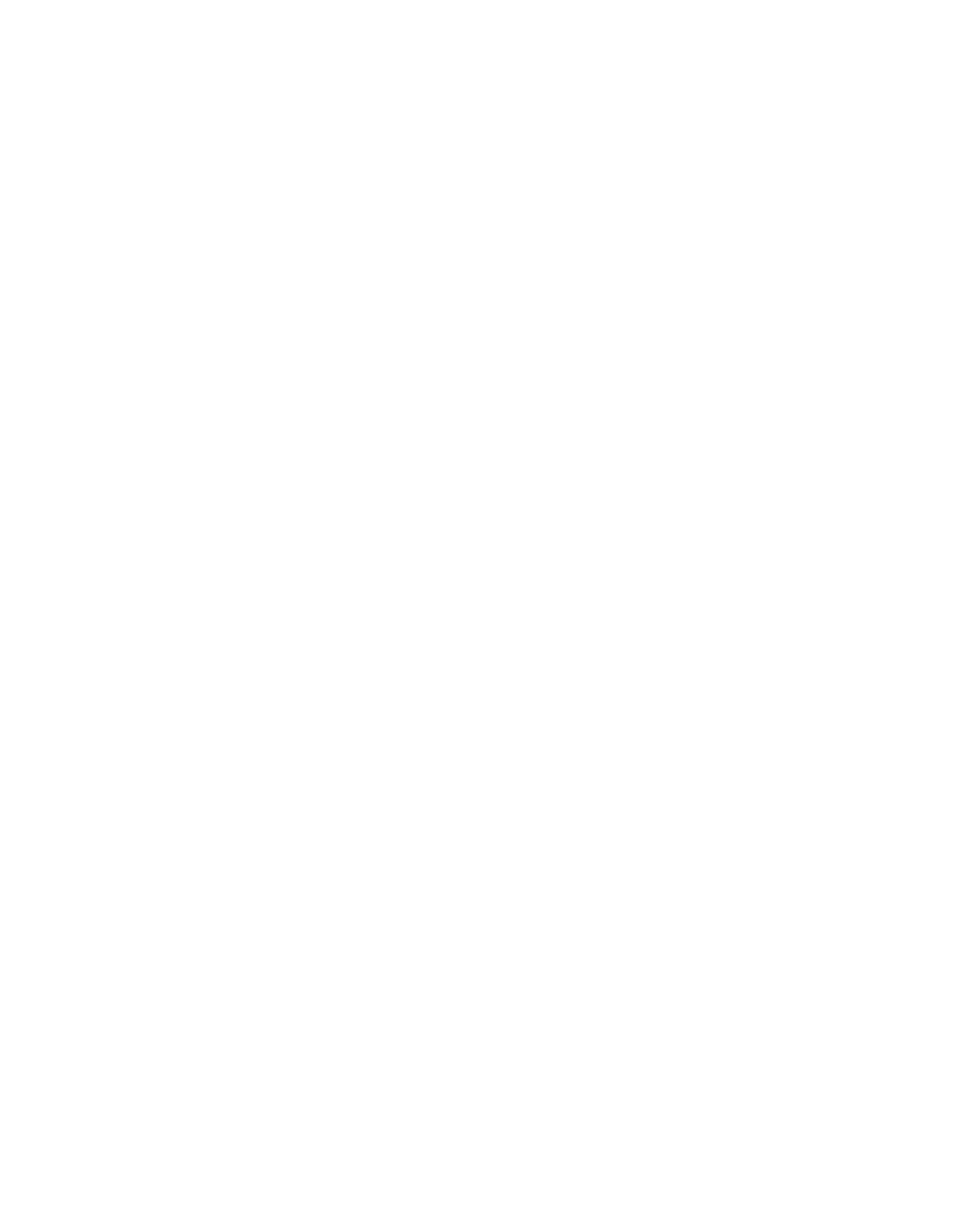# <span id="page-8-0"></span>*Prologue: what is this course about, and why should I care?*

In CSC165, we will be talking about how to express statements precisely using the language of mathematical logic. This gives a way to communicate ideas without any ambiguity, which is an essential skill for any discipline. For example, the English statement "Some people like David" can be interpreted as saying that at least one person likes David, or that few, many, or even all people like David. What about "You can get cake or ice cream"? Does this mean that you may enjoy both cake and ice cream, or that you must choose between the two? Another example is the English expression "If you are a Pittsburgh Pens fan, then you are not a Philadelphia Flyers fan." Its meaning is clear enough if you meet a Pens fan, but what does this mean, if anything, for someone who *isn't* a Pittsburgh Pens fan? Does the same reasoning apply to the statement "If you can solve any problem in this course, then you will get an A"? Mathematical expressions in formal logic, on the other hand, have only one meaning. They remove all ambiguity so that only one interpretation is possible.

The second major theme of the course is developing methods to give rigorous mathematical proofs or disproofs of mathematical statements. We don't just want to be able to express ideas, we want to be able to argue—to both ourselves and others—that these ideas are correct. Mathematical proofs are a way to convince someone of something in an absolute sense, without worrying about biases, rhetoric, feelings, or alternate interpretations. The beauty of mathematics is that unlike other vast areas of human knowledge, it is possible to prove that a mathematical statement is true with one-hundred percent certainty. Without a rigorous mathematical proof, we can be easily fooled by our intuition and preconceptions. We will see throughout the course that some statements that seem perfectly reasonable turn out to be wrong, and others turn out to be true in surprising ways. Sometimes our intuition is valid and a proof seems like a mere formality; but often our intuition is incorrect, and going through the process of a rigorous mathematic proof is the *only* way that we discover the truth!

### <span id="page-8-1"></span>*Why mathematical expression and reasoning in computer science?*

So many reasons! Perhaps the most basic one is program correctness. Say your friend has written a complicated program that she says does something truly remarkable. How do you know it is correct?<sup>1</sup> You can test it on some inputs, but<br><sup>1</sup> What does it *mean* for a program to how do you know that your tests are thorough enough? Programmers often rely on a combination of tests and their own intuition to convince themselves that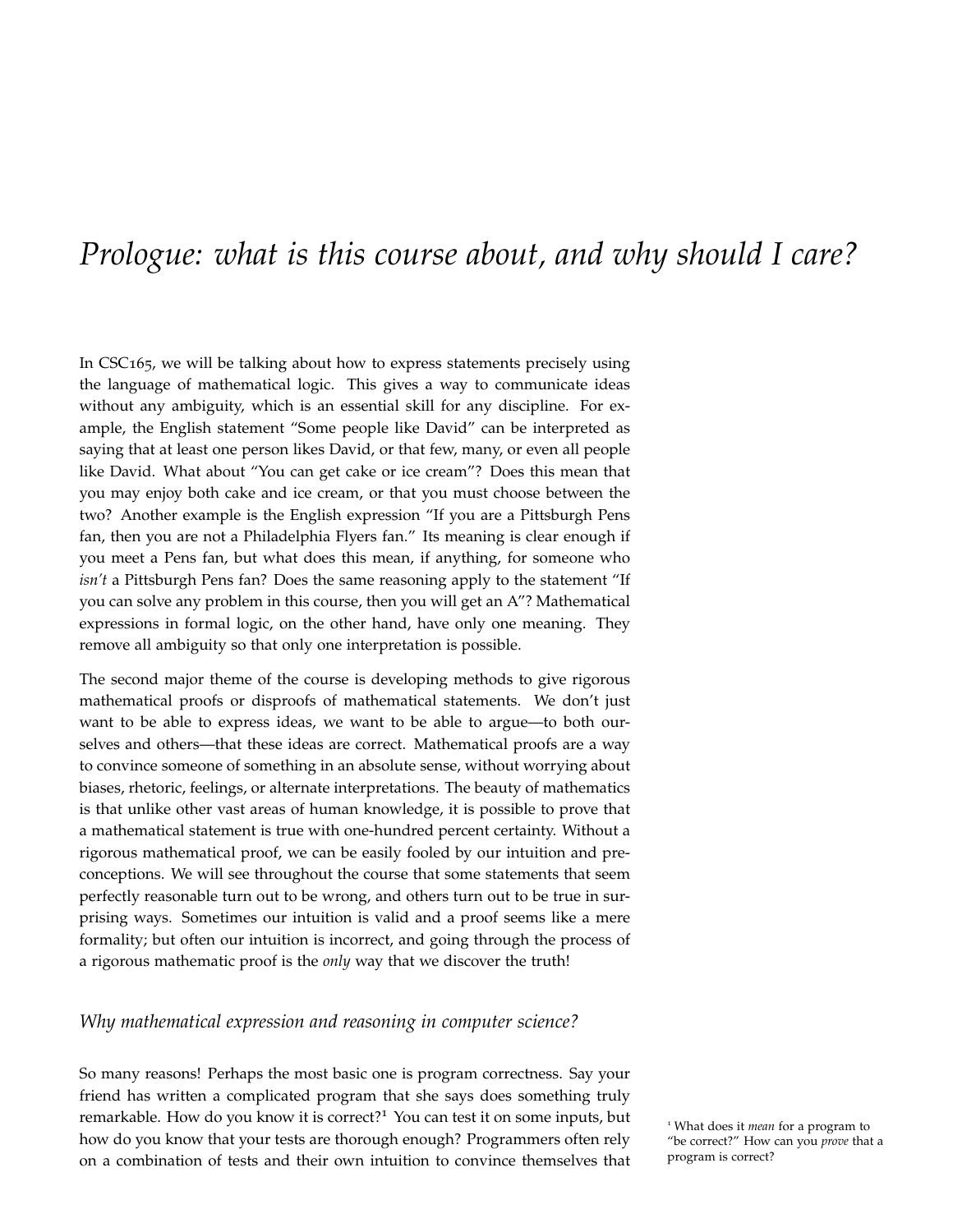their programs are correct, but neither of these are guarantees. A **correctness proof** will convince you that without a shadow of a doubt, the algorithm is correct on *all* possible inputs. Not only that, but the practice of proving the correctness of algorithms will refine your own intuitions, making you a better programmer overall.

But wait. Maybe her program does what she claims, but what if on some inputs it takes an extremely long time to run?<sup>2</sup> <sup>A</sup> **worst-case complexity analysis** is a <sup>2</sup> What does it *mean* for a program to formal way to convince you that no matter what the input is, her program will run in some guaranteed number of time steps, independent of which computer or programming language is used to write and run this program.

These are two fundamental computer science areas where formal mathematical expression is required to precisely define concepts, and mathematical reasoning is required to prove statements about those concepts. Throughout this course we will follow this two-step process of **defining** and then **proving** things very explicitly, and we will practice on many examples. There are many other applications of mathematical expression and reasoning in computer science, some of which we list below. In all cases, mathematical expression allows us to precisely define our claims about the system in question, and mathematical proofs give us a mechanism to convince others with certainty that our system is working as we specified.

- *Program verification*. This is essentially program correctness mentioned above, and is in fact an entire subarea of computer science. Formal verification is the use of mathematical expression and reasoning in order to argue that a given software or hardware system is correct. Again, you need mathematical expression in order to specify without ambiguity both what the system is and what it means for the system to be correct. Then you need proofs in order to prove or disprove the correctness of the system.
- *Cryptography*. Cryptography is the science of developing techniques to communicate information in a way that is secure even in the presence of adversaries. The most basic cryptographic task is to send an *encrypted* message across the Internet to a particular person so that the intended receiver is able to decrypt the message, while ensuring that other agents, for whom the message is not intended, are not able to modify the message or to decrypt it. The area of cryptography is now quite sophisticated, and there are extremely clever protocols that allow us to perform many tasks, such as public-key cryptography, digital signatures, and data authentication. Mathematical expression is required in order to even define precisely what we mean by "secure."<sup>3</sup> Then proofs are needed in order to show that our cryptographic techniques are indeed secure.
- *Privacy*. Issues of privacy are abundant. How do we manage the massive amount of data that is available through the web, while at the same time keep sensitive information private? In order to study this question, one first needs a formal definition of what is even meant by privacy.<sup>4</sup> Intuitively, we want such a definition to capture the idea that data can be used for the benefit of society—such as to discover correlations between behaviour, symptoms and diseases—but so that the privacy of any particular person is not com-

"take a long time to run?" How can you *prove* that a program takes a long (or short) time to run?

<sup>3</sup> You can think about it, but it is not at all obvious what such a definition should say. In fact, there are many definitions of security and other cryptographic notions used in theory and practice, depending on the context.

<sup>&</sup>lt;sup>4</sup> As with "security," there are many definitions out there for what is meant by "privacy," including the notion of *differential privacy* that has lately been in the news.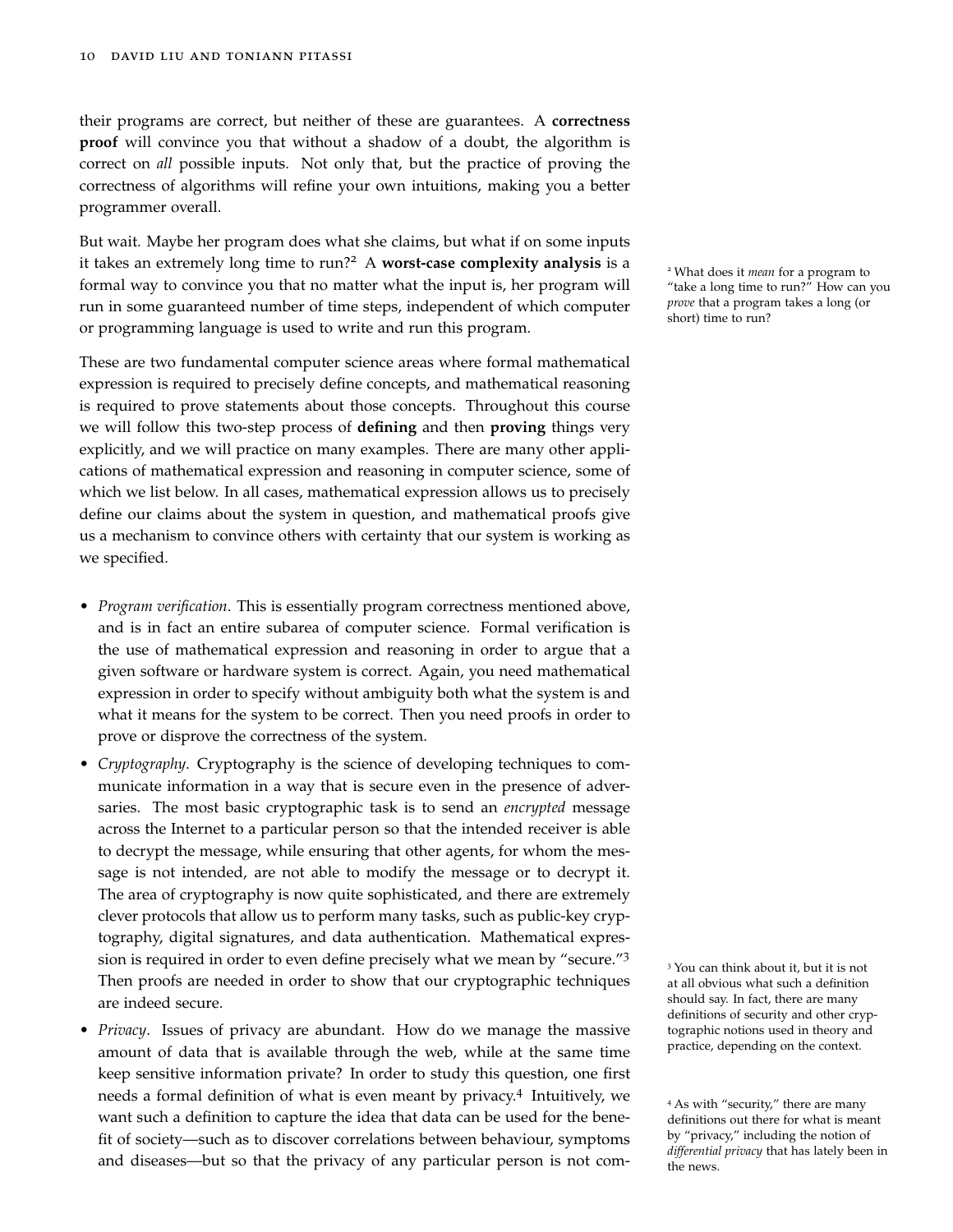promised. Once the definition is in place, the job then becomes to develop protocols and mechanisms that do useful things while maintaining a privacy guarantee. Again, one needs mathematical expression in order to state the definition of privacy, and proofs in order to show that the mechanisms satisfy the privacy definition.

- *Artificial intelligence*. Many problems in artificial intelligence and machine learning involve logic. For example, in order to navigate a robot through a room, it helps to have a precise description of the room, as well as a plan for how to move through the room. Practically all problems in artificial intelligence involve mathematical expression and reasoning, including: natural language processing, image recognition, learning and planning.
- *Complexity theory*. Complexity theory is about whether important problems that we want solve can be carried out efficiently with respect to costly resources. Common resources considered are time, computer memory, and randomness.<sup>5</sup> This study requires formal definitions of what we mean by  $\frac{5}{\pi}$  The idea of "randomness" as a re*efficient*; research in this area aims to invent proofs that certain problems can or cannot be solved efficiently.

# *Course overview*

In our first few weeks of this course, we will discuss mathematical expressions. That is, you will learn a new language and how to express precise statements in this language. It may seem daunting to pick up a new language in a few short weeks, but in fact you probably have been using this language since you were born. What we will do is formalize your intuitive understanding of logic so that it is as clear as possible what constitutes a legal mathematical statement and what doesn't.

After learning how to express our statements in this language of mathematical logic, we will discuss ways of reasoning about the truth (or falsehood) of these statements. You will both read and write proofs, learning how to construct airtight arguments and communicate them to others, and how to poke holes in flawed proofs. To practice the dual skills of expression and reasoning in computer science domains, we will introduce several new domains to serve as the foundations for our mathematical statements: number theory, combinations and permutations, program runtime, and graphs.<sup>6</sup>

source may be a surprising one, but is in fact the heart of one of the biggest open questions in complexity theory: If a problem can be solved by an efficient randomized algorithm, can it be solved by an efficient algorithm which has no randomness?

<sup>6</sup> Of course, we are not introducing these domains just for the sake of having a few new definitions to play around with. Each of the domains we will study in this course serve a vital role in many areas of computer science, which we will only scratch the surface of in this course.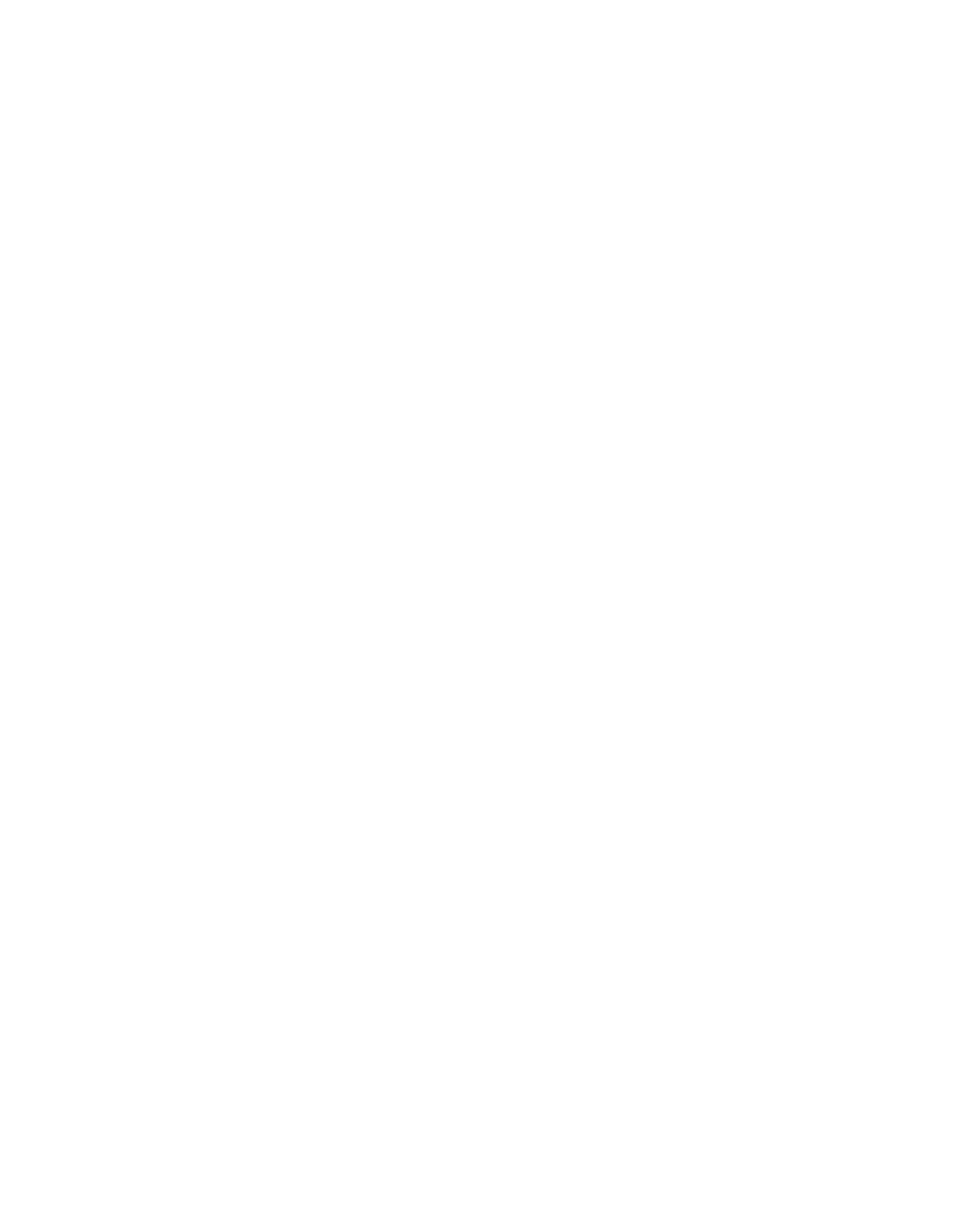# <span id="page-12-0"></span>*1 Mathematical Expression*

As a starting point for formalizing our intuition of logic, we will define two mathematical notions that we will use repeatedly throughout the course: sets and functions. Much of the terminology here may be review for you (or at least appear vaguely familiar), but please pay careful attention to the **bolded terms**, as we will make heavy use of each of them throughout the course. Each of these terms has a specific technical meaning (given by our definition) that may be subtly different from your intuitive understanding. As we will stress again and again, *definitions* are precise statements about the meaning of a term or symbol; whenever we define something, it will be your responsibility to understand that definition so that you can understand—and later, reason about—statements using these terms at any point in the rest of this course and beyond.

# <span id="page-12-1"></span>*Sets*

**Definition 1.1.** A **set** is a collection of distinct objects, which we call **elements** of the set. A set can have a finite number of elements, or infinitely many elements. The **size** of a finite set *A* is the number of elements in the set, and is denoted by |*A*|. The **empty set** (the set consisting of zero elements) is denoted by ∅.

Before moving on, let us see some concrete examples of sets. These examples illustrate not just the versatility of what sets can represent, but also illustrate various ways of *defining* sets.

**Example 1.1.** A finite set can be described by explicitly listing all its elements between curly brackets, such as  $\{a, b, c, d\}$  or  $\{2, 4, -10, 3000\}$ .

**Example 1.2.** A set of records of all people that work for a small company. Each record contains the person's name, salary, and age. For example:

 $\{(Ava Doe, $70000, 53), (Donald Dunn, $67000, 30), (Mary Smith, $65000, 25), (John Monet, $70000, 40)\}.$ 

**Example 1.3.** Here are some familiar *infinite* sets of numbers. Note that we use the . . . to indicate the continuation of a pattern of numbers.

- The set of natural numbers,  $\mathbb{N} = \{0, 1, 2, \dots\}$ <sup>1</sup>
- The set of integers,  $\mathbb{Z} = \{..., -2, -1, 0, 1, 2, ...\}$ .
- The set of positive integers,  $\mathbb{Z}^+ = \{1, 2, \dots\}$ .
- The set of rational numbers, **Q**.

 $1$  By convention in computer science,  $0$  is a natural number.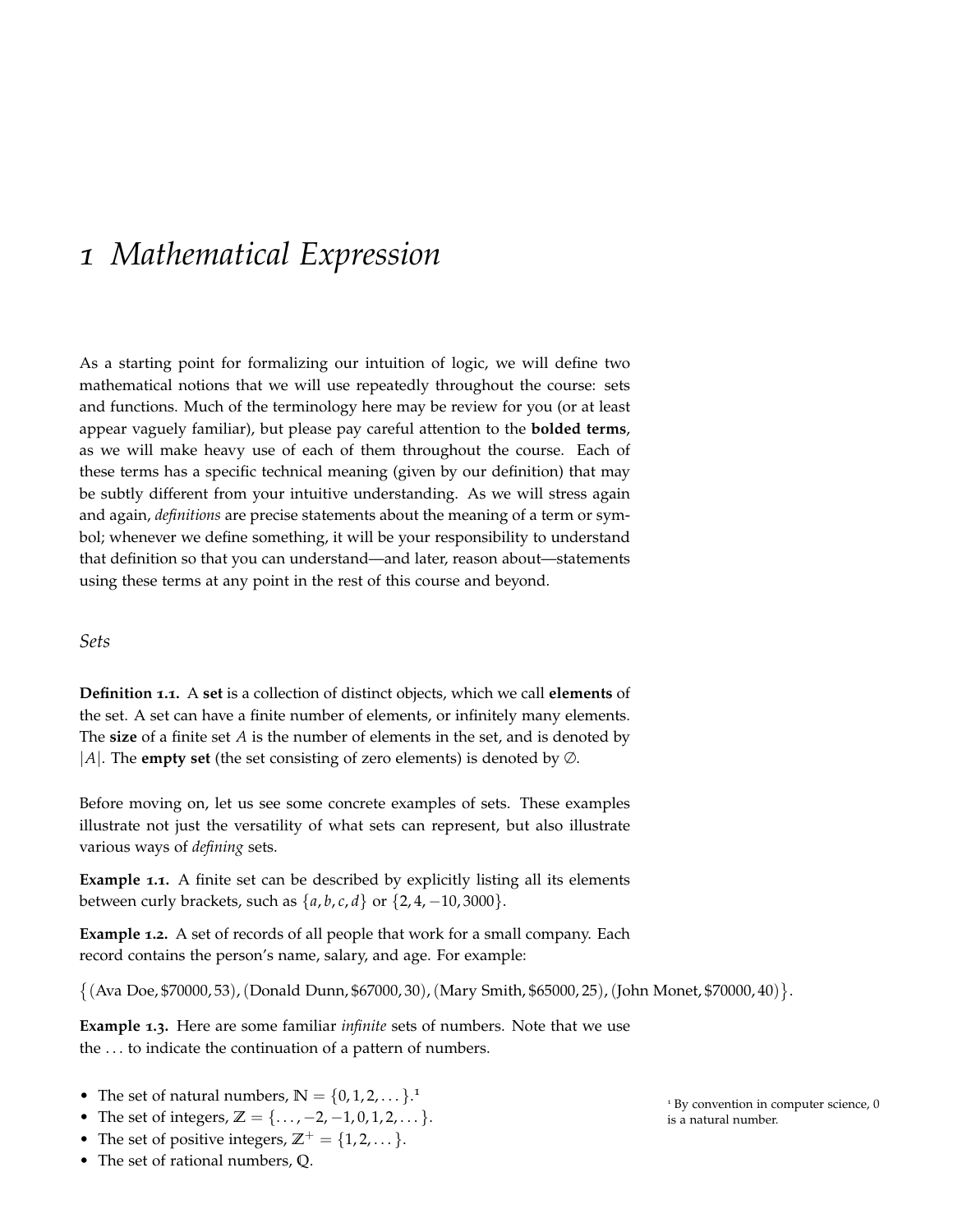- The set of real numbers, **R**.
- The set of non-negative real numbers, **R**≥<sup>0</sup> .

**Example 1.4.** The set of all finite strings over  $\{0, 1\}$ . A *finite string over*  $\{0, 1\}$  is a finite sequence *b*0*b*1*b*<sup>2</sup> . . . *bk*−<sup>1</sup> , where *k* is a natural number (called the *length* of the string)<sup>2</sup> and each of  $b_0$ ,  $b_1$ , etc. is either 0 or 1. The string of length 0 is <sup>2</sup> For example, the length of the string called the *empty string*, and is typically denoted by the symbol  $\epsilon$ . 10100101 is eight.

Note that we have defined this set without explicitly listing all of its elements, but instead by describing exactly what properties its elements have. For example, using our definition, we can say that this set contains the element 01101000, but does not contain the element 012345.<sup>3</sup>

**Example 1.5.** A set can also be described as in this example:<br> $\begin{array}{ccc}\n0 & 12 \\
0 & 12\n\end{array}$ 

$$
\{x \mid x \in \mathbb{N} \text{ and } x \ge 5\}.
$$

This is the set of all natural numbers which are greater than or equal to 5. The left part (before the vertical bar |) describes the elements in the set in terms of a variable *x*, and right part states the *condition(s)* on this variable that must be satisfied.<sup>4</sup>

As a more complex example, we can define the set of rational numbers as:

$$
Q = \left\{ \frac{p}{q} \middle| p, q \in \mathbb{Z} \text{ and } q \neq 0 \right\}.
$$

We have only scratched the surface of the kinds of objects we can represent using sets. Later on in the course, we will enrich our set of examples by studying sets of computer programs, sequences of numbers, and graphs.

#### *Operations on sets*

We have already seen one set operation: the size operator, |*A*|. In this subsection, we'll list other common set operations that we will use in this course.

The following *boolean* set operations return either True or False. We only describe when these operations return True; they return False in all other cases.

- $x \in A$ : returns True when *x* is an element of *A*;  $y \notin A$  returns True when *y* is *not* an element of *A*.
- *A*  $\subseteq$  *B*: returns True when every element of *A* is also in *B*. We say in this case that *A* is a **subset** of *B*.

Every set is a subset of itself, and the empty set is a subset of every set:  $A \subseteq A$ and  $\emptyset \subseteq A$  are always True.

• *A* = *B*: returns True when *A*  $\subseteq$  *B* and *B*  $\subseteq$  *A*. In this case, *A* and *B* contain the exact same elements.

<sup>3</sup> Food for thought: how would you

<sup>4</sup> Tip: The | can be read as "where".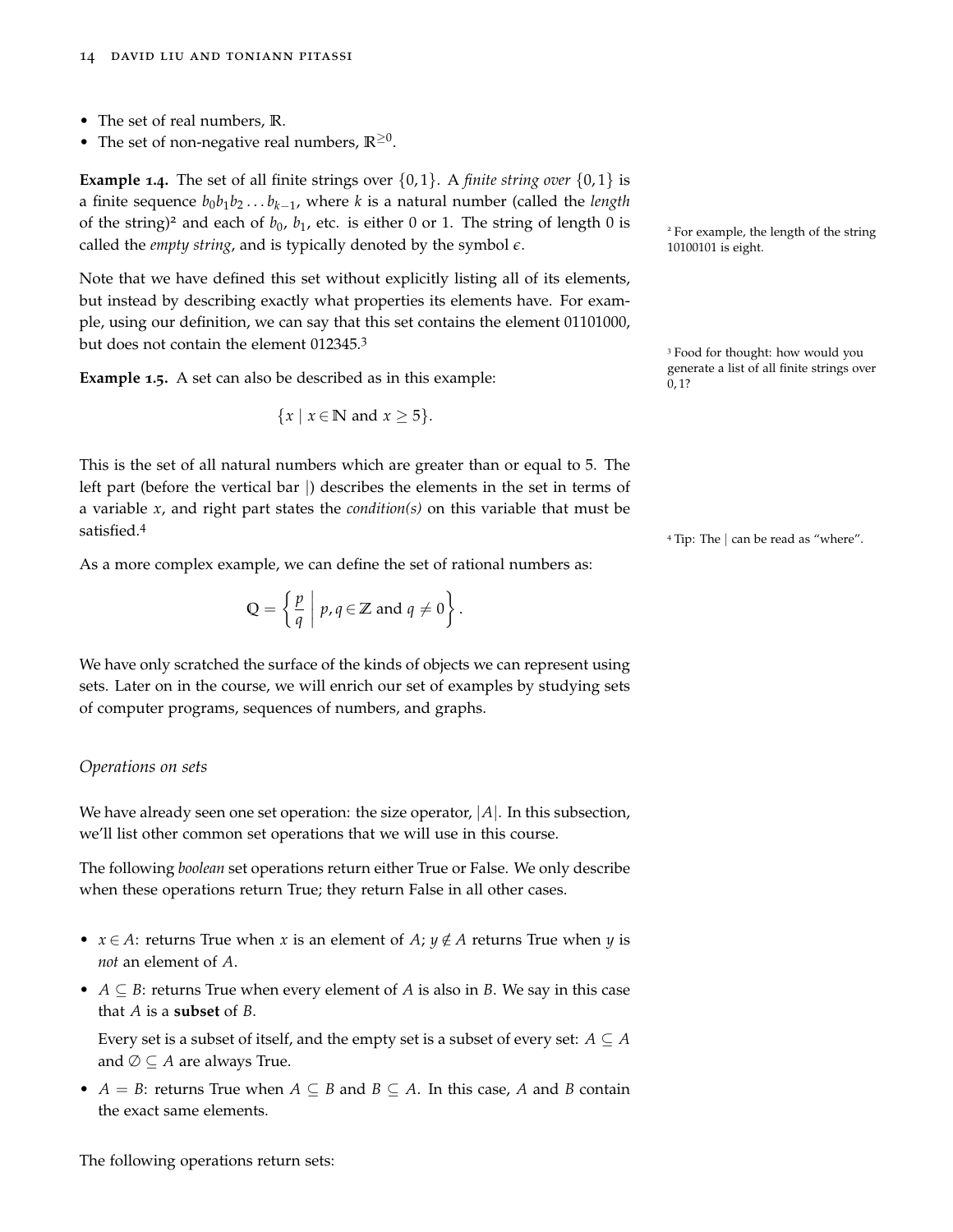• *A* ∪ *B*, the **union** of *A* and *B*. Returns the set consisting of all elements that occur in *A*, in *B*, or in both.

 $A \cup B = \{x \mid x \in A \text{ or } x \in B\}.$ 

• *A* ∩ *B*, the **intersection** of *A* and *B*. Returns the set consisting of all elements that occur in both *A* and *B*.

 $A \cap B = \{x \mid x \in A \text{ and } x \in B\}.$ 

•  $A \setminus B$ , the **difference** of *A* and *B*. Returns the set consisting of all elements that are in *A* but that are not in *B*.

 $A \setminus B = \{x \mid x \in A \text{ and } x \notin B\}.$ 

• *A* × *B*, the **(Cartesian) product** of *A* and *B*. Returns the set consisting of all *pairs* (*a*, *b*) where *a* is an element of *A* and *b* is an element of *B*.

 $A \times B = \{ (x, y) \mid x \in A \text{ and } y \in B \}.$ 

•  $P(A)$ , the **power set** of *A*, returns the set consisting of all subsets of  $A$ <sup>5</sup> For example, if  $A = \{1, 2, 3\}$ , then ship between  $|\tilde{A}|$  and  $|\mathcal{P}(A)|$ ?

$$
\mathcal{P}(A) = \{ \emptyset, \{1\}, \{2\}, \{3\}, \{1,2\}, \{1,3\}, \{2,3\}, \{1,2,3\} \}.
$$

 $P(A) = \{S \mid S \subseteq A\}.$ 

# <span id="page-14-0"></span>*Functions*

**Definition 1.2.** Let *A* and *B* be sets. A **function**  $f : A \rightarrow B$  is a mapping from elements in *A* to elements in *B*. *A* is called the **domain** of the function, and *B* is called the **codomain** of the function.

For example, if *A* and *B* are both the set of integers, then the (predecessor) function *Pred* :  $\mathbb{Z} \to \mathbb{Z}$ , defined by *Pred*(*x*) = *x* − 1, is the function that maps each integer *x* to the integer before it. Given this definition, we know that  $Pred(10) = 9$ and  $Pred(-3) = -4$ .

A more formal definition of the term "mapping" above is a subset of the Cartesian product  $A \times B$ , where every element of A appears exactly once. For example, we can define the *Pred* function as the following set:

$$
\{\ldots, (-2,-3), (-1,-2), (0,-1), (1,0), (2,1), \ldots\}.
$$

One important distinction between the domain and codomain of a function is in what they require of that function. For a function  $f : A \rightarrow B$ , its domain *A* is the set of possible inputs for the function, and *f must* have a valid value for every single one of those inputs. So for example, the function  $g(x) = \frac{1}{x}$  cannot have domain **R**, since  $g(0)$  is not defined.<sup>6</sup> However, the codomain *B* only has to  $\overline{g}$  We could choose **R** \ {0} as *g*'s do*contain* the possible outputs of *f*—not every element of *B* needs to be a possible main. output. Continuing our example, the function  $g(x) = \frac{1}{x}$  can have codomain **R**, since  $\frac{1}{x}$  is always a real number, even though  $g(x)$  never outputs o.

Sometimes it is useful to discuss the exact of possible outputs of a function. For this, we have one more definition.

<sup>5</sup> Food for thought: what is the relation-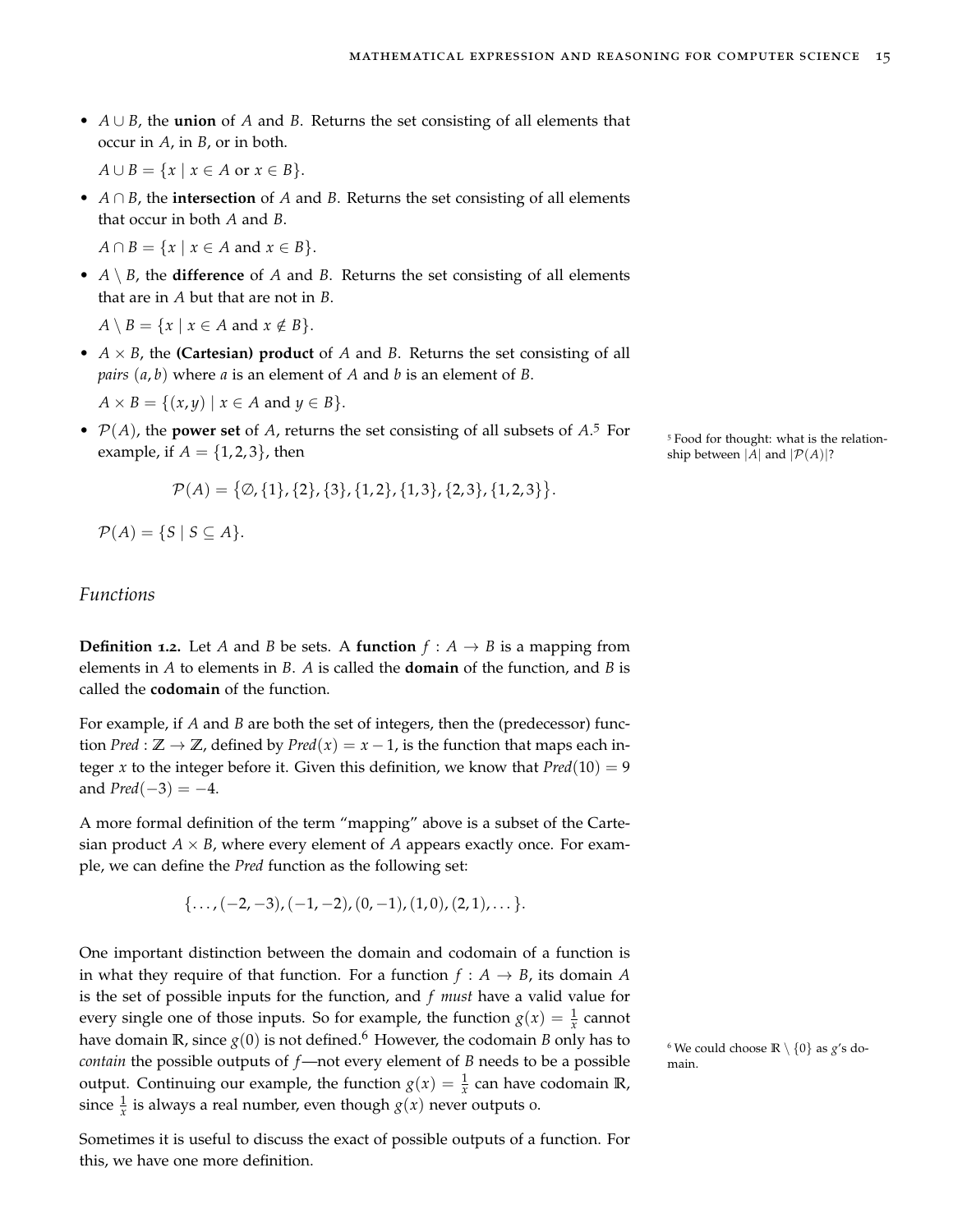**Definition 1.3.** Let  $f: A \rightarrow B$  be a function. We define the **range** of f to be the set consisting of its possible outputs. Formally, this is the set  $\{f(x) | x \in A\}$ .

Note that the range of *f* is always a subset of its codomain *B*, but does not necessarily equal *B*.

You might wonder: why bother having separate definitions for codomain and range, why not just always define functions with their exact range? There are two reasons why this isn't always feasible:

- Functions don't always have a range that is easy to describe or compute. For example, the function  $f(x) = (1 + \sin(x))^{\cos(x)}$  over the domain **R** always outputs a non-negative real number, so we can pick its codomain to be **R**≥<sup>0</sup> , but finding its precise range requires more work.
- Later on, we'll be analysing properties of *arbitrary* functions with a given domain and codomain, for example, an arbitrary function  $f : \mathbb{R} \to \mathbb{R}$ . In these cases, we'll want to include functions whose range is potentially much smaller than **R** in our analysis.

For these reasons, we'll generally define function codomains using standard numeric sets like **N** and **R**, and leave the range of a function unstated unless it is required by the particular problem at hand.

#### *Function arity*

Functions can have more than one input. For sets  $A_1, A_2, \ldots, A_k$  and *B*, a *k*-ary **function**  $f : A_1 \times A_2 \times \cdots \times A_k \rightarrow B$  is a function that takes *k* arguments, where for each *i* between 1 and *k*, the *i*-th argument of *f* must be an element of *A<sup>i</sup>* , and where *f* returns an element of *B*. We have common English terms for small values of *k*: *unary*, *binary*, and *ternary* functions take one, two, and three inputs, respectively. For example, the addition operator  $+ : \mathbb{R} \times \mathbb{R} \to \mathbb{R}$  is a binary function that takes two real numbers and returns their sum. For readability, we usually write this function as  $x + y$  instead of  $+(x, y)$ .

#### *Predicates*

<sup>A</sup> **predicate** is a function whose codomain is {True, False}.<sup>7</sup> For example, we can <sup>7</sup> define the predicate  $Odd : \mathbb{N} \rightarrow \{True, False\}$  by mapping all even numbers to False, and all odd numbers to True. Given a predicate *P* and element *x* of its domain, we say that *x* **satisfies** *P* when  $P(x)$  is True.

Predicates and sets have a natural equivalence that we will sometimes make use of in this course. Given a predicate  $P : A \rightarrow \{True, False\}$ , we can define the set  $\{x \mid x \in A \text{ and } P(x) = \text{True}\}\$ , i.e., the set of elements of A which satisfy P. On the flip side, given a subset  $S \subseteq A$ , we can define the predicate  $P : A \rightarrow$ {True, False} by  $P(x) =$  True if  $x \in S$ , and  $P(x) =$  False if  $x \notin S$ . For example, consider the predicate *Even* :  $\mathbb{N} \to \{ \text{True}, \text{False} \}$  that is True exactly when its <sup>7</sup> In other courses, you may see True and False represented as the numbers 1 and 0, respectively.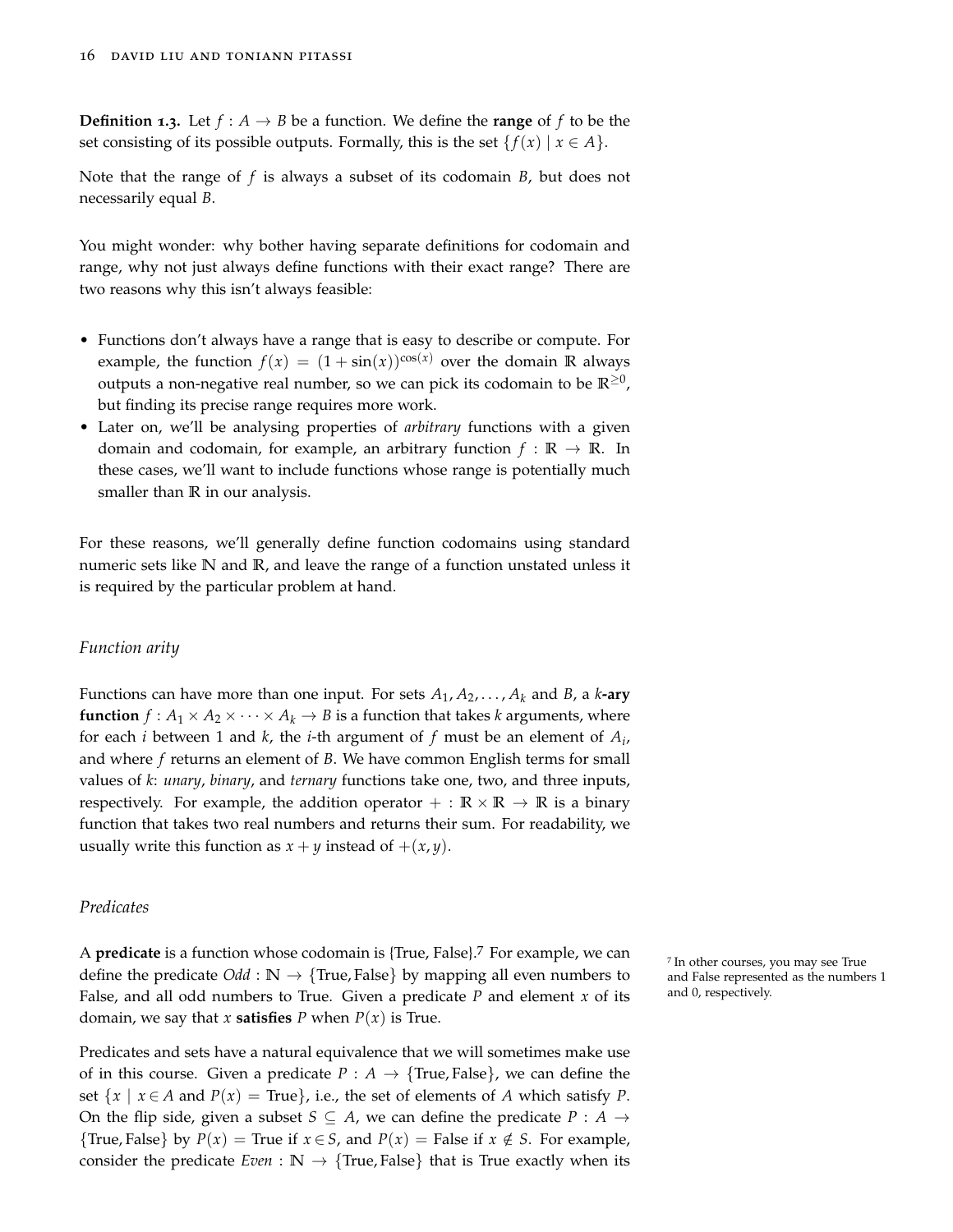argument is even. This predicate corresponds to the set of natural numbers  $\{0, 2, 4, \dots\}.$ 

### <span id="page-16-0"></span>*Summation and product notation*

When performing calculations, we'll often end up writing sums of terms, where each term follows a pattern. For example:

$$
\frac{1+1^2}{3+1} + \frac{2+2^2}{3+2} + \frac{3+3^2}{3+3} + \dots + \frac{100+100^2}{3+100}
$$

We will often use *summation notation* to express such sums concisely. We could rewrite the previous example simply as:

$$
\sum_{i=1}^{100} \frac{i+i^2}{3+i}.
$$

In this example, *i* is called the *index of summation*, and 1 and 100 are the *lower* and *upper bounds* of the summation, respectively. A bit more generally, for any pair of integers *j* and *k*, and any function  $f : \mathbb{Z} \to \mathbb{R}$ , we can use summation notation in the following way:

$$
\sum_{i=j}^{k} f(i) = f(j) + f(j+1) + f(j+2) + \cdots + f(k).
$$

We can similarly use *product notation* to abbreviate multiplication:<sup>8</sup>

$$
\prod_{i=j}^k f(i) = f(j) \times f(j+1) \times f(j+2) \times \cdots \times f(k).
$$

It is sometimes useful (e.g., in certain formulas) to allow a summation or product's lower bound to be greater than its upper bound. In this case, we say the summation or product is *empty*, and define their values as follows:<sup>9</sup>

- 
- When  $j > k$ ,  $\prod_{i=j}^{k} f(i) = 1$ .

# **Exercise Break!**

1.1 Use summation/product notation to express each of the following quantities:

- (a) The sum of the numbers from 148 to 165, inclusive.
- (b) The product of the first  $n$  positive integers  $(1, 2, \ldots, n)$ .
- (c) The sum of the first *n even* natural numbers  $(0, 2, \ldots, 2(n-1))$ .
- (d) The product of the first *n* odd natural numbers  $(1, 3, \ldots, 2n 1)$ .

<sup>8</sup> Fun fact: the Greek letter  $\Sigma$  (sigma) corresponds to the first letter of "sum," and the Greek letter  $\Pi$  (pi) corresponds to the first letter of "product."

<sup>9</sup> These particular values are chosen so that adding an empty summation and multiplying by an empty product do • When  $j > k$ ,  $\sum_{i=1}^{k} f(i) = 0$ .<br>**j** in the value of an expression.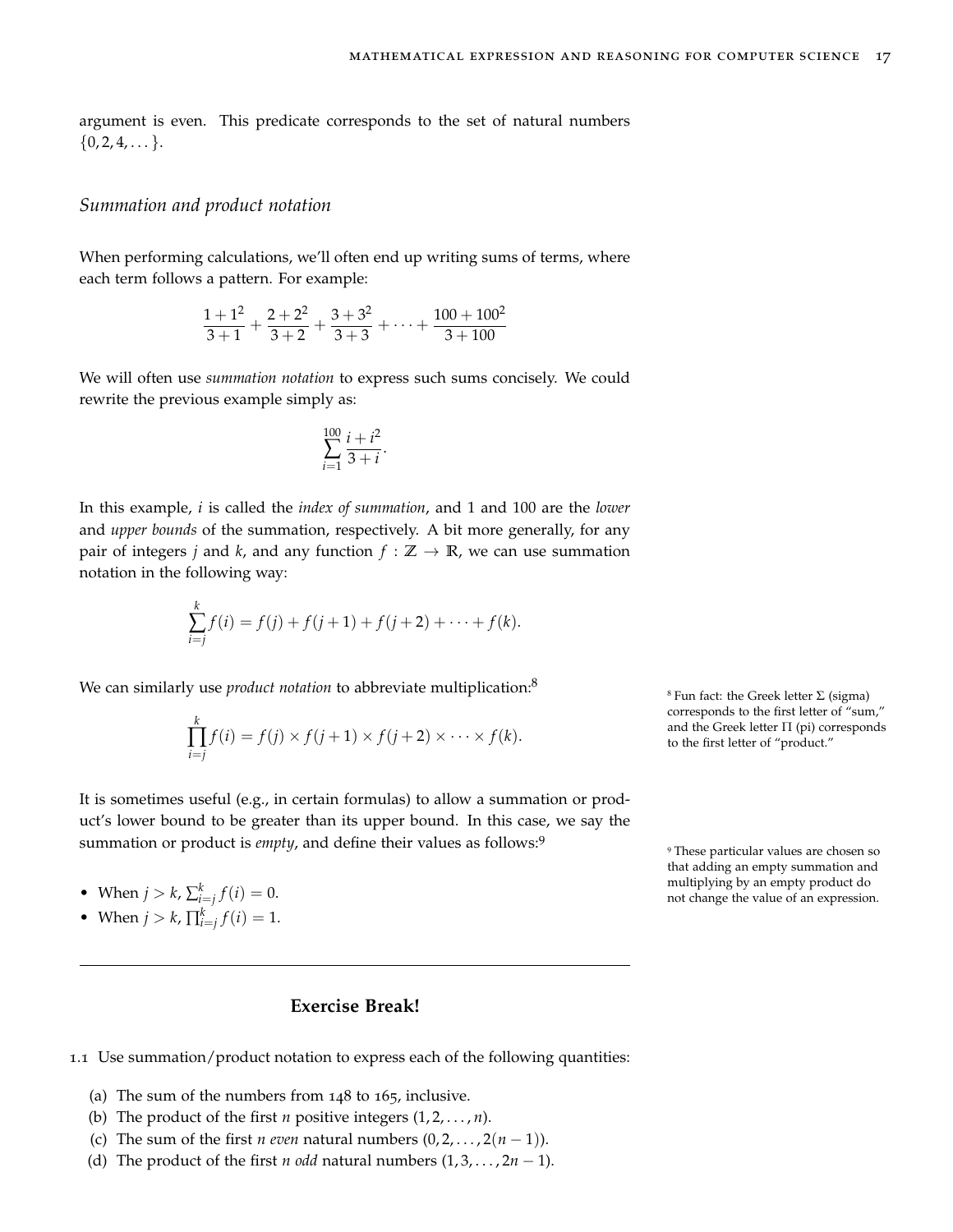Finally, we'll end off this section with a few formulas for common summation formulas, and a few laws governing how expressions using summation and product notation can be simplified.

**Theorem 1.1.** For all  $n \in \mathbb{N}$ , the following formulas hold:

- 1. For all  $c \in \mathbb{R}$ ,  $\sum_{i=1}^{n} c = c \cdot n$  (sum with constant terms).
- 2.  $\sum_{i=1}^{n} i = \frac{n(n+1)}{2}$  $\frac{2^{(n+1)}}{2}$  (sum of consecutive numbers).
- 3.  $\sum_{i=1}^{n} i^2 = \frac{n(n+1)(2n+1)}{6}$  $\frac{6}{6}$  (sum of consecutive squares).
- 4. For all  $r \in \mathbb{R}$ , if  $r \neq 1$  then  $\sum_{i=0}^{n-1} r^i = \frac{r^n 1}{r 1}$  (sum of powers). 5. For all  $r \in \mathbb{R}$ , if  $r \neq 1$  then  $\sum_{i=0}^{n-1} i \cdot r^i = \frac{n \cdot r^n}{r-1} - \frac{r(r^n-1)}{(r-1)^2}$ (*r*−1) 2 (arithmetico-geometric series).

**Theorem 1.2.**

$$
\sum_{i=m}^{n} (a_i + b_i) = \left(\sum_{i=m}^{n} a_i\right) + \left(\sum_{i=m}^{n} b_i\right)
$$
 (separating sums)  
\n
$$
\prod_{i=m}^{n} (a_i \cdot b_i) = \left(\prod_{i=m}^{n} a_i\right) \cdot \left(\prod_{i=m}^{n} b_i\right)
$$
 (separating products)  
\n
$$
\sum_{i=m}^{n} c \cdot a_i = c \cdot \left(\sum_{i=m}^{n} a_i\right)
$$
 (factoring out constants, sums)  
\n
$$
\prod_{i=m}^{n} c \cdot a_i = c^{n-m+1} \cdot \left(\prod_{i=m}^{n} a_i\right)
$$
 (factoring out constants, products)  
\n
$$
\sum_{i=m}^{n} a_i = \sum_{i'=0}^{n-m} a_{i'+m}
$$
 (change of index  $i' = i - m$ )  
\n
$$
\prod_{i=m}^{n} a_i = \prod_{i'=0}^{n-m} a_{i'+m}
$$
 (change of index  $i' = i - m$ )

#### <span id="page-17-0"></span>*Inequalities*

Finally, in this course we will deal heavily with the manipulation of *inequalities*. While many of these operations are very similar to manipulating equalities, there are enough differences to warrant a comprehensive list.

**Theorem 1.3.** For all real numbers *a*, *b*, and *c*, the following are true:

- (a) If  $a \leq b$  and  $b \leq c$ , then  $a \leq c$ .
- (b) If  $a \leq b$ , then  $a + c \leq b + c$ .
- (c) If  $a \leq b$  and  $c > 0$ , then  $ac \leq bc$ .
- (d) If  $a \leq b$  and  $c < 0$ , then  $ac \geq bc$ .
- (e) If  $0 < a \le b$ , then  $\frac{1}{a} \ge \frac{1}{b}$ .
- (f) If  $a \le b < 0$ , then  $\frac{1}{a} \ge \frac{1}{b}$ .

Moreover, if we replace any of the "if" inequalities with a strict inequality (i.e., change  $\leq$  to  $\lt$ ), then the corresponding "then" inequality is also strict.<sup>10</sup>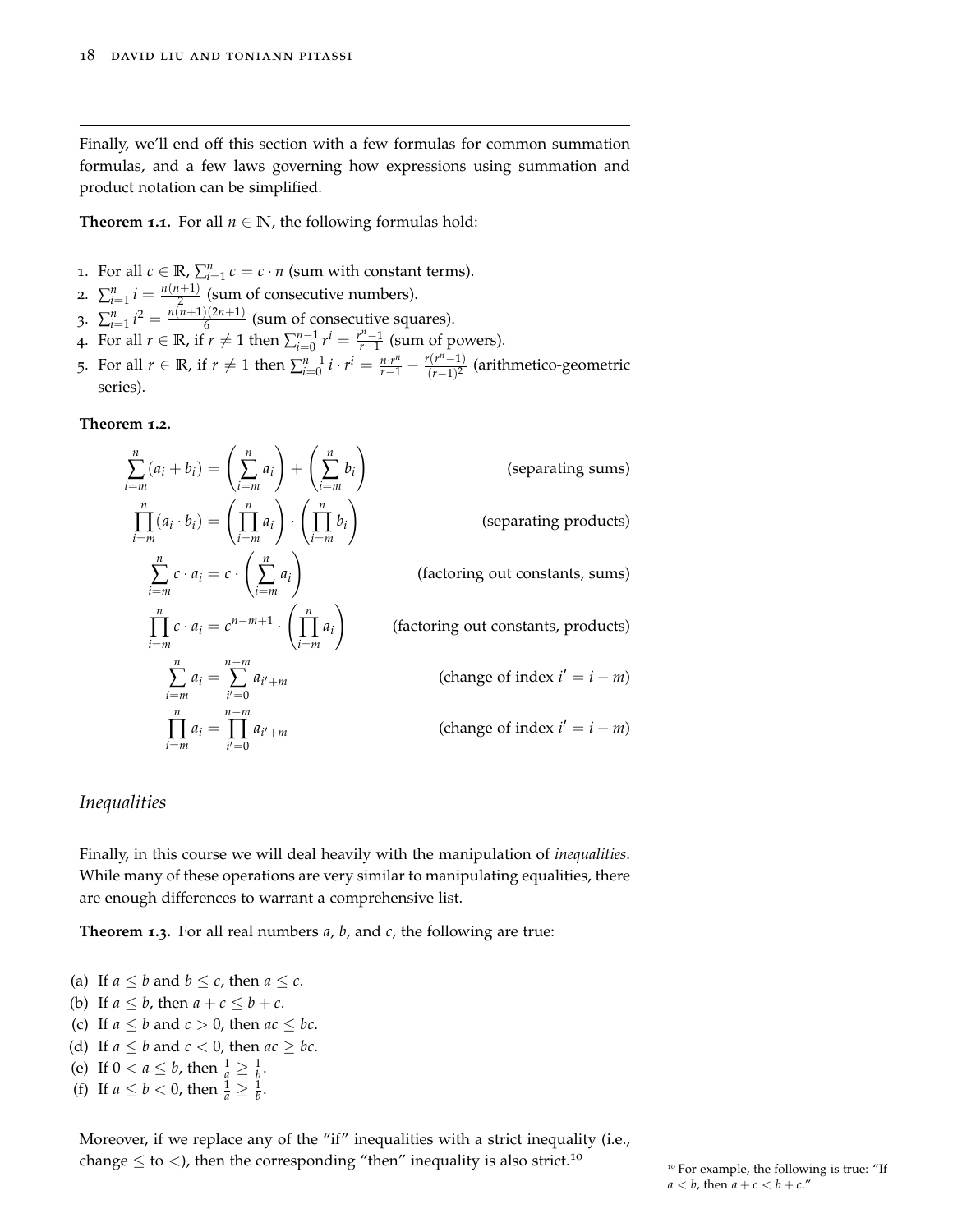The previous theorem tells us that basic operations like adding a number or multiplying by a positive number preserves inequalities. However, other operations like multiplying by a negative number or taking reciprocals reverses the direction of the inequality, which is something we didn't have to worry about when dealing with equalities. But it turns out that, at least for non-negative numbers, most of our familiar functions preserve inequalities.

**Definition 1.4.** Let  $f : \mathbb{R}^{\geq 0} \to \mathbb{R}^{\geq 0}$ . We say that  $f$  is **strictly increasing** when for all  $x, y \in \mathbb{R}^{\geq 0}$ , if  $x < y$  then  $f(x) < f(y)$ .

Most common functions are strictly increasing:

- Raising to a positive power, e.g.,  $f(x) = x^2$  or  $f(x) = x^{3.14}$ .
- Logarithms with a base greater than one, e.g.,  $f(x) = \log_3(x + 1)$ .
- Exponential functions with a base greater than one, e.g.,  $f(x) = 2^x$ .

Moreover, adding two strictly increasing functions, or multiplying a strictly increasing function by a positive constant or another always-positive strictly increasing function, results in another strictly increasing function. So for example, we know that  $f(x) = 300x^2 + x \log_3 x + 2^{x+100}$  is also strictly increasing.

It should be clear from this definition that the following property holds, which enables us to manipulate inequalities using a host of common functions.

**Theorem 1.4.** For all non-negative real numbers *a* and *b*, and all strictly increas- $\text{diag} \text{ functions } f: \mathbb{R}^{\geq 0} \to \mathbb{R}^{\geq 0}, \text{ if } a \leq b \text{, then } f(a) \leq f(b).$ 

Moreover, if  $a < b$ , then  $f(a) < f(b)$ .

#### <span id="page-18-0"></span>*Propositional logic*

We are now ready to begin our study of the formal language of logic. We will start with *propositional logic*, an elementary system of logic that is a crucial building block underlying other, more expressive systems of logic that we will need in this course.

**Definition 1.5.** A **proposition** is a statement that is either True or False. Examples of propositions are:

- $2 + 4 = 6$
- $3 5 > 0$
- Every even integer greater than 2 is the sum of two prime numbers.
- Python's implementation of list.sort is correct on every input list.

We use **propositional variables** to represent propositions; by convention, propositional variable names are lowercase letters starting at *p*. 11

A **propositional/logical operator** is a predicate whose arguments must all be either True or False. Finally, a **propositional formula** is an expression that is built up from propositional variables by applying these operators.

<sup>11</sup> The concept of a propositional variable is different from other forms of variables you have seen before, and even ones that we will see later in this chapter. Here's a rule of thumb: if you read an expression involving a propositional variable *p*, you should be able to replace  $p$  with the statement "CSC165 is cool" and still have the expression make sense.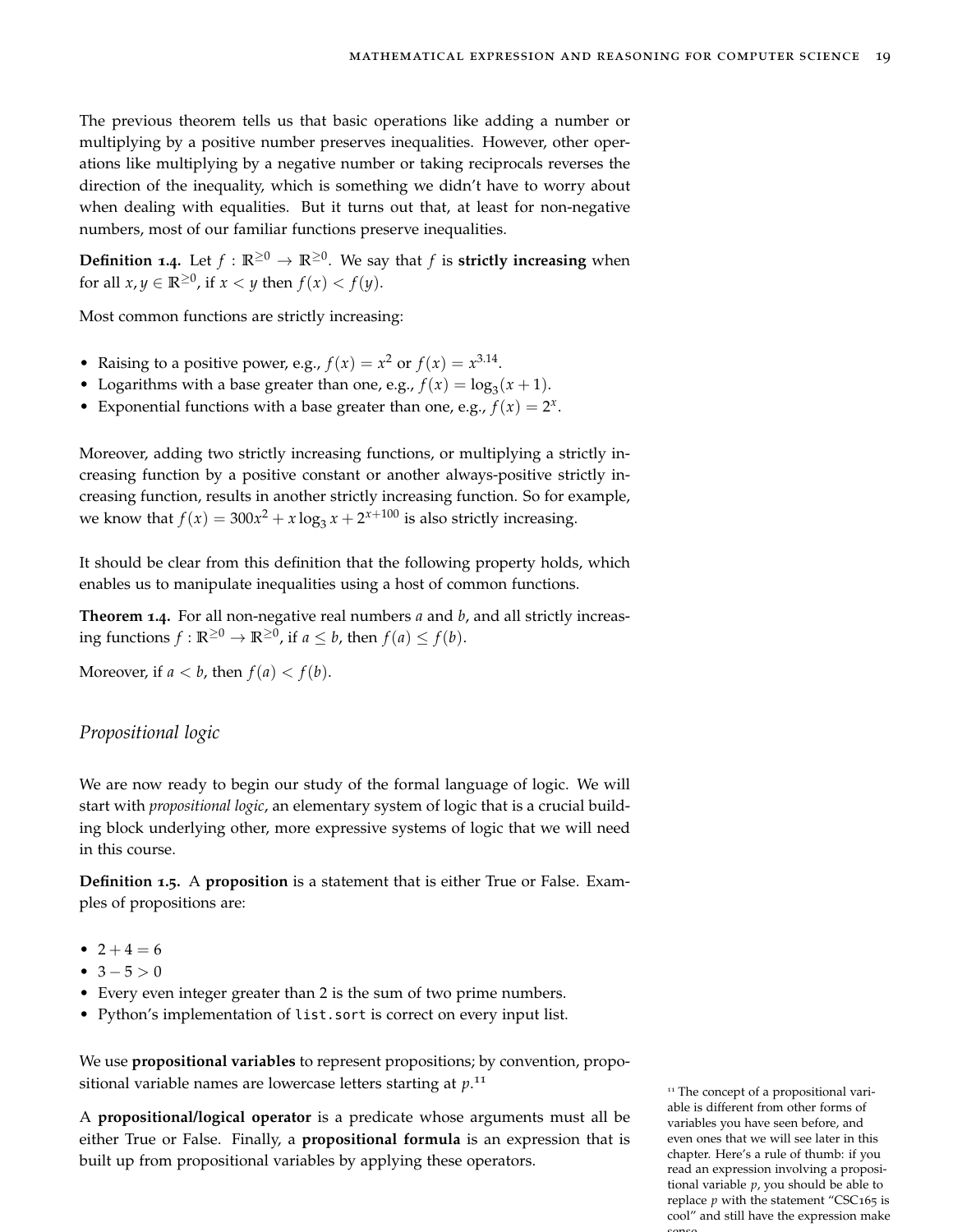In the following sections, we describe the various operators we will use in this course. It is important to keep in mind when reading that these operators inform both the *structure* of formulas (what they look like) as well as the *truth value* of these formulas (what they mean: whether the formula is True or False based on the truth values of the individual propositional variables).

#### *The basic operators NOT, AND, OR*

The unary operator **NOT** (also called "negation") is denoted by the symbol  $\neg$ . It negates the truth value of its input. So if  $p$  is True, then  $\neg p$  is False, and vice versa. This is shown in the *truth table* at the side.

The binary operator **AND** (also called "conjunction") is denoted by the symbol ∧. It returns True when both its arguments are True.

The binary operator **OR** (also called "disjunction") is denoted by the symbol ∨, and returns True if one or both of its arguments are True.

The truth tables for **AND** and **NOT** agree with the popular English usage of

| р             | $\neg p$      |
|---------------|---------------|
| False<br>True | True<br>False |
|               |               |

| р     | ч     | $p \wedge q$ |
|-------|-------|--------------|
| False | False | False        |
| False | True  | False        |
| True  | False | False        |
| True  | True  | True         |
|       |       |              |
|       |       |              |
|       |       |              |

| р     | и     | $p \vee q$ |
|-------|-------|------------|
| False | False | False      |
| False | True  | True       |
| True  | False | True       |
| True  | True  | True       |

the terms; however, the operator **OR** may seem somewhat different from your intuition, because the word "or" has two different meanings to most English speakers. Consider the English statement "You can have cake or ice cream." From a nutritionist, this might be an *exclusive or*: you can have cake or you can have ice cream, but not both. But from a kindly relative at a family reunion, this might be an *inclusive or*: you can have both cake and ice cream if you want! The study of mathematical logic is meant to eliminate the ambiguity by picking one meaning of **OR** and sticking with it. In our case, we will always use **OR** to mean the *inclusive or*, as illustrated in the last row of its truth table.<sup>12</sup>

**AND** and **OR** are similar in that they are both *binary* operators on propositional will not use it in this course. variables. However, the distinction between **AND** and **OR** is very important. Consider for example a rental agreement that reads "first and last months' rent *and* a \$1000 deposit" versus a rental agreement that reads "first and last months' rent *or* a \$1000 deposit." The second contract is fulfilled with much less money down than the first contract.

#### *The implication operator*

One of the most subtle and powerful relationships between two propositions is *implication*, which is represented by the symbol  $\Rightarrow$ . The implication  $p \Rightarrow q$  asserts that whenever *p* is True, *q* must also be True. An example of logical implication in English is the statement: "If you push that button, then the fire alarm will go off.<sup> $n_{13}$ </sup> Implications are so important that the parts have been given names.<br><sup>13</sup> In some contexts, we think of logical The statement *p* is called the *hypothesis* of the implication and the statement *q* is called the *conclusion* of the implication.

How should the truth table be defined for  $p \Rightarrow q$ ? First, when both p and q are True, then  $p \Rightarrow q$  should be True, since when p occurs, q also occurs. Similarly, it is clear that when *p* is True and *q* is False, then  $p \Rightarrow q$  is False (since then *q* is <sup>12</sup> The symbol ⊕ is often used to represent the *exclusive or* operator, but we

implication as the temporal relationship that *q* is inevitable if *p* occurs. But this is *not* always the case! Be careful not to confuse implication with causation.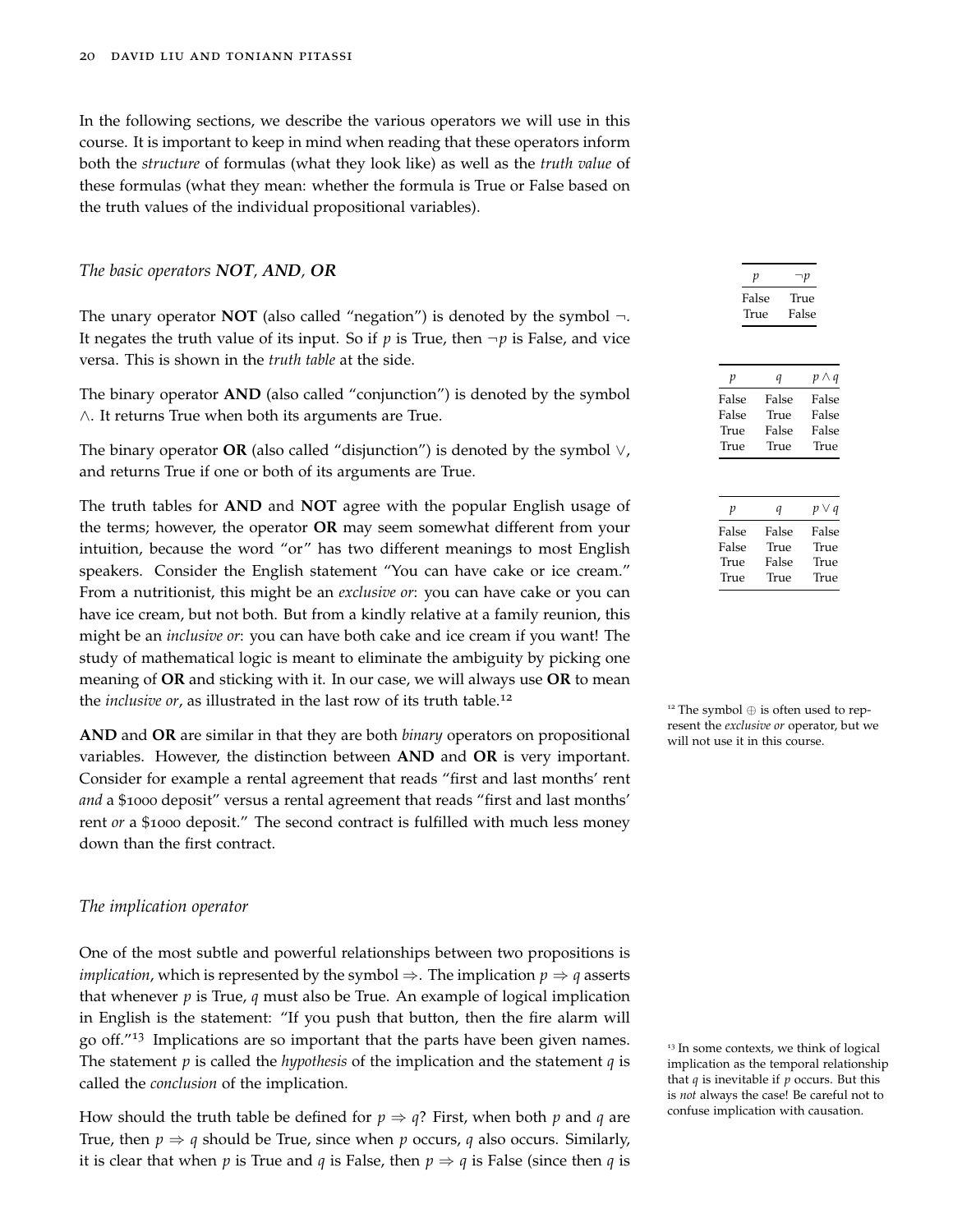not inevitably True when *p* is True). But what about the other two cases, when *p* is False and *q* is either True or False? This is another case where our intuition from both English language it a little unclear. Perhaps somewhat surprisingly, in both of these remaining cases, we will still define  $p \Rightarrow q$  to be True.

The two cases when *p* is False but  $p \Rightarrow q$  is True are called the **vacuous truth** cases. How do we justify this assignment of truth values? The key intuition is that because the statement doesn't say anything about whether or not *q* should occur when *p* is False, it cannot be disproven when *p* is False. In our example above, if the alarm button is *not* pushed, then the statement is not saying anything about whether or not the fire alarm will go off. It is entirely consistent with this statement that if the button is not pushed, the fire alarm can still go off, or may not go off.

The formula  $p \Rightarrow q$  has two equivalent<sup>14</sup> formulas which are often useful. To  $\frac{14}{4}$  Here, "equivalent" means that the make this concrete, we'll use our example "If you are a Pittsburgh Pens fan, then you are not a Flyers fan" from the introduction.

The following two formulas are equivalent to  $p \Rightarrow q$ :

- ¬*p* ∨ *q*. On our example: "You are not a Pittsburgh Pens fan, or you are not a Flyers fan." This makes use of the vacuous truth cases of implication, in that if *p* is False then  $p \Rightarrow q$  is True, and if *p* is True then *q* must be True as well.
- ¬*q* ⇒ ¬*p*. On our example: "If you *are* a Flyers fan, then you are *not* a Pittsburgh Pens fan." Intuitively, this says that if *q* doesn't occur, then *p* cannot have occurred either.

This equivalent formula is in fact so common that we give it a special name: the **contrapositive** of the implication  $p \Rightarrow q$ .

There is one more related formula that we will discuss before moving on. If we take  $p \Rightarrow q$  and switch the hypothesis and conclusion, we obtain the implication  $q \Rightarrow p$ , which is called the **converse** of the original implication.

Unlike the two formulas in the list above, the converse of an implication is *not* logically equivalent to the original implication. Consider the statement "If you can solve any problem in this course, then you will get an A." Its converse is "If you will get an A, then you can solve any problem in this course." These two statements certainly don't mean the same thing!

#### *Biconditional*

The final logical operator that we will consider is the *biconditional*, denoted by  $p \Leftrightarrow q$ . This operator returns True when the implication  $p \Rightarrow q$  and its converse  $q \Rightarrow p$  are both True.

In other words,  $p \Leftrightarrow q$  is an abbreviation for  $(p \Rightarrow q) \wedge (q \Rightarrow p)$ . A nice way of thinking about the biconditional is that it asserts that its two arguments have the *same* truth value.

| р     | q     | $p \Rightarrow q$ |
|-------|-------|-------------------|
| False | False | True              |
| False | True  | True              |
| True  | False | False             |
| True  | True  | True              |

two formulas have the same truth values; for any setting of their propositional variables to True and False, the formulas will either both be True or both be False.

| р     | a     | $p \Leftrightarrow q$ |
|-------|-------|-----------------------|
| False | False | True                  |
| False | True  | False                 |
| True  | False | False                 |
| True  | True  | True                  |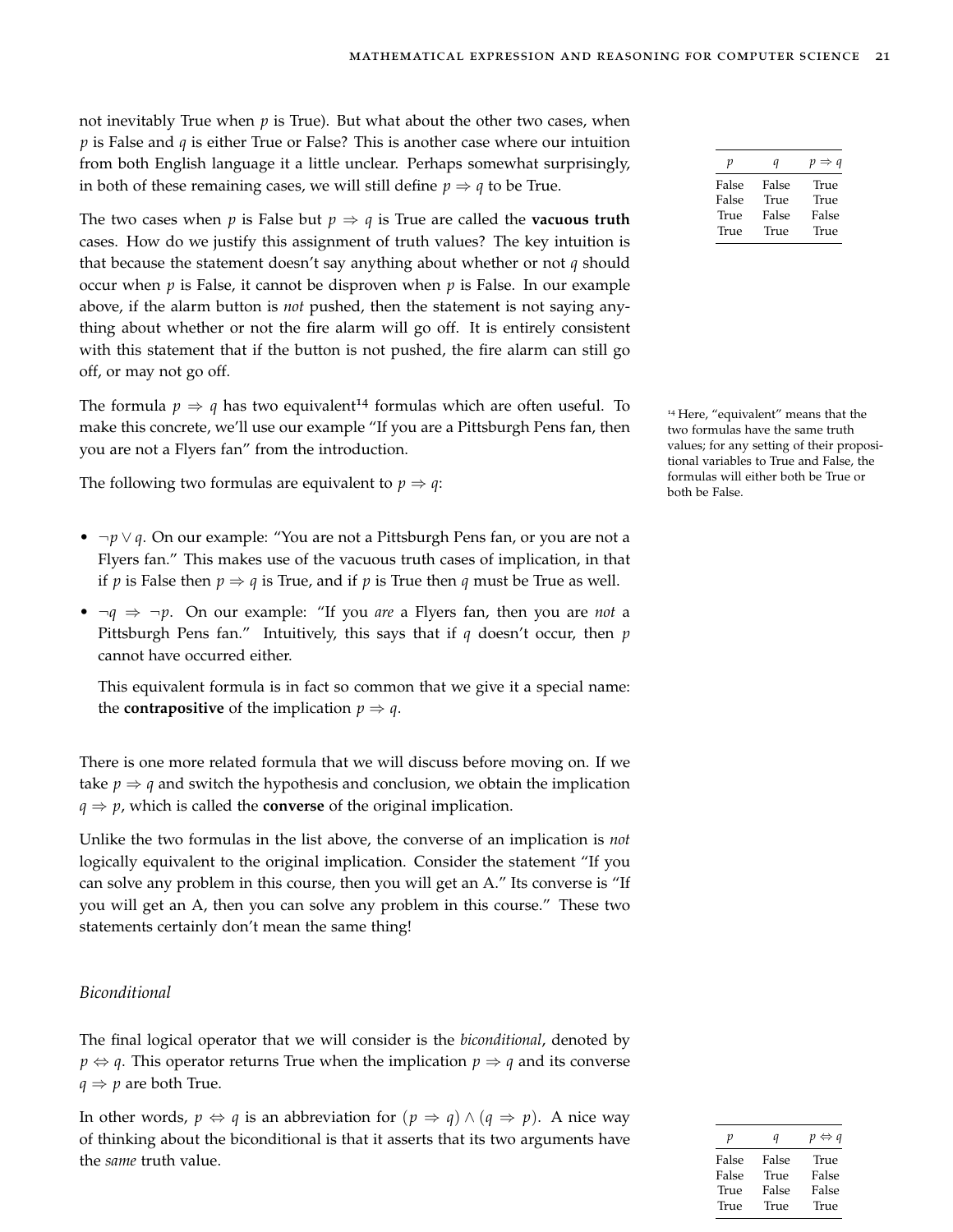While we could use the natural translation of  $\Rightarrow$  and  $\wedge$  into English to also translate  $\Leftrightarrow$ , the result is a little clunky:  $p \Leftrightarrow q$  becomes "if p then q, and if q then *p*." Instead, we often shorten this using a quite nice turn of phrase: "*p* if and only if *q*," which is abbreviated to "*p* iff *q*."

#### *Summary*

We have now seen all five propositional operators that we will use in this course. Now is an excellent time to review these and make sure you understand the notation, meaning, and English words used to indicate each one.

| operator      | notation              | English                |
|---------------|-----------------------|------------------------|
| <b>NOT</b>    | $\neg p$              | $p$ is not true        |
| <b>AND</b>    | $p \wedge q$          | $p$ and $q$            |
| OR            | $p \vee q$            | $p$ or $q$ (or both!)  |
| implication   | $p \Rightarrow q$     | if $p$ , then $q$      |
| biconditional | $p \Leftrightarrow q$ | $p$ if and only if $q$ |

### **Exercise Break!**

1.2 A **tautology** is a formula that is True for every possible assignment of values to its propositional variables. Decide if each of the following propositional formulas are tautologies.

a)  $((p \Rightarrow q) \land (p \Rightarrow r)) \Leftrightarrow (p \Rightarrow (q \land r))$ b)  $(p \Rightarrow q) \Leftrightarrow (\neg p \vee q)$ 

c)  $(¬(p ∨ q)) \Leftrightarrow (¬p ∧ ¬q)$ 

# <span id="page-21-0"></span>*Predicate logic*

While propositional logic is a good starting point, most interesting statements in mathematics contain variables over domains larger than simply  $\{True, False\}.$ For example, the statement " $x$  is a power of  $2$ " is not a proposition because its truth value depends on the value of *x*. It is only after we *substitute* a value for *x* that we may determine whether the resulting statement is True or False. For example, if  $x = 8$ , then the statement becomes "8 is a power of  $z$ ", which is True. But if  $x = 7$ , then the statement becomes "7 is a power of  $2$ ", which is False.

A statement whose truth value depends on one or more variables from any set is a predicate: a function whose codomain is {True, False}. We typically use uppercase letters starting from *P* to represent predicates, differentiating them from propositional variables. For example, if  $P(x)$  is defined to be the statement "x is a power of 2", then  $P(8)$  is True and  $P(7)$  is False. Thus a predicate is like a proposition except that it contains one or more variables; when we substitute particular values for the variables, we obtain a proposition.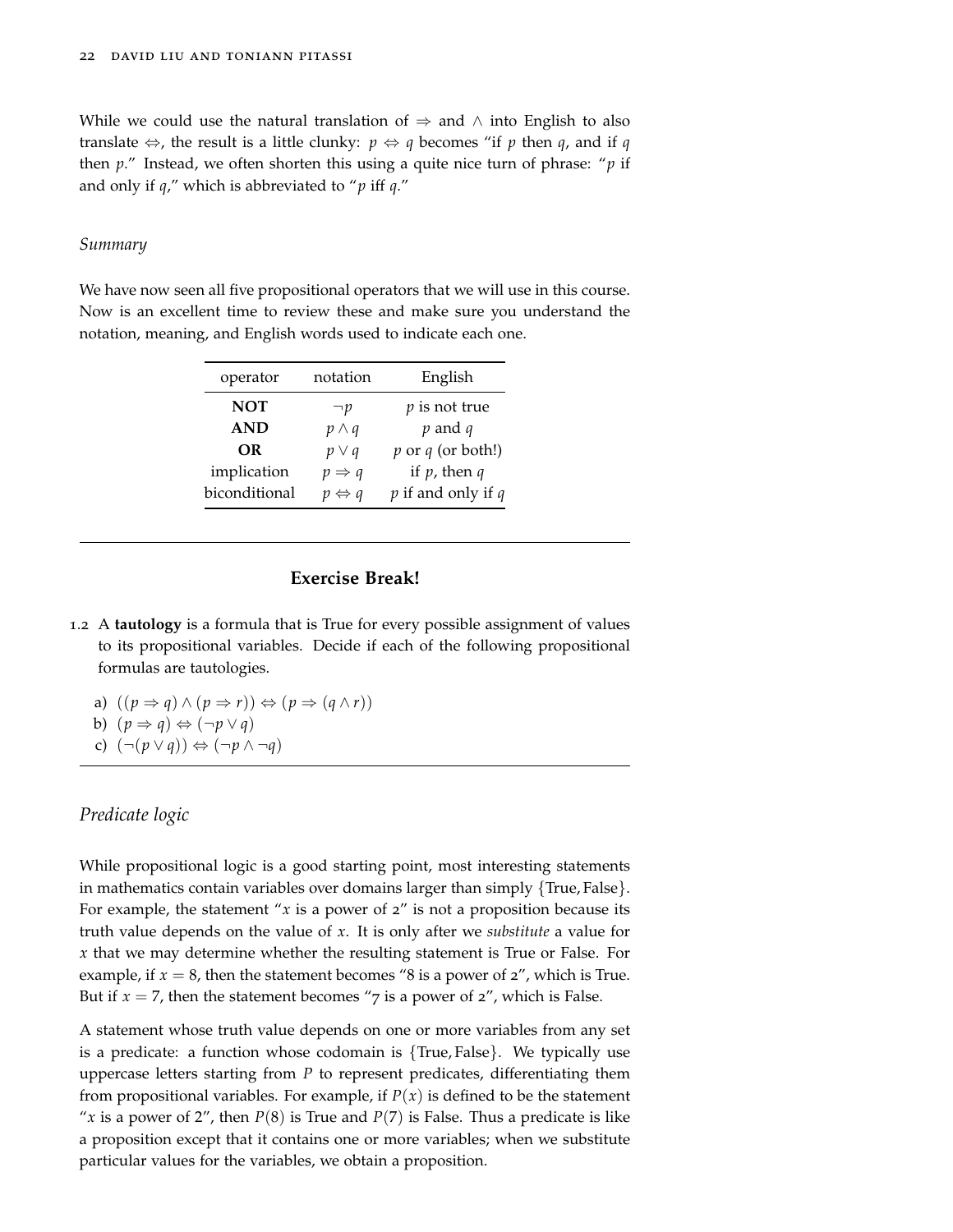As with all functions, predicates can depend on more than one variable. For example, if we define the predicate  $Q(x, y)$  to mean " $x^2 = y$ ," then  $Q(5, 25)$  is True since  $5^2 = 25$ , but  $Q(5, 24)$  is False.<sup>15</sup>

We usually define a predicate by giving the statement that involves the variables, e.g., " $P(x)$  is the statement '*x* is a power of 2.'" However, there is another component which is crucial to the definition of a predicate: the domain that each of the predicate's variable(s) belong to. You must always give the domain of a predicate as part of its definition. So we would complete the definition of  $P(x)$  as follows:

<sup>15</sup> Just as how common arithmetic operators like  $+$  are really binary functions, the common comparison operators like = and < are *binary predicates*, taking two numbers and returning True or False.

$$
P(x)
$$
: "x is a power of 2," where  $x \in \mathbb{N}$ .

#### *Quantification of variables*

Unlike propositional formulas, a predicate by itself does not have a truth value: as we discussed earlier, " $x$  is a power of  $z$ " is neither True nor False, since we don't know the value of *x*. We have seen one way to obtain a truth value in substituting a concrete element of the predicate's domain for its input, e.g., setting  $x = 8$  in the statement "*x* is a power of  $2$ ," which is now True.

However, we often don't care about whether a specific value satisfies a predicate, but rather some aggregation of the predicate's truth values over *all* elements of its domain. For example, the statement "every real number *x* satisfies the inequality  $x^2 - 2x + 1 \geq 0$ " doesn't make a claim about a specific real number like 5 or  $\pi$ , but rather *all possible* values of *x*!

There are two types of "truth value aggregation" we want to express; each type is represented by a **quantifier** that modifies a predicate by specifying how a certain variable should be interpreted.

**Definition 1.6.** The **existential quantifier** is written as ∃, and represents the concept of "*there exists* an element in the domain that satisfies the given predicate."

**Example 1.6.** For example, the statement  $\exists x \in \mathbb{N}, x \geq 0$  can be translated as "there exists a natural number  $x$  that is greater than or equal to zero." This statement is True since (for example) when  $x = 1$ , we know that  $x \ge 0$ .

Note that there are many more natural numbers that are greater than or equal to 0. The existential quantifier says only that there has to be *at least one* element of the domain satisfying the predicate, but it doesn't say exactly how many elements do so.

One should think of ∃*x* ∈ *S* as an abbreviation for a big **OR** that runs through all possible values for *x* from the domain *S*. For the previous example, we can expand it by substituting all possible natural numbers for *x*: 16

 $(0 \ge 0) \vee (1 \ge 0) \vee (2 \ge 0) \vee (3 \ge 0) \vee \cdots$  infinitely many natural numbers.

**Definition <b>1.7**. The **universal quantifier** is written as  $\forall$ , and represents the concept that "*every* element in the domain satisfies the given predicate."

<sup>16</sup> In this case, the **OR** expression is technically infinite, since there are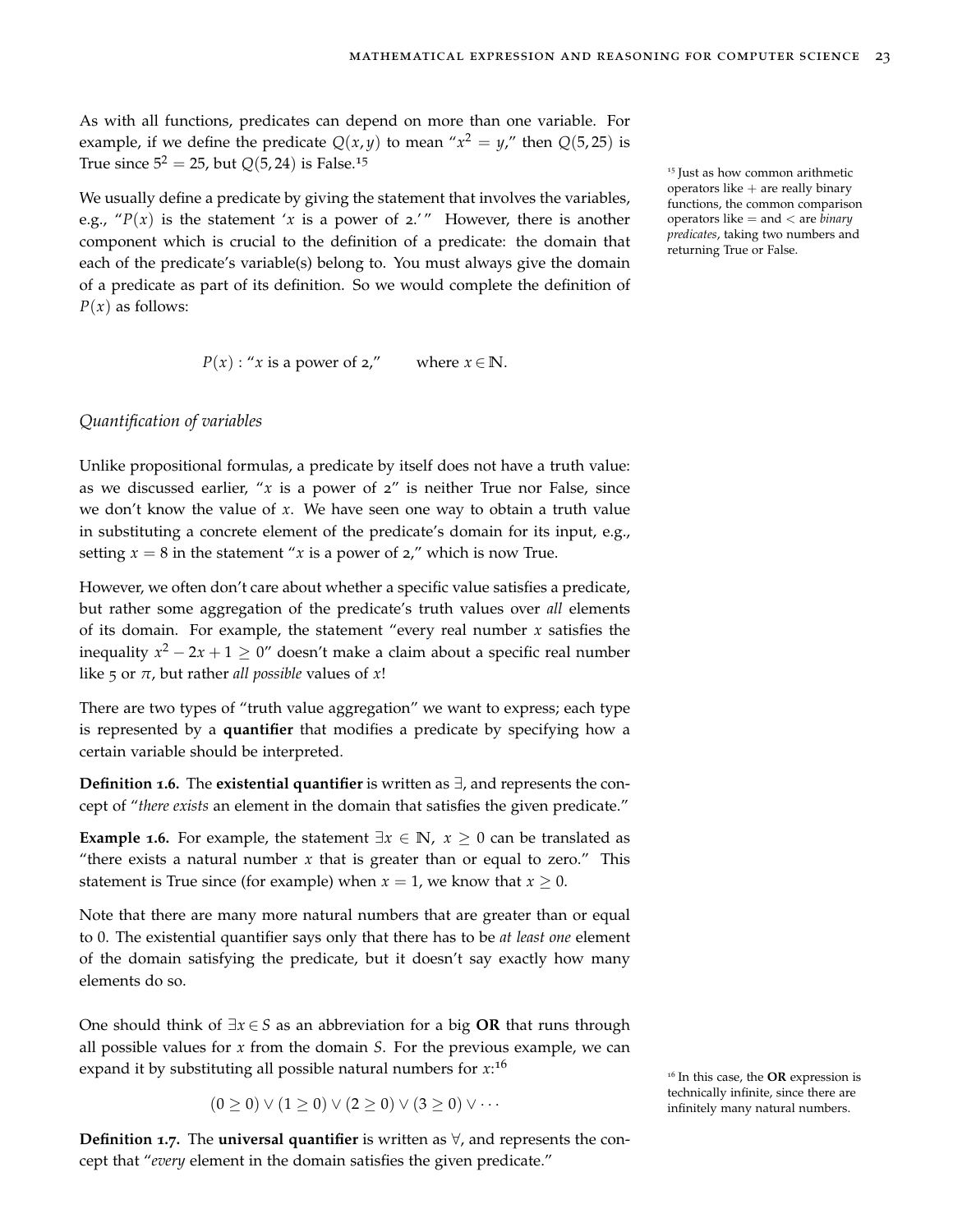**Example 1.7.** For example, the statement  $\forall x \in \mathbb{N}$ ,  $x \geq 0$  can be translated as "every natural number *x* is greater than or equal to zero." This statement is True since the smallest natural number is zero itself. However, the statement  $∀x ∈ ℕ, x ≥ 10$  is False, since not every natural number is greater than or equal to 10.

One should think of ∀*x* ∈ *S* as an abbreviation for a big **AND** that runs through all possible values of *x* from *S*. Thus,  $\forall x \in \mathbb{N}$ ,  $x \geq 0$  is the same as

$$
(0 \geq 0) \wedge (1 \geq 0) \wedge (2 \geq 0) \wedge (3 \geq 0) \wedge \cdots
$$

**Example 1.8.** Let us look at a simple example of these quantifiers. Suppose we define *Loves*(*a*, *b*) to be a binary predicate that is True whenever person *a* loves person *b*.

For example, the diagram on the right defines the relation "Loves" for two collections of people: *A* = {Ella, Patrick, Malena, Breanna}, and *B* = {Laura, Stanley, Thelonious, Sophia}. A line between two people indicates that the person on the left loves the person on the right.

Consider the following statements.

- ∃*a* ∈ *A*, *Loves*(*a*, Thelonious), which means "there exists someone in *A* who loves Thelonious." This is True since Malena loves Thelonious.<sup>17</sup>
- $\exists a \in A$ , *Loves*(*a*, Sophia), which means "there exists someone in *A* who loves Breanna loves Thelonious. Sophia." This is False since no one loves Sophia.
- ∀*a* ∈ *A*, *Loves*(*a*, Stanley), which means "every person in *A* loves Stanley." This is True, since all four people in *A* love Stanley.
- ∀*a* ∈ *A*, *Loves*(*a*, Thelonious), which means "every person in *A* loves Thelonious." This is False, since Ella does not love Thelonius.

### *Understanding multiple quantifiers*

It is usually straightforward to understand logical formulas with just a single quantifier, since they can generally be translated into English as either "there exists an element *x* of set *S* that satisfies  $P(x)$ " or "every element *x* of set *S* satisfies  $P(x)$ ." However, we will often have situations where there are multiple variables that are quantified, and we need to pay special attention to what such statements are actually saying. For example, our *Loves* predicate is binary what if we wanted to quantify *both* of its inputs? For example, consider the formula

$$
\forall a \in A, \ \forall b \in B, \ Loves(a, b).
$$

We translate this as "for every person *a* in *A*, for every person *b* in *B*, *a* loves *b*." After some thought, we notice that the order in which we quantified *a* and *b* doesn't matter; the statement "for every person *b* in *B*, for every person *a* in *A*, *a* loves *b*" means exactly the same thing! In both cases, we are considering all possible pairs of people (one from *A* and one from *B*).

So in general when we have two consecutive universal quantifiers the order does not matter. The following two formulas are equivalent:<sup>18</sup>



<sup>17</sup> We could also have said here that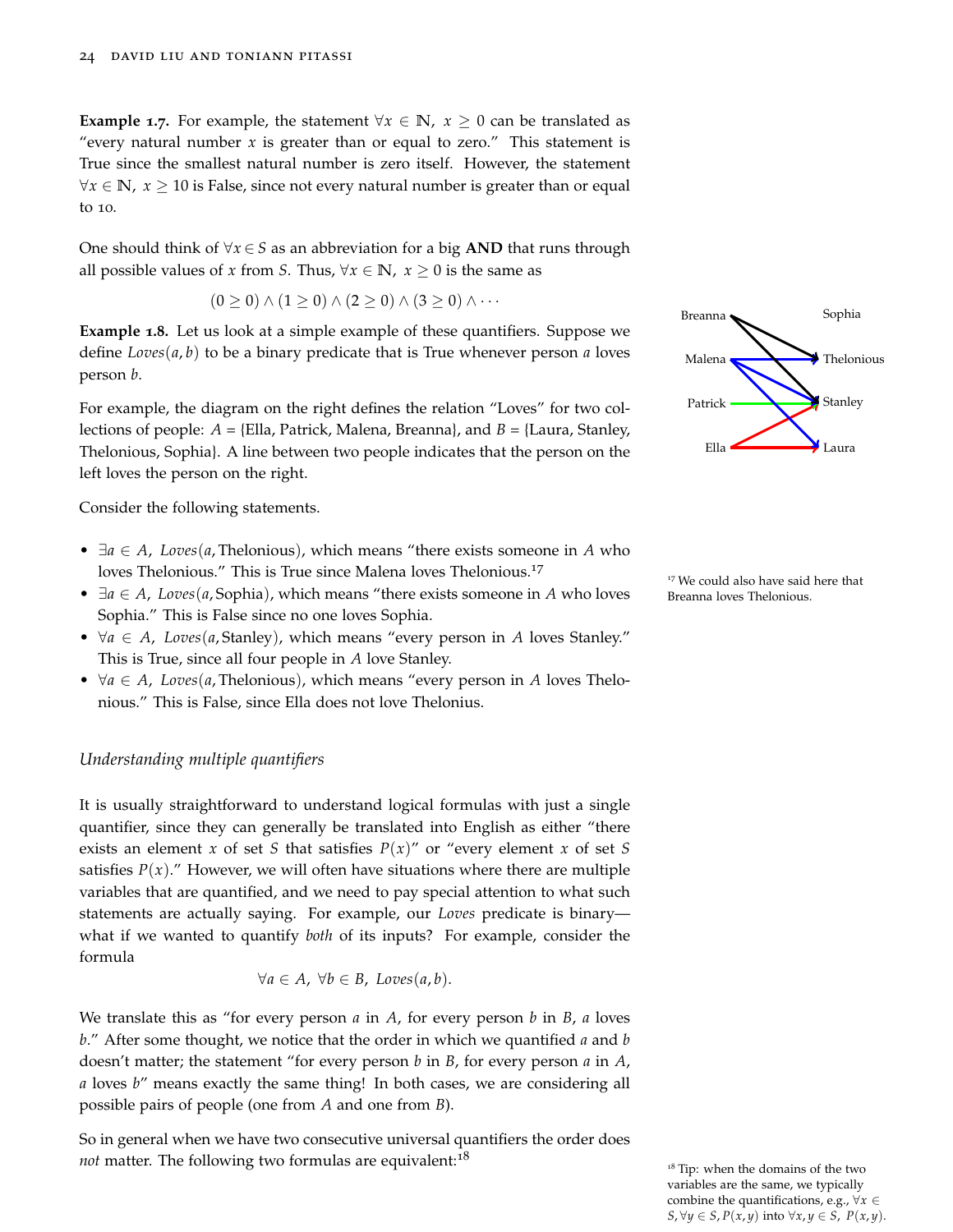- ∀*x* ∈ *S*1, ∀*y* ∈ *S*2, *P*(*x*, *y*)
- ∀*y* ∈ *S*2, ∀*x* ∈ *S*1, *P*(*x*, *y*)

The same is true of two consecutive existential quantifiers. Consider the statements "there exist an *a* in *A* and *b* in *B* such that *a* loves *b*" and "there exist a *b* in *B* and *a* in *A* such that *a* loves *b*." Again, they mean the same thing: in this case, we only care about one particular pair of people (one from *A* and one from *B*), so the order in which we pick the particular *a* and *b* doesn't matter. In general, the following two formulas are equivalent:

- ∃*x* ∈ *S*1, ∃*y* ∈ *S*2, *P*(*x*, *y*)
- ∃*y* ∈ *S*2, ∃*x* ∈ *S*1, *P*(*x*, *y*)

But even though consecutive quantifiers of the same type behave very nicely, this is **not** the case for a pair of alternating quantifiers. First, consider

$$
\forall a \in A, \ \exists b \in B, \ Loves(a, b).
$$

This can be translated as "For every person *a* in *A*, there exists a person *b* in *B*, such that *a* loves  $b$ ."<sup>19</sup> This is true: every person in *A* loves at least one person. <sup>19</sup> Or put a bit more naturally, "For

|         | a (from A) $b$ (a person in B who a loves) |
|---------|--------------------------------------------|
| Breanna | <b>Thelonious</b>                          |
| Malena  | Laura                                      |
| Patrick | Stanley                                    |
| Ella    | Stanley                                    |

every person *a* in *A*, *a* loves someone in *B*," which can be shortened even further to "Everyone in *A* loves someone in *B*."

Note that the choice of person who *a* loves depends on *a*: this is consistent with the latter part of the English translation, "*a* loves someone in *B*."

Let us contrast this with the similar-looking formula, where the order of the quantifiers has changed:

$$
\exists b \in B, \ \forall a \in A, \ Loves(a, b).
$$

This formula's meaning is quite different: "there exists a person *b* in *B*, where for every person *a* in *A*, *a* loves *b*." Put more naturally, "there is a person *b* in *B* that is loved by everyone in *A*" or "someone in *B* is loved by everyone in *A*".

|                   | b (from B) Loved by everyone in $A$ ? |
|-------------------|---------------------------------------|
| Sophia            | No                                    |
| <b>Thelonious</b> | Nο                                    |
| Stanley           | Yes                                   |
| Laura             | Nο                                    |

This is True because all people in *A* love Stanley. However, this would *not* be True if we removed the love connection between Malena and Stanley. In this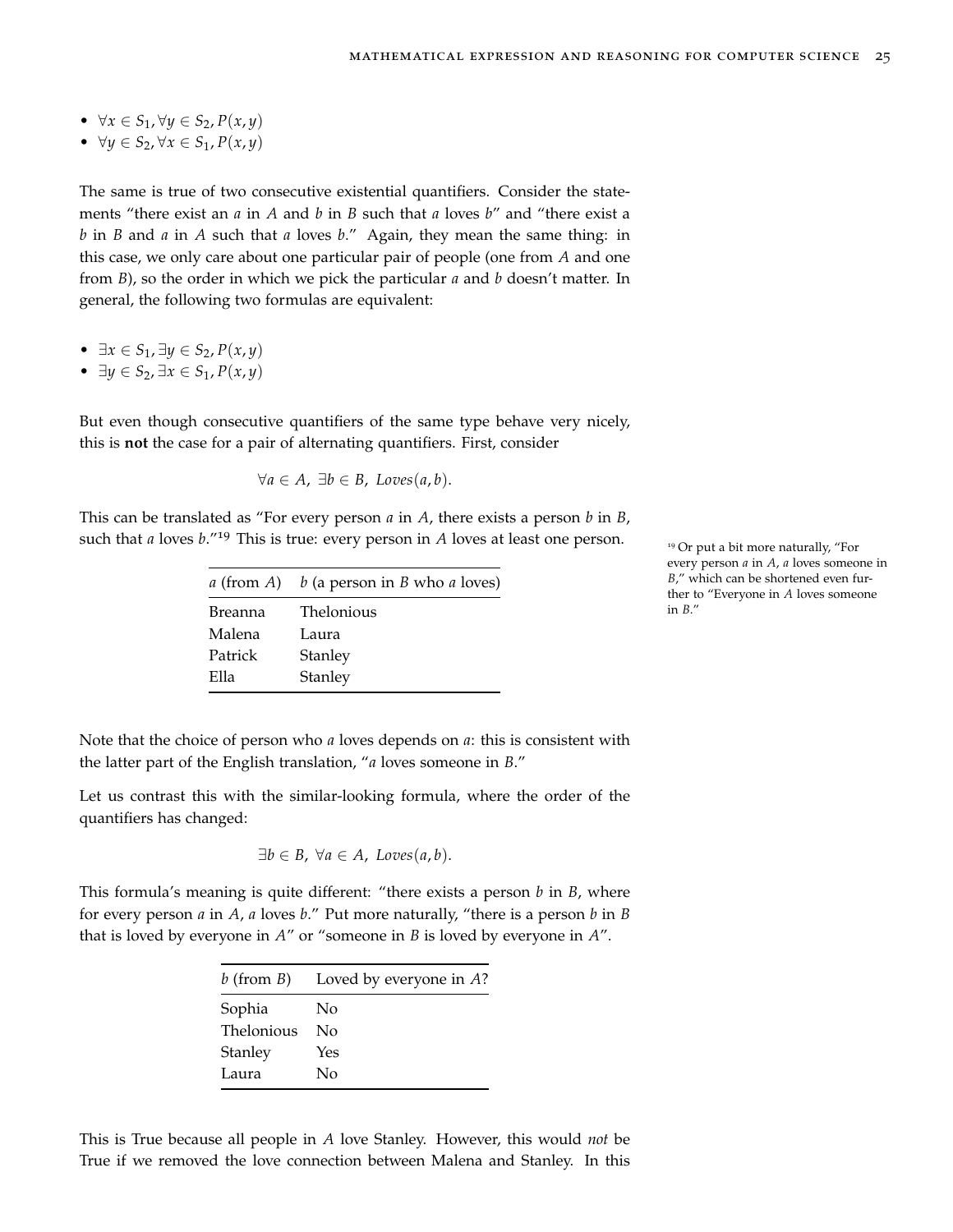case, Stanley would no longer be loved by everyone, and so *no one* in *B* is loved by everyone in *A*. But also notice that even if Malena no longer loves Stanley, the previous statement ("everyone in *A* loves someone") is still True!

So we would have a case where switching the order of quantifiers changes the meaning of a formula! In both cases, the existential quantifier ∃*b* ∈ *B* involves making a *choice* of person from *B*. But in the first case, this quantifier occurs after *a* is quantified, so the choice of *b* is allowed to depend on the choice of *a*. In the second case, this quantifier occurs before *a*, and so the choice of *b* must be *independent* of the choice of *a*.

When reading a nested quantified expression, you should read it from left to right, and pay attention to the order of the quantifiers. In order to see if the statement is True, whenever you come across a universal quantifier, you must verify the statement for every single value that this variable can take on. Whenever you see an existential quantifier, you only need to exhibit *one* value for that variable such that the statement is True, and this value can depend on the variables to the left of it, but not on the variables to the right of it.

### <span id="page-25-0"></span>*Writing sentences in predicate logic*

Now that we have introduced the existential and universal quantifiers, we have a complete set of tools needed to represent all statements we'll see in this course. A general formula in predicate logic is built up using the existential and universal quantifiers, the propositional operators  $\neg$ ,  $\wedge$ ,  $\vee$ ,  $\Rightarrow$ , and  $\Leftrightarrow$ , and arbitrary predicates. To ensure that the formula has a fixed truth value, we will require every variable in the formula to be quantified.<sup>20</sup> We call a formula with no  $\frac{20}{20}$  Other texts will often refer to quanunquantified variables a **sentence**. So for example, the formula

$$
\forall x \in \mathbb{N}, \ x^2 > y
$$

is not a sentence: even though *x* is quantified, *y* is not, and so we cannot determine the truth value of this formula. If we quantify  $\gamma$  as well, we get a sentence:

$$
\forall x, y \in \mathbb{N}, \ x^2 > y.
$$

However, don't confuse a formula being a sentence with a formula being True! As we'll see repeatedly throughout the course, it is quite possible to express both True and False sentences, and part of our job will be to determine whether a given sentence is True or False, and to prove it.

#### *Manipulating negation*

We have already seen some equivalences among logical formulas, such as the equivalence of  $p \Rightarrow q$  and  $\neg p \lor q$ . While there are many such equivalences, the only other major type that is important for this course are the ones used to simplify negated formulas. Taking the negation of a statement is extremely common, because often when we are trying to decide if a statement is True, it is tified variables as *bound variables*, and unquantified variables as *free variables*.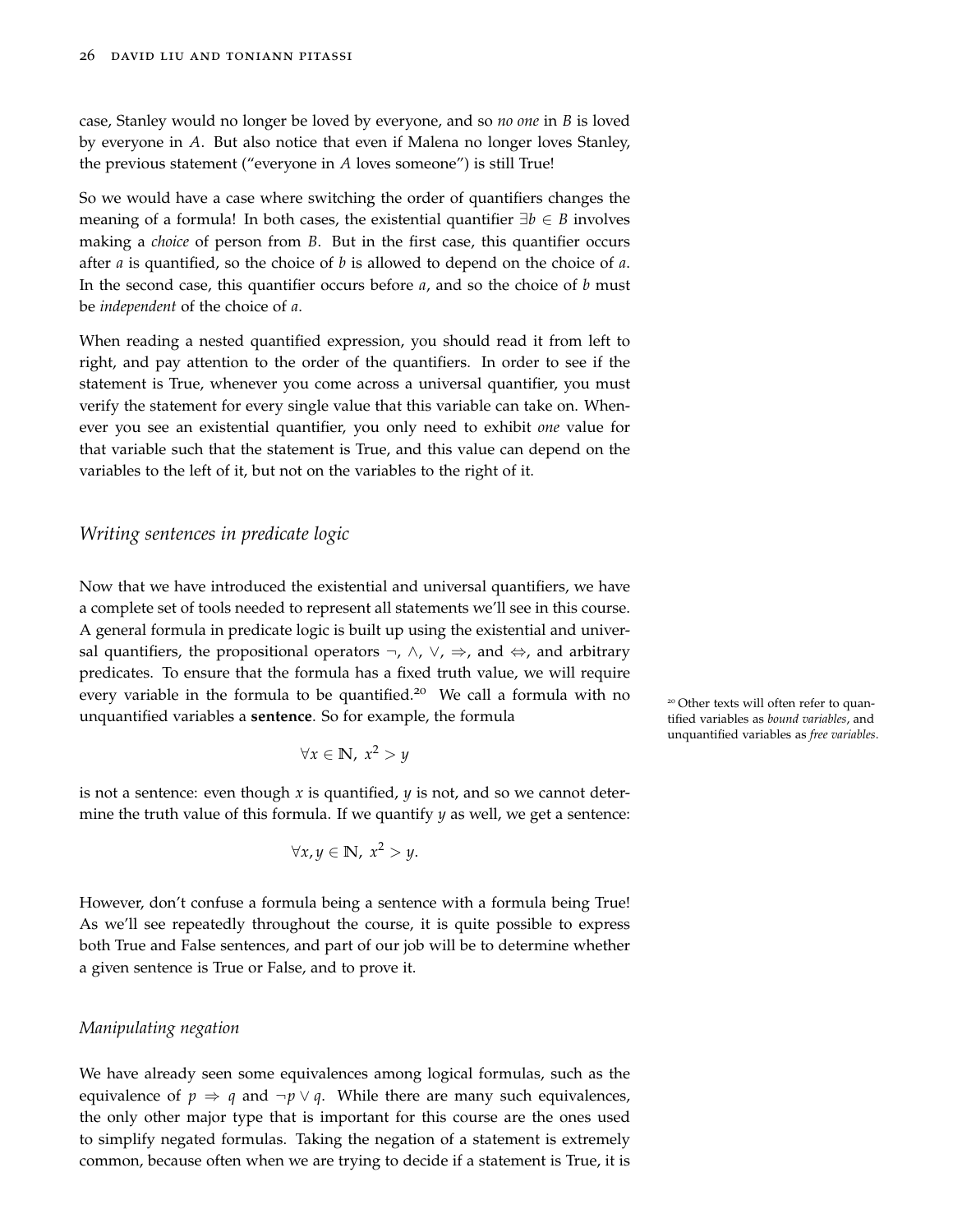useful to know exactly what its negation means and decide whether the negation is more plausible than the original.

Given any formula, we can state its negation simply by preceding it by a  $\neg$ symbol:

$$
\neg (\forall x \in \mathbb{N}, \exists y \in \mathbb{N}, x \ge 5 \lor x^2 - y \ge 30).
$$

However, such a statement is rather hard to understand if you try to transliterate each part separately: "Not for every natural number *x*, there exists a natural number *y*, such that *x* is greater than or equal to 5 or *x* <sup>2</sup> − *y* is greater than or equal to 30."

Instead, given a formula using negations, we apply some *simplification rules* to "push" the negation symbol to the right, closer the to individual predicates. Each simplification rule shows how to "move the negation inside" by one step, giving a pair of equivalent formulas, one with the negation applied to one of the logical operator or quantifiers, and one where the negation is applied to inner subexpressions.

- $\neg(\neg p)$  becomes *p*.
- ¬(*p* ∨ *q*) becomes (¬*p*) ∧ (¬*q*). 21
- $\neg(p \land q)$  becomes  $(\neg p) \lor (\neg q)$ .
- $\neg(p \Rightarrow q)$  becomes  $p \wedge (\neg q)$ .<sup>22</sup>
- ¬(*p* ⇔ *q*) becomes (*p* ∧ (¬*q*)) ∨ ((¬*p*) ∧ *q*)).
- ¬(∃*x* ∈ *S*, *P*(*x*)) becomes ∀*x* ∈ *S*, ¬*P*(*x*).
- ¬(∀*x* ∈ *S*, *P*(*x*)) becomes ∃*x* ∈ *S*, ¬*P*(*x*).

It is usually easy to remember the simplification rules for ∧,  $\vee$ ,  $\forall$ , and  $\exists$ , since you simply "flip" them when moving the negation inside. The intuition for the negation of  $p \Rightarrow q$  is that there is only one case where this is False: when *p* has occurred but *q* does not. The intuition for the negation of  $p \Leftrightarrow q$  is to remember that  $\Leftrightarrow$  can be replaced with "have the same truth value," so the negation is "have different truth values."

#### *Commas: avoid them!*

Here is a common question from students who are first learning symbolic logic: "does the comma mean 'and' or 'then'?" As we discussed at the start of the course, we study to predicate logic to provide us with an unambiguous way of representing ideas. The English language is filled with ambiguities that can make it hard to express even relatively simple ideas, much less the complex definitions and concepts used in many fields of computer science. We have seen one example of this ambiguity in the English word "or," which can be inclusive or exlusive, and often requires additional words of clarification to make precise. In everyday communication, these ambiguous aspects of the English language contribute to its richness of expression. But in a technical context, ambiguity is undesirable: it is much more useful to limit the possible meanings to make them unambiguous and precise.

<sup>21</sup> The negation rules for AND and OR

<sup>22</sup> Since *p*  $\Rightarrow$  *q* is equivalent to  $\neg p \lor q$ .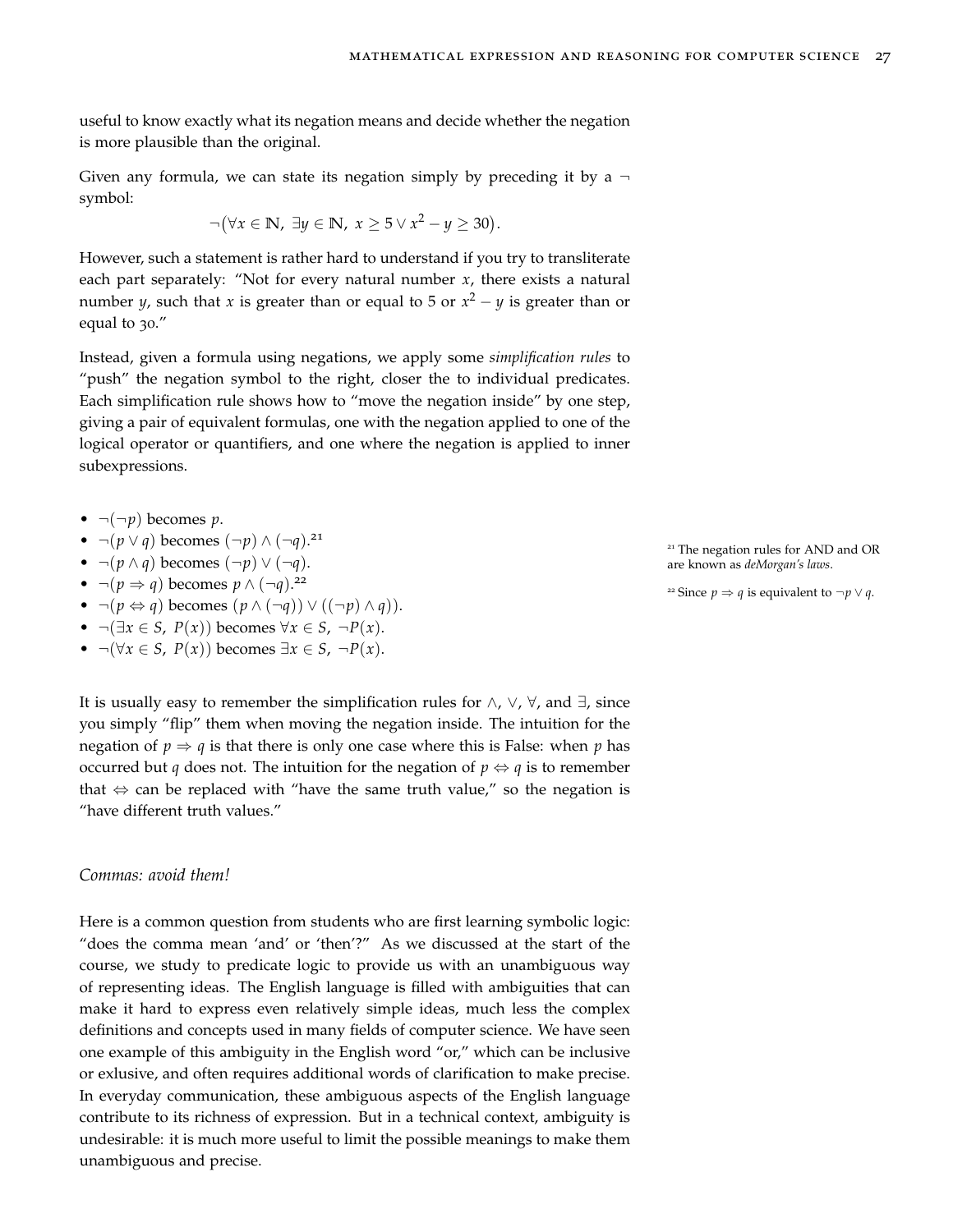There is another, more insidious example of ambiguity with which you are probably more familiar: the *comma*, a tiny, easily-glazed-over symbol that people often infuse with different meanings. Consider the following statements:

- 1. If it rains tomorrow, I'll be sad.
- 2. David is cool, Toniann is cool.

Our intuitions tell us very different things about what the commas mean in each case. In the first, the comma means *then*, separating the hypothesis and conclusion of an implication. But in the second, the comma is used to mean *and*, the implicit joining of two separate sentences.<sup>23</sup> The fact that we are all fluent in  $\frac{23}{2}$  Grammar-savvy folks will recognize English means that our prior intuition hides the ambiguity in this symbol, but it is quite obvious when we put this into the more unfamiliar context of predicate logic, as in the formula:

 $P(x)$ ,  $Q(x)$ 

This, of course, is where the confusion lies, and is the origin of the question posed at the beginning of this section. Because of this ambiguity, **never use the comma to connect propositions**. We already have a rich enough set of symbols—including  $\land$  and  $\Rightarrow$ —that we do not need another one that is ambiguous and adds nothing new!

That said, keep in mind that commas do have two valid uses in predicate formulas:

- immediately after a variable quantification, or separating two variables with the same quantification
- separating arguments to a predicate

You can see both of these usages illustrated below, but please do remember that these are the *only* valid places for the comma within symbolic notation!

$$
\forall x, y \in \mathbb{N}, \ \forall z \in \mathbb{R}, \ P(x, y) \Rightarrow Q(x, y, z)
$$

# <span id="page-27-0"></span>*Defining predicates*

Throughout this course, we will study various mathematical objects that play key roles in computer science. As these objects become more complex, so too will our statements about them, to the point where if we try to write out everything using just basic set and arithmetic operations, our formulas won't fit on a single line! To avoid this problem, we create *definitions*, which we can use to express a long idea using a single term.<sup>24</sup>

In this section, we'll look at one extended example of defining our own predicates and using them in our statements. Let's take some terminology that is already familiar to us, and make it precise using the language of predicate logic.

**Definition 1.8.** Let  $n, d \in \mathbb{Z}^{25}$  We say that *d* **divides** *n*, or *n* **is divisible by** *d*,

this as a *comma splice*, which is often frowned upon but informs our reading nonetheless.

<sup>24</sup> This is completely analogous to using local variables or helper functions in programming to express *part* of an overall value or computation.

<sup>&</sup>lt;sup>25</sup> You may be used to defining divisibility for just the natural numbers, but it will be helpful to allow for negative numbers in our work.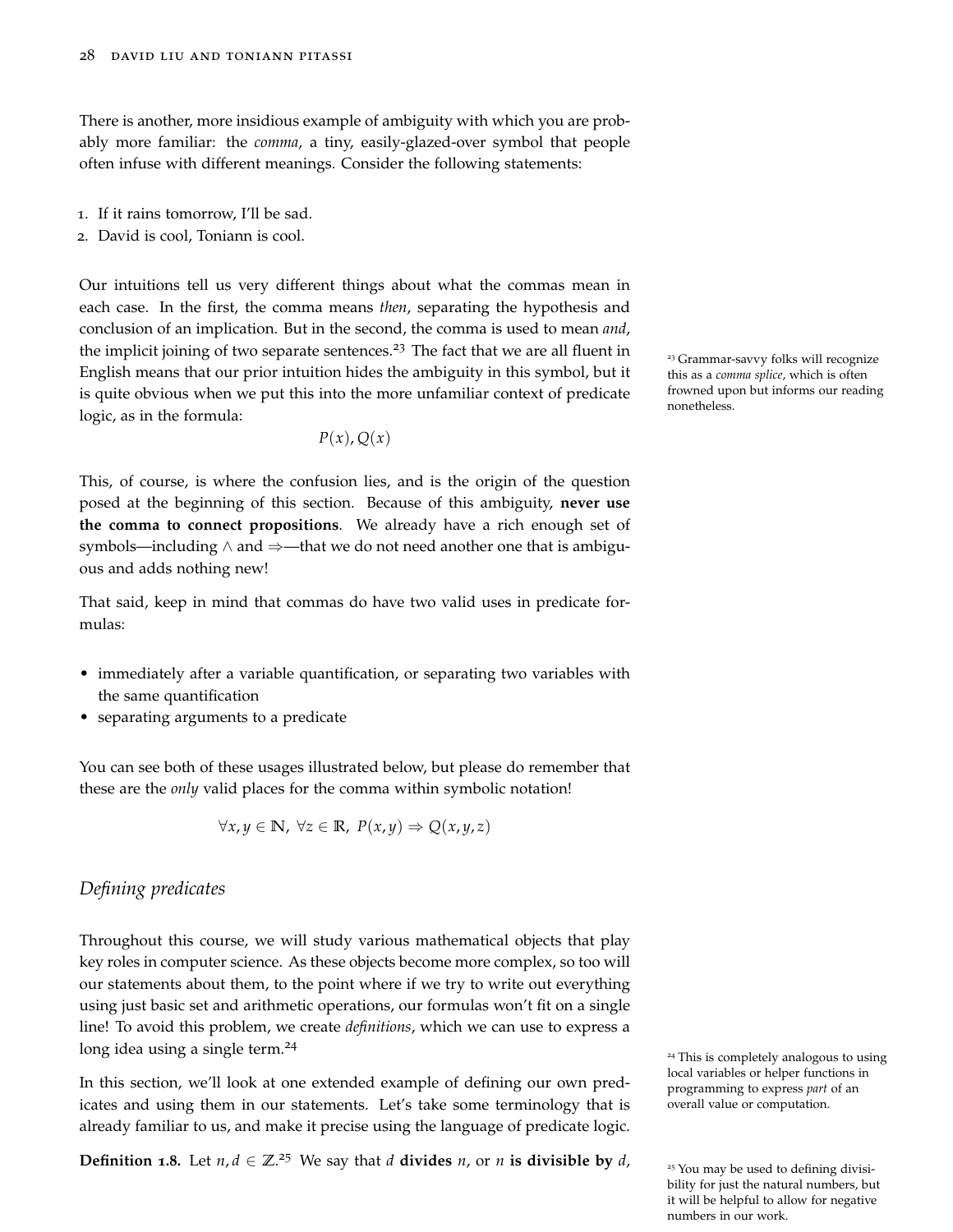when there exists a  $k \in \mathbb{Z}$  such that  $n = dk$ . In this case, we use the notation *d* | *n* to represent "*d* divides *n*."

Note that just like the equals sign  $=$  is a binary predicate, so too is  $\vert$ . For example, the statement 3 | 6 is True, while the statement 4 | 10 is False.<sup>26</sup>

**Example 1.9.** Let's express the statement "For every integer  $x$ , if  $x$  divides 10, then it also divides 100" in two ways: with the divisibility predicate  $d \mid n$ , and without it.

• **With the predicate**: this is a universal quantification over all possible integers, and contains a logical implication. So we can write

$$
\forall x \in \mathbb{Z}, \ x \mid 10 \Rightarrow x \mid 100.
$$

• **Without the predicate**: the same structure is there, except we *unpack the definition* of divisibility, replacing every instance of *d* | *n* with ∃*k* ∈ **Z**, *n* = *dk*.

 $\forall x \in \mathbb{Z}$ ,  $(\exists k \in \mathbb{Z}, 10 = kx) \Rightarrow (\exists k \in \mathbb{Z}, 100 = kx).$ 

Note that each subformula in the parentheses has its own *k* variable, whose scope is limited by the parentheses.<sup>27</sup> However, even though this technically <sup>27</sup> That is, the *k* in the hypothesis of the correct, it's often confusing for beginners. So instead, we'll tweak the variable names to emphasize their distinctness:

$$
\forall x \in \mathbb{Z}, \ (\exists k_1 \in \mathbb{Z}, \ 10 = k_1 x) \Rightarrow (\exists k_2 \in \mathbb{Z}, \ 100 = k_2 x).
$$

As you can see, using this new predicate makes our formula quite a bit more concise! But the usefulness of our definitions doesn't stop here: we can, of course, use our terms and predicates in further definitions.

**Definition 1.9.** Let  $p \in \mathbb{N}$ .<sup>28</sup> We say  $p$  is **prime** when it is greater than 1 and the  $\qquad$ <sup>28</sup> Unlike divisibility, we restrict primes **Definition 1.9.** Let  $p \in \mathbb{N}$ . We say  $p$  is **prime** when it is greater than I and the set  $p$  as Unlike divisibility, we restrict primes to being positive.

**Example 1.10.** Let's define a predicate  $Prime(p)$  to express the statement that "*p* is a prime number," with and without using the divisibility predicate.

The first part of the definition, "greater than 1," is straightforward. The second part is a bit trickier, but a good insight is that we can enforce constraints on values through implication: *if a number d divides p, then*  $d = 1$  *or*  $d = p$ *.* We can put these two ideas together to create a formula:

*Prime*(*p*) : 
$$
p > 1 \land (\forall d \in \mathbb{N}, d \mid p \Rightarrow d = 1 \lor d = p)
$$
, where  $p \in \mathbb{N}$ .

To express this idea without using divisibility predicate, we substitute in the definition of divisibility. The underline shows the changed part.

$$
Prime(p): p > 1 \land (\forall d \in \mathbb{N}, (\exists k \in \mathbb{Z}, p = kd) \Rightarrow d = 1 \lor d = p), \text{ where } p \in \mathbb{N}.
$$

**Example 1.11.** Finally, let us express one of the more famous properties about prime numbers: "there are infinitely many primes."<sup>29</sup>

We have just seen how to express the fact that a single number  $p$  is a prime number, but how do we capture "infinitely many"? The key idea is that because <sup>26</sup> Students often confuse the divisibility predicate with the horizontal fraction bar. The former is a *predicate* that returns a boolean; the latter is a function that returns a number. So 4 | 10 is *False*, while  $\frac{10}{4}$  is 2.5.

implication is different from the *k* in the conclusion: they can take on different values, though they can also take on the same value.

<sup>29</sup> Later on, we'll actually prove this statement!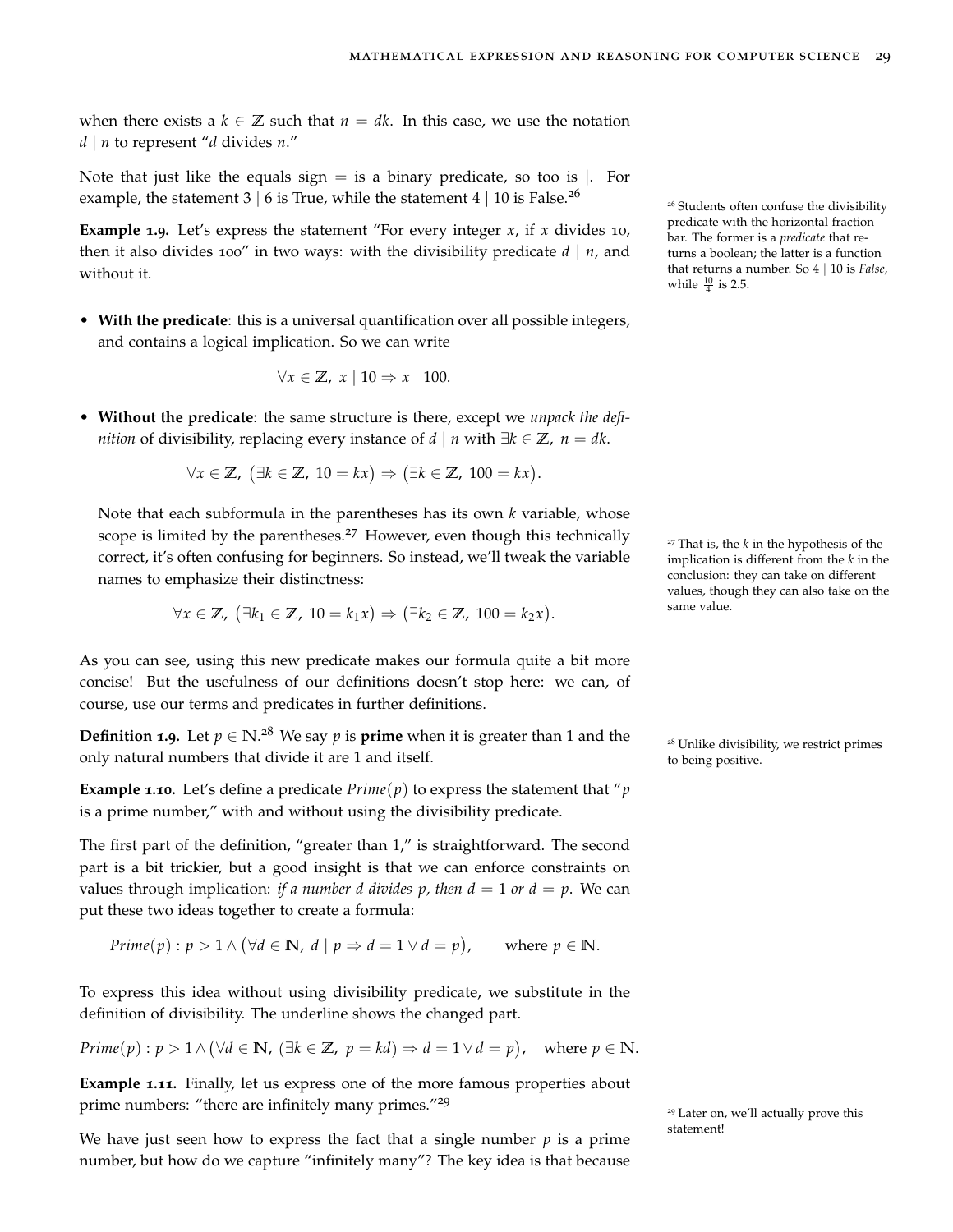primes are natural numbers, if there are infinitely many of them, then they have to keep growing bigger and bigger.<sup>30</sup> So we can express the original statement  $\frac{30}{20}$  Another way to think about this as "every natural number has a prime number larger than it," or in the symbolic notation:

$$
\forall n \in \mathbb{N}, \ \exists p \in \mathbb{N}, \ p > n \land Prime(p).
$$

Of course, if we wanted to express this statement without either the *Prime* or divisibility predicates, we would end up with an extremely cumbersome statement:

$$
\forall n \in \mathbb{N}, \ \exists p \in \mathbb{N}, \ p > n \land p > 1 \land \big(\forall d \in \mathbb{N}, \ (\exists k \in \mathbb{Z}, \ p = kd) \Rightarrow d = 1 \lor d = p \big).
$$

This statement is terribly ugly, which is why we define our own predicates! Keep this in mind throughout the course: when you are given a statement to express, make sure you are aware of all of the relevant definitions, and make use of them to simplify your expression.

#### *One last example: Fermat's Last Theorem*

As payoff for the work that we have done so far, let us use predicate logic to express one of the most famous statements in mathematics: Fermat's Last Theorem. It was first conjectured by the mathematician Pierre de Fermat in 1637 in the margin of a copy of the text *Arithmetica*, where he claimed that he had a proof that was too large to fit in the margin!<sup>31</sup> Despite this purported proof, <sup>31</sup> *"I have discovered a truly marvelous* for centuries this statement had no published proof. It wasn't until 1994 that Andrew Wiles finally proved this theorem.

**Example 1.12.** Fermat's Last Theorem states that there are no three positive integers *a*, *b*, and *c* that satisfy  $a^n + b^n = c^n$  for any integer  $n > 2$ . To express this in predicate logic, we identify the relevant variables: *a*, *b*, *c*, and *n*. Are they universally or existentially quantified? The *n* certainly is universally quantified, since we say that the statement is "for any  $n > 2$ ." The statement also makes a claim that *no a*, *b*, *c* satisfy the given equation, which we can rephrase as "there do not exist  $a, b, c$  satisfying..." Finally, we can express the condition  $n > 2$  using an implication: *if*  $n > 2$ , *then* there is no solution to... Putting this together yields:

$$
\forall n \in \mathbb{N}, n > 2 \Rightarrow \neg (\exists a, b, c \in \mathbb{Z}^+, a^n + b^n = c^n).
$$

We can now simplify this statement by pushing the negation inwards, so that this statement becomes

$$
\forall n \in \mathbb{N}, n > 2 \Rightarrow (\forall a, b, c \in \mathbb{Z}^+, a^n + b^n \neq c^n).
$$

# **Exercise Break!**

1.3 Let *S* be a set of people, *C* be the set of all countries, and let *T* be a predicate defined over *S* × *C* such that  $T(x, y)$  is True if and only if  $x \in S$  has traveled to is to consider the statement "every prime number is less than 9000. If this statement were True, then there could only be at most 8999 primes."

*proof of this, which this margin is too narrow to contain."*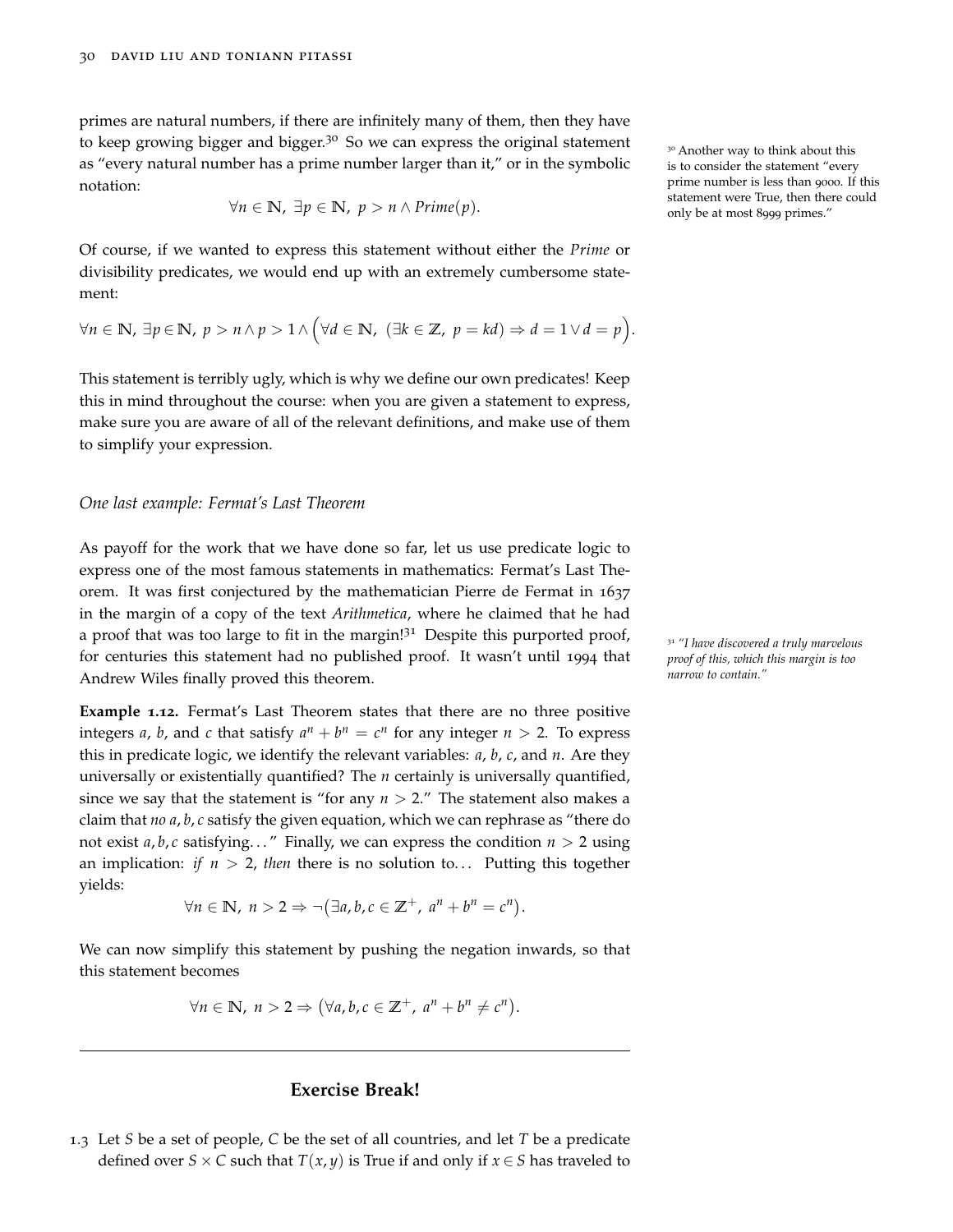country  $y \in C$ . Express each of the following statements by a simple English sentence.

- (a)  $(∃x ∈ S, T(x, France)) ∧ (∀y ∈ S, T(y, Japan))$
- (b) ∀*x* ∈ *S*, ∃*y* ∈ *C*, *T*(*x*, *y*)
- (c) ∀*x*, *z* ∈ *S*, ∃*y* ∈ *C*, *T*(*x*, *y*) ⇔ *T*(*z*, *y*)
- 1.4 Write each of the statements below in predicate logic, and then write the contrapositive and converse of each statement.
	- (a) If all birds fly, and if Tweety is a bird, then Tweety flies.
	- (b) If it does not rain or it is not foggy, then the sailing race will be held and registration will go on.
	- (c) If rye bread is for sale at Ace Bakery, then rye bread was baked that day.

# <span id="page-30-0"></span>*Our conventions for writing formulas*

Mathematical expressions in predicate logic can become complicated very quickly. In order to avoid confusion and to make things as clear as possible we will follow some important conventions.

### *Operator precedence*

The longer and more complex our formulas, the harder they are to read and understand. For example, here is a rather more complicated formula:

$$
\forall x, y \in \mathbb{N}, \exists z \in \mathbb{N}, \ x + y = z \land x \cdot y = z \Rightarrow x = y.
$$

Whenever we mix different propositional operators together, or when we mix quantifiers with formulas containing predicates, we need to worry about which ones come first—i.e., which ones have higher precedence. Technically, we can just use parentheses around every operation, but this quickly becomes very tiring. Instead, we will use the following precedence levels, in decreasing order of precedence.<sup>32</sup>

<sup>32</sup> Combinations of operations at the same level *must* be disambiguated using parentheses.

1. ¬ 2. ∨, ∧  $3. \Rightarrow A \Leftrightarrow$ 4. ∀, ∃

So for example the expression

$$
(p \lor \neg q) \land r \Rightarrow ((s \lor t) \land u) \lor (\neg v \land w)
$$

represents

$$
\bigg(\big(p\vee(\neg q)\big)\wedge r\bigg)\Rightarrow \bigg(\big((s\vee t)\wedge u\big)\vee\big((\neg v)\wedge w\big)\bigg),
$$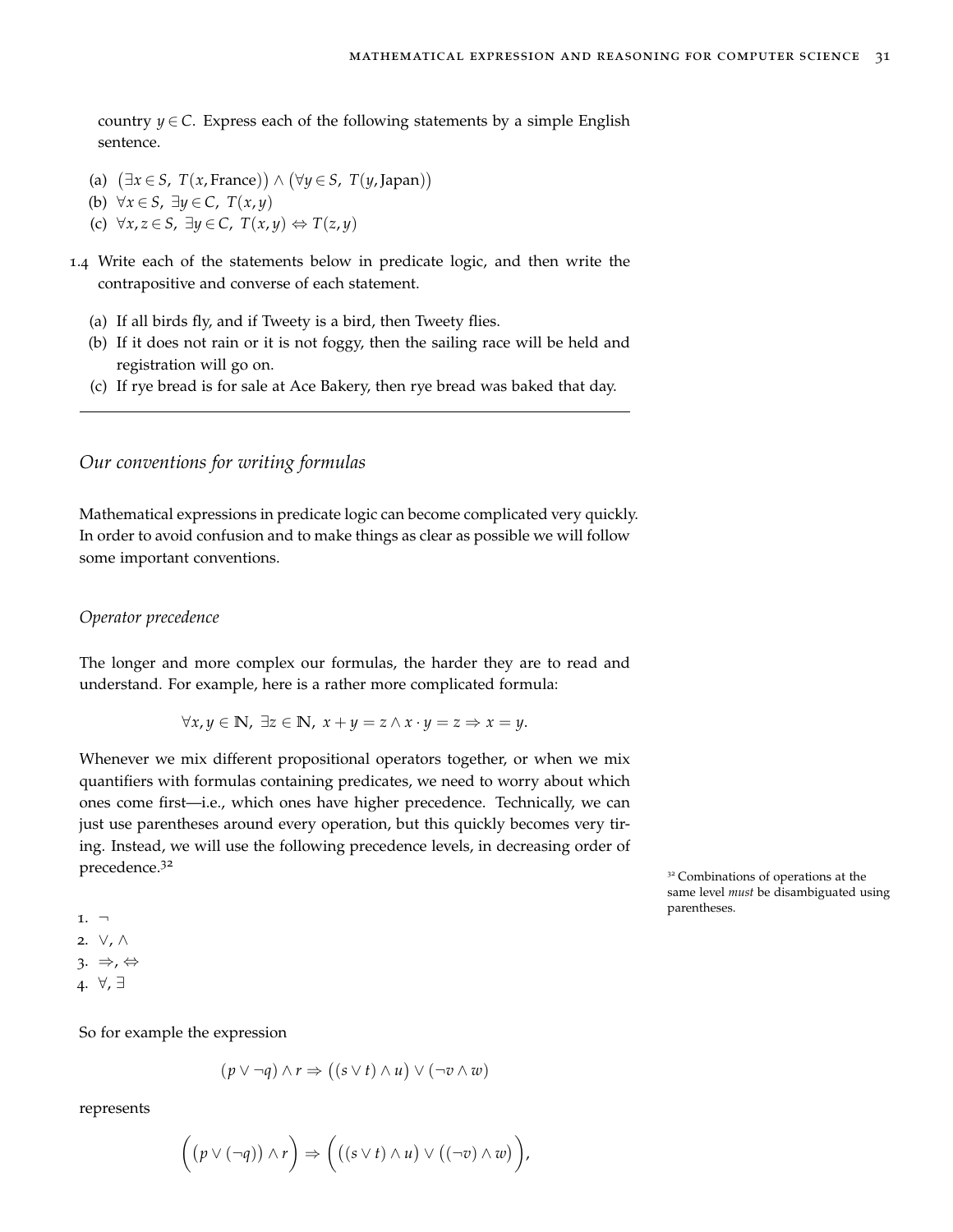and the expression

$$
\forall x, y \in \mathbb{N}, \exists z \in \mathbb{N}, \ x + y = z \land x \cdot y = z \Rightarrow x = y
$$

represents

$$
\forall x, y \in \mathbb{N}, \ \bigg(\exists z \in \mathbb{N}, \ \bigg((x+y=z \land x \cdot y=z) \Rightarrow x=y\bigg)\bigg).
$$

#### *Associativity*

There is one more notational simplification we will use to reduce the number of parentheses we need to write: the ∧ and ∨ operators are each *associative*, meaning that

$$
(p \land q) \land r
$$
 is equivalent to  $p \land (q \land r)$ 

and

 $(p \lor q) \lor r$  is equivalent to  $p \lor (q \lor r)$ .

This means that when we have a chain of ANDs, we do not need to write any parentheses to indicate the order in which they are evaluated, and can instead write

$$
p_1 \wedge p_2 \wedge p_3 \wedge \ldots \wedge p_k,
$$

and similarly with a chain or ORs. It turns out that the biconditional operator is also associative, so the same convention applies.

However, keep in mind that the implication operator is *not* associative, and so you must always use parentheses to indicate the order they should be evaluated.

#### *Variable scope and naming*

As we saw in the previous section, formulas involving multiple variables can be hard to understand: one has to keep careful track of each variable, what it represents, and where it can legitimately appear in the formula. To make this easier, we will always use *distinct names for each variable* to ensure there is no possibility of confusion about what a variable is referring to. Here is an example, where  $f$  is a unary function from  $\mathbb N$  to  $\mathbb N$ :

$$
(\forall x \in \mathbb{N}, f(x) \ge 5) \lor (\exists x \in \mathbb{N}, f(x) < 5).
$$

In this statement, we have two different occurrences of quantified variables, but they have the same name. We will always prefer to write it in this equivalent form, where each occurrence has a distinct name:

$$
(\forall x \in \mathbb{N}, f(x) \ge 5) \lor (\exists y \in \mathbb{N}, f(y) < 5).
$$

We do this even when expanding the same definition multiple times, typically using subscripts to differentiate the occurrences:

$$
x \mid 10 \Rightarrow x \mid 100
$$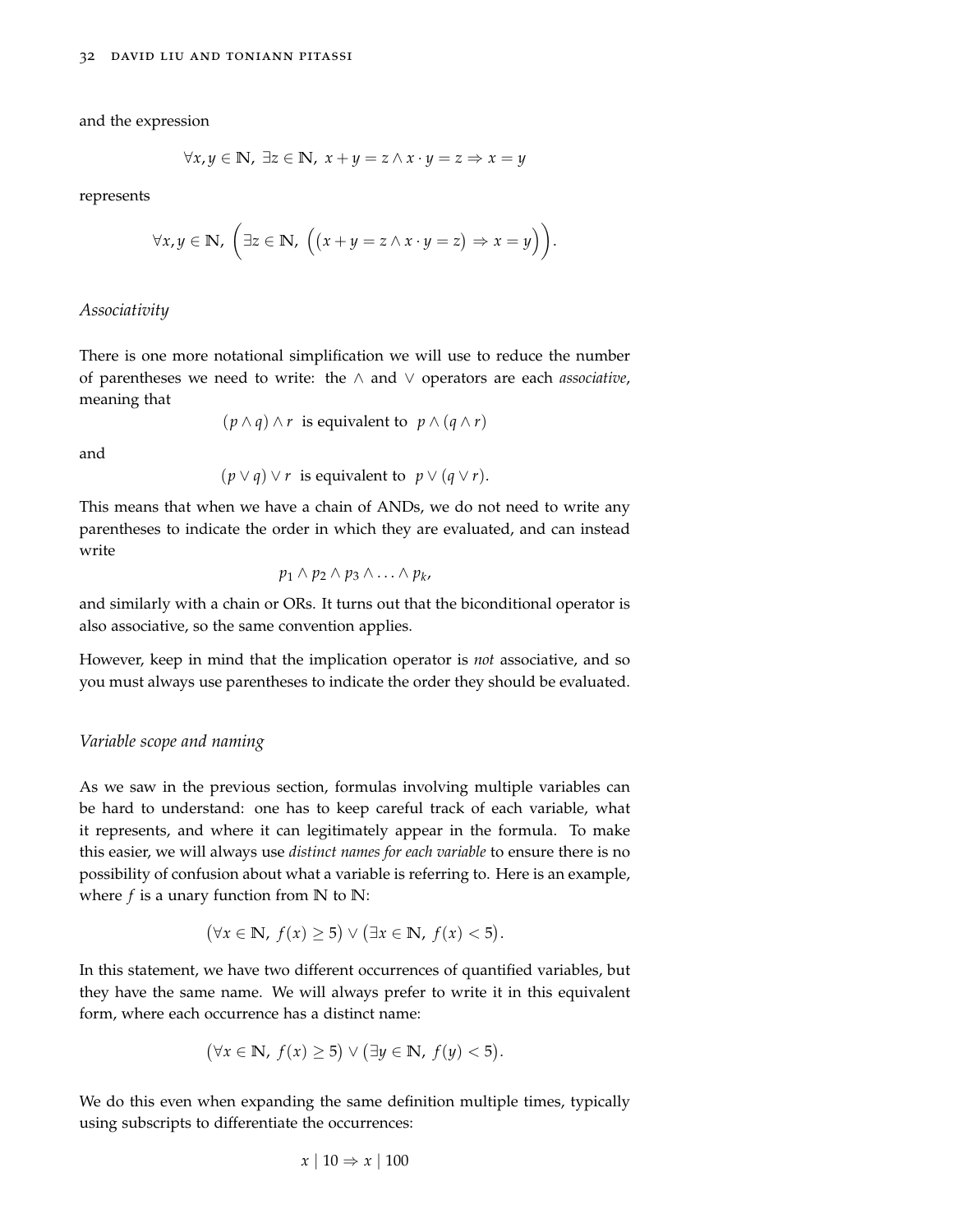becomes

$$
(\exists k_1 \in \mathbb{Z}, 10 = k_1 x) \Rightarrow (\exists k_2 \in \mathbb{Z}, 100 = k_2 x).
$$

Each quantification of a variable will be followed by a formula, which will be the *scope* of this variable. For example  $\forall x \in \mathbb{N}$ ,  $f(x) \ge 5$ —the formula  $f(x) \ge 5$ is the part of the statement that involves *x*.

Quantifiers are read left-to-right, which is why in  $\forall a \in A$ ,  $\exists b \in B$  the variable *a* is in scope when choosing *b*, but this is not true in  $\exists b \in B, \forall a \in A$ .

Finally, because we take quantifiers to have lowest precedence, the scope of a variable usually lasts until the end of the formula. The only time this is *not* the case is if the quantification is surrounded by parentheses, as in

$$
(\forall x \in \mathbb{N}, f(x) \ge 5) \lor (\exists y \in \mathbb{N}, f(y) < 5).
$$

Here, the scope of *x* is only the first underlined expressions, and the scope of *y* is only the second underlined expression.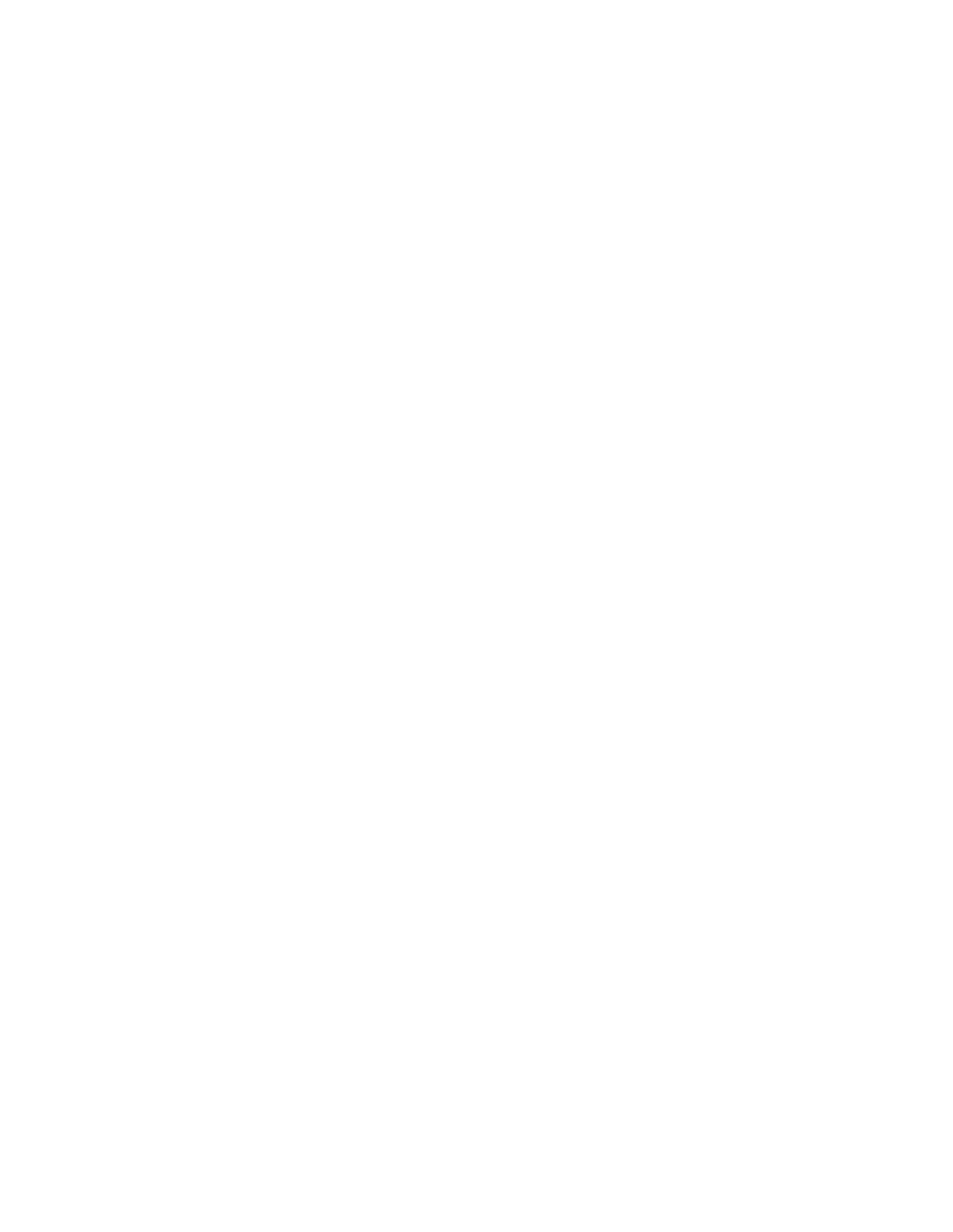# <span id="page-34-0"></span>*2 Introduction to Proofs*

In the previous chapter, we studied how to express statements precisely using the language of predicate logic. But just as English enables us to make both true and false claims, the language of predicate logic allows for the expression of both true and false sentences. In this chapter, we will turn our attention to analyzing and communicating the truth or falsehood of these statements. You will develop the skills required to answer the following questions:

- How can you figure out if a given statement is True or False?
- If you know a statement is True, how can you convince others that it is True? How can you do the same if you know the statement is False instead?
- If someone gives you an explanation of why a statement is True, how do you know whether to believe them or not?

These questions draw a distinction between the internal and external components of mathematical reasoning. When given a new statement, you'll first need to figure out for yourself whether it is true (internal), and then be able to express your thought process to others (external). But even though we make a separation, these two processes are certainly connected: it is only after convincing yourself that a statement is true that you should then try to convince others. And often in the process of formalizing your intuition for others, you notice an error or gap in your reasoning that causes you to revisit your intuition—or make you question whether the statement is actually true!

A **mathematical proof** is how we communicate ideas about the truth or falsehood of a statement to others. There are many different philosophical ideas about what constitutes a proof, but what they all have in common is that a proof is a mode of *communication*, from the person creating the proof to the person digesting it. In this course, we will focus on reading and creating our own written mathematical proofs, which is the standard proof medium in computer science.

As with all forms of communication, the style and content of a proof varies depending on the audience. In this course, the audience for all of our proofs will be an average CSC165 student (and not your TA or instructor). As we will discuss, your audience determines how formal a proof should be (here, quite formal), and what background knowledge you can assume is understood without explanation (here, not much).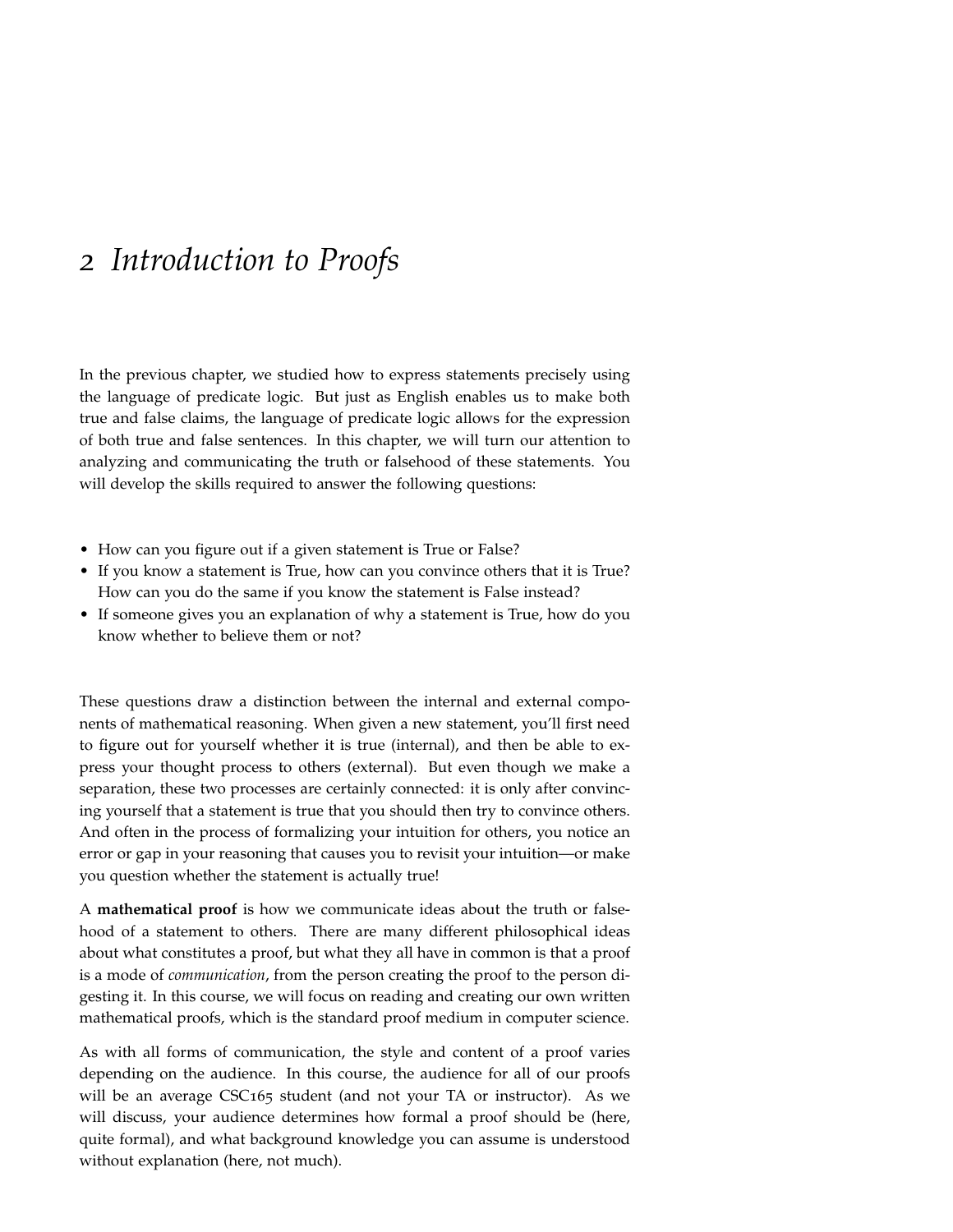#### <span id="page-35-0"></span>*Some basic examples*

We're going to start out our exploration of proofs by studying a few simple statements. You may find our first few examples a bit on the easy side, which is fine. We are using them not so much for their ability to generate mathematical insight, but rather to model both the *thinking* and the *writing* that would go into approaching a problem.

Each example in this chapter is divided into three or four parts:

- 1. The statement that we want to prove or disprove. Sometimes, we'll specify whether to prove or disprove it, and other times deciding whether the statement is true or false is part of the exercise.
- 2. A translation of the statement into predicate logic. This step often provides insight into the *logical structure* of the statement that we are considering, which in turn informs the structure and techniques that we will use in our proofs.
- 3. A discussion to try to gain some intuition about why the statement is true. You'll tend to see that these are written very informally, as if we are talking to a friend on a whiteboard. The discussion usually will reveal the mathematical insight that forms the content of a proof. **This is often the hardest part of developing a proof, so please don't skip these sections!**
- 4. A formal proof. This is meant to be a standalone piece of writing, the "final product" of our earlier work. Depending on the depth of the discussion, the formal proof might end up being almost mechanical – a matter of formalizing our intuition.

With this in mind, let's dive right in!

**Example 2.1.** Prove that  $15 \cdot 3^2 - 7 = 7 + (19 + 3)^2 / 4$ .

*Translation*. Note that this statement has no logical operators, variables, or quantifiers. So the "translation" into predicate logic is simply itself:

$$
15 \cdot 3^2 - 7 = 7 + (19 + 3)^2 / 4.
$$

*Discussion*. I can check whether this is true or not by putting both sides into my calculator.

Proof. This statement is true because both sides equal 128.<sup>1</sup>

That was perhaps an underwhelming proof, and rightfully so: statements that do not contain any variables are generally very straightforward to prove or disprove, because they usually amount to performing just some kind of calculation. However, almost all of the statements we care about involve quantified variables, and so we will next discuss how to deal with these quantifications so that the core of our proofs become "just a calculation."

<sup>1</sup> We are not going to evaluate you on your computational abilities. We expect that as a typical CSC165 student, you can check arithmetic expressions yourself. You can have the same expectation when writing your proofs.

 $\blacksquare$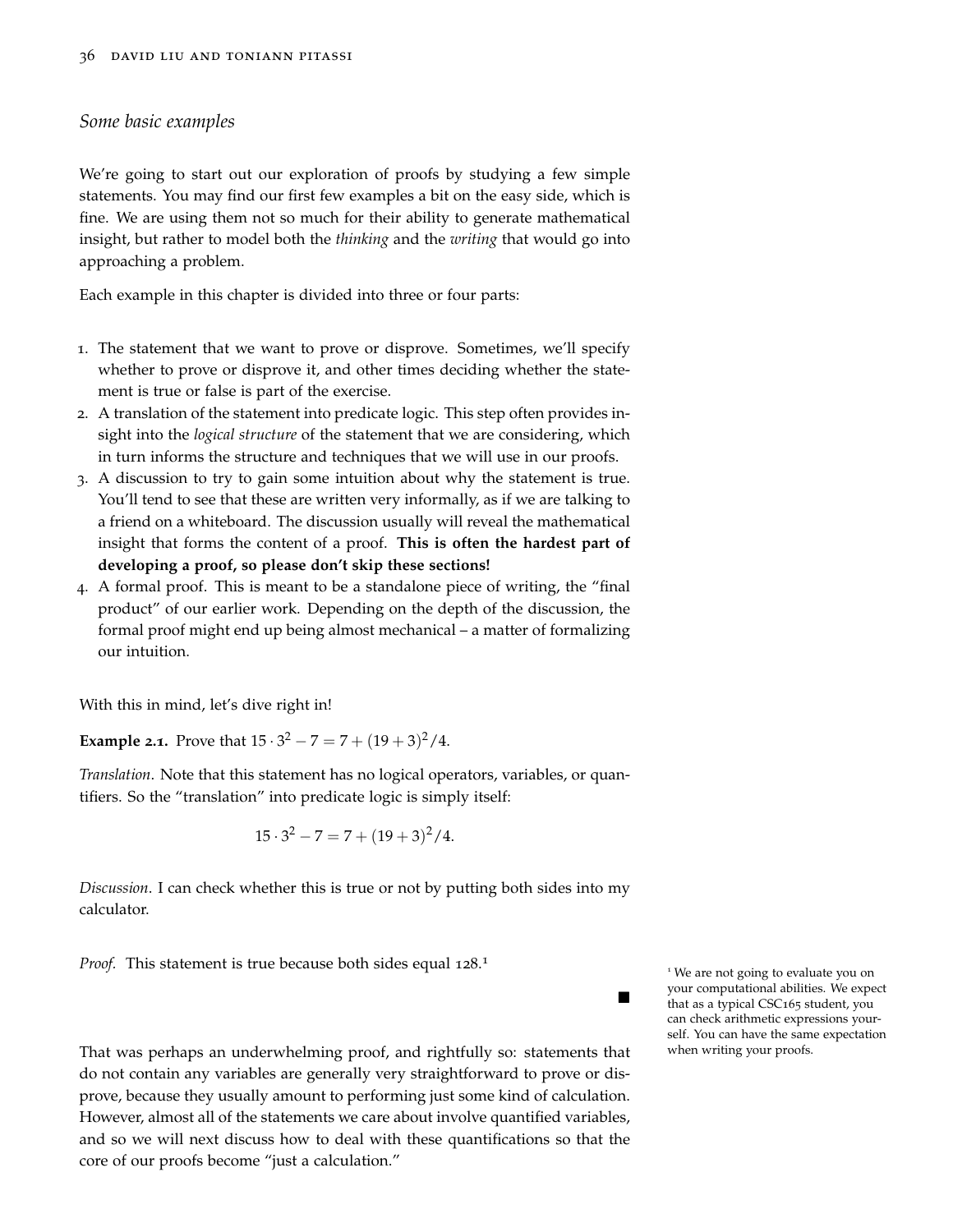ш

 $\blacksquare$ 

**Example 2.2.** Prove that there exists a power of two bigger than 1000.

*Translation*. In order to translate this statement into predicate logic, I need to unpack two definitions in this statement. I know that "there exists" translates into an existential quantifier, and all "powers of 2" have the form 2*<sup>n</sup>* , where *n* is a natural number. So this statement becomes:

$$
\exists n \in \mathbb{N}, \ 2^n > 1000.
$$

*Discussion*. This must be true since I know that the powers of 2 grow to infinity (either from intuition, or a calculus class). I just need to do some calculations until I find a large enough value for *n*.

*Proof.* Let *n* = 10.

Then  $2^n$  is a power of two, and  $2^n = 1024$ , which is greater than 1000.<sup>2</sup>

We can draw from this example a more general technique for structuring our existence proofs. A statement of the form  $\exists x \in S$ ,  $P(x)$  is True when at least one element of *S* satisfies *P*. The easiest way to convince someone that this is True is to actually find the concrete element that satisfies *P*, and then show that it does.<sup>3</sup> This is so natural a strategy that it should not be surprising that there <sup>3</sup> Of course, this is *not* the only proof is a "standard proof format" when dealing with such statements.

#### **A typical proof of an existential.**

Given statement to prove:  $\exists x \in S$ ,  $P(x)$ .

*Proof.* Let  $x =$  \_\_\_\_\_\_\_.

[Proof that *P*(\_\_\_\_\_\_\_) is True.]

Note that the two blanks represent the same element of *S*, which *you* get to choose as a prover. Thus existence proofs usually come down to *finding* a correct element of the domain which satisfy the required properties.

**Example** 2.3. Prove that every real number *n* greater than 20 satisfies the inequality  $1.5n - 4 \geq 3$ .

*Translation*. Here the statement starts with an "every," which is a big hint about the formal structure of the statement: it is universally quantified.

What about the domain of *n*? The statement mentions real numbers, but there is the issue of the qualifying "greater than 20" as well. While we could define a set *S* to be the set of real numbers bigger than 20, instead we will express this condition as a hypothesis in an implication. The conclusion,  $1.5n - 4 \geq 3$ , only needs to be true when *n* is greater than 20.

<sup>2</sup> Note again that we didn't add a sentence in our proof to "verify" that  $2^{10} = 1024$ , as this is easily checkable with a calculator.

technique used for existence proofs. You'll study more sophisticated ways of doing such proofs in future courses.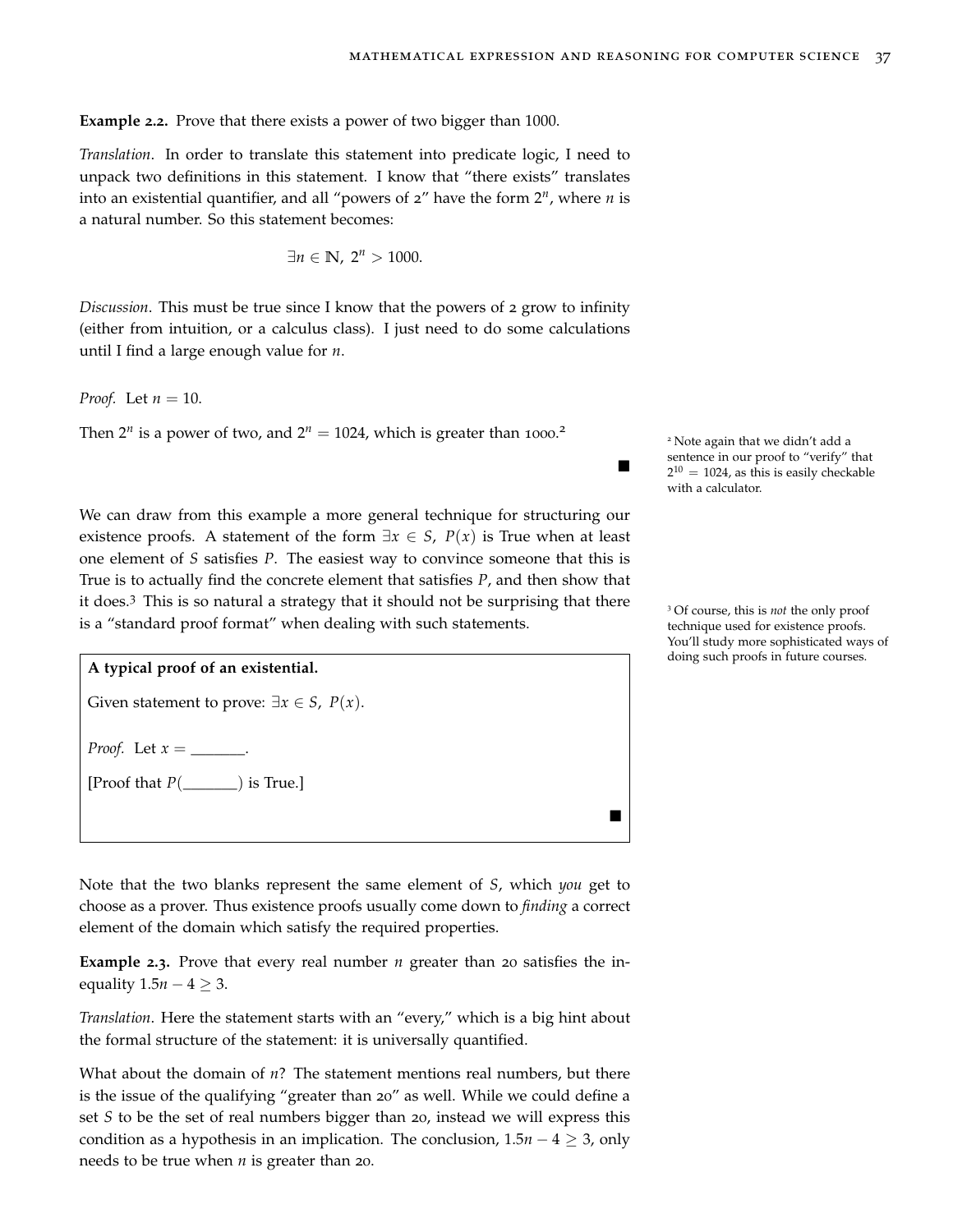This gives us the full translation

$$
\forall n \in \mathbb{R}, n > 20 \Rightarrow 1.5n - 4 \ge 3.
$$

*Discussion*. I might first try to gain some intuition by substituting numbers for *n*. 25 is bigger than 20, and  $1.5(25) - 4 = 33.5 > 3$ . But that idea is limited in scope to just one real number—appropriate for proving an existential, but not a universal. This statement is talking about an infinite number of real numbers, so I need to use an argument that will work on *any* real number bigger than 20.

This should be some straightforward algebraic manipulation. We start with the assumption that  $n > 20$ , and multiply by 1.5 then subtract 4; both of these operations will preserve the inequality.<sup>4</sup>

*Proof.* Let  $n \in \mathbb{R}$  be an *arbitrary* real number. Assume that  $n > 20$ . We want to prove that  $1.5n - 4 \geq 3$ .

We can perform the following manipulations to our given inequality to result in the final inequality:

$$
n > 20
$$
  
1.5n > 30  
1.5n - 4 > 26  
1.5n - 4 \ge 3 (since 26 > 3)

 $\blacksquare$ 

The above proof has a few interesting details. The first is that this was a proof of a universally-quantified statement. Unlike the previous example, where we proved a fact about just one number, here we proved a fact about an infinite set of numbers.

To do this, our proof introduced a variable  $n$  that could represent any real number. Unlike the previous existence proof, when we introduced this variable *n* we did not specify a concrete value like 10, but rather said that *n* was "an arbitrary real number," and then proceeded with the proof. As we get more comfortable, we will drop the English phrase part and just write "let  $n \in S$ " to introduce *n* as an arbitrary element of *S*. 5



<sup>5</sup> You might notice that we use the same word "let" to introduce both existentially- and universally-quantified variables. However, you should always be able to tell how the variable is quantified based on whether it is given a concrete value or an "arbitrary" value in the proof.

<sup>4</sup> Now is a good time to review the [section on Inequalities.](#page-17-0)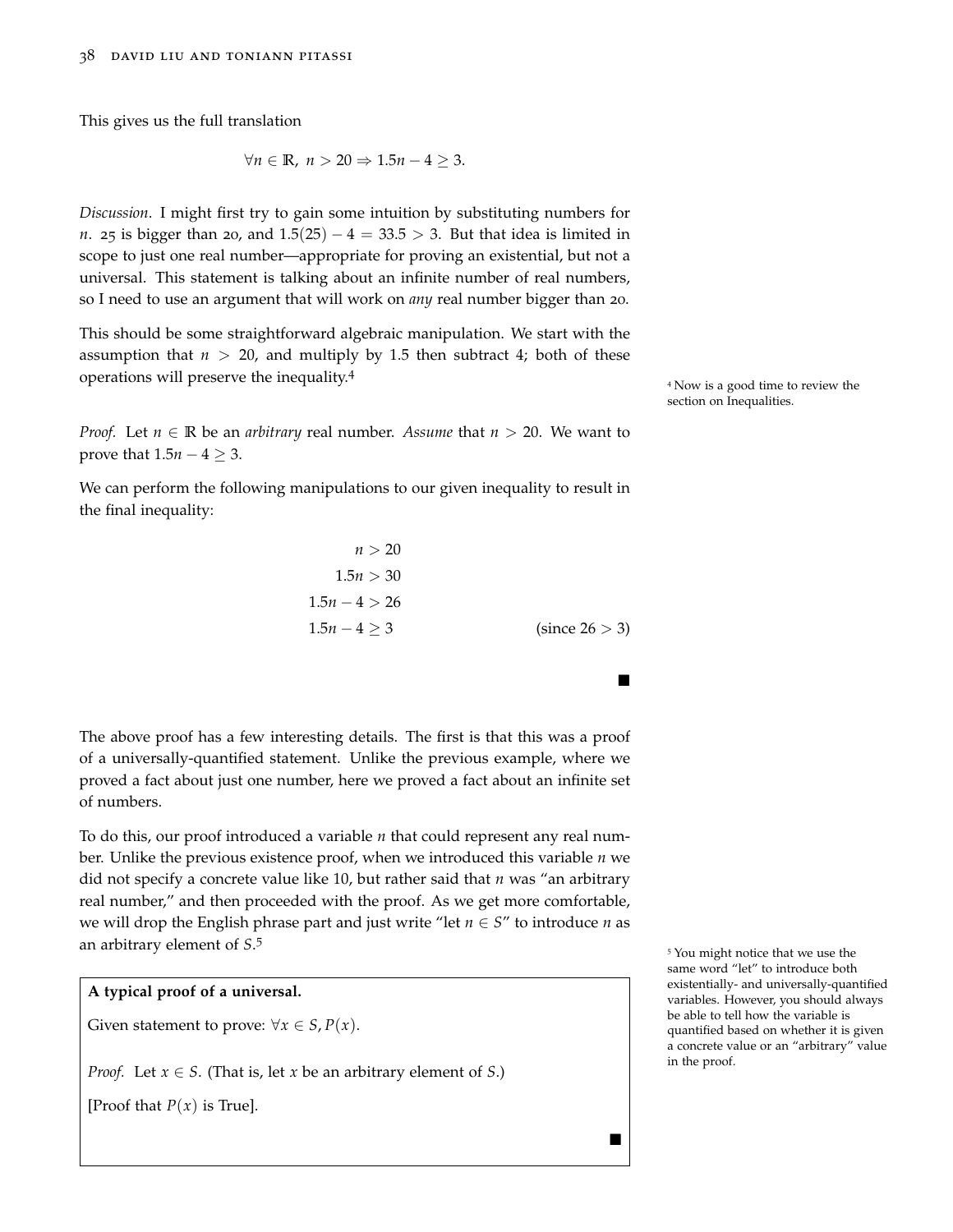However, this structure does not tell the full story. We also put a further restriction on *n*: "Assume that  $n > 20$ ." Whenever we want to prove that an implication  $p \Rightarrow q$  is true, we do so by *assuming* that *p* is true, and then proving that *q* must be true.

# **A typical proof of an implication (direct).**

Given statement to prove:  $p \Rightarrow q$ .

*Proof.* Assume *p*.

[Proof that *q* is True.]

Of course, these proof templates can be combined as the statements you prove grow more complex. In particular, statements of the form  $\forall n \in S$ ,  $P(n) \Rightarrow Q(n)$ are probably the most common type of statements you'll prove, and follow the standard setup of "Let  $n \in S$  be an arbitrary element of *S*, and assume  $P(n)$  is True."<sup>6</sup>

<sup>6</sup> Compare this with the first line of the previous proof.

#### *Variables as representing arbitrary numbers*

A good way of understanding what it means for *n* to be an *arbitrary* real number under the stated assumption is that we should be able to *substitute* any real number that satisfies the assumption  $(n > 20)$  into the body of the proof, and have the body still make sense. For example, if we substitute  $n = 25$  into the body of the previous proof, we can see that every line is valid:

We can perform the following manipulations to our given inequality to result in the final inequality:

| 25 > 20              |                |
|----------------------|----------------|
| 1.5(25) > 30         |                |
| $1.5(25) - 4 > 26$   |                |
| $1.5(25) - 4 \geq 3$ | (since 26 > 3) |

However, the body does not necessarily make sense if we violate our assumption that *n* > 20! Below we show what our proof body looks like when we substitute  $n = 4$ . What is the problem with this body?

We can perform the following manipulations to our given inequality to result in the final inequality:

$$
4 > 20
$$
  
1.5(4) > 30  
1.5(4) - 4 > 26  
1.5(4) - 4 \ge 3 (since 26 > 3)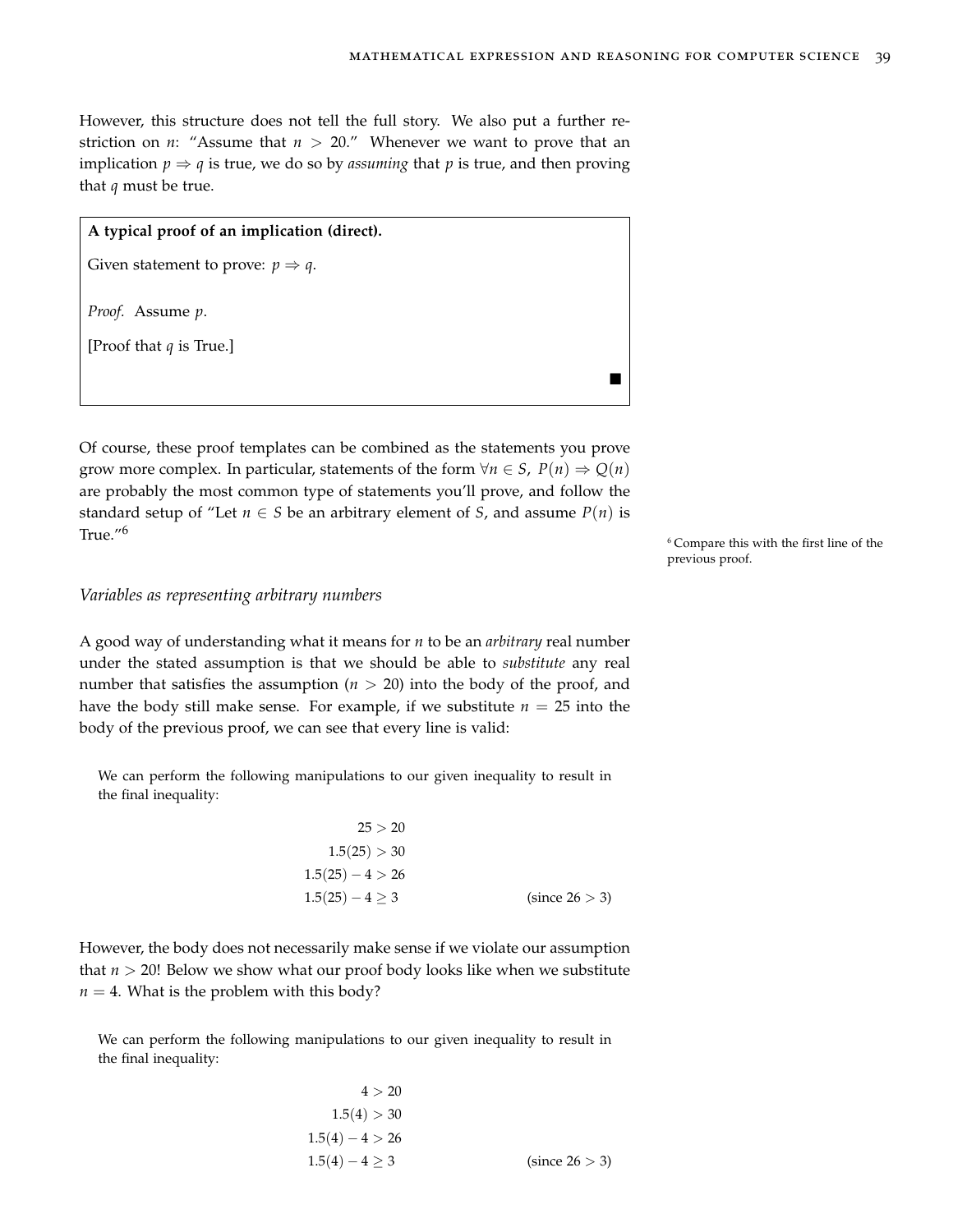Unlike variables in programming, which refer to concrete values, but can change their values over time, variables in a mathematical proof *never* change their value. Even when we say *n* represents an arbitrary real number, this doesn't mean we can substitute different real numbers for *n* at different points in the proof! For example, the following proof snippet makes absolutely no sense:

We can perform the following manipulations to our given inequality to result in the final inequality:

$$
25 > 20
$$
  
1.5(16) > 30  
1.5(3000) - 4 > 26  
1.5(3.14159) - 4 \ge 3 (since 26 > 3)

At each line of the calculation, we substituted a different real number for *n*; as you might expect, the statements no longer logically flow. So we often say that a variable *n* represents an arbitrary *and fixed* element of the domain, to remind ourselves that the value of this variable will not change during the proof.

#### *A note about inequalities, bounds, and approximation*

You may have felt a little uneasy by the final step of our computation in the above proof, going from  $1.5n - 4 > 26$  to  $1.5n - 4 \geq 3$ . In most calculations you would have done in high school (or perhaps even other university math classes), we never would have performed such a step. If we wanted to "solve" the inequality  $1.5n - 4 \geq 3$ , the "answer" we present would probably be  $n \geq \frac{14}{3}$ , not  $n > 20$ . What is different here?

We deliberately chose this example to bring up this point. There is a difference between *solving* an inequality to determine the exact range of values for a variable, and manipulating inequalities to produce more inequalities. Inequalities are fundamentally about *bounding* values, and are by definition inexact. In this course (and largely in computer science), we treat inequalities with a grain of salt, keeping in mind that they are just bounds. And when a bound is "as good as possible," we pay special attention to it: these bounds are not to be taken for granted, and must always be earned.<sup>7</sup>

<sup>7</sup> We'll see what we mean by "as good as possible" later on.

# *What goes into a proof?*

We have now seen our first few basic examples of formal mathematical proofs. In the next section, we will create more complex proofs by studying some definitions and properties based in number theory. But to ensure that we have a solid foundation before moving on, we will first take a step back and give names to two major components of every proof and guidelines for writing them, based on the examples we have already seen.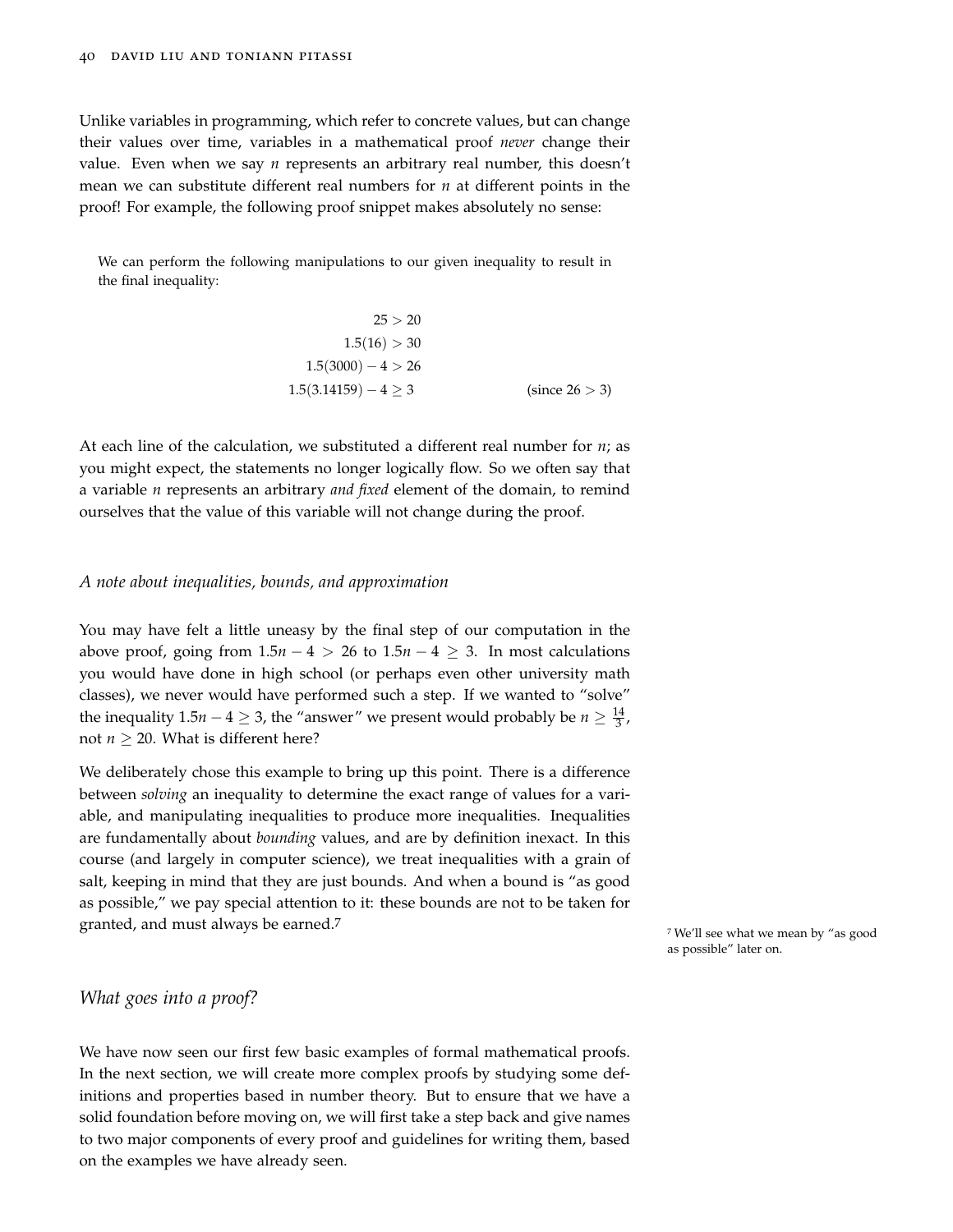### *Proof header: setting up the proof*

Every proof you write should start with a **proof header**. The main purpose of a proof header is to introduce all the variables and assumptions you'll use in your proof. The order of statements matters here: variables and assumptions should be introduced in the same order they appear in the translated statement, to avoid any potential problems with scope (this is particularly important when dealing with alternating quantifiers).

You must introduce every variable you use in your proof.<sup>8</sup> Use the word let to <sup>8</sup> This goes for variables that appear introduce variables. Make sure that every variable you introduce has a different name.

• For a universally-quantified variable ( $\forall x \in S$ ), introduce the variable in one of two ways:

"Let  $x \in S$ ." or "Let *x* be an arbitrary element of *S*."

• For an existentially-quantified variable (∃*x* ∈ *S*), introduce the variable by setting it to a concrete element of *S*. For example, if  $S = \mathbb{N}$ , we might introduce *x* by saying:

"Let  $x = 5$ ."

• For a local variable that does not appear in the original statement, introduce it like you would an existentially-quantified variable:

"Let  $\epsilon = x - |x|$ ."

Such variables can be helpful in giving names to certain key expressions in your proof, much in the same way local variables are helpful in programming.

When trying to prove an implication in a universally-quantified statement, state that you are assuming the hypothesis of the implication. Always use the word **assume** to introduce your assumptions.

• For example, when proving the statement  $\forall x \in \mathbb{N}$ ,  $P(x) \Rightarrow Q(x)$ , you would write:<sup>9</sup>

"Let  $x \in \mathbb{N}$ . **Assume**  $P(x)$ ."

• If the hypothesis of the implication is multiple predicates connected by **AND**s, you get to assume all of them. For example, when proving  $\forall x \in \mathbb{N}$ ,  $P_1(x) \land P_2(x)$  $P_2(x) \wedge P_3(x) \Rightarrow Q(x)$ , you would write:

in the statement you're proving—they aren't "automatically" introduced.

<sup>9</sup> *Warning*: any variables involved in an assumption must be introduced (using **let**) before the assumption is made. Don't just write "Assume *P*(*x*)" if you haven't yet introduced *x*!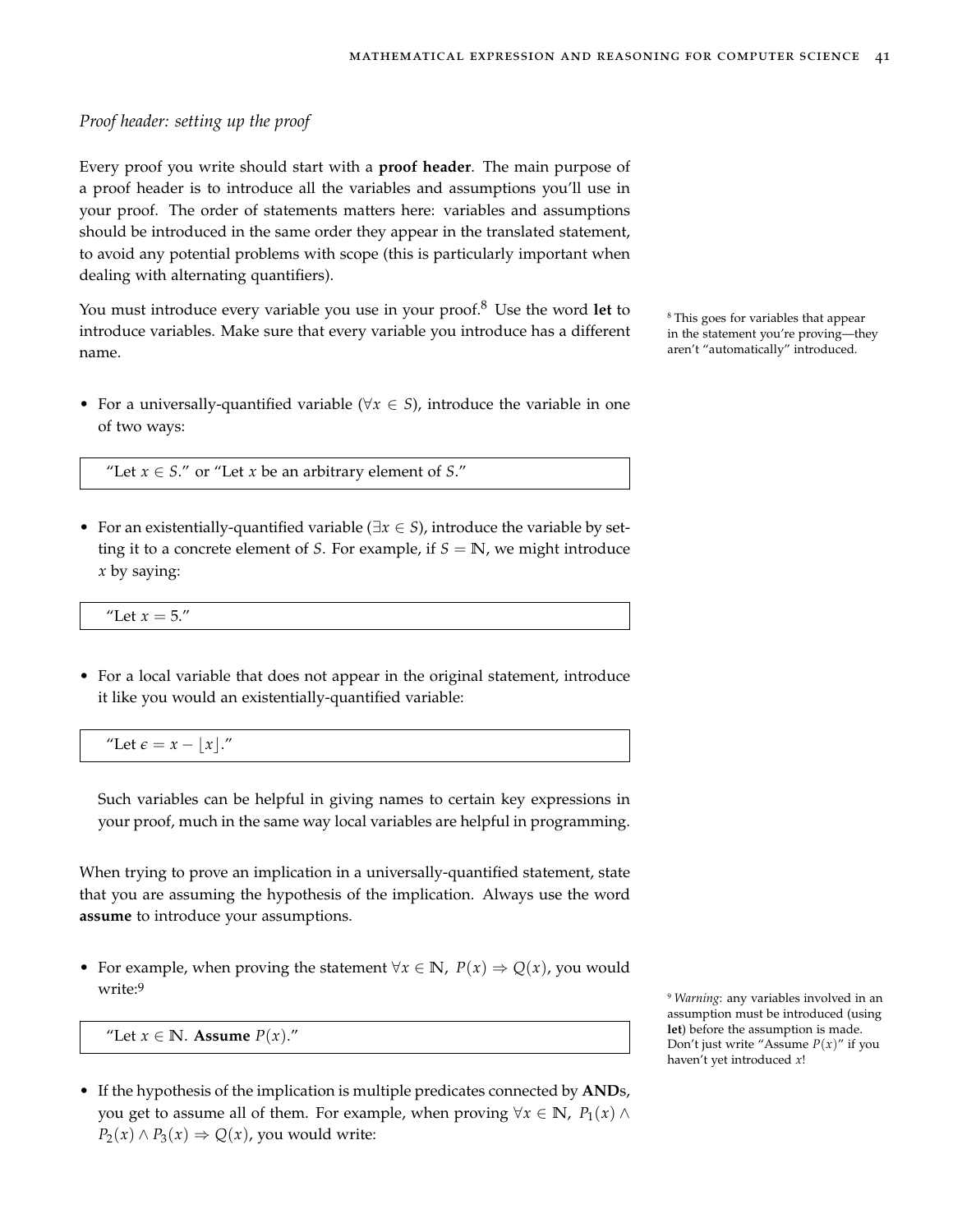#### Let *x*  $\in$  **N**. **Assume** that *P*<sub>1</sub>(*x*), *P*<sub>2</sub>(*x*), and *P*<sub>3</sub>(*x*) are all true.

If you assume a predicate, you may find it useful to *restate* your assumption with the expanded body of the predicate. While this is not required, it can be very helpful to make clearer to your reader what you're assuming, and possibly even introduce new variables that will play a role in your proof. For example, suppose we have the predicate  $P(x)$  : " $x^3 < 10x + 300$ " (where  $x \in \mathbb{N}$ ). If we are proving a statement of the form  $\forall x \in \mathbb{N}$ ,  $P(x) \Rightarrow Q(x)$ , our proof header could be

Let *x*  $\in$  **N**. Assume that *P*(*x*) is true, i.e., that *x*<sup>3</sup>  $<$  10*x* + 300.

As we start proving larger and more complicated statements, the construction of the proof header will prove to be extremely valuable in helping us figure out where to start. The two major components of the proof header—introducing variables and stating assumptions—can be done mechanically<sup>10</sup> simply from the  $10 B_y$  "mechanically" here we mean structure of the statement alone. When we write a proof header, we "unwrap" the statement by peeling off quantifiers and assumptions, until we are left with the core of what we want to prove. Here is one example of this.

**Example 2.4.** Let us write the proof header we would use to prove the following statement:

$$
\forall x \in \mathbb{R}, \ \forall y \in \mathbb{N}, \ x > 10 \land y < x \Rightarrow (\exists z \in \mathbb{R}, \ P(x, y, z))
$$

*Proof.* Let  $x \in \mathbb{R}$  and let  $y \in \mathbb{N}$ . Assume that  $x > 10$  and that  $y < x$ . Let  $z =$  \_\_\_\_\_. We will prove that  $P(x, y, z)$  is true.

[*Proof body goes here.*]

In the above example, we took a fairly large and complex statement and used the proof header to get at the core of the proof: picking a value for *z* (indicated by the blank in the proof header) to prove the predicate  $P(x, y, z)$ . We ended our proof header by explicitly stating our new goal: proving  $P(x, y, z)$ . While this last part is not required, it is often very useful to remind the reader what the body of the proof is actually about, after having introduced all these variables and assumptions.

#### *Proof body: the chain of reasoning*

While the proof header sets up the proof, the *proof body* contains the actual reasoning that shows that a statement must be true.<sup>11</sup> The proof body consists <sup>11</sup> This is typically the part of a proof of a sequence of true statements called *deductions*, where each statement logically follows from a combination of the following sources of truth:

• Definitions

"without much thought." The exception is figuring out what value to use for an existentially-quantified variable, so what we typically do is leave a blank in our proof header to come back to later.

П

that people think of when they imagine what a proof is. However, the proof header is an essential component, both in terms of writing a coherent proof, and being a helpful step in actually figuring out how to prove something.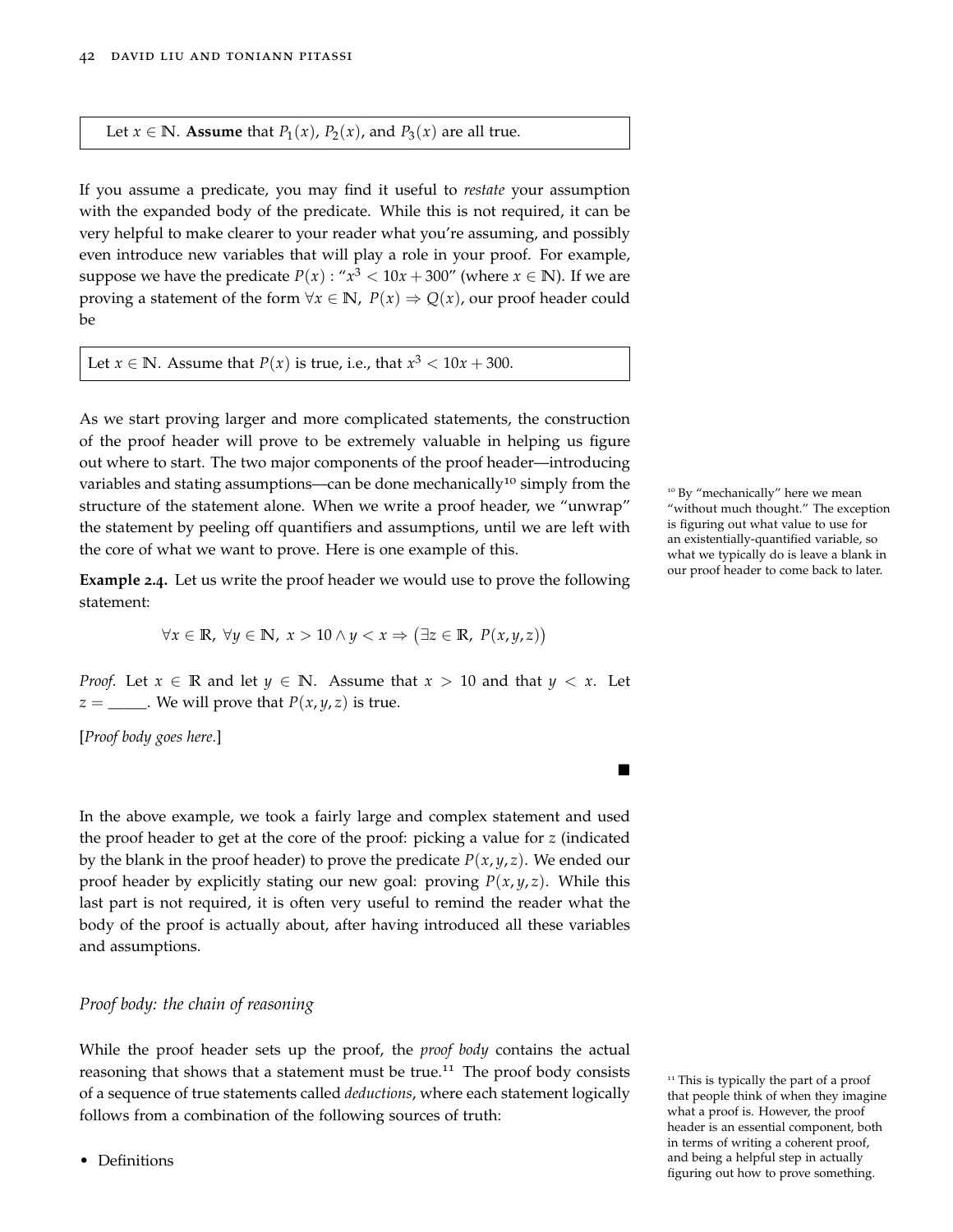- Assumptions (made in the proof header)
- Previous deductions (made earlier in the proof body)
- External true statements

We use the metaphor of a *chain* to describe the body of a proof; proof bodies start with statements already known to be true, and then make logical deductions until reaching the statement that you're actually trying to prove.<sup>12</sup>

Each sentence you write in the proof body should consist of two parts: the deduction you're making (i.e., what you're claiming to be true), and the reason for that deduction (what combination of definitions/assumptions/previous deductions/external true statements it follows from). Since this type of statement comprises about 90% of proof bodies, there are a few different common ways of saying this in English that you'll see (and use), including but not limited to:

"Since [reason], [deduction]."

"Because we know [reason], we can conclude [deduction]."

"Then [deduction] (by the fact that [reason])."

"It follows from [reason] that [deduction] is also true/holds."

# *Logical deductions*

The most common form of logical deduction we use when writing proofs is *modus ponens*, which matches our intuition for what implication means. This rule says that if we already know p and  $p \Rightarrow q$  are both true, then we can conclude that *q* is true. In a proof, we might write something like: "Because we know  $x > 10$  and that  $x > 10$  implies  $x^2 - x > 90$ , we can conclude that  $x^2 - x > 90$ .

The other very common form of logical deduction is called *universal instantiation*, which matches our intuition for what a universally-quantified statement means. This rule says that if we already know a universal like  $\forall x \in S$ ,  $P(x)$ , and we have a variable *y* whose value is an element of the domain *S*, then we can conclude that  $P(y)$  must be true. In a proof, we might write something like: "Because we know that  $y \in \mathbb{N}$  and that  $\forall x \in \mathbb{N}$ ,  $x^2 + 5x + 4$  is not prime, we can conclude that  $y^2 + 5y + 4$  is not prime." In fact, we use this form of deduction every time we appeal to some "elementary" fact about numbers!

#### *Writing reasons and deductions*

Because writing proof bodies is the part that often requires a lot of thinking, you are given more flexibility; there aren't as strict guidelines as for the proof header. However, for every statement you make in the proof body, you should be able to answer the following two questions:

1. What *deduction* am I saying is true here?

<sup>12</sup> Students sometimes ask: how do you know when a proof is over? Answer: when you've written a deduction that is the statement you wanted to prove.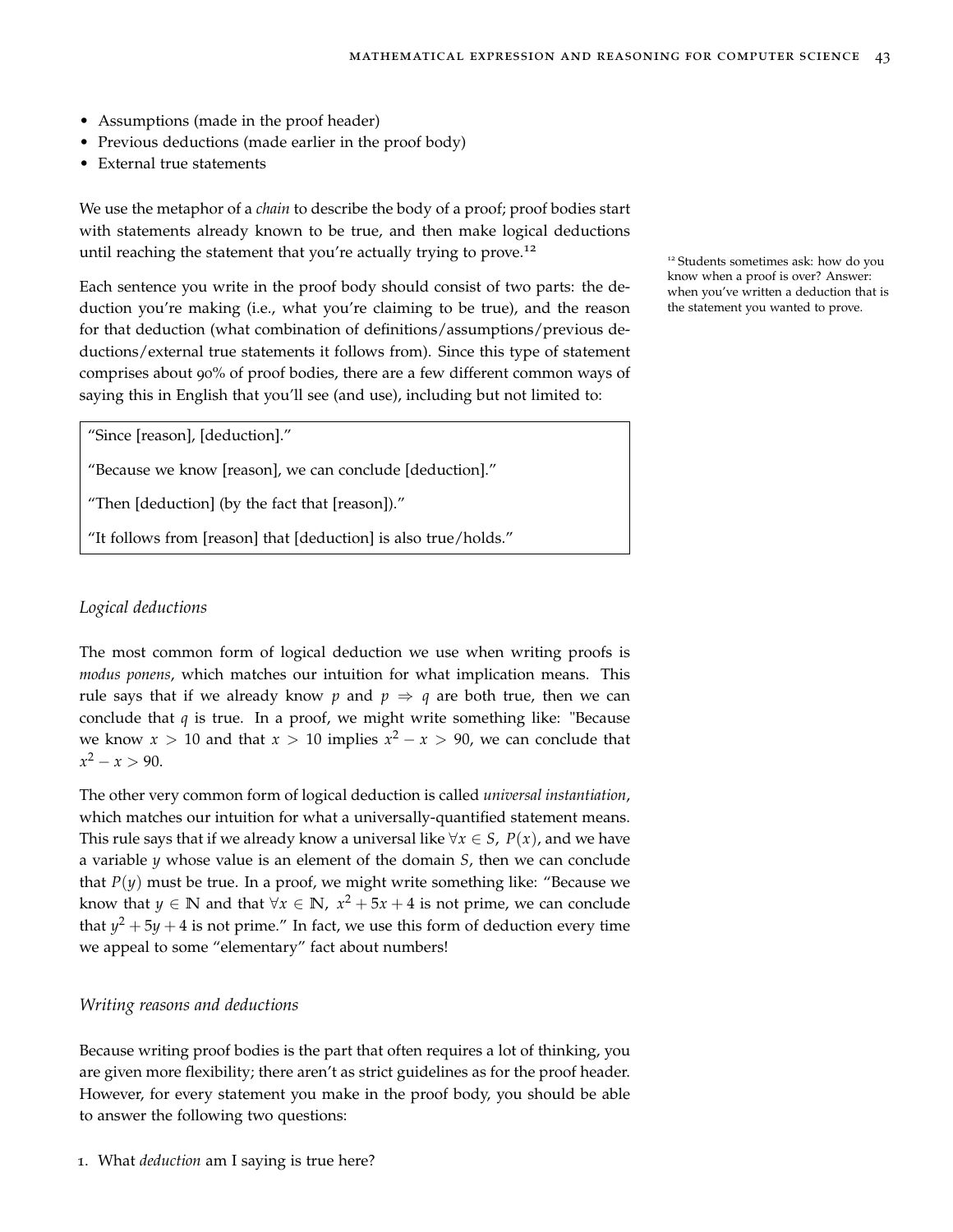2. What *reason(s)* am I giving for why this is true?

**You must provide explicit reasons for all statements you make in your proof.** Do not simply write (for example) "therefore [deduction]" without justification. Remember that your job in writing a proof is to convince another human being something is true; it is *not* your reader's job to search through your proof to figure out what reason you meant to give. A deduction that "obviously follows" for you might not be at all clear to another person, which is why providing justification is so important.

In later courses, and certainly as professionals, you'll be able to relax this and often leave justifications up to the reader to figure out, but this is not the case for this course. Remember that because we're all beginners here, we want to share exactly what our thinking is, to make sure our reasoning is actually correct. To put it another way: in the setting of this course, your goal is **not** to convince your reader that some sentence is True—we already know this—but reather to convince your reader that you are able to write a correct and complete proof!

To make your lives a little easier, there are two exceptions to this rule—that is, two types of deductions where you *don't* need to provide justification. They are:

- Any deduction whose truth can be verified using a calculator, and any comparison, divisibility and floor/ceiling operation on concrete numbers. For example, you can make deductions like " $100 > 3 \cdot 4$ " and "165 is not divisible by 6" without giving any justification.
- Any basic manipulation of an equality or inequality to get another valid equality or inequality described in the earlier [section on inequalities.](#page-17-0) For example, you can go from  $x > 4$  to  $2x > 8$  without saying that you've multiplied both sides of the first inequality by 2 to get obtain the second.

For any other type of reasoning—including definitions, assumptions, prior deductions, and other external facts—you must reference them explicitly when making deductions. But this doesn't mean you need to repeat or write out the statements! Using some short phrases to at least indicate where the reasons are coming from is acceptable:

"By the previous deduction,  $\dots$ "

"By the definition of divisibility,  $\dots$ "

"By our first assumption, we can conclude . . . "

"Using Claim  $3$ , we know that  $\dots$ "

#### *The direction of a proof*

Because we read proofs from top to bottom, the order in which we write statements matters tremendously. We have seen this already when discussing the proof header and the order in which we introduce variables. Even more is true: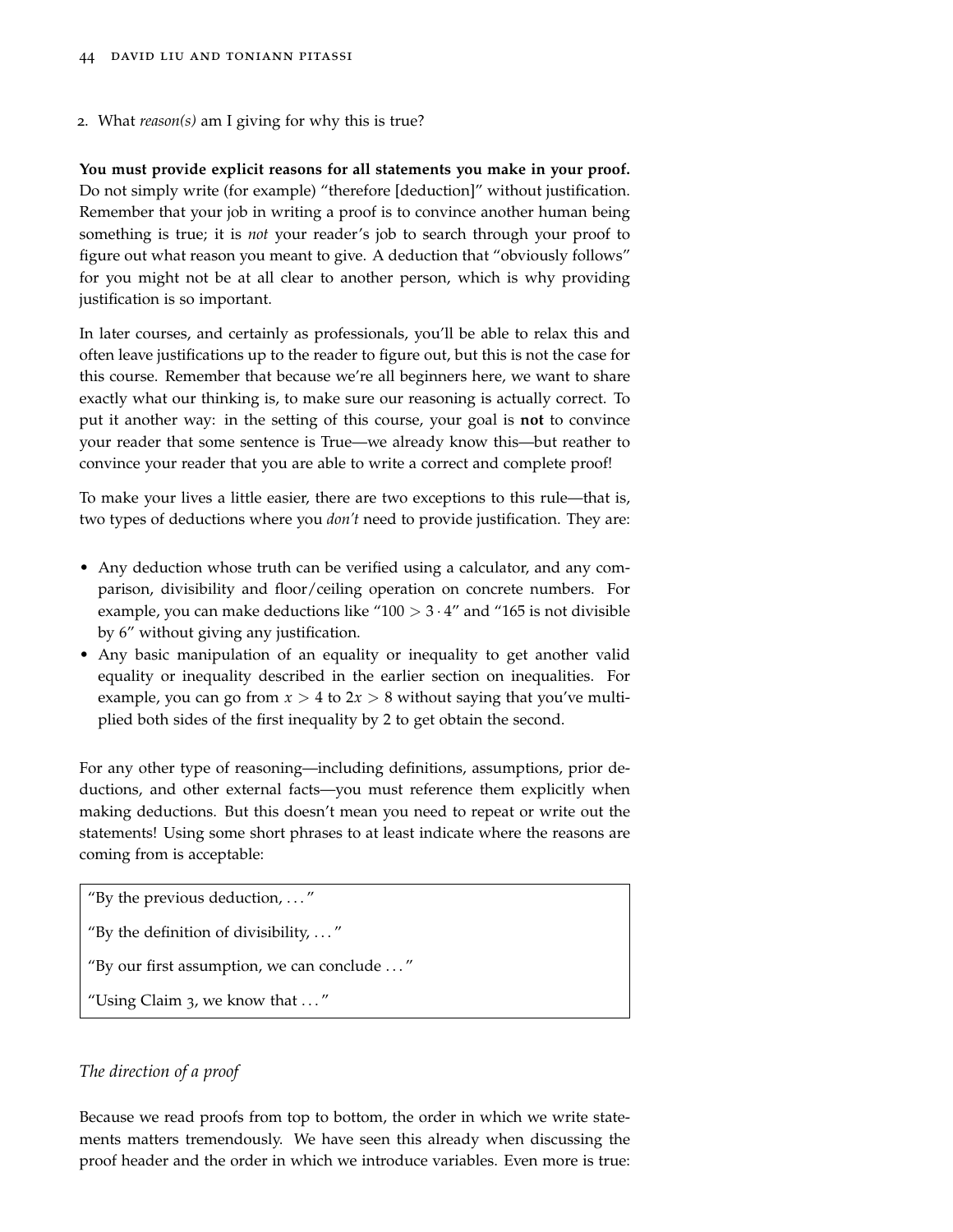the proof header should always come before the proof body, so that the variables and assumptions have been clearly defined before we use them in our deductions.

Order also matters when writing deductions in a proof body, because one of the possible types of reasons supporting a deduction are *previous* deductions made. In a proof body, a series of calculations is read from top to bottom, where each line is a deduction whose reasons are the previous line and some basic manipulation. We should think of a block of calculation as a giant implication: *if* the first line is true, *then* the last line must also be true (it logically follows from the first). In a previous example where we wanted to prove that  $\forall n \in \mathbb{N}$ ,  $n >$  $20 \Rightarrow 1.5n - 4 \geq 3$ , the calculation

$$
n > 20
$$
  
1.5n > 30  
1.5n-4 > 26  
1.5n-4 \ge 3 (since 26 > 3)

really showed " $n > 20 \Rightarrow 1.5n - 4 \geq 3$ ."

This is fairly intuitive, but is often forgotten when we perform *calculations* (manipulation of equalities or inequalities) in a proof body. This is because we use calculations for a different purpose in a proof than how you often use calculations in math class. In a math class, you're used to manipulating equalities and inequalities to "solve" them, which really means performing an *algorithm* that gets you an answer. The reason this is different is that these algorithms always have you *start* with the thing you're trying to "solve" and arrive at an answer. Here's what you might have done in a math class with our inequality  $1.5n - 4 \geq 3$ :

$$
1.5n - 4 \ge 3
$$

$$
1.5n \ge 7
$$

$$
n \ge \frac{14}{3}
$$

Then you would have arrived at your "answer" of  $\frac{14}{3}$  and moved on to the next problem. However, in the top-down context of a proof, this calculation is not what we want! While each individual line does indeed follow from the previous one, because we read proofs top-down, this calculation really shows that  $1.5n - 4 \geq 3 \Rightarrow n \geq \frac{14}{3}$ .

Note that these algorithms result in calculations that are *backwards*: they start with the equation/inequality we want to prove, and derive some simpler inequality from it. In a proof, however, we must start with simple inequalities (like assumptions from an implication in the original statement) and derive our target inequality from them. The moral of this section is that proceeding blindly with the algorithms for "solving" equations and inequalities in previous classes may be helpful for scratch work, but you should always be careful when transferring that work to your final proof, so that your calculations actual represent a true chain of reasoning that end with the statement you want to prove.

Much of the time, your scratch work calculations will be *reversible*, meaning that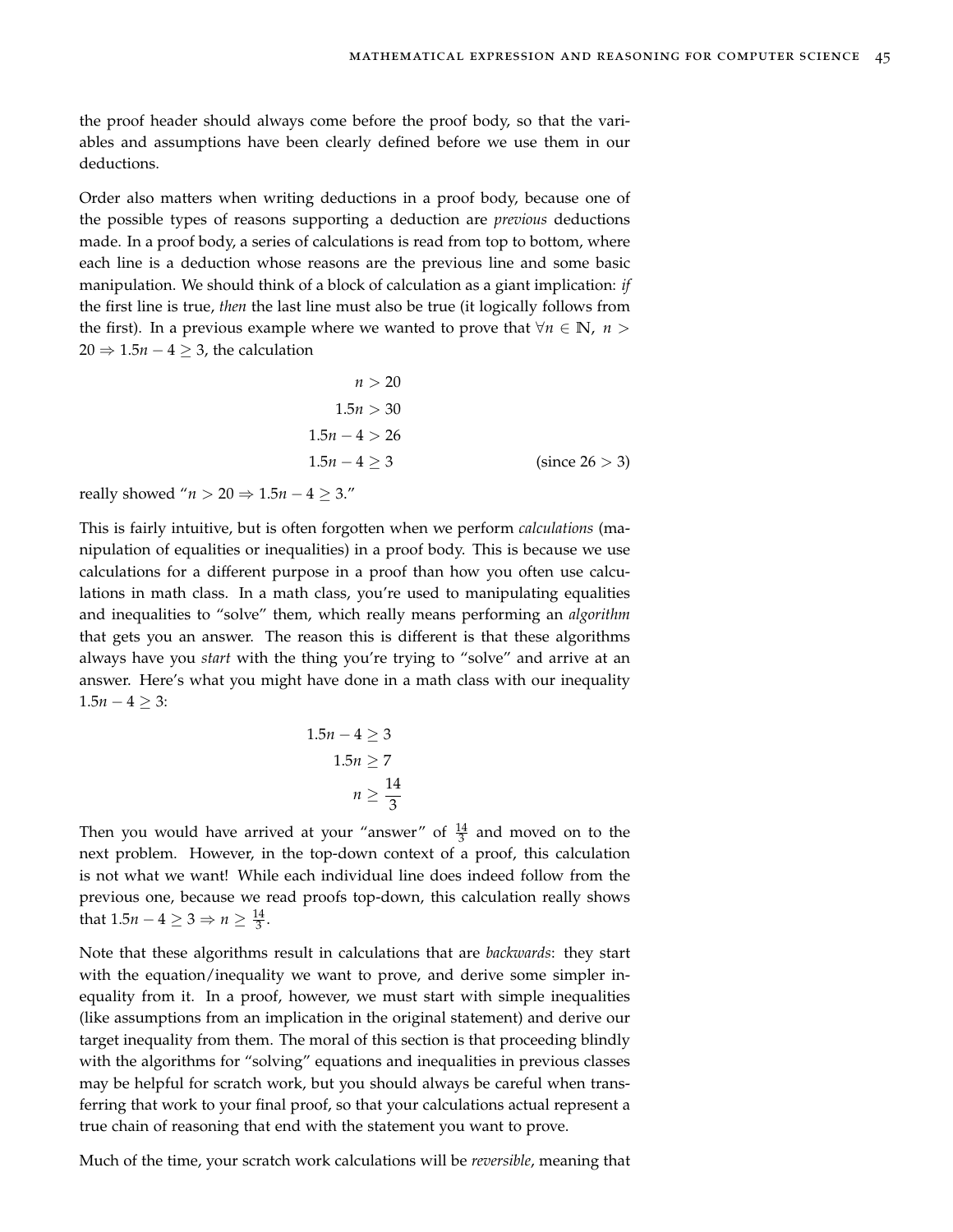they can be written in the reverse order but still be logically correct. This is because many of the manipulations we do to equations/inequalities are "if and only ifs"; for example, adding the same quantity to both sides:

$$
1.5n - 4 \ge 3 \Leftrightarrow 1.5n \ge 7.
$$

However, this isn't always true: for example, squaring both sides of an equation:

$$
a = b \Rightarrow a^2 = b^2
$$
 but  $a^2 = b^2 \not\Rightarrow a = b$ .

Rather than worry about which operations are reversible and which aren't, we always write our calculations in top-down order so that there is no confusion in our equations/inequalities about which implies which.

### *A new domain: number theory*

One of the biggest questions that arises from the idea of "proof as communication" is determining how much detail to go into. For this course, we are assuming only basic knowledge of arithmetic, algebraic manipulations of equalities and inequalities, and standard elementary functions like powers, logarithms, and trigonometric functions, but no calculus.<sup>13</sup> However, there is even variation  $\frac{13}{13}$  So you may use, without justificain the typical CSC165 student with experience in this area, so as much as possible in this course, we will introduce *new mathematical domains* to serve as the objects of study in our proofs.

This approach has three very nice benefits: first, by building domains from the ground up, we can specify absolutely the common definitions and properties that everyone may assume and use freely in proofs; second, these domains are the theoretical foundation of many areas of computer science, and learning about them here will serve you well in many future courses; and third, learning about new domains will help develop the skill of *reading about a new mathematical context and understanding it*. <sup>14</sup> The definitions and axioms of a new domain com- <sup>14</sup> In other words, you won't just learn municate the foundation upon which we build new proofs – in order to prove things, we need to understand the objects that we're talking about first.

Our first foray into domain exploration will be into number theory, which you can think of as taking a type of entity with which we are quite familiar, and formalizing definitions and pushing the boundaries of what we actually know about these *numbers* that we use every day. We'll start off by repeating and expanding on one definition from the previous chapter.

**Definition 2.1.** Let  $n, d \in \mathbb{Z}$ . We say that *d* **divides** *n*, or *n* **is divisible by** *d*, if and only if there exists a  $k \in \mathbb{Z}$  such that  $n = dk$ .

In this case, we use the notation *d* | *n* to represent "*d* divides *n*," and call *d* a **divisor** of *n*, and *n* a **multiple** of *d*.

Divisibility is a nice definition to work with because it contains an existential quantifier embedded in the definition. From this, we'll see some proofs with more complex structure, based on the greater complexity of the statement.

tions, various laws like  $a^b \cdot a^c = a^{b+c}$ and  $\sin^2 \theta + \cos^2 \theta = 1$ .

about new domains; you'll learn *how* to learn about new domains!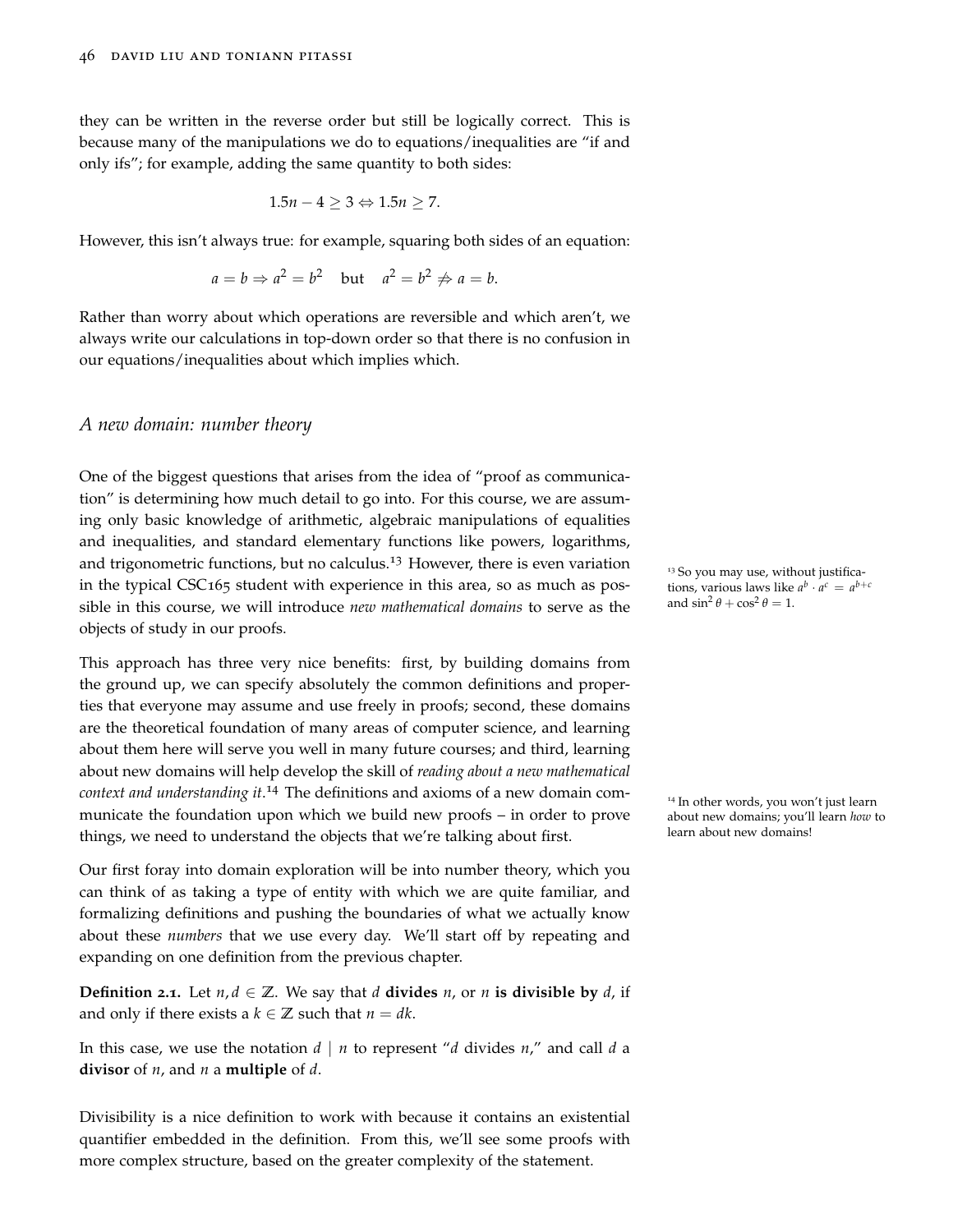$\blacksquare$ 

**Example 2.5.** Prove that 23 | 115.

*Translation*. We will *expand* the definition of divisibility to rewrite this statement in terms of simpler operations:

$$
\exists k \in \mathbb{Z}, 115 = 23k.
$$

*Discussion*. We just need to divide 115 by 23, right?

*Proof.* Let  $k = 5$ .

Then  $115 = 23 \cdot 5 = 23 \cdot k$ .

**Example 2.6.** Prove that there exists an integer that divides 104.

*Translation*. There is the key phrase "there exists" right in the problem statement, so we could write ∃*a* ∈ **Z**, *a* | 104. We can once again expand the definition of divisibility to write:<sup>15</sup>

*Discussion*. Basically, we need to pick a pair of divisors of 104. Since this is an existential proof and we get to pick both *a* and *k*, any pair of divisors will work.

*Proof.* Let *a* = −2 and let *k* = −52.

Then  $104 = ak$ .

The previous example is the first one that had multiple quantifiers. In our proof, we had to give explicit values for both *a* and *k* to show that the statement held. Just as how a *sentence* in predicate logic must have all its variables quantified, a *mathematical proof* must introduce all variables contained in the sentence being proven.

# *Alternating quantifiers revisited*

In the previous chapter, we saw how changing the order of an existential and universal quantifier changed the meaning of a statement. Now, we'll study how the order of quantifiers changes how we can introduce variables in a proof.

**Example 2.7.** Prove that all integers are divisible by 1.

*Translation*. The statement contains a universal quantification:  $\forall n \in \mathbb{Z}$ , 1 | *n*. We can unpack the definition of divisibility to

$$
\forall n \in \mathbb{Z}, \ \exists k \in \mathbb{Z}, \ n = 1 \cdot k.
$$

*Discussion*. The final equation in the fully-expanded form of the statement is straightforward, and is valid when *k* equals *n*. But how should I introduce these variables? Answer: *in the same order they are quantified in the statement.*

<sup>15</sup> We use the abbreviated form for two  $\exists a, k \in \mathbb{Z}$ , 104 = *ak*. quantifications of the same type.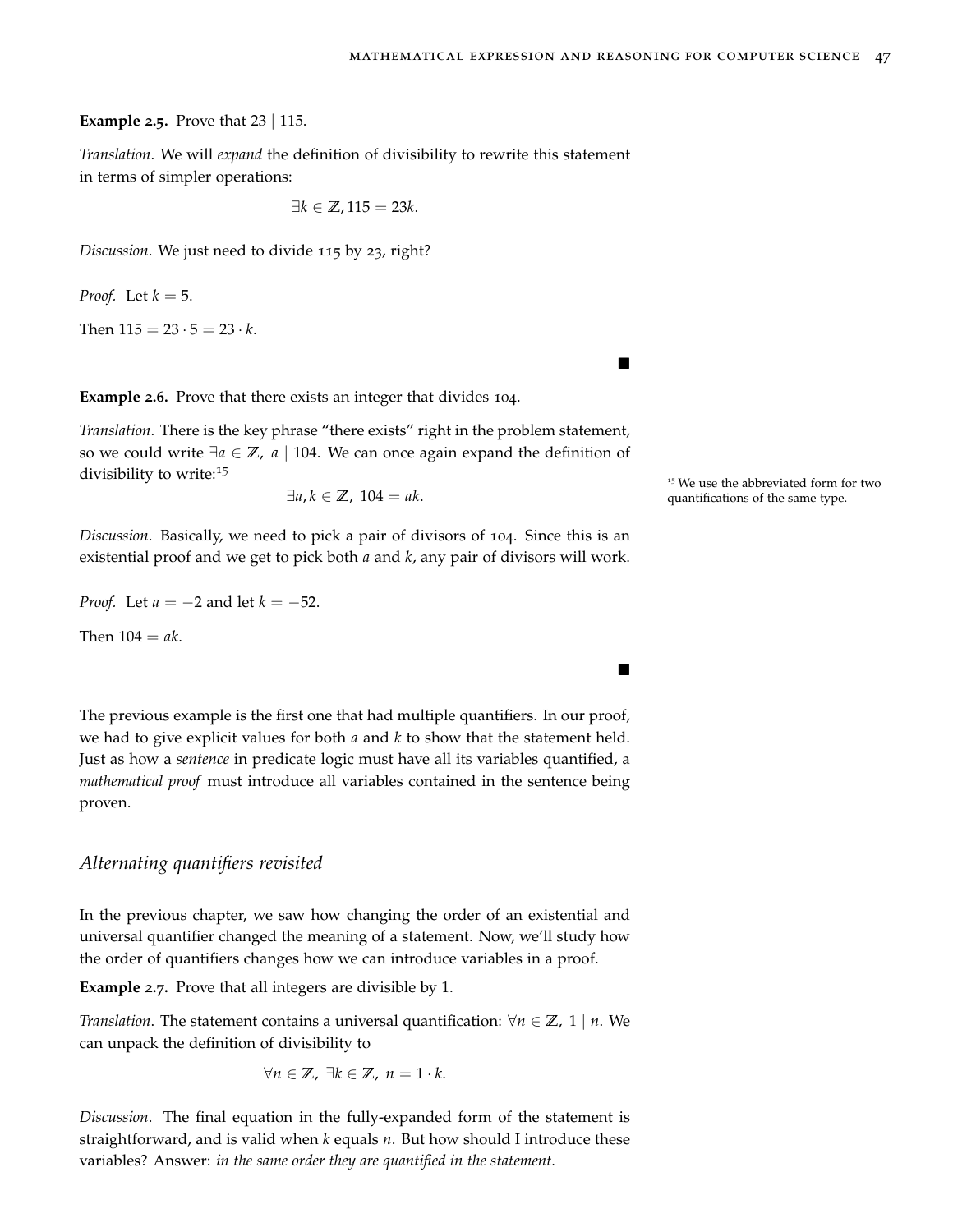### *Proof.* Let  $n \in \mathbb{Z}$ . Let  $k = n$ .

Then  $n = 1 \cdot n = 1 \cdot k$ .

In this proof, we used an extremely important tool at our disposal when it comes to proofs with multiple quantifiers: **any existentially-quantified variable can be assigned a value that depends on the variables defined before it.**

 $\blacksquare$ 

 $\blacksquare$ 

In our proof, we first defined *n* to be an arbitrary integer. Immediately after this, we wanted to show that for this  $n, \exists k \in \mathbb{N}, n = 1 \cdot k$ . And to prove this, we needed a value for *k*—a "let" statement. Because we define *k* after having defined *n*, we can use *n* in the definition of *k* and say "Let  $k = n$ ." It may be helpful to think about the analogous process in programming. We first initialize a variable *n*, and then define a new variable *k* that is assigned the value of *n*.

Even though this may seem obvious, one important thing to note is that the *order of variables in the statement determines the order in which the variables must be introduced in the proof*, and hence which variables can depend on which other variables. For example, consider the following erroneous "proof."

**Example 2.8.** (Wrong!) Prove that  $\exists k \in \mathbb{Z}$ ,  $\forall n \in \mathbb{Z}$ ,  $n = 1 \cdot k$ .

*Proof.* Let  $k = n$ . Let  $n \in \mathbb{Z}$ .

Then  $n = 1 \cdot k$ .

This proof may look very similar to the previous one, but it contains one crucial difference. The very first sentence, "Let  $k = n$ ," is invalid: at that point, *n* has not yet been defined! This is the result of having switched around the order of the quantifiers, which forces *k* to be defined independently of whatever *n* is chosen.

Note: don't assume that just because *one* proof is invalid, that *all* proofs of this statement are invalid! We cannot conclude that this statement is false just because we found one proof that didn't work.<sup>16</sup> We'll next look at how to prove  $\frac{16}{4}$  meta way of looking at this: a that this statement is indeed false.

# *False statements and disproofs*

Suppose we have a friend who is trying to convince us that a certain statement *X* is false. If they tell you that statement *X* is false because they tried really hard to come up with a proof of it and failed, you might believe them, or you might wonder if maybe they just missed a crucial idea leading to a correct proof.<sup>17</sup> An  $_{17}$  Maybe they skipped all their CSC165 absence of proof is not enough to convince us that the statement is false. classes.

Instead, we must see a **disproof**, which is simply a proof that the *negation* of the statement is true.<sup>18</sup> For this section, we'll be using the simplification rules from  $\frac{18}{18}$  In other words, if we can prove that

statement is true if *there exists* a correct proof of it.

<sup>¬</sup>*X* is true, then *X* must be false.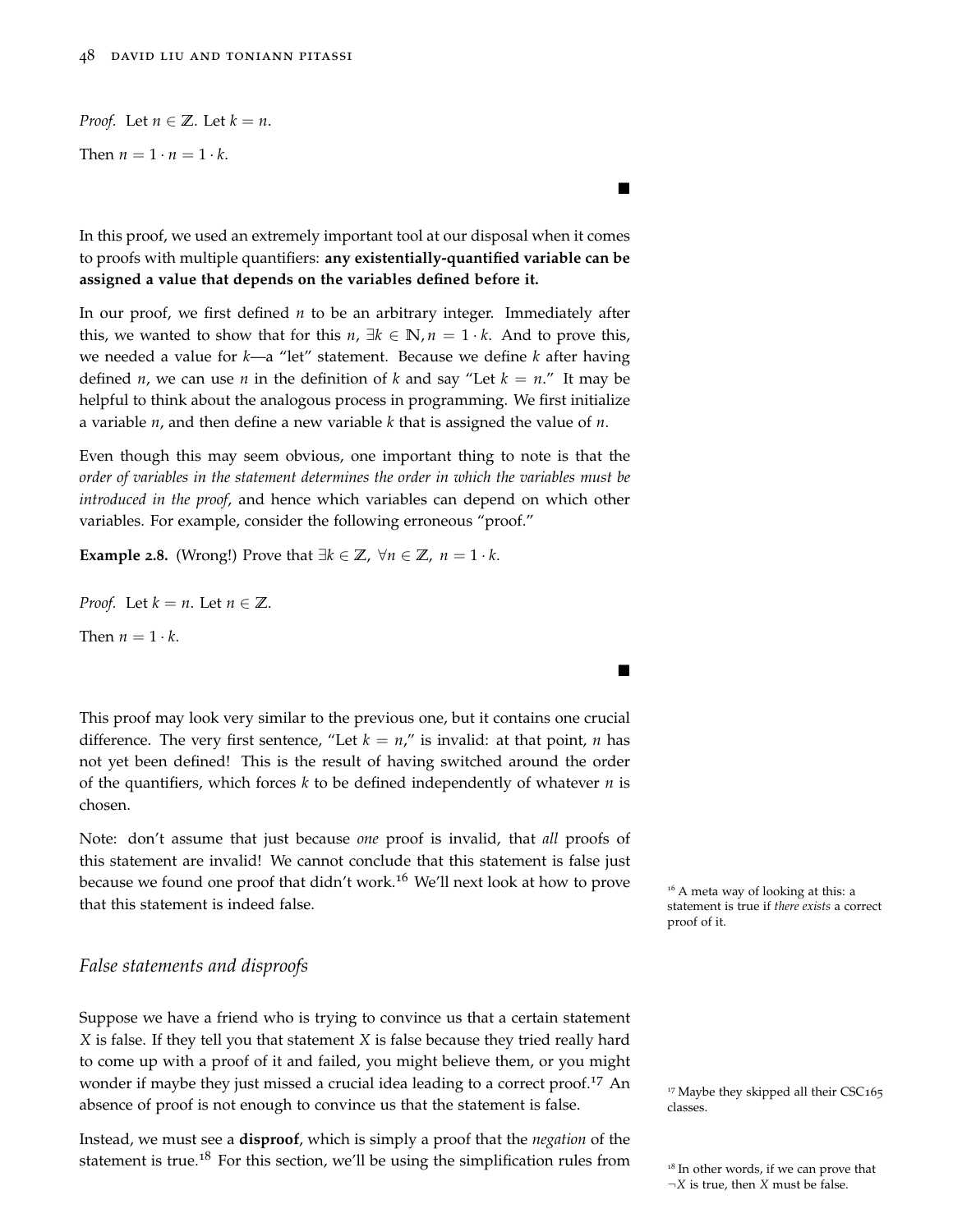$\blacksquare$ 

the first chapter to make negations of statements easier to work with.

Here are two examples: the first one is quite simple, and is used to introduce the basic idea. The second is more subtle, and really requires good understanding of how we manipulate a statement to get a simple form for its negation.

**Example 2.9.** Disprove the following statement: every natural number divides 360.

*Translation*. This statement can be written as  $\forall n \in \mathbb{N}$ , *n* | 360. However, we want to prove that it is false, so we really need to study its negation.

$$
\neg (\forall n \in \mathbb{N}, n \mid 360)
$$
  

$$
\exists n \in \mathbb{N}, n \nmid 360
$$

*Discussion*. The original statement is obviously not true: the number 7 doesn't divide 360, for instance. Is that a proof? We wrote the negation of the statement in symbolic form above, and if we translate it back into English, we get "there exists a natural number which does not divide 360." So, yes. That's enough for a proof.

*Proof.* Let 
$$
n = 7
$$
.  
Then  $n \nmid 360$ , since  $\frac{360}{7}$  is not an integer.

When we want disprove a universally-quantified statement ("every element of *S* satisfies predicate *P*"), the negation of that statement becomes an existentiallyquantified one ("there exists an element of *S* that doesn't satisfy predicate *P*"). Since proofs of existential quantification involve just finding one value, the disproof of the original statement involves finding such a value which causes the predicate to be false (or alternatively, causes the negation of the predicate to be true). We call this value a **counterexample** for the original statement. In the previous example, we would say that  $7$  is a counterexample of the given statement.

# **A typical disproof of a universal (counterexample).**

```
Given statement to disprove: \forall x \in S, P(x).
```
*Proof.* We prove the negation,  $\exists x \in S$ ,  $\neg P(x)$ . Let  $x =$  \_\_\_\_\_\_\_.

[Proof that  $\neg P$ (\_\_\_\_\_\_\_) is True.]

Now let's look at at a more complex disproof.

**Example 2.10.** Disprove the following claim: for all natural numbers *a* and *b*, there exists a natural number *c* which is less than  $a + b$ , and greater than both *a* and *b*, such that *c* is divisible by *a* or by *b*.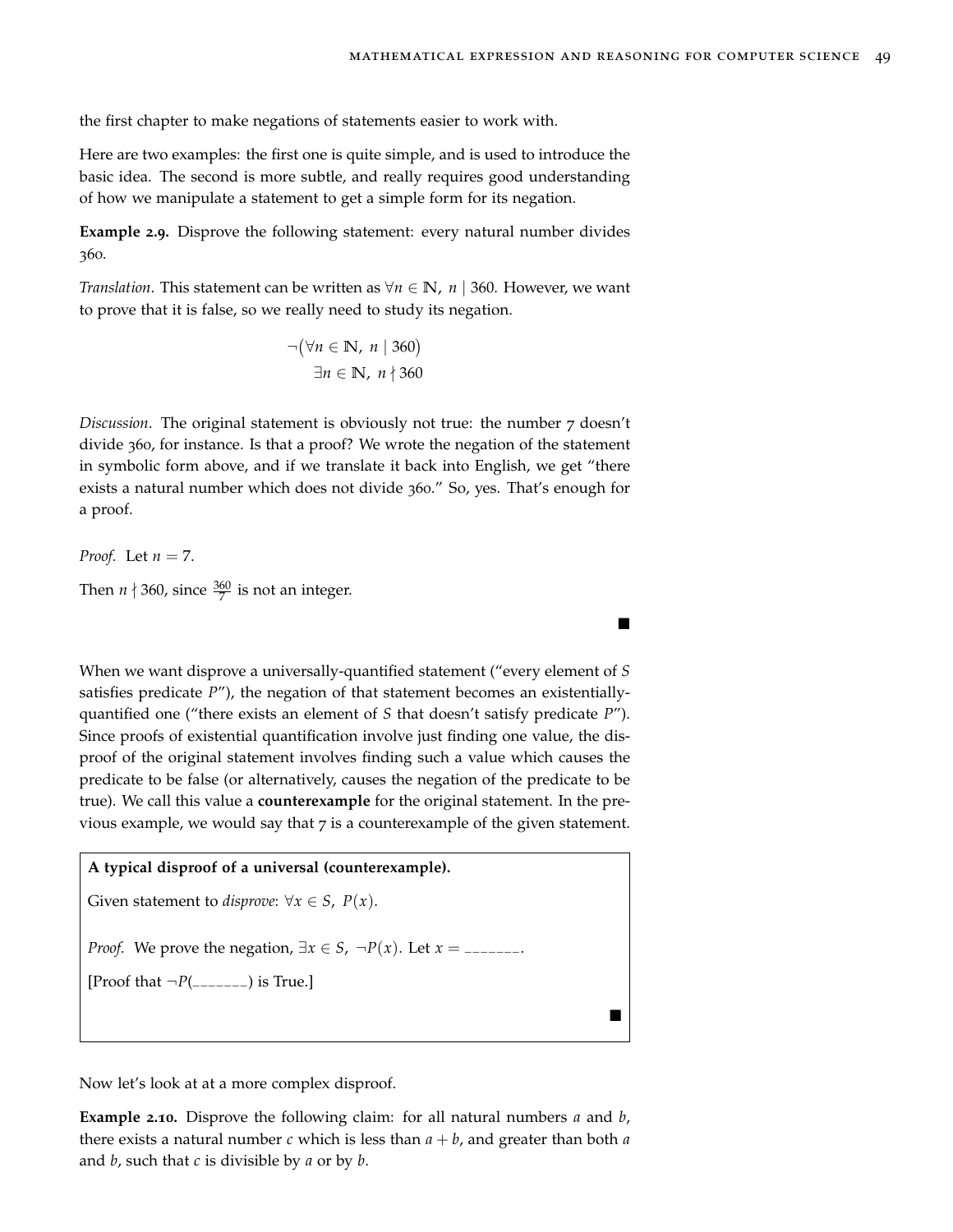*Translation*. The original statement can be translated as follows. We've underlined the four different propositions which are joined with **AND** operators to make them stand out.

$$
\forall a, b \in \mathbb{N}, \exists c \in \mathbb{N}, \ \underline{c < a + b} \land \underline{c > a} \land \underline{c > b} \land (a \mid c \lor b \mid c).
$$

We'll derive the negation step by step, though once you get comfortable with the negation rules, you'll be able to handle even complex formulas like this one quite quickly.

$$
\neg (\forall a, b \in \mathbb{N}, \exists c \in \mathbb{N}, \underbrace{c < a + b \land c > a \land c > b \land (a \mid c \lor b \mid c)}_{\exists a, b \in \mathbb{N}, \neg (\exists c \in \mathbb{N}, \underbrace{c < a + b \land c > a \land c > b \land (a \mid c \lor b \mid c)})}_{\exists a, b \in \mathbb{N}, \forall c \in \mathbb{N}, \neg (\underbrace{c < a + b \land c > a \land c > b \land (a \mid c \lor b \mid c)}_{\exists a, b \in \mathbb{N}, \forall c \in \mathbb{N}, \underbrace{c \ge a + b \lor c \le a \lor c \le b \lor (\neg (a \mid c \lor b \mid c))}_{\exists a, b \in \mathbb{N}, \forall c \in \mathbb{N}, \underbrace{c \ge a + b \lor c \le a \lor c \le b \lor (a \nmid c \land b \nmid c)}_{\exists a, b \in \mathbb{N}, \forall c \in \mathbb{N}, \underbrace{c \ge a + b \lor c \le a \lor c \le b \lor (a \nmid c \land b \nmid c)}_{\exists a, b \in \mathbb{N}, \forall c \in \mathbb{N}, \underbrace{c \ge a + b \lor c \le a \lor c \le b \lor (a \nmid c \land b \nmid c)}_{\exists a, b \in \mathbb{N}, \forall c \in \mathbb{N}, \underbrace{c \ge a + b \lor c \le a \lor c \le b \lor (a \nmid c \land b \nmid c)}_{\exists a, b \in \mathbb{N}, \forall c \in \mathbb{N}, \underbrace{c \ge a + b \lor c \le a \lor c \le b \lor (a \nmid c \land b \nmid c)}_{\exists a, b \in \mathbb{N}, \forall c \in \mathbb{N}, \underbrace{c \ge a + b \lor c \le a \lor c \le b \lor (a \nmid c \land b \nmid c)}_{\exists a, b \in \mathbb{N}, \forall c \in \mathbb{N}, \underbrace{c \ge a + b \lor c \le a \lor c \le b \lor (a \nmid c \land b \nmid c)}_{\exists a, b \in \mathbb{N}, \forall c \in \mathbb{N}, \underbrace{c \ge a + b \lor c \le a \lor c \le b \lor (a \nmid c \land b \
$$

*Discussion*. That symbolic negation involved quite a bit of work. Let's make sure we can translate the final result back into English: there exist natural numbers *a* and *b* such that for all natural numbers *c*, *c*  $\geq$  *a* + *b* or *c*  $\leq$  *a* or *c*  $\leq$  *b* or neither *a* nor *b* divide *c*. Hopefully this example illustrates the power of predicate logic: by first translating the original statement into symbolic logic, we were able to obtain a negation by applying some standard manipulation rules and then translating the resulting statement back into English. For a statement as complex as this one, it is usually easier to do this than to try to intuit what the English negation of the original is, at least when you're first starting out.

Okay, so how do we prove the negation? The existential quantifier tells us we get to pick *a* and *b*. Let's think simple: what if *a* and *b* are both 2? Then  $a + b = 4$ . If  $c \geq 4$ , the first clause in the OR is satisfied, and if  $c \leq 2$ , the second and third clauses are satisfied. So we only need to worry about when *c* is 3, because in this case the only clause that could possibly be satisfied is the last one,  $a \nmid c \wedge b \nmid c$ . Luckily, *a* and *b* are both 2, and 2 doesn't divide 3, so it seems like we're good in this case as well.

It was particularly helpful that we chose such small values for *a* and *b*, so that there weren't a lot of numbers in between them and their sum to care about. As you do your own proofs of existentially-quantified statements, remember that you have the power to pick values for these variables!

*Proof.* Let  $a = 2$  and  $b = 2$ , and let  $c \in \mathbb{N}$ . We now need to prove that

$$
c \ge a + b \vee c \le a \vee c \le b \vee (a \nmid c \wedge b \nmid c).
$$

Substituting in the values for *a* and *b*, this gets simplified to:

$$
c \ge 4 \vee c \le 2 \vee 2 \nmid c \tag{*}
$$

To prove an OR, we only need one of the three parts to be true, and different ones can be true for different values of *c*.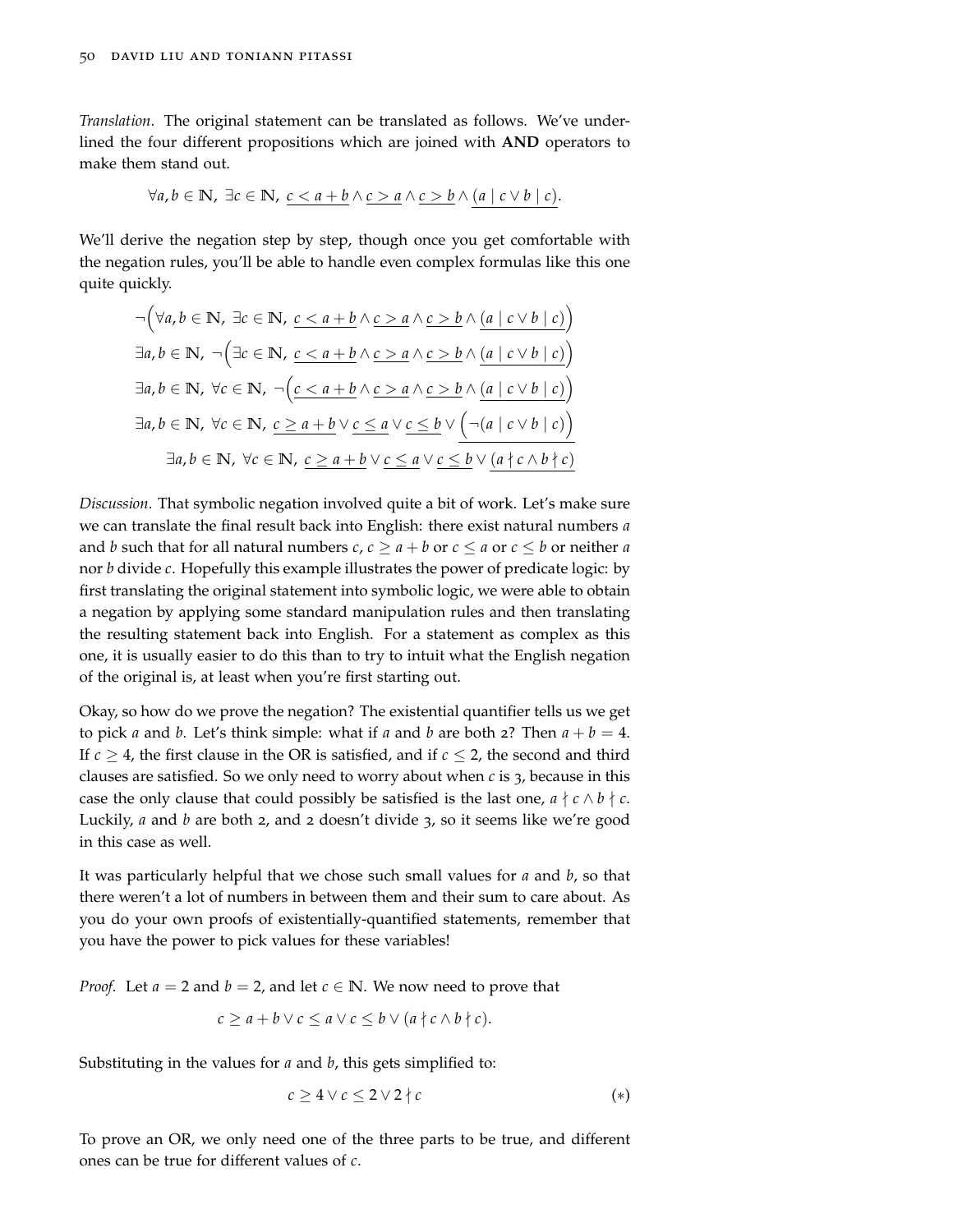However, precisely which part is true depends on the value of *c*. For example, we can't say that for an *arbitrary* value of *c*, that  $c \geq 4$ . So we'll split up the remainder of the proof into three cases for the values for *c*: numbers  $\geq 4$ , numbers  $\leq$  2, and the single value 3.

**Case 1**. We will *assume* that  $c \geq 4$ , and prove the statement  $(*)$  is true.

In this case, the first part of the OR in  $(*)$  is true (this is exactly what we've assumed).

**Case 2**. We will *assume* that  $c \leq 2$ , and prove the statement  $(*)$  is true.

In this case, the second part of the OR in  $(*)$  is true (this is exactly what we've assumed).

**Case** 3. We will *assume* that  $c = 3$ , and prove the statement  $(*)$  is true.

This case is the trickiest, because unlike the others, our assumption that  $c = 3$ is not verbatim one of the parts of  $(*)$ . However, we note that 2  $\nmid$  3, and so the third part of the OR is satisfied.

Since in all possible cases statement  $(*)$  is true, we conclude that this statement is always true.

 $\blacksquare$ 

# *Proof by cases*

The previous proof illustrated a new proof technique known as **proof by cases**. Remember that for a universal proof, we typically let a variable be an arbitrary element of the domain, and then make an argument in the proof body to prove our goal statement. However, even when the goal statement is true for all elements of the domain, it isn't always easy to construct a single argument that works for all of those elements! Sometimes, different arguments are required for different elements. In this case, we divide the domain into different parts, and then write a separate argument for each part.

A bit more formally, we pick a set of unary predicates *P*1, *P*2, . . . , *P<sup>k</sup>* (for some positive integer  $k$ ), such that for every element  $x$  in the domain,  $x$  satisfies at least one of the predicates (we say that these predicates are *exhaustive*). You should think of these predicates as describing how we divide up the domain; in the previous example, the predicates were:

 $P_1(c): c \le 2$ ,  $P_2(c): c \ge 4$ ,  $P_3(c): c = 3$ .

Then, we divide the proof body into cases, where in each case we *assume* that one of the predicates is True, and use that assumption to construct a proof that specifically works under that assumption.<sup>19</sup>

<sup>19</sup> Recall that there's an equivalence between predicates and sets. Another way of looking at a proof by cases is that we divide the domain into subsets  $S_1, S_2, \ldots S_k$ , and then prove the desired statement separately for each of these subsets.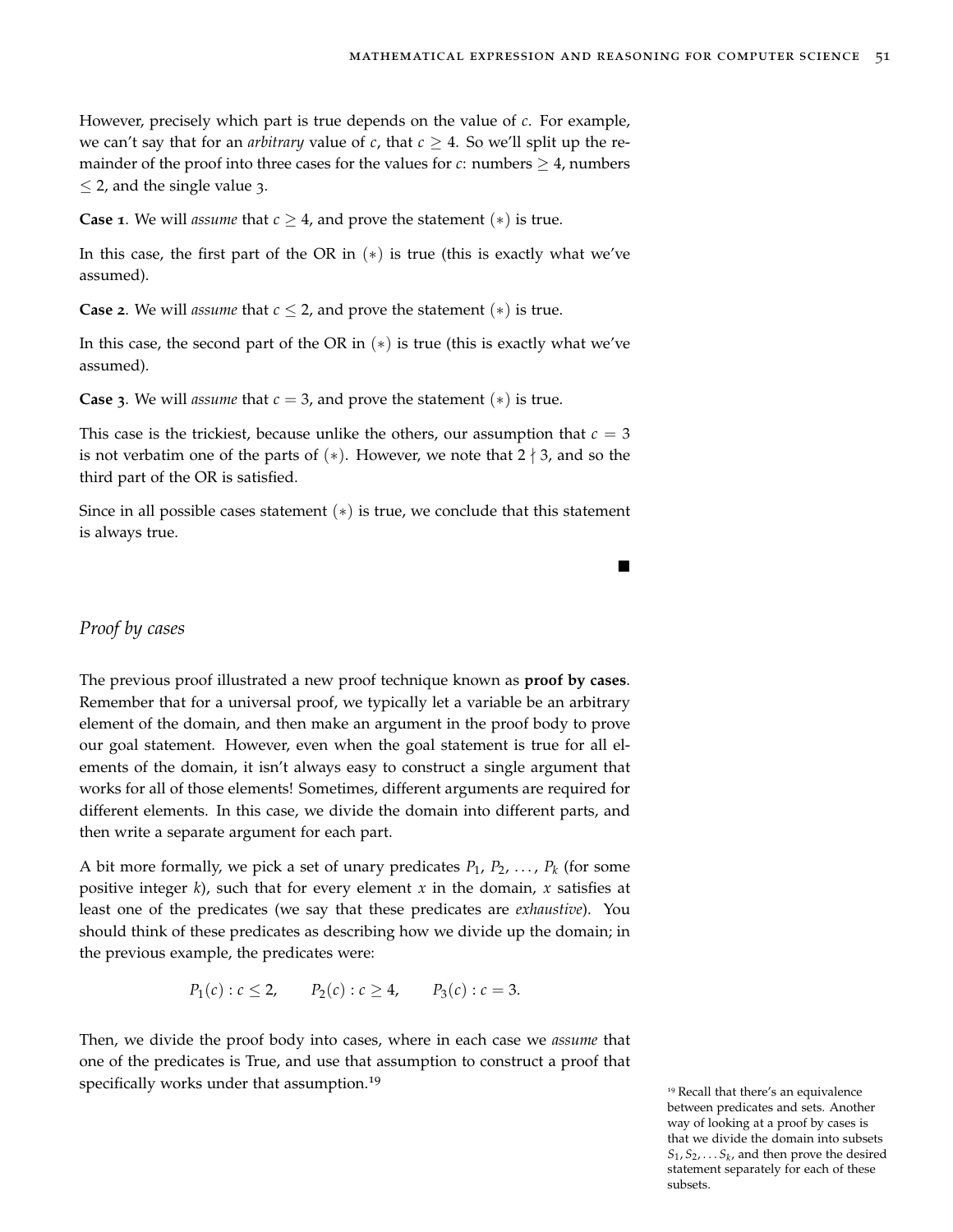**A typical proof by cases.**

Given statement to prove:  $\forall x \in S, P(x)$ . Pick a set of exhaustive predicates *P*1, . . . , *P<sup>k</sup>* of *S*.

*Proof.* Let  $x \in S$ . We will use a proof by cases.

**Case 1.** *Assume*  $P_1(x)$  is True.

[Proof that  $P(x)$  is True, assuming  $P_1(x)$ .]

**Case 2.** *Assume*  $P_2(x)$  is True.

[Proof that  $P(x)$  is True, assuming  $P_2(x)$ .]

**Case** *k*. *Assume*  $P_k(x)$  is True.

. . .

[Proof that  $P(x)$  is True, assuming  $P_k(x)$ .]

Proof by cases is a very versatile proof technique, since it allows the combining of simpler proofs together to form a whole proof. Often it is easier to prove a property about some (or even most) elements of the domain than it is to prove that same property about all the elements. But do keep in mind that if you can find a *simple* proof which works for all elements of the domain, that's generally preferable than combining multiple proofs together in a proof by cases.

 $\blacksquare$ 

To see one natural use of proof by cases in number theory, we introduce the following theorem, which formalizes our intuitions about another familiar term: remainders.

**Theorem 2.1.** (Quotient-Remainder Theorem) For all  $n \in \mathbb{Z}$  and  $d \in \mathbb{Z}^+$ , there exist  $q, r \in \mathbb{Z}$  such that  $n = qd + r$  and  $0 \le r < d$ . Moreover, these q and r are *unique* (they are determined entirely by the values of *n* and *d*).

**Definition 2.2.** Let *n*, *d*, *q*,*r* be the variables in the previous theorem. We say that *q* and *r* are the **quotient** and **remainder**, respectively, when *n* is divided by *d*.

The reason this theorem is powerful is that it tells us that for any divisor  $d \in \mathbb{Z}^+$ , we can separate all possible integers into *d* different groups, corresponding to their possible remainders (between 0 and  $d - 1$ ) when divided by  $d$ . Let's see this how to use this fact to perform a proof by cases.

**Example 2.11.** Prove that for all integers  $x$ ,  $2 \mid x^2 + 3x$ .

*Translation*. Using the divisibility predicate:  $\forall x \in \mathbb{Z}$ , 2 |  $x^2 + 3x$ . Or expanding the definition of divisibility:  $\forall x \in \mathbb{Z}$ ,  $\exists k \in \mathbb{Z}$ ,  $x^2 + 3x = 2k$ .

*Discussion*. We want to "factor out a 2" from the expression  $x^2 + 3x$ , but this only works if *x* is even. If *x* is odd, though, then both *x* <sup>2</sup> and 3*x* will be odd, and adding two odd numbers together produces an even number.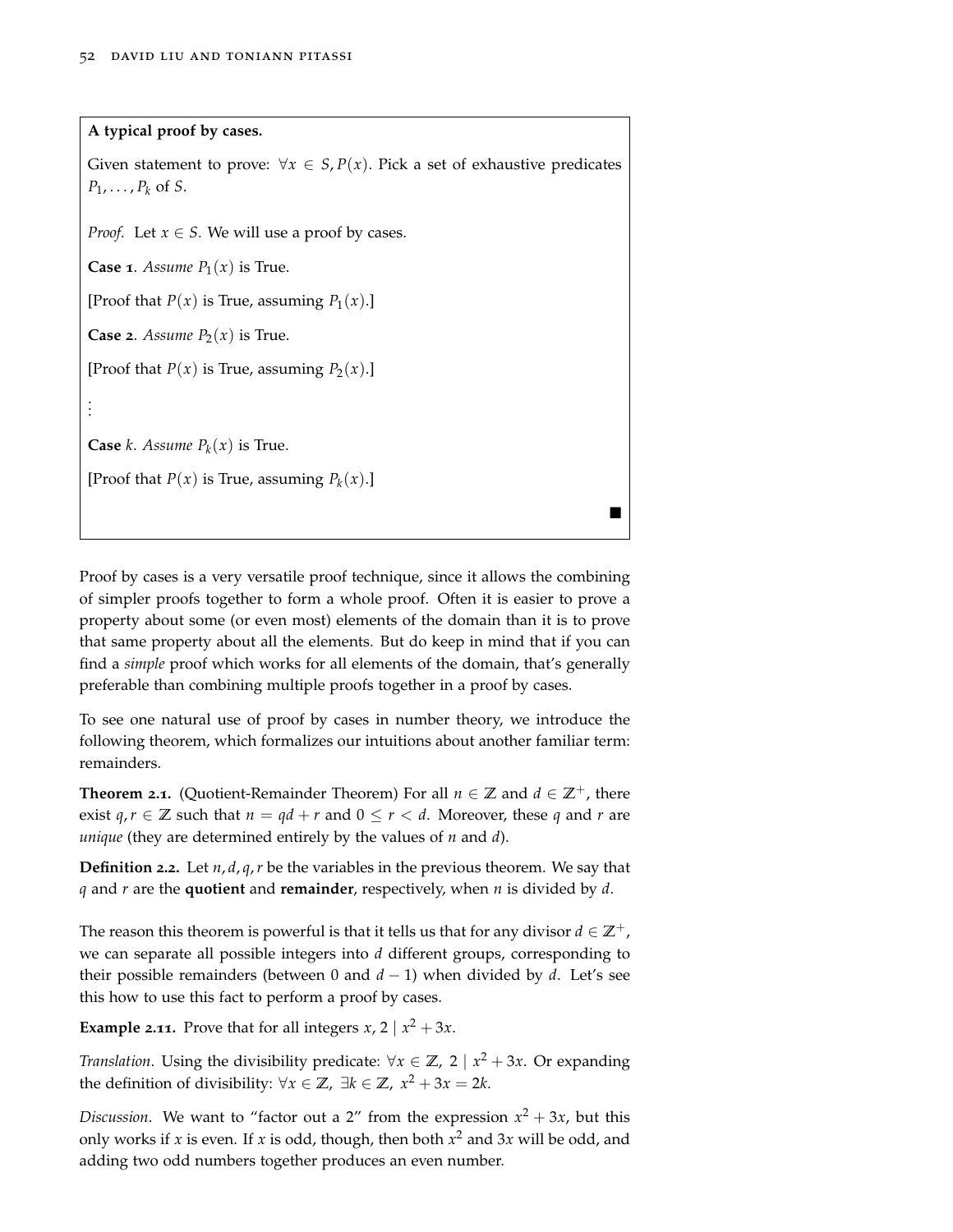But how do we "know" that every number has to be either even or odd? And how can we formalize the algebraic operations of "factoring out a 2" or "adding two odd numbers together"? This is where the Quotient-Remainder Theorem comes in.

*Proof.* Let  $x \in \mathbb{Z}$ . By the Quotient-Remainder Theorem, we know that when x is divided by 2, the two possible remainders are 0 and 1. We will divide up the proof into two cases based on these remainders.

**Case 1**: assume the remainder when *x* is divided by 2 is 0. That is, we assume there exists  $q \in \mathbb{Z}$  such that  $x = 2q + 0$ . Let  $k = 2q^2 + 3q$ . We will show that  $x^2 + 3x = 2k$ .

We have:

$$
x2 + 3x = (2q)2 + 3(2q)
$$
  
= 4q<sup>2</sup> + 6q  
= 2(2q<sup>2</sup> + 3q)  
= 2k

**Case** 2: assume the remainder when  $x$  is divided by 2 is 1. That is, we assume there exists  $q \in \mathbb{Z}$  such that  $x = 2q + 1$ . Let  $k = 2q^2 + 5q + 2$ . We will show that  $x^2 + 3x = 2k$ .

We have:

$$
x^{2} + 3x = (2q + 1)^{2} + 3(2q + 1)
$$
  
= 4q<sup>2</sup> + 4q + 1 + 6q + 3  
= 2(2q<sup>2</sup> + 5q + 2)  
= 2k

*Generalizing statements*

In this section, we will investigate another important skill for reading and writing proofs: the ability to *generalize* existing knowledge into more generic, and powerful, forms. As usual, we start with an example.

#### *A first example*

**Example** 2.12. Prove that for all integers *x*, if *x* divides  $(x + 5)$ , then *x* also divides 5.

*Translation*. There is both a universal quantification and implication in this statement:<sup>20</sup>

<sup>20</sup> We weren't kidding that this is the  $\forall x \in \mathbb{Z}, x \mid (x+5) \Rightarrow x \mid 5.$  most common form of statement.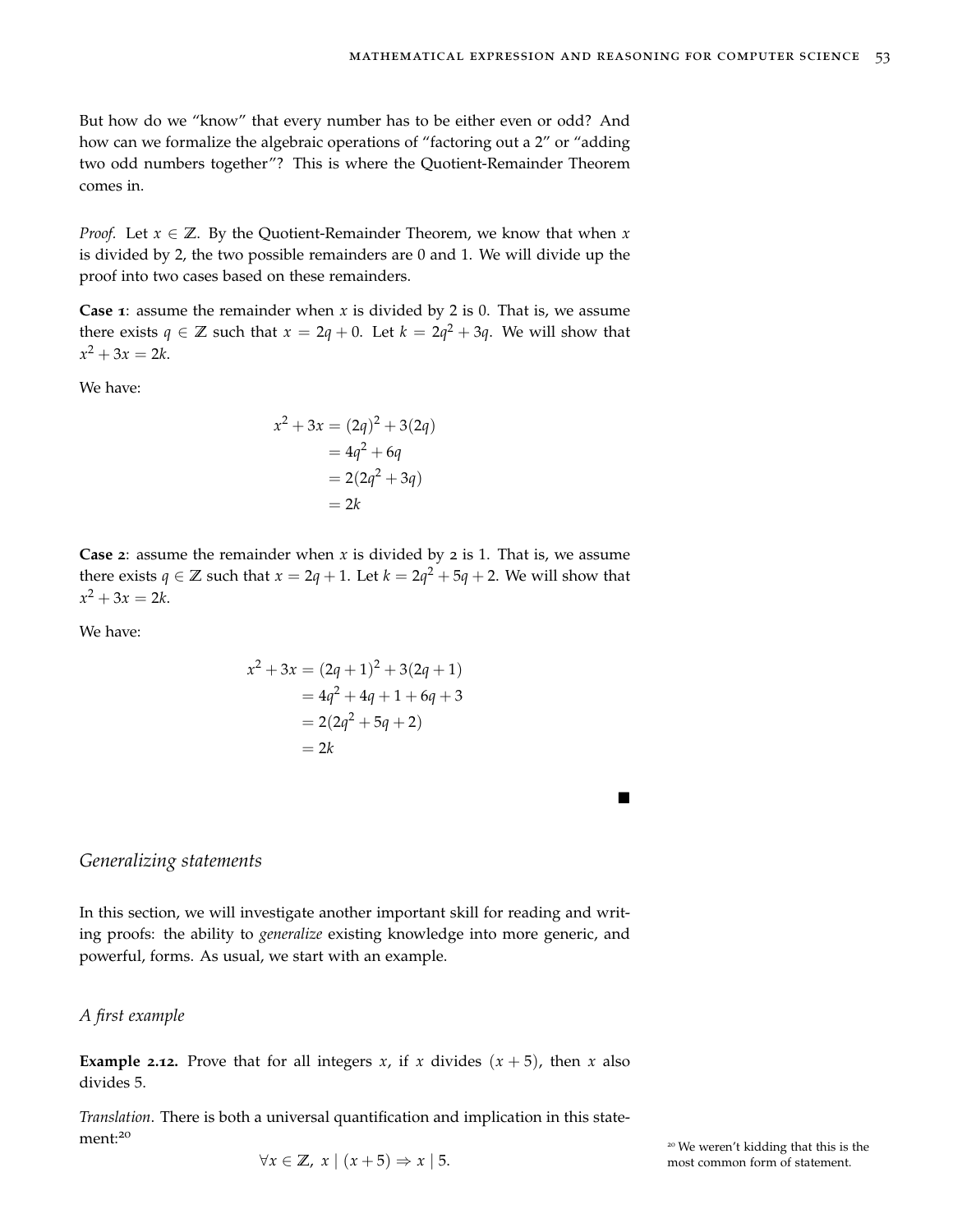When we unpack the definition of divisibility, we need to be careful about how the quantifiers are grouped:

$$
\forall x \in \mathbb{Z}, \ \Big( \big( \exists k_1 \in \mathbb{Z}, \ x+5=k_1x \big) \Rightarrow \big( \exists k_2 \in \mathbb{Z}, \ 5=k_2x \big) \Big).
$$

*Discussion*. I need to prove that if *x* divides  $x + 5$ , then it also divides 5. So I can *assume* that *x* divides  $x + 5$ , and I need to *prove* that *x* divides 5. Since *x* is divisible by *x*, I should be able to subtract it from  $x + 5$  and keep the result a multiple of *x*. Can I prove that using the definition of divisibility? I basically need to "turn" the equation  $x + 5 = k_1 x$  into the equation  $5 = k_2 x$ .

*Proof.* Let *x* be an arbitrary integer. *Assume* that  $x \mid (x+5)$ , i.e., that there exists  $k_1$  ∈ **Z** such that  $x + 5 = k_1x$ . We want to prove that there exists  $k_2$  ∈ **Z** such that  $5 = k_2x$ . Let  $k_2 = k_1 - 1$ .

Then we can calculate:

$$
k_2 x = (k_1 - 1)x
$$
  
=  $k_1 x - x$   
=  $(x + 5) - x$  (we assumed  $x + 5 = k_1 x$ )  
= 5

 $\blacksquare$ 

Whew, that was a bit longer than the proofs we've already done. There were a lot of new elements that we introduced here, so let's break them down:

• After introducing *x*, we wanted to prove the *implication*  $x \mid (x+5) \Rightarrow x \mid 5$ . To prove an implication, we needed to assume that the hypothesis was true, and then prove that the conclusion is also true. In our proof, we wrote "**Assume**  $x \mid (x+5)$ ." This is *not* a claim that  $x \mid (x+5)$  is True; rather, it is a way to consider what would happen *if*  $x \mid (x+5)$  were True. The goal for the rest of the proof after that was to prove that  $x \mid 5$ .

Note that this proof did **not** prove that  $\forall x \in \mathbb{Z}, x \mid x + 5$ : this is actually false! Instead, we proved that *if*  $x$  divides  $(x + 5)$ , *then* it must also divide 5.

• When we assumed that  $x \mid (x+5)$ , what this really did was introduce a new variable  $k_1 \in \mathbb{Z}$  from the definition of divisibility. This might seem a little odd, but take a moment to think about what this means in English. We assumed that *x* divides  $x + 5$ , which (by definition) is the same as assuming that there exists an integer  $k_1$  such that  $x + 5 = k_1x$ . Given that such a number exists, we can give it a name and refer to it in the rest of our proof.<sup>21</sup>

<sup>21</sup> In other words, we introduced a variable into the proof through an *assumption* we made.

# *Generalizing our example*

One of the most important meta-techniques in mathematical proof is that of **generalization**: taking a true statement (and a proof of the statement), and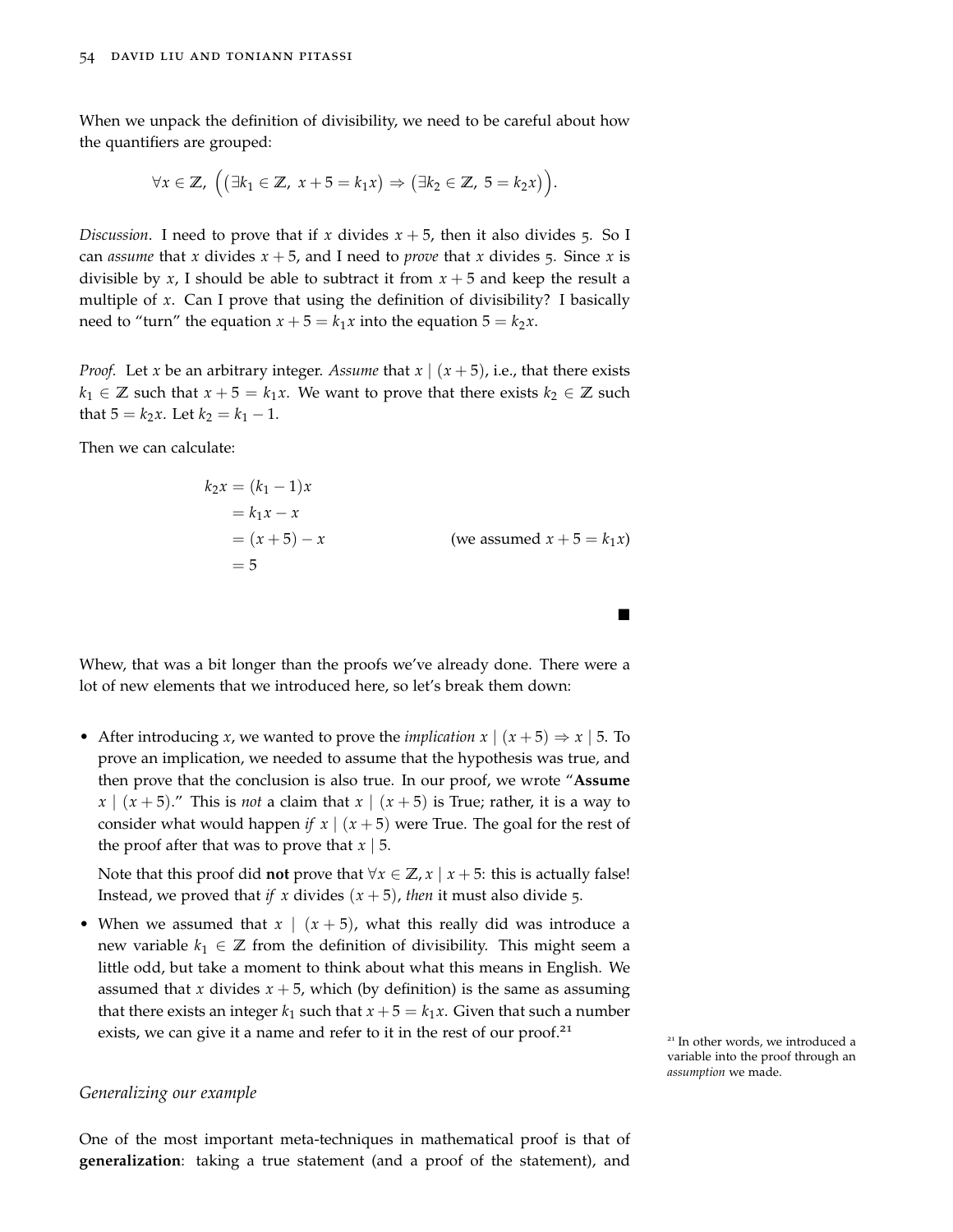then replacing a concrete value in the statement with a universally quantified variable. For example, consider the statement from the previous example,  $\forall x \in \mathbb{Z}$ , *x* | (*x* + 5)  $\Rightarrow$  *x* | 5. It doesn't seem like the "5" serves any special purpose; it is highly likely that it could be replaced by another number like 165, and the statement would still hold.<sup>22</sup>

But rather than replace the 5 with another concrete number and then re-proving the statement, we will instead replace it with a universally-quantified variable, and prove the corresponding statement. This way, we will know that in fact we could replace the 5 with *any* integer and the statement would still hold.

**Example 2.13.** Prove that for all  $d \in \mathbb{Z}$ , and for all  $x \in \mathbb{Z}$ , if *x* divides  $(x + d)$ , then *x* also divides *d*.

*Translation*. This has basically the same translation as last time, except now we have an extra variable:

$$
\forall d, x \in \mathbb{Z}, \ \Big( \big( \exists k_1 \in \mathbb{Z}, \ x + d = k_1 x \big) \Rightarrow \big( \exists k_2 \in \mathbb{Z}, \ d = k_2 x \big) \Big).
$$

*Discussion*. I should be able to use the same set of calculations as last time.

*Proof.* Let *d* and *x* be arbitrary integers. Assume that  $x \mid (x + d)$ , i.e., there exists  $k_1 \in \mathbb{Z}$  such that  $x + d = k_1 x$ .

We want to prove that there exists  $k_2 \in \mathbb{Z}$  such that  $d = k_2 x$ . Let  $k_2 = k_1 - 1$ .

Then we can calculate:

$$
k_2 x = (k_1 - 1)x
$$
  

$$
= k_1 x - x
$$
  

$$
= (x + d) - x
$$
  

$$
= d
$$

This proof is basically the same as the previous one: we have simply swapped out all of the 5's with *d*'s. We say that the proof *did not depend on the value* 5, meaning there was no place that we used some special property of 5, where we could have used a generic integer instead. We can also say that the original statement and proof *generalize* to this second version.

Why does generalization matter? By generalizing the previous statement from being about the number 5 to an arbitrary integer, we have essentially gone from one statement being true to an infinite number of statements being true. The more general the statement, the more useful it becomes. We care about exponent laws like  $a^b \cdot a^c = a^{b+c}$  precisely because they apply to every possible number; regardless of what our concrete calculation is, we know we can use this law in our calculations.

<sup>22</sup> Concretely, consider the statement ∀*x* ∈ **Z**, *x*  $|(x+165)$   $\Rightarrow$  *x*  $|165$ , which is at least as plausible as the original statement with 5's.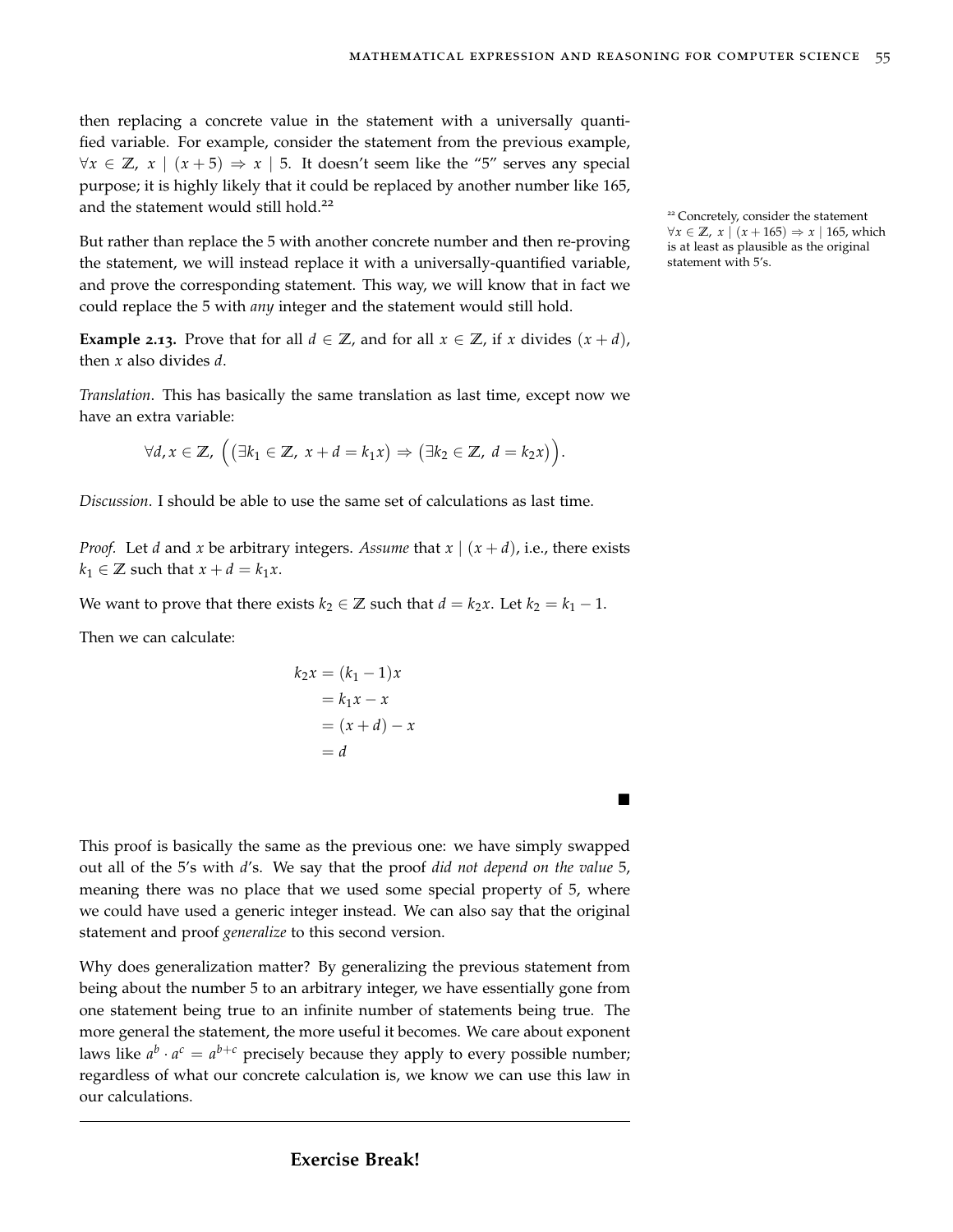2.1 Prove that for any three integers *a*, *b*, and *c*, if *a* divides both *b* and *c*, then *a* also divides  $b + c$ .

**Hint**: since the hypothesis is an **AND** of two statements, you get to assume both statements.

<span id="page-55-0"></span>2.2 (Divisibility of linear combinations) Generalize the previous proof to prove the following statement:

$$
\forall a, b, c, p, q \in \mathbb{Z}, \ (a \mid b \land a \mid c \Rightarrow a \mid (bp + cq)).
$$

This statement says that if you have two multiples of *a*, and then multiply them by any other two numbers and add the results, the final number must always be a multiple of *a*.

## *Proof by contrapositive*

Let us now look at one example that is very similar to the previous one.

**Example** 2.14. Prove that for all integers *x*, if *x* does not divide  $x + 5$ , then *x* does not divide 5.

*Translation*. This is actually a little easier to translate than the examples we have just done. We'll keep the divisibility predicate in the statement for now.

$$
\forall x \in \mathbb{Z}, x \nmid x + 5 \Rightarrow x \nmid 5.
$$

*Discussion*. As a standard approach for an implication, we would first assume that *x* does not divide  $x + 5$ , and then prove that *x* does not divide 5. But assuming that *x doesn't* divide something seems less informative than knowing that it does divide something.

Luckily, we have a new proof technique to work with: an **proof by contrapositive** (also known as a form of indirect proof). Rather than try to prove the implication directly, we prove its contrapositive, which is logically equivalent to it.<sup>23</sup> Let's rewrite the statement using the contrapositive:<br><sup>23</sup> Remember, the contrapositive of

$$
\forall x \in \mathbb{Z}, \ x \mid 5 \Rightarrow x \mid x + 5.
$$

Now if we can assume *x* | 5, that gives us a lot to work with!

*Proof.* Let  $x \in \mathbb{Z}$ . We will prove the contrapositive statement:  $x \mid 5 \Rightarrow x \mid x+5$ . So assume that *x* | 5.

[*We leave it as an exercise to prove that*  $x \mid x + 5$  *under this assumption.*]

When proving an implication, it is often the case that the assuming the hypothesis does not get you very far. Flipping the implication around to its contrapositive and assuming the negation of the conclusion might yield better results!

 $p \Rightarrow q$  is  $\neg q \Rightarrow \neg p$ .

 $\blacksquare$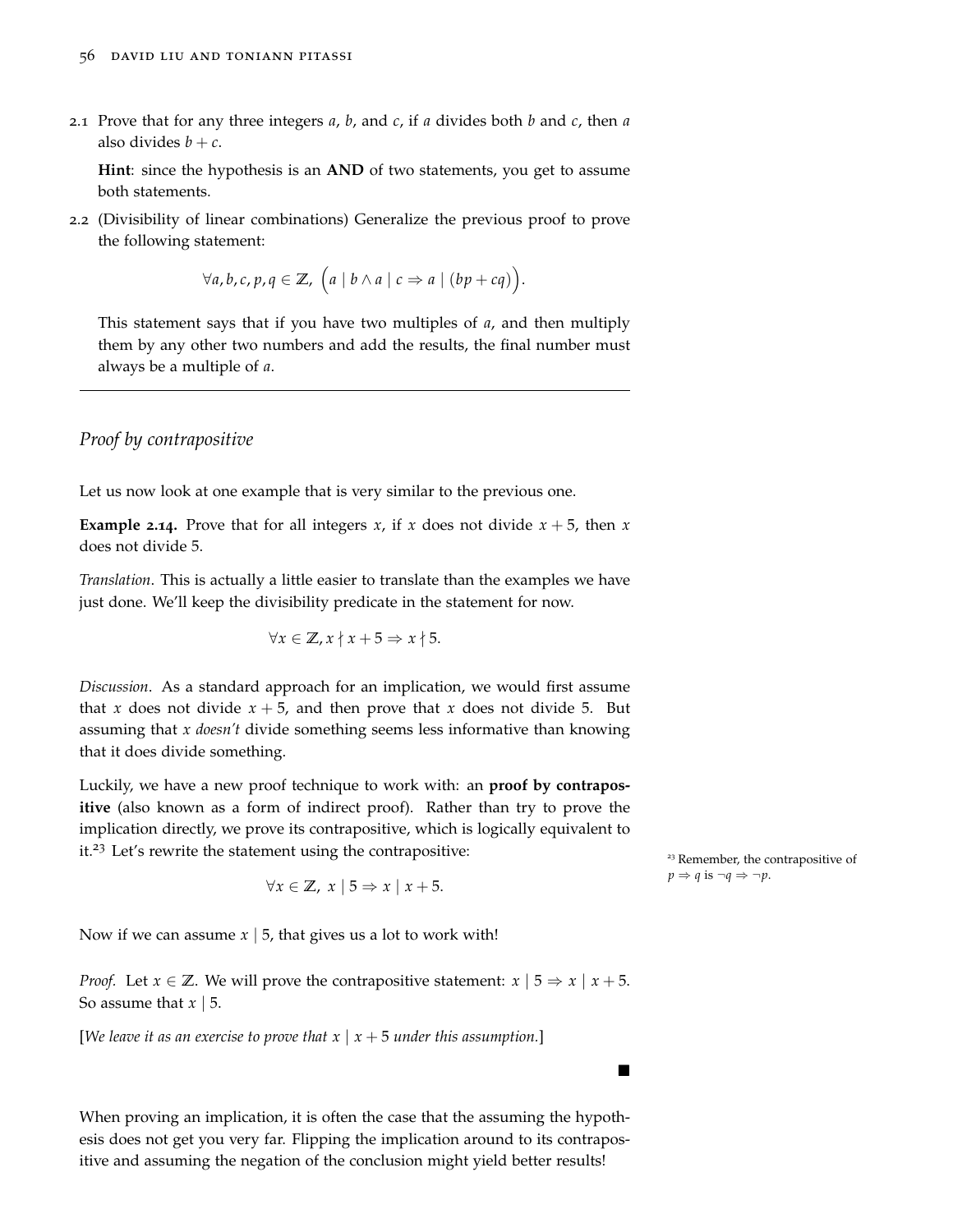**A typical proof of an implication (contrapositive/indirect proof).** Given statement to prove:  $P \Rightarrow Q$ . *Proof.* Assume ¬*Q*. [Proof that  $\neg P$  is True.]  $\blacksquare$ 

# *Characterizations*

We will now look at a pair of related examples that both demonstrate how to prove a biconditional, and illustrate one of the common goals of mathematical study: finding alternative useful characterizations of definitions. In particular, we'll show that prime numbers are exactly the numbers greater than 1 that satisfy the following predicate:

*Atomic*(*n*): 
$$
\forall a, b \in \mathbb{N}, \ n \nmid a \land n \nmid b \Rightarrow n \nmid ab
$$
, where  $n \in \mathbb{N}$ 

**Example 2.15.** We'll first prove the following statement:<sup>24</sup>

$$
\forall n \in \mathbb{N}, \ \left( n > 1 \land \left( \forall a, b \in \mathbb{N}, \ n \nmid a \land n \nmid b \Rightarrow n \nmid ab \right) \right) \Rightarrow Prime(n) \qquad (2.1) \qquad \text{be prime.} \tag{2.3}
$$

After thinking for a while, it's not clear how to use the hypothesis to prove the conclusion. So, we'll try rewriting this statement using the contrapositive of the implication:

<span id="page-56-0"></span>
$$
\forall n \in \mathbb{N}, \ \neg Prime(n) \Rightarrow \left(n \leq 1 \vee (\exists a, b \in \mathbb{N}, \ n \nmid a \wedge n \nmid b \wedge n \mid ab)\right) \qquad (2.2)
$$

Now, we can assume that *n* is not prime, and we only need to prove an existential (or that  $n \leq 1$ )! Not bad. We will prove statement [2](#page-56-0).2; since it is logically equivalent to [2](#page-56-1).1, this proof will also be a proof of [2](#page-56-1).1.

*Discussion*. We're going to assume that *n* is not prime, and it's greater than 1 (this is the more interesting case). Let's look at the definition of *Prime* and negate it:

$$
Prime(n): \quad n > 1 \land (\forall d \in \mathbb{N}, \ d \mid n \Rightarrow d = 1 \lor d = n)
$$
\n
$$
\neg Prime(n): \quad n \leq 1 \lor (\exists d \in \mathbb{N}, \ d \mid n \land d \neq 1 \land d \neq n)
$$

So then if we also assume that  $n > 1$ , then we can also assume that there exists a number *d* that divides *n* that is not 1 or *n*.

Let's look at an example to gain some intuition. If  $n = 6$ , then we know  $n = 2 \cdot 3$ . From this, we need to pick an *a* and *b* such that  $n \nmid a$ ,  $n \nmid b$ , and  $n \mid ab$ . In this case, we can just pick  $a = 2$  and  $b = 3!$  Does this always work? Say now that  $n = 12$ , so we could write  $n = 2 \cdot 6$  or  $n = 3 \cdot 4$ . In all cases, as long as  $n = n_1 \cdot n_2$ where  $1 < n_1, n_2 < n$ , we can pick  $a = n_1$  and  $b = n_2$ . Now onto the proof.

<span id="page-56-1"></span><sup>24</sup> In English: "Every number that is greater than one and atomic must also<br>be prime."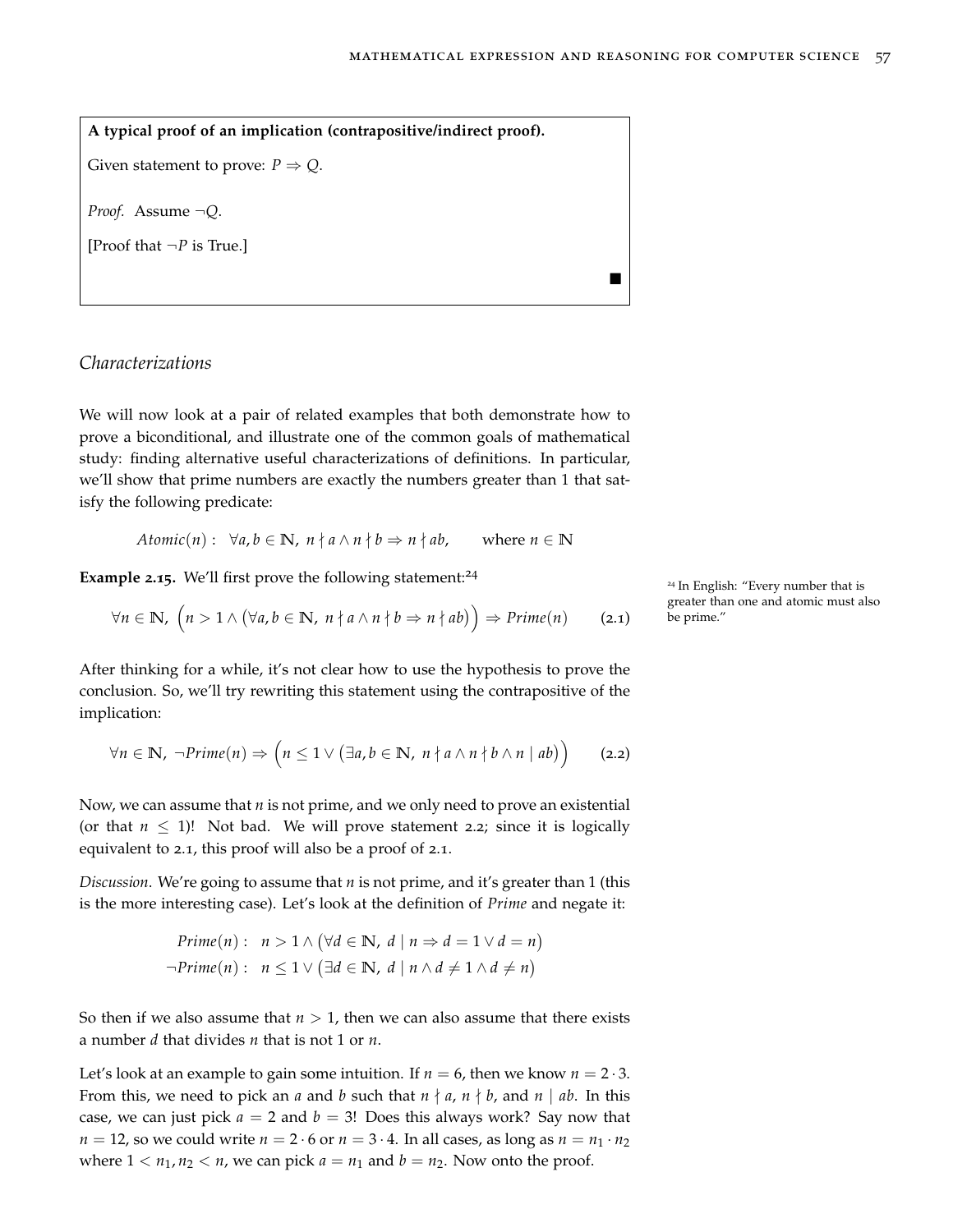*Proof.* Let  $n \in \mathbb{N}$ . Assume that *n* is not prime. Then by negating the definition of prime, either  $n \leq 1$  or there exists  $d \in \mathbb{N}$ ,  $d \mid n \wedge d \neq 1 \wedge d \neq n$ . We divide our proof into two cases based on which part of the OR is true.

**Case 1**: Assume  $n \leq 1$ .

Then since the first part of the OR we want to prove is  $n \leq 1$ , this is true.

**Case 2**: Assume  $\exists d \in \mathbb{N}$ ,  $d | n \land d \neq 1 \land d \neq n$ .

Expanding the definition of the divides predicate, this means that there also exists  $k \in \mathbb{Z}$  such that  $n = dk$ . Since  $n > 1$  and  $d \geq 0$ , we know that  $k \geq 0$  as well. We will prove the second part of the OR ( $\exists a, b \in \mathbb{N} \dots$ ). Let  $a = d$  and  $b = k$ . We want to prove that  $n \nmid a$ ,  $n \nmid b$ , and  $n \mid ab$ .

We leave the proof body as an exercise; to complete this, we'll use a few external facts about divisibility.

What we have just proven is that *if n* is greater than 1 and satisfies the *Atomic* predicate, then it must be prime. This rules out the possibility that  $n = 6$  satisfies this property, for example. But what about  $n = 5$ ? This statement doesn't actually tell us that 5 satisfies this property! So next, we'll prove the *converse* of the implication.

<span id="page-57-0"></span>**Example 2.16.** Let's prove the following, which uses the converse of the implication from [2](#page-56-1).1: 25

$$
\forall n \in \mathbb{N}, \; Prime(n) \Rightarrow \left( n > 1 \land (\forall a, b \in \mathbb{N}, \; n \nmid a \land n \nmid b \Rightarrow n \nmid ab) \right) \tag{2.3}
$$

It turns out that we can do a direct proof here, so we'll stick with this form and not write the contrapositive.

*Discussion*. Let's do an example to try to understand why it might be true. Consider the prime  $n = 7$  and consider some arbitrary numbers *a* and *b*. The interesting case is when both *a* and *b* do not have 7 as a divisor, for example  $a = 12$  and  $b = 10$ . We can check that  $a \cdot b = 120$  also doesn't have 7 as a divisor. But how do we prove this? The "obvious" way of showing this is to first write *a* and *b* as a product of their prime factors. Then  $a \cdot b$  is just the product of all of the factors of *a* and *b*. In our example, for  $a = 12$ ,  $b = 10$ ,  $a = 2 \cdot 2 \cdot 3$  and  $b = 2 \cdot 5$ . So  $a \cdot b = 2 \cdot 2 \cdot 3 \cdot 2 \cdot 5$ . Clearly this representation of  $a \cdot b$  does not have 7 as a prime factor. Now because the prime factorization of any number is unique, it follows that  $a \cdot b$  does not have 7 as a divisor.

But the problem with this proof is that we would have to prove that every number has a unique prime factorization. This is a bit hard, and isn't really necessary to prove the statement, so instead we'll use the following two facts that are easier to prove. They only rely on the properties of the *greatest common divisor* that we'll talk about in the next section.<sup>26</sup>

<sup>25</sup> In English: "Every number that is prime must be greater than one and atomic."

 $\blacksquare$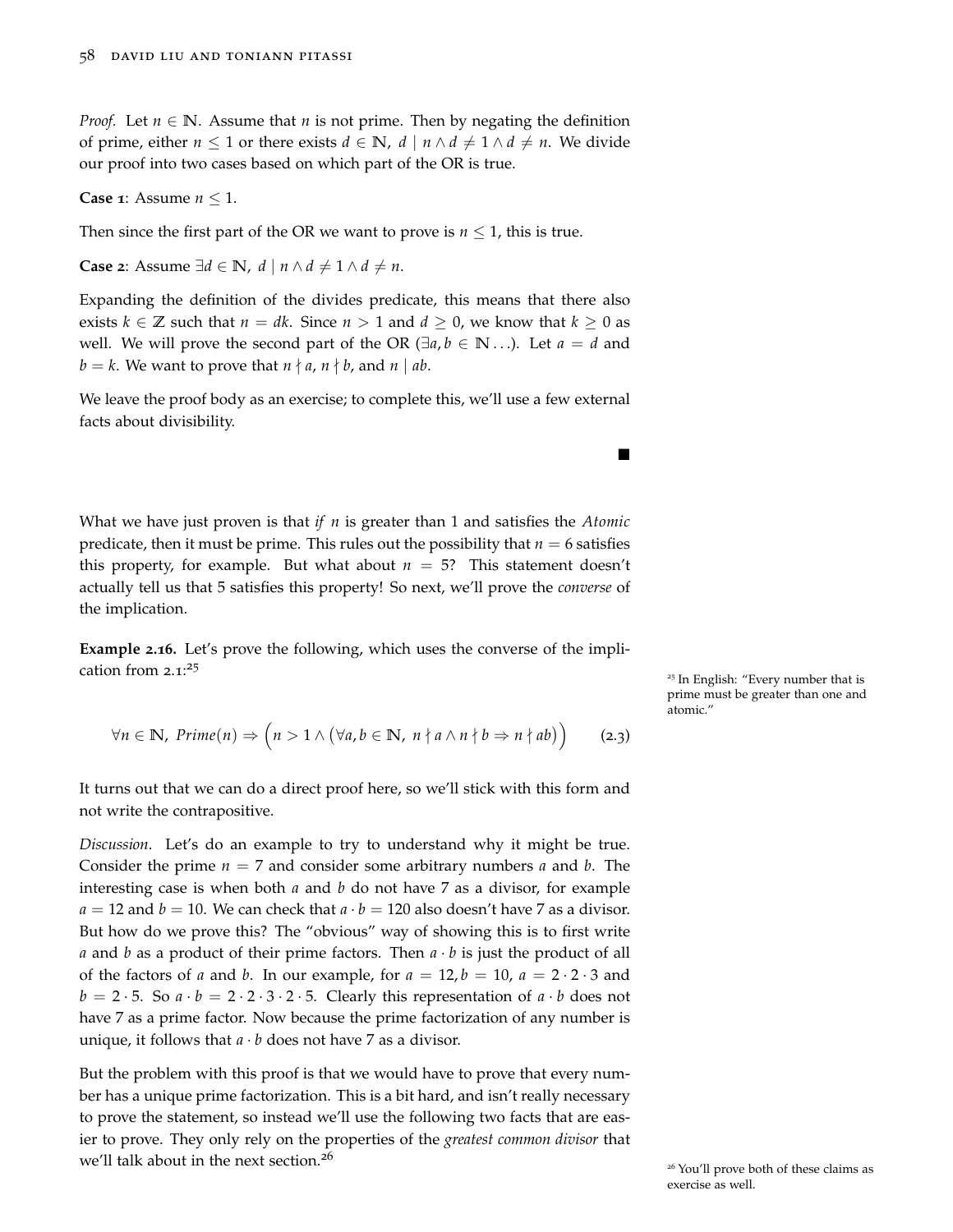$$
\forall n, m \in \mathbb{N}, \text{ Prime}(n) \land n \nmid m \Rightarrow (\exists r, s \in \mathbb{Z}, rn + sm = 1) \qquad \text{(Claim 1)}
$$
\n
$$
\forall n, m \in \mathbb{N}, \text{ Prime}(n) \land (\exists r, s \in \mathbb{Z}, rn + sm = 1) \Rightarrow n \nmid m \qquad \text{(Claim 2)}
$$

How might we set up a proof using these claims? First, we note that we are assuming that *n* is prime. Say that we have two numbers *a*, *b* that are not divisible by *n*. Using Claim 1 twice, there exist  $r_1$ ,  $s_1$  (for *a*) and  $r_2$ ,  $s_2$  (for *b*) such that

$$
r_1 n + s_1 a = 1
$$

$$
r_2 n + s_2 b = 1
$$

Now what? We want to conclude that *ab* is also not divisible by *n*. To do this we will use Claim 2, which says that to conclude that *ab* is not divisible by *n*, it suffices to find *r*,*s* such that  $rn + s(ab) = 1$ . We can find *r*,*s* by multiplying the two equations together:

$$
r_1r_2n^2 + r_2s_1an + r_1s_2bn + s_1s_2ab = 1
$$

This can be rewritten as

$$
(r_1r_2n + r_2s_1a + r_1s_2b)n + (s_1s_2)(ab) = 1
$$

*Proof.* Let  $n \in \mathbb{N}$ . Assume that *n* is prime. We need to prove that  $n > 1$  and that *Atomic*(*n*) are true.

For the first part, the definition of prime tells us immediately that  $n > 1$ .

For the second part, we want to prove that  $(\forall a, b \in \mathbb{N}, n \nmid a \land n \nmid b \Rightarrow n \nmid ab)$ . Let *a*, *b* ∈ **N**, and assume that *n*  $\nmid$  *a* and *n*  $\nmid$  *b*. We want to prove that *n*  $\nmid$  *ab*.

We'll first prove that there exist  $r_3$ ,  $s_3 \in \mathbb{Z}$ ,  $r_3n + s_3ab = 1$ . By Claim 1 and the assumption that *n* is prime, there exist  $r_1$ ,  $s_1$ ,  $r_2$ ,  $s_2 \in \mathbb{Z}$  such that  $r_1n + s_1a = 1$ and  $r_2n + s_2b = 1$ . Let  $r_3 = r_1r_2n + r_2s_1a + r_1s_2b$  and  $s_3 = s_1s_2$ .

Then we can multiply the first two equations to obtain:

$$
(r_1n + s_1a)(r_2n + s_2b) = 1
$$
  

$$
r_1r_2n^2 + r_2s_1an + r_1s_2bn + s_1s_2ab = 1
$$
  

$$
(r_1r_2n + r_2s_1a + r_1s_2b)n + (s_1s_2)ab = 1
$$
  

$$
r_3n + s_3ab = 1
$$

So then there exist  $r_3$ ,  $s_3 \in \mathbb{Z}$ ,  $r_3n + s_3ab = 1$ . Then using Claim 2 (and again the assumption that *n* is prime), we can conclude that  $n \nmid ab$ .

# *Putting everything together*

To recap, we have now proved both of the following statements: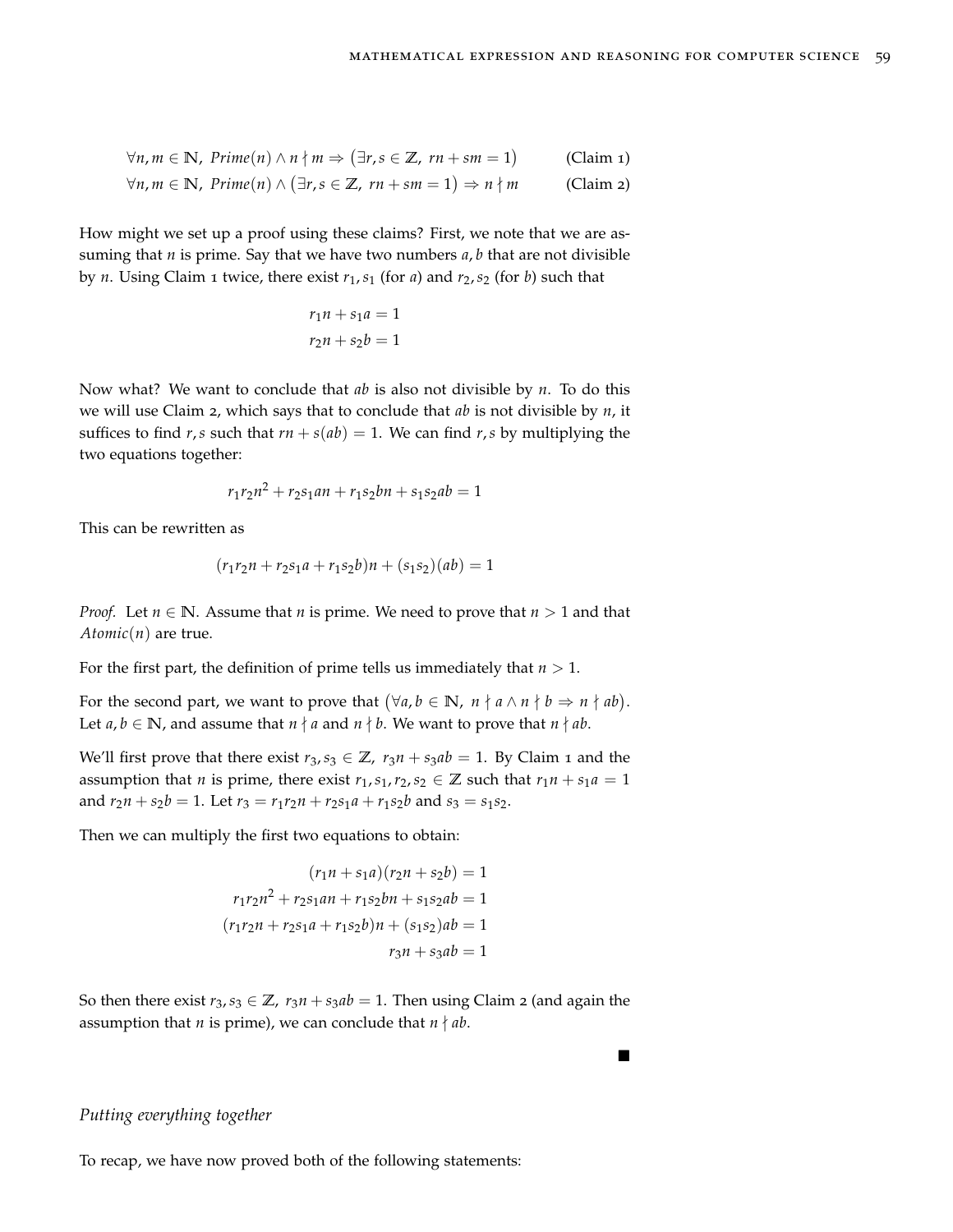$$
\forall n \in \mathbb{N}, n > 1 \land Atomic(n) \Rightarrow Prime(n)
$$
 (2.1)

$$
\forall n \in \mathbb{N}, \, Prime(n) \Rightarrow n > 1 \land Atomic(n) \tag{2.3}
$$

These have the form  $\forall n \in \mathbb{N}$ ,  $P(n) \Rightarrow Q(n)$  and  $\forall n \in \mathbb{N}$ ,  $Q(n) \Rightarrow P(n)$ ; in other words, we know both directions of the implication are true, and so can express this using the biconditional operator,  $\Leftrightarrow$ . Thus we have proven:

$$
\forall n \in \mathbb{N}, \, \text{Prime}(n) \Leftrightarrow n > 1 \land \text{Atomic}(n)
$$

In other words, a natural number *n* is prime if and only if it is greater than one and atomic. The property "greater than one and atomic" is a *characterization* or *alternate definition* of the concept of prime numbers. Equivalent characterizations are very useful in mathematics and computer science as they often give a very different way to look at the same concept.

### *Greatest common divisor*

Let us now introduce one more definition that you're probably familiar with, though again we will take some time to treat it more formally than what you may have seen before.

**Definition 2.3.** Let *m*, *n* be natural numbers which are not both 0. The **greatest common divisor (gcd)** of *m* and *n*, denoted  $gcd(m, n)$ , is the maximum natural number *d* such that *d* divides both *m* and *n*. 27

We also define  $gcd(0, 0) = 0$  just to make the domain of the gcd operator all  $gcd(0, n)$  when  $n > 0$ ? possible pairs of natural numbers.

To make it easier to translate this statement into symbolic form, we can restate the "maximum" part by saying that if *e* is any number which divides *m* and *n*, then  $e \leq d$ . Let  $m, n, k \in \mathbb{N}$ , not all of which are 0, and suppose  $k = \gcd(m, n)$ . Then *k* satisfies the following statement:

$$
k \mid m \wedge k \mid n \wedge (\forall e \in \mathbb{N}, e \mid m \wedge e \mid n \Rightarrow e \leq k).
$$

You might wonder whether this definition makes sense in all cases: is it possible for two numbers to have no divisors in common? But remember that one of the statements we proved in this chapter is that 1 divides every natural number. So at the very least, 1 is a common divisor between any two natural numbers.

Here is an example which makes use of both this definition, and the definition of prime from the previous chapter.

**Example 2.17.** Prove that for all natural numbers  $p$  and  $q$ , if  $p$  and  $q$  are distinct primes, then  $gcd(p,q) = 1$ .

*Translation*. Here is an initial translation which focuses on the structure of the above statement, but doesn't unpack any definitions:

$$
\forall p, q \in \mathbb{N}, (Prime(p) \land Prime(q) \land p \neq q) \Rightarrow gcd(p, q) = 1.
$$

<sup>27</sup> According to this definition, what is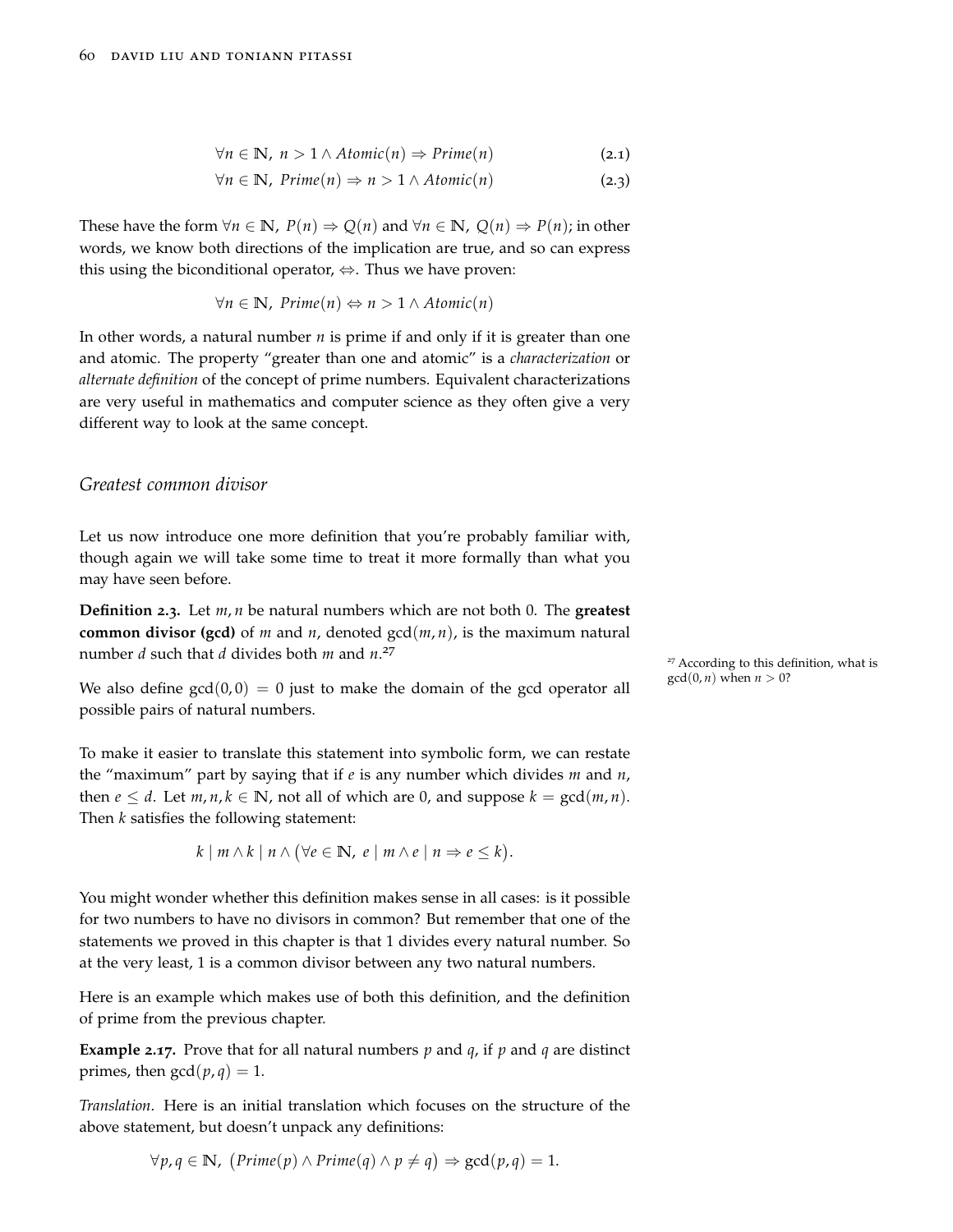We could unpack the definitions of *Prime* and gcd, but doing so would not add any insight at this point. While we will almost certainly end up using these definitions in the discussion and proof sections, expanding it here actually obscures the meaning of the statement.

In general, use translation as a way of precisely specifying the *structure* of a statement; as we have seen repeatedly, the high-level structure of a statement is mimicked in the structure of its proof. And while you don't need to expand every definition in a statement, you should *always* keep in mind that definitions referred to in the statement will require unpacking in the proof itself.

*Discussion*. We know that primes don't have many divisors, and that 1 is a common divisor for any pair of numbers. So to show that  $gcd(p,q) = 1$ , we just need to make sure that neither *p* nor *q* divides the other (otherwise that would be a common divisor larger than 1).

*Proof.* Let  $p, q \in \mathbb{N}$ . Assume that  $p$  and  $q$  are both prime, and that  $p \neq q$ . We want to prove that  $gcd(p, q) = 1$ .

By the definition of primality, we know that  $p \neq 1$ . Also by the definition of primality, the only positive divisors of *q* are 1 and *q* itself. So then since  $p \neq q$ (our assumption) and  $p \neq 1$ , we know that  $p \nmid q$ .

Then 1 is the only positive common divisor of p and q, so  $gcd(p,q) = 1$ .

Next, we will look at one of the strongest properties of the greatest common divisor: it is the smallest natural number that can be written as a sum of (positive or negative) multiples of the two numbers.

<span id="page-60-0"></span>**Theorem 2.2.** Let *a* and *b* be arbitrary natural numbers, and assume at least one of them is non-zero. Then  $gcd(a, b)$  is the smallest positive integer such that there exist  $p, q \in \mathbb{Z}$  with  $gcd(a, b) = ap + bq$ .

We will not prove this theorem here; instead, our main goal for stating it is to introduce a new proof technique: using an external statement as a step in a proof. This might sound kind of funny—after all, many of our proofs so far have relied on some algebraic manipulations which are valid but are really knowledge we learned prior to this course. The subtle difference is that those algebraic laws we take for granted as "obvious" because we learned them so long ago. But in fact our proofs can consist of steps which are statements that we know are true because of an external source, even one that *we don't know how to prove ourselves*.

This is a fundamental parallel between writing proofs and writing computer programs. In programming, we start with some basic building blocks of a language—data types, control flow constructs, etc.—but we often rely on libraries as well to simplify our tasks. We can use these libraries by reading their documentation and understanding how to use them, but don't need to understand how they are implemented. In the same way, we can use an external theorem in our proof by understanding what it means, but without knowing how to prove it.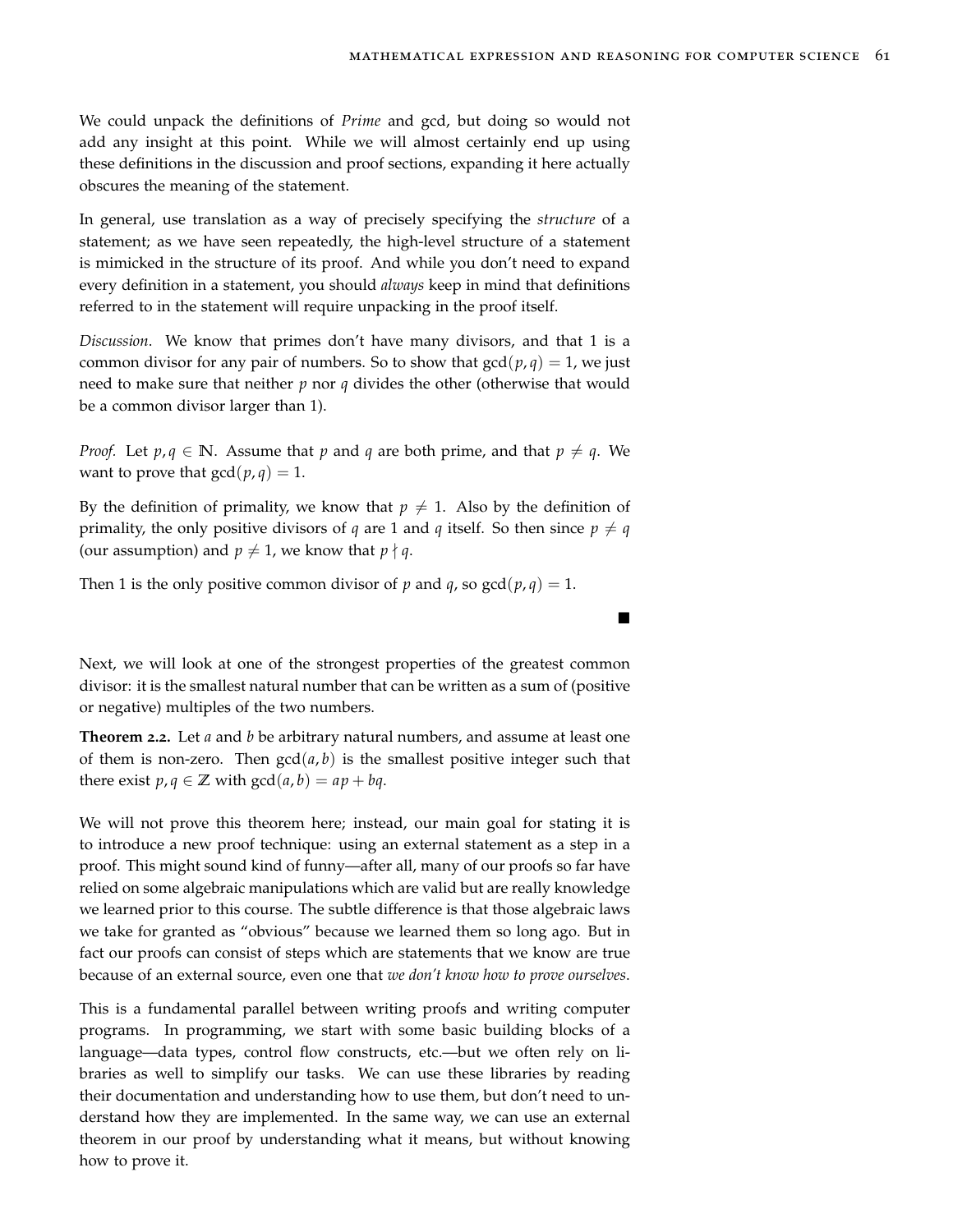**Example 2.18.** For all  $a, b \in \mathbb{N}$ , every integer that divides both *a* and *b* also divides gcd(*a*, *b*).

*Translation*. We can translate this statement as follows:

$$
\forall a, b \in \mathbb{N}, \ \forall d \in \mathbb{Z}, \ (d \mid a \wedge d \mid b) \Rightarrow d \mid \gcd(a, b).
$$

*Discussion*. This one is a bit tougher. All we know from the definition of gcd is that  $d \le \gcd(a, b)$ , but that doesn't imply  $d | \gcd(a, b)$  by any means. But given the context that we just discussed in the preceding paragraphs, I'd guess that we should also use the [GCD Characterization Theorem](#page-60-0) to write  $gcd(a, b)$  as  $ap + bq$ . Oh, and one of the previous exercises showed that any number that divides *a* and *b* will divide  $ap + bq$  as well!

*Proof.* Let  $a, b \in \mathbb{N}$  and  $d \in \mathbb{Z}$ . Assume that  $d \mid a$  and  $d \mid b$ . We want to prove that  $d \mid \gcd(a, b)$ .

By the [GCD Characterization Theorem,](#page-60-0) there exist integers  $p, q \in \mathbb{Z}$  such that  $gcd(a, b) = ap + bq^{28}$ 

Then by the [exercise on the divisibility of linear combinations,](#page-55-0) since  $d \mid a$  and  $\frac{d}{d}$  that is an existential to *introduce* two variables *p* and *q* to use in our proof. *d* | *b* (by assumption), we know that *d* | *ap* + *bq*. Since  $gcd(a, b) = ap + bq$ , we conclude that  $d | gcd(a, b)$ .

# *Modular arithmetic*

The final definition in this chapter introduces some notation that is extremely commonplace in number theory, and by extension in many areas of computer science. Often when we are dealing with relationships between numbers, divisibility is too coarse a relationship: as a predicate, it is constrained by the binary nature of its output. Instead, we often care about the *remainder* when we divide a number by another.

**Definition** 2.4. Let  $a, b, n \in \mathbb{Z}$ , with  $n \neq 0$ . We say that  $a$  **is congruent to**  $b$ **modulo** *n* if and only if *n* | *a* − *b*. In this case, we write *a*  $\equiv$  *b* (mod *n*).<sup>29</sup>

This definition captures the idea that *a* and *b* have the *same remainder* when divided by *n*. You should think of this congruence relation as being analogous to numeric equality, with a relaxation. When we write  $a = b$ , we mean that the numeric values of *a* and *b* are literally equal. When we write  $a \equiv b \pmod{n}$ , we we mean that if you look at the remainders of *a* and *b* when divided by *n*, those remainders are literally equal.

We will next look at how addition, subtraction, and multiplication all behave in an analogous fashion under modular arithmetic. The following proof is a little tedious because it is calculation-heavy; the main benefits here are practicing reading and using a new definition, and getting comfortable with this particular notation.

<sup>28</sup> This line uses a known external fact

Г

<sup>29</sup> One warning: the notation  $a \equiv b$ (mod *n*) is not exactly the same as mod or % operator you are familiar with from programming; here, both *a* and *b* could be much larger than *n*, or even negative.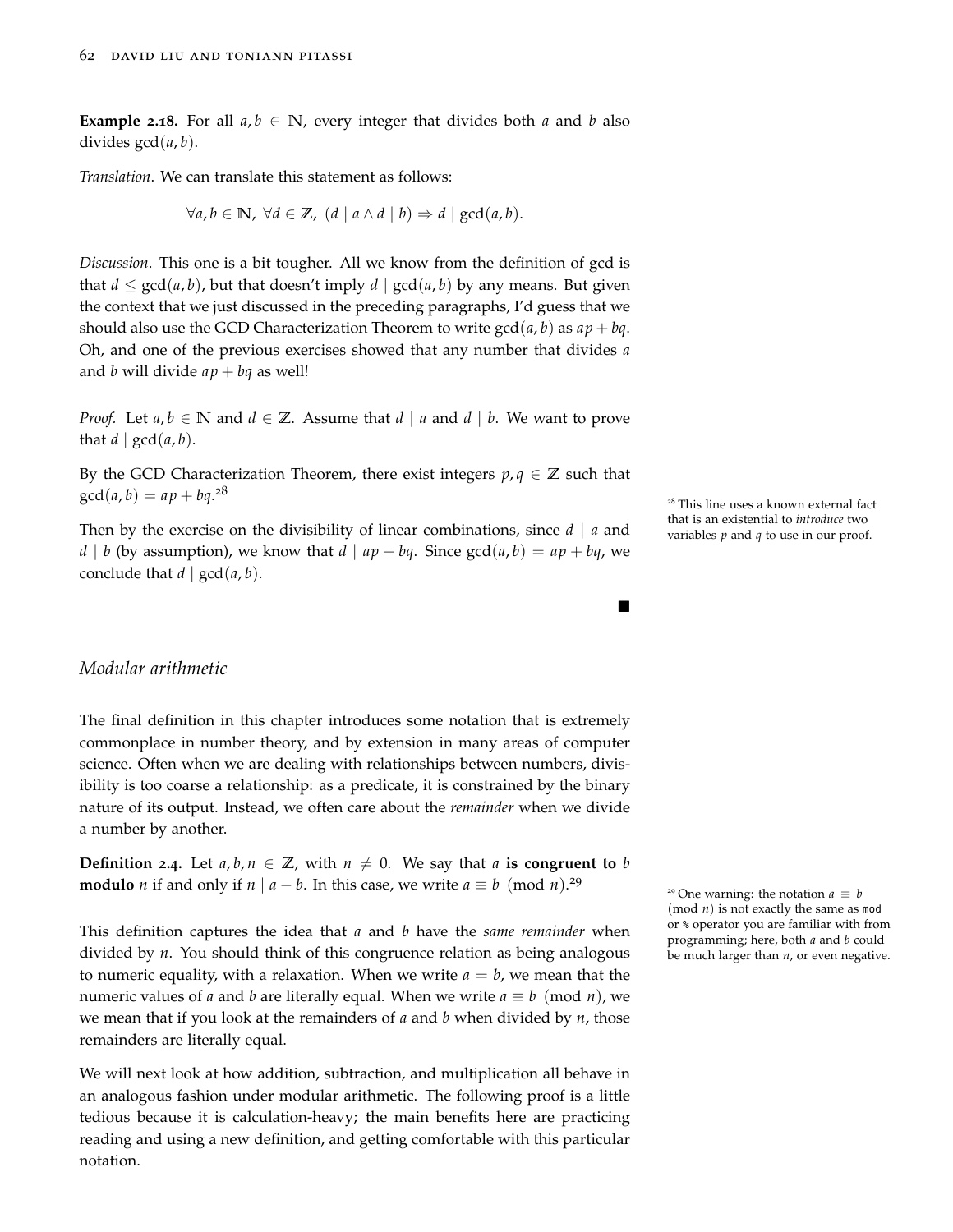**Example 2.19.** Prove that for all  $a, b, c, d, n \in \mathbb{Z}$ , with  $n \neq 0$ , if  $a \equiv c \pmod{n}$ and  $b \equiv d \pmod{n}$ , then:

1.  $a + b \equiv c + d \pmod{n}$ 2.  $a - b \equiv c - d \pmod{n}$ 3.  $ab \equiv cd \pmod{n}$ 

*Translation*. We will only show how to unpack the definitions in (2), as the other two are quite similar.

$$
\forall a, b, c, d, n \in \mathbb{Z}, \ (n \neq 0 \land n \mid (a-c) \land n \mid (b-d)) \Rightarrow n \mid ((a-b)-(c-d)).
$$

*Proof.* Let *a*, *b*, *c*, *d*, *n*  $\in \mathbb{N}$ , and assume that  $n \neq 0$ , *n*  $|(a - c)$ , and *n*  $|(b - d)$ .

We will only prove  $(2)$ , and leave  $(1)$  and  $(3)$  as exercises. This means we want to prove that  $n \mid ((a - c) - (b - d))$ .

By the previous exercise on [the divisibility of linear combinations,](#page-55-0) since *n* |  $(a − c)$  and *n* |  $(b − d)$ , it divides their difference:

*n* | (*a* − *c*) − (*b* − *d*)

$$
n | (a - c) - (b - d)
$$
  
\n
$$
n | (a - b) - (c - d)
$$
 (rearranging terms)

You may be wondering why we left out division in the above theorem. Recall again the definition of divisibility: *a* | *b* means that there exists  $k \in \mathbb{N}$  such that *. Not every pair of integers is related by divisibility, and this also transfers* over to modular arithmetic as well.

However, we have all the tools necessary to prove the following quite remarkable fact.

**Example 2.20.** Let  $a, b, p \in \mathbb{Z}$ . If  $p$  is a prime number and  $a$  is not divisible by  $p$ , then there exists  $k \in \mathbb{Z}$  such that  $ak \equiv b \pmod{p}$ .

*Translation*. This statement is quite complex! Remember that we focus on translation to examine the structure of the statement, so that we know how to set up a proof. We aren't going to expand every single definition for the sake of expanding definitions.

$$
\forall a, b, p \in \mathbb{Z}, ((Prime(p) \wedge p \nmid a) \Rightarrow (\exists k \in \mathbb{Z}, ak \equiv b \pmod{p}) ).
$$

*Discussion*. So this is saying that under the given assumptions, *b* is "divisible" by *a* modulo *p*. Somehow I'm supposed to use the fact that *p* is prime. The conclusion is "there exists a  $k \in \mathbb{Z}$  such that..." so that I know that at some point I'll need to define a variable *k* in terms of *a*, *b*, and/or *p*, which satisfies the congruence.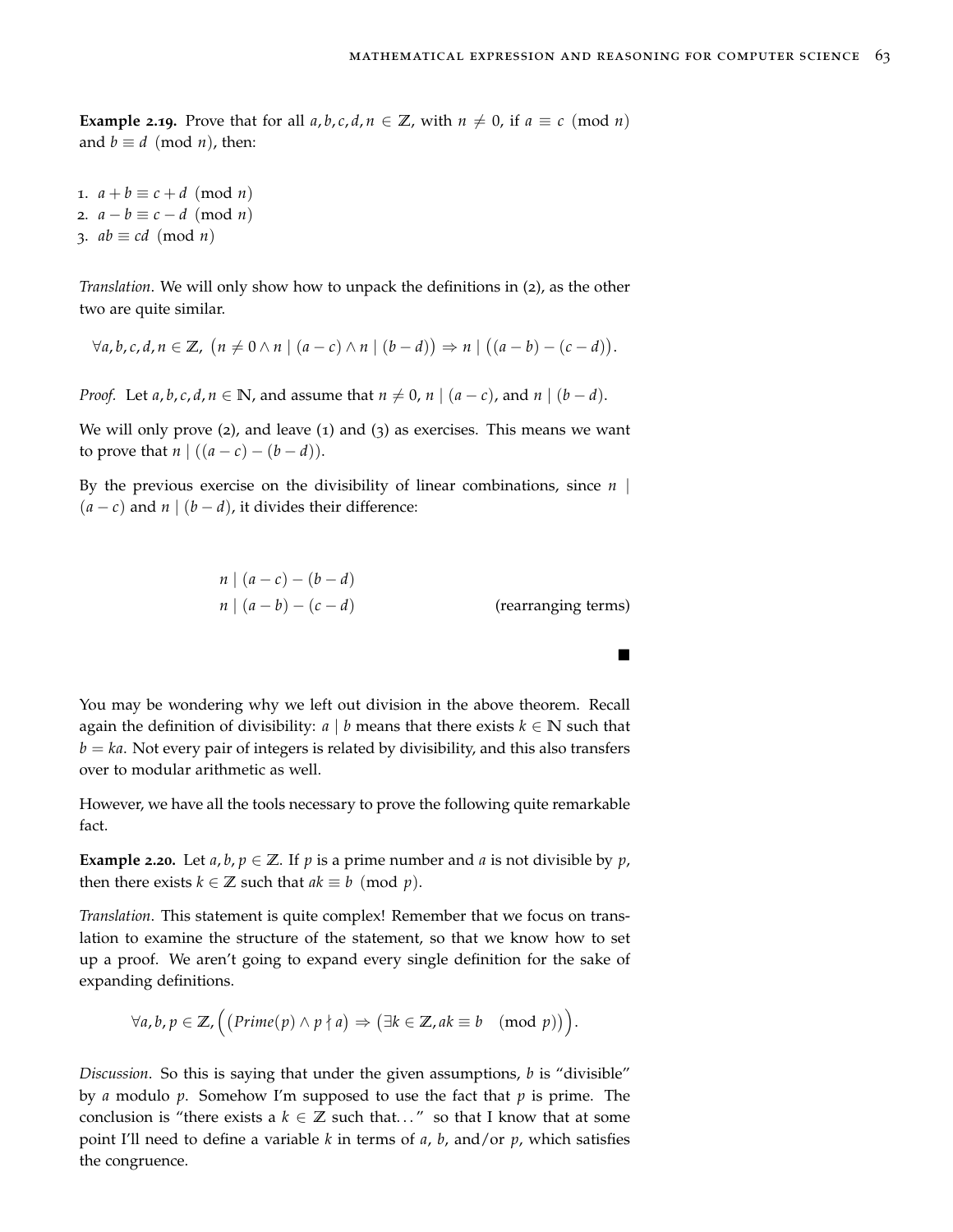Can I do  $k = b/a$ ? That obviously would satisfy the congruence, but the example statement doesn't say that I can assume that *a* divides *b*. . . But if I could prove that  $a \mid b$ , then I would be able to write the proof. So is it true? The statement has to hold for *every* pair of numbers *a* and *b* where *a* isn't divisible by *p*, so I think I'm out of luck – after all, this includes cases where  $a > b$ .

Here's another idea: can I prove a *less general* statement? I could set *b* to always be 1, and try to show that there always exists a *k* such that  $ak \equiv 1 \pmod{p}$ . If I can show that, then multiplying both sides by *<sup>b</sup>* should do the trick.<sup>30</sup>

example, by the way. [**HINT**: use the [GCD Characterization Theorem.](#page-60-0)] Woah, I got a hint! Hmmm, that theorem talks about writing gcd as a sum of multiples. How does that help? Let me write down what I know and can assume:

- *p* is prime
- $p \nmid a$
- The gcd of two numbers can be written as the *sum of multiples* of the numbers.

And what I want to prove:

- $\exists k \in \mathbb{Z}$ ,  $ak \equiv 1 \pmod{p}$ . That's equivalent to:
- $\exists k \in \mathbb{Z}, p \mid (ak-1)$ , using the definition of mod. That's equivalent to:
- $\exists k, d \in \mathbb{Z}$ ,  $ak 1 = pd$ . Hey, wait a second...
- ∃*k*, *d* ∈ **Z**, *ak* − *pd* = 1. That's writing 1 as a *sum of multiples* of *a* and *p*!

Now I just need to connect these two lines of reasoning.

*Proof.* Let *a*, *b*,  $p \in \mathbb{N}$ . Assume that *p* is prime and *p* does not divide *a*. We want to prove that there exists  $k \in \mathbb{Z}$  such that  $ak \equiv b \pmod{p}$ . To do this, we are going to first prove two *subclaims*. 31

*Claim* 1*.*  $gcd(a, p) = 1$ .

*Proof.* By definition of **prime**, we know that the only two positive divisors of *p* are 1 and *p*. Since we have assumed that  $p \nmid a$ , this means that 1 is the only positive common divisor of *p* and *a*. So  $gcd(a, p) = 1$ .

*Claim* 2*.* There exists  $k \in \mathbb{Z}$  such that  $ak \equiv 1 \pmod{p}$ .

*Proof.* By the previous claim, we now know that  $gcd(a, p) = 1$ . By Theorem 2.1, there exist *r*, *s*  $\in \mathbb{Z}$  such that  $ar + ps = 1$ .

Let  $k = r$ . Then we can re-arrange this statement:

$$
ak + ps = 1
$$
  

$$
ak - 1 = p(-s)
$$
  

$$
p | (ak - 1)
$$
  

$$
ak \equiv 1 \pmod{p}
$$

 $30$  That's statement (3) from the previous

<sup>31</sup> Think of these as helper functions in programming. They are smaller statements which we can use as steps in a larger proof.

п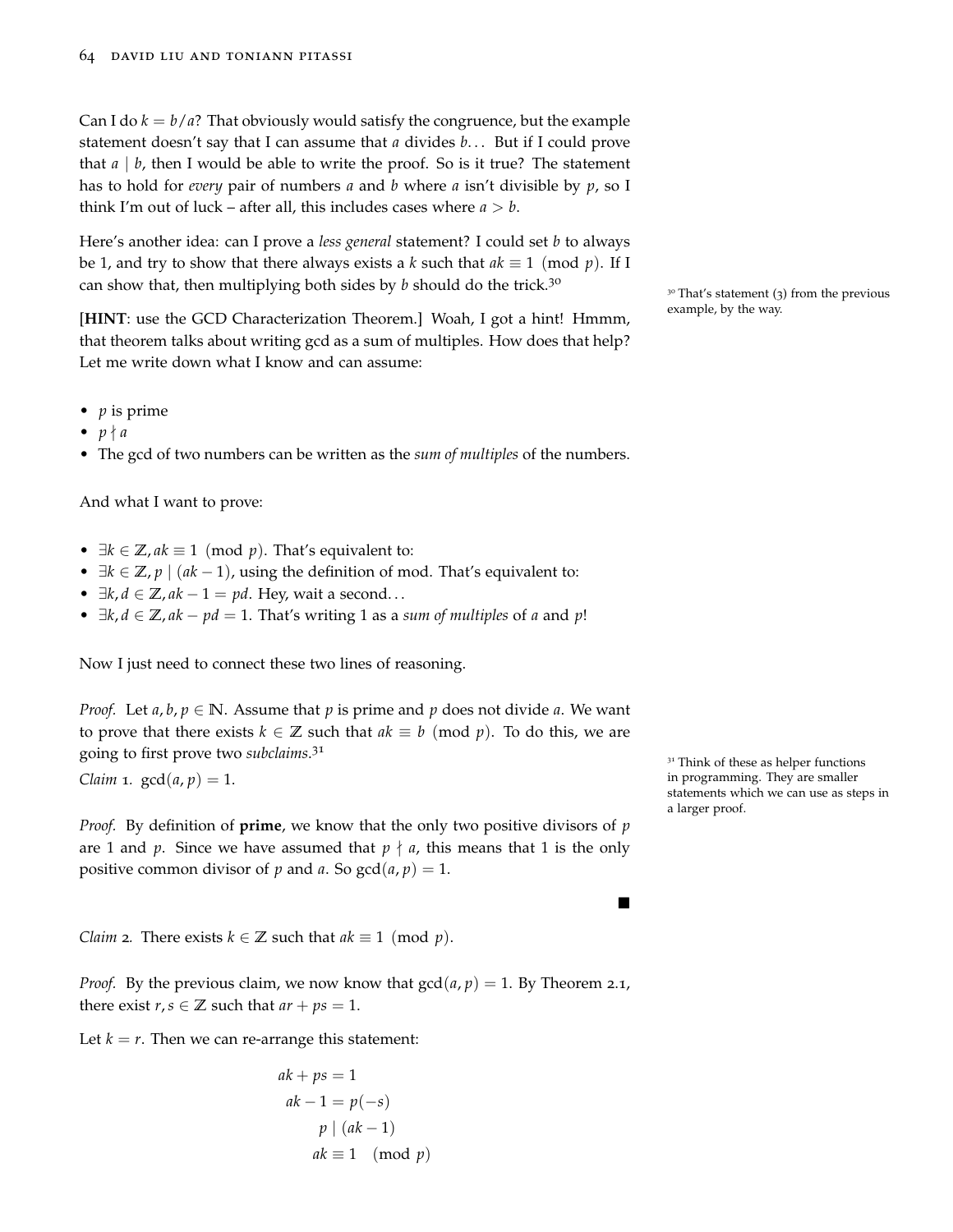$\blacksquare$ 

Finally, we can use these two claims to prove that there exists a  $k' \in \mathbb{Z}$  such that  $ak' \equiv b \pmod{p}$ .

Let  $k' = kb$ . Then we have:

$$
ak \equiv 1 \pmod{p}
$$
  
akb \equiv b \pmod{p}  
ak' \equiv b \pmod{p}

This theorem brings together elements from all of our study of proofs so far. We have both types of quantifiers, as well as some significant assumptions (as part of an implication). We even used the [GCD Characterization Theorem](#page-60-0) for a key step in our proof. Finally, this proof introduced one more useful kind of structure: a subproof, or proof of a smaller claim that is used to prove the main result. Just as helper functions help organize a program, small claims and subproofs help organize a proof so that each part can be understood separately, before being combined into a whole.<sup>32</sup> As your proofs grow longer and longer, make  $\frac{32}{32}$  We can outline the previous proof in good use of this approach to keep your proofs readable and easy to understand. There is nothing worse than having to slog through pages and pages of a single proof without any sense of what claim is being proved, and how the claims fit together.

## *Proof by contradiction*

The final proof technique we will cover in this chapter is the **proof by contradiction**. Given a statement *P* to prove, rather than attempt to prove it directly we assume that its *negation*  $\neg P$  is true, and then use this assumption to prove a statement *Q and* its negation  $\neg Q$ . We call *Q* and  $\neg Q$  the *contradiction* that arises from the assumption that *P* is .

Why does this work? Essentially, we argue the *if P* is false, then statement *Q* must be true, but its negation ¬*Q* must also be true. But these two things can't be true at the same time, and so our original assumption must be wrong!

Proofs by contradiction are a more general form of the indirect proof-by-contrapositive we saw earlier in this chapter. They often take a bit more thought because it isn't necessarily clear what the contradiction (statement *Q*) should be. We finish off this chapter by presenting one particularly famous proof by contradiction dating back to the Greek mathematician Euclid.<sup>33</sup>

**Theorem 2.3.** There are infinitely many primes. was certainly there.

*Proof.* Assume that this statement is false, i.e., that there a finite number of primes. Let  $k \in \mathbb{N}$  be the number of primes, and let  $p_1, p_2, \ldots, p_k$  be the prime numbers.

three steps: (1) Prove that  $gcd(a, p) = 1$ , (2) Prove that ∃*k* ∈ **Z**, *ak* ≡ 1 (mod *p*), and (3) Prove that  $\exists k' \in \mathbb{Z}$ ,  $ak' \equiv b$ (mod *p*).

<sup>33</sup> Although Euclid's original proof was written in an informal style, the idea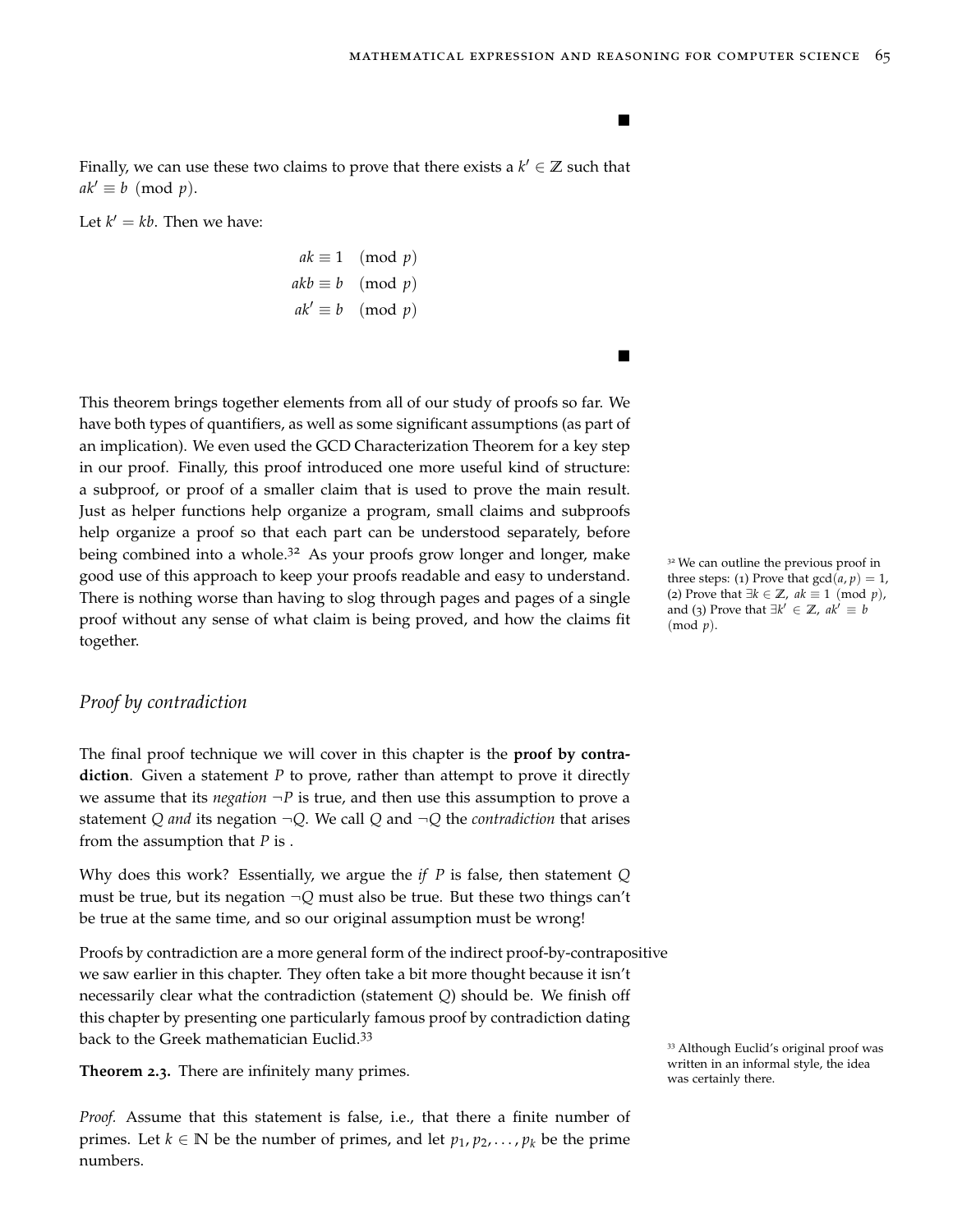Our statement *Q* will be "for all  $n \in \mathbb{N}$ , *n* is prime if and only if *n* is one of  $\{p_1, \ldots, p_k\}$ ." *Q* is True because of our assumption that there are a finite number of primes, and the definitions of  $k$  and  $p_1, \ldots, p_k$ .

Now we will show that *Q* is False. Define the number

$$
P=1+\prod_{i=1}^k p_i=1+p_1\times p_2\times\cdots\times p_k.
$$

There must be some prime *p* that divides *P* because *P* > 1. But  $p \notin \{p_1, \ldots, p_k\}$ , because otherwise *p* would divide  $P - p_1 \times \cdots \times p_k = 1$ , and no prime can divide 1. So then *p* is a prime that is not one of  $\{p_1, \ldots, p_k\}$ , and so *Q* is false. Contradiction!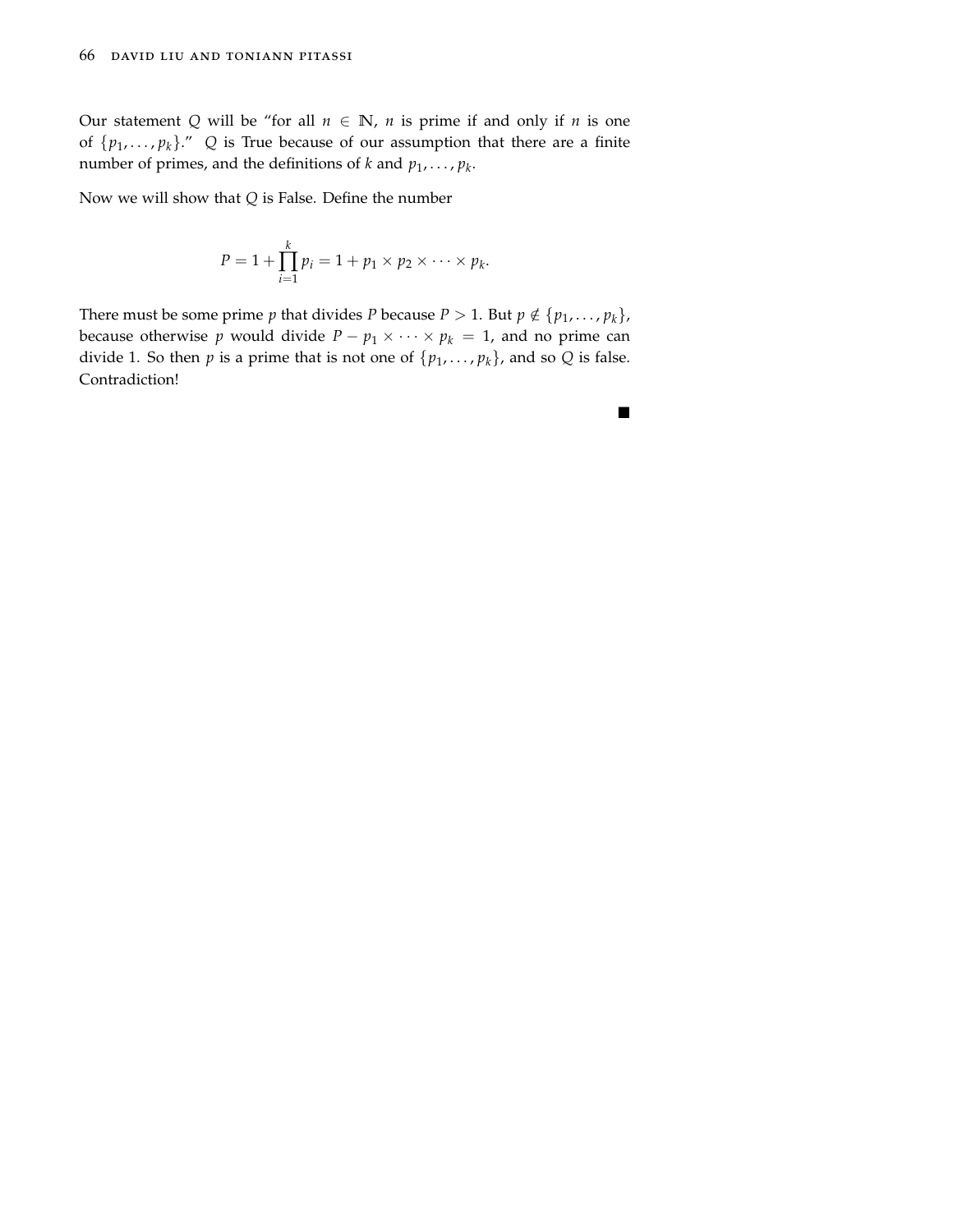# *3 Induction*

In the previous chapters we have studied how to express statements precisely using mathematical expressions, and how to analyze and prove the truth or falsehood of these statements using a variety of proof techniques. In this chapter, we will introduce a new and very important proof technique called **induction**, and use it to prove statements of the form,  $\forall n \in \mathbb{N}$ ,  $P(n)$ .

You may wonder why we need this new technique when we were already proving universal statements in the last chapter just fine without induction. It turns out that many interesting statements in number theory and most other domains cannot be proved or disproved easily with just the techniques from the previous chapter. We will first motivate the principle of induction using an example from modular arithmetic. Then we will apply induction to other statements in number theory, and then to new domains, using induction to prove properties about sequences and to find expressions for various ways of counting combinatorial objects.

# *The principle of induction*

Let us start with an example.

**Example 3.1.** Prove that for any  $m$ ,  $x$ ,  $y$ ,  $n \in \mathbb{N}$  such that  $n \ge 1$ , if  $x \equiv y \pmod{m}$ , then  $x^n \equiv y^n \pmod{m}$ .

It is not hard to show that this is true without using induction for  $n = 2$  as follows. By assumption,  $x \equiv y \pmod{m}$ , and therefore  $x \cdot x \equiv y \cdot y \pmod{m}$ , and thus  $x^2 \equiv y^2 \pmod{m}$ .<sup>1</sup> In order to show that it is true for  $n = 3$ , we can <sup>1</sup> This is Part 3 of Example 2.19 from the argue that since we already know that  $x^2 \equiv y^2 \pmod{m}$ , and  $x \equiv y \pmod{m}$ , previous chapter. then  $x \cdot x^2 \equiv y \cdot y^2 \pmod{m}$  and thus  $x^3 \equiv y^3 \pmod{m}$ . Then we can prove that it is true for  $n = 4$  in exactly the same way, and so on. But in order to make the "and so on" mathematically rigorous, we need to use induction.

The first explicit formulation of the principle of induction was given by Pascal (as in Pascal's triangle) in 1665. However, its uses have been traced as far back as Plato (370 BC), and a variation of Euclid's proof of the existence of infinitely many primes (from around the same time period). We cannot stress enough the importance of the induction principle—it is *the* powerhorse behind nearly all proofs. The principle of induction applies to *universal* statements over the natural numbers—that is, statements of the form  $\forall n \in \mathbb{N}$ ,  $P(n)$ . It cannot be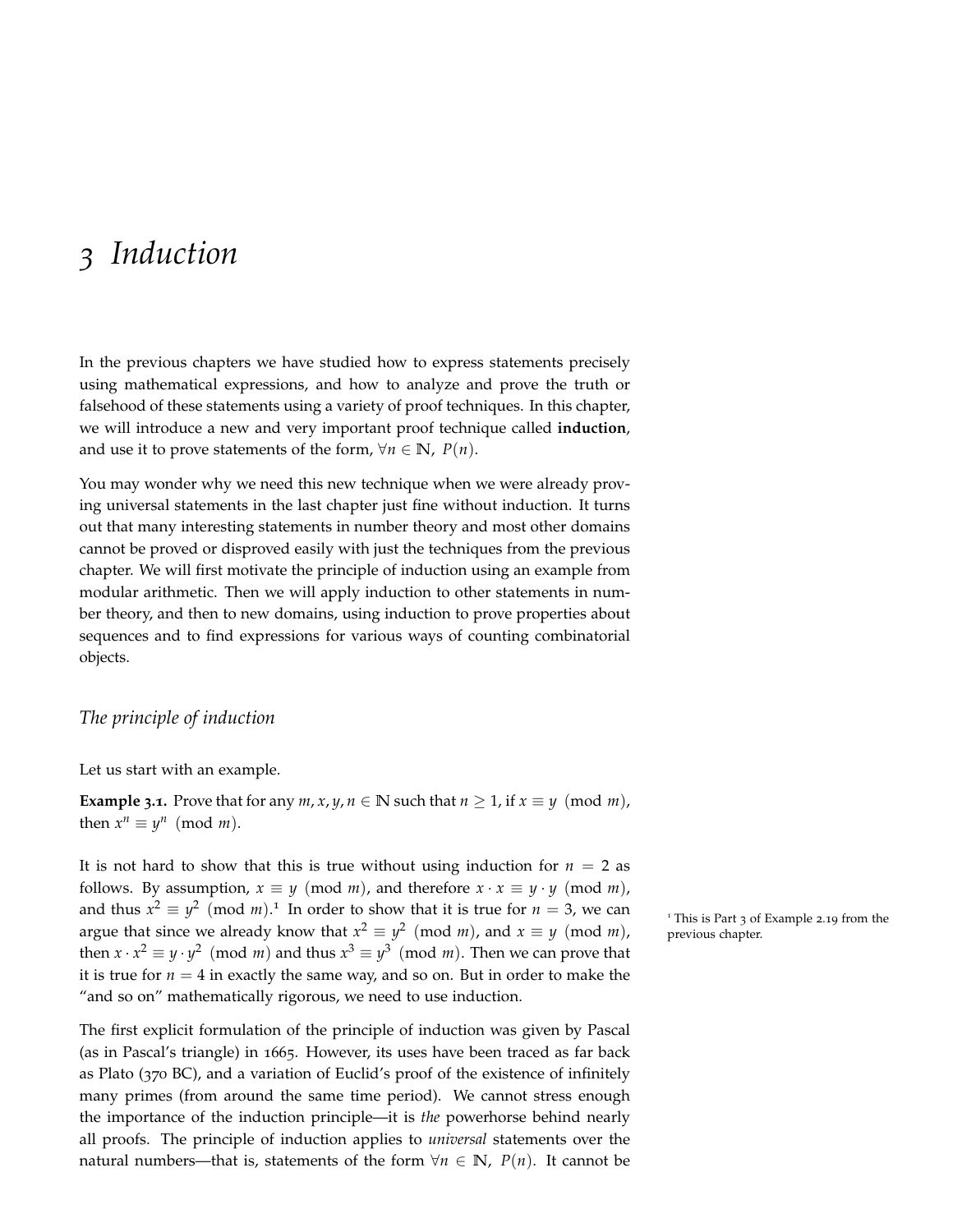used to prove statements of any other form! Note however that  $P(n)$  can be quite complicated and can involve other possibly nested quantifiers.

In this course, we will study only the most basic form of induction, commonly called *simple* induction.<sup>2</sup> There are two steps to using this induction principle:

- The **base case** is a proof that the statement holds for the first natural number  $n = 0$ ; that is, a proof that  $P(0)$  holds.
- The **inductive step** is a proof that for all  $k \in \mathbb{N}$ , if  $P(k)$  is true, then  $P(k+1)$ is also true.<sup>3</sup> That is:  $3 \text{ Our convention will be to use } k \text{ as } 3 \text{.}$

$$
\forall k \in \mathbb{N}, \ P(k) \Rightarrow P(k+1).
$$

Once the base case and inductive step are proven, by the principle of induction, one can conclude ∀*n* ∈ **N**, *P*(*n*).

#### **Typical structure of a proof by induction.**

Given statement to prove:  $\forall n \in \mathbb{N}$ ,  $P(n)$ .

*Proof.* We prove this by induction on *n*.

**Base Case:** Let  $n = 0$ .

[Proof that *P*(0) is True.]

**Inductive step**: Let  $k \in \mathbb{N}$ , and *assume* that  $P(k)$  is true. (The assumption that *P*(*k*) is true is called the *induction hypothesis*.)

[Proof that  $P(k+1)$  is True.]

The point behind induction is that sometimes it isn't possible to give a direct proof for all *n* at once—sometimes we require knowing that the statement is true for smaller values in order to show that it is true for larger ones. Induction formalizes this idea—if you show it is true for the smallest element (the base case) and if you can show that as long as it is true for *n* then it is also true for the number right after *n*, then we can conclude that it is true for every *n*.

Why does the principle of induction work? This is essentially the domino effect. Assume you have shown the base case and the inductive step. In other words, you know  $P(0)$  is true, and you know that  $P(k)$  implies  $P(k+1)$  for every natural number *k*. Since you know *P*(0) from the base case and *P*(0)  $\Rightarrow$  *P*(1) by the inductive step, we have  $P(1)$ . Then since you now know  $P(1)$  and  $P(1) \Rightarrow P(2)$ from the inductive step, we have *P*(2). Now since we know *P*(2) and *P*(2)  $\Rightarrow$ *P*(3), we have *P*(3). And so on.

# *Examples from number theory*

Let us see how to use induction to prove some statements from number theory.

<sup>2</sup> In CSC236, you'll learn about different forms of induction.

the induction step variable, but many students prefer using *n* or some other variable name.

 $\blacksquare$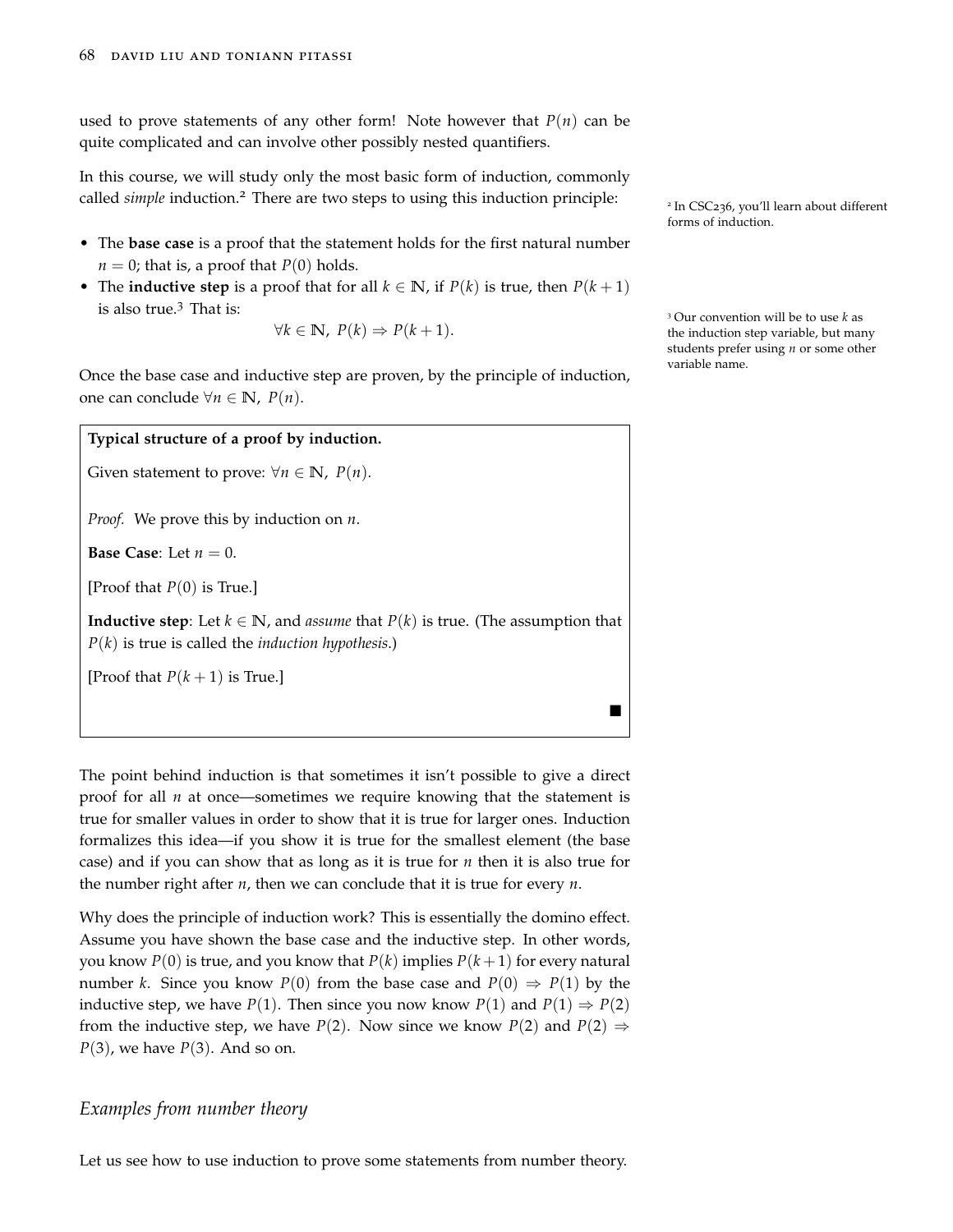**Example** 3.2. Prove that for every natural number  $n, 7 | 8^n - 1$ .

*Translation*. We can write this as

$$
\forall n \in \mathbb{N}, \ 7 \mid 8^n - 1.
$$

Define the predicate  $P(n)$  as "7 |  $8^n - 1$ ," where *n* is a natural number. This makes it clear how we will use induction: the statement becomes  $∀n ∈ ℕ$ ,  $P(n)$ .<sup>4</sup>

*Proof.* Let *P*(*n*) be the statement that 7 divides  $8^n - 1$ ; in other words, there exists an integer *y* such that  $7 \cdot y = 8^n - 1$ . Expressed formally,  $P(n)$  is:

$$
\exists y \in \mathbb{Z}, \ 7 \cdot y = 8^n - 1.
$$

We want to prove for all  $n \in \mathbb{N}$  that  $P(n)$  holds.

**Base Case:** Let  $n = 0$ . We want to prove that  $P(0)$  is true.

We know that  $8^0 - 1 = 0$ , and that 7 | 0. So  $P(0)$  holds.

**Inductive Step**: Let  $k \in \mathbb{N}$ , and assume that  $P(k)$  is true. That is, we assume that 7 | 8 *<sup>k</sup>* − 1; unpacking the definition of divisibility, this means there exists *y<sup>k</sup>* such that  $8^k - 1 = 7y_k$ .

Now we want to show that  $P(k + 1)$  holds:

 $7 | 8^{k+1} - 1$ , or in other words, ∃ $y_{k+1} \in \mathbb{Z}$ ,  $8^{k+1} - 1 = 7y_{k+1}$ .

How do we find this  $y_{k+1}$ ? In order to prove  $P(k+1)$  using  $P(k)$ , we have to extract the expression  $8^k - 1$  out of the expression  $8^{k+1} - 1$ . Thus we will rewrite  $8^{k+1} - 1$  as follows:

$$
8^{k+1} - 1 = 8^{k+1} - 8 + 7 = 8(8^k - 1) + 7.
$$

Next, we use the *induction hypothesis,* which says that  $7y_k = 8^k - 1$ :

$$
8^{k+1} - 1 = 8(8^k - 1) + 7
$$
  
= 8(7y<sub>k</sub>) + 7  
= 7(8y<sub>k</sub> + 1)

So let  $y_{k+1} = 8y_k + 1$ . Then  $8^{k+1} - 1 = 7y_{k+1}$ , and so 7  $|8^{k+1} - 1$ . This completes the proof of the inductive step and thus the proof.

Let's do another example, which is quite similar to the previous one, but is useful for practicing this new technique.

**Example 3.3.** Prove that for every natural number *n*,  $n(n^2 + 5)$  is divisible by 6.

*Proof.* Let *P*(*n*) be the statement that  $n(n^2 + 5)$  is divisible by 6.

**Base Case:** Let  $n = 0$ .

<sup>4</sup> You'll see us start to merge or omit the "translation" and "discussion" sections into the proof in this and future chapters, as you become more experienced with reading and writing proofs.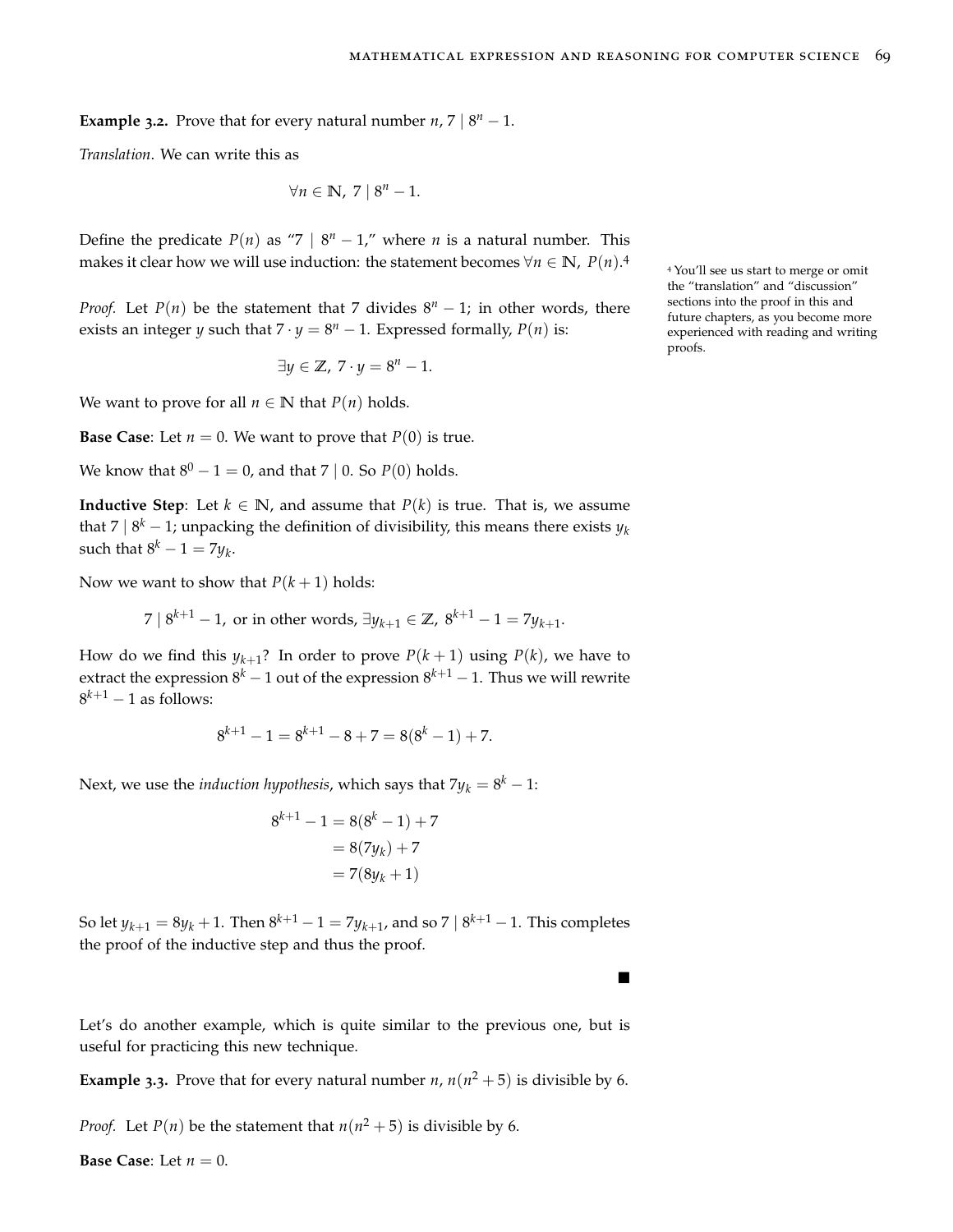When  $n = 0$ , the expression  $n(n^2 + 5) = 0(0^2 + 5) = 0$ . So it is divisible by 6 and thus  $P(0)$  holds.

**Inductive Step**: Let *k* ∈  $\mathbb N$ , and assume *P*(*k*) is true. That is, we assume *k*(*k*<sup>2</sup> + 5) is divisible by 6. We want to prove that  $P(k+1)$  holds; i.e., that  $(k+1)((k+1)^2 +$ 5) is divisible by 6.

As in the previous example, in order to prove  $P(k + 1)$  holds using the assumption that  $P(k)$  holds, we somehow need to extract the expression  $k(k^2+5)$  out of the expression  $(k + 1)((k + 1)^2 + 5)$ . Some algebraic manipulations follow:

$$
(k+1)((k+1)2+5) = (k+1)(k2+2k+6)
$$
  
= (k+1)((k<sup>2</sup>+5) + (2k+1))  
= k(k<sup>2</sup>+5) + k(2k+1) + (k<sup>2</sup>+5) + (2k+1)  
= k(k<sup>2</sup>+5) + 3k<sup>2</sup> + 3k + 6  
= k(k<sup>2</sup>+5) + 3k(k+1) + 6

By the induction hypothesis, the first term on the right-hand side,  $k(k^2 + 5)$ , is divisible 6. For the second term, since  $k$  and  $k + 1$  are consecutive natural numbers, one of them is even and thus  $k(k + 1)$  is a multiple of 2 and thus  $3k(k+1)$  is divisible 6. Using the [the divisibility of linear combinations,](#page-55-0) since each term on the right-hand side is a multiple of 6, their sum is also a multiple of 6, which completes the inductive step.

Now let us go back to our motivating example and prove it using induction.

**Example 3.4.** Prove that for any  $m, x, y \in \mathbb{N}$  and for any  $n \in \mathbb{N}$  that if  $x \equiv y$ (mod *m*), we have  $x^n \equiv y^n \pmod{m}$ .

*Translation*. Expressed in predicate logic:

 $\forall m, x, y \in \mathbb{N}, \forall n \in \mathbb{N}, x \equiv y \pmod{m} \Rightarrow x^n \equiv y^n \pmod{m}.$ 

We have deliberately separated the three variables  $m$ ,  $x$ ,  $y$  from  $n$ , for a reason we'll discuss in next section.

*Discussion*. In the informal argument given at the start of the chapter, we first fixed values for  $m, x, y$  and then proved the claim when  $n = 2$ . Then for these same values of  $m$ ,  $x$ ,  $y$  we proved it for  $n = 3$  and so on. In order to formalize this, we will want to first fix  $m, x, y \in \mathbb{N}$  once and for all, and then prove the statement by induction on *n*.

*Proof.* Let  $m, x, y \in \mathbb{N}$ . Let  $P(n)$  be the predicate  $x \equiv y \pmod{m} \Rightarrow x^n \equiv y^n$ (mod *m*). We want to prove that  $\forall n \in \mathbb{N}$ ,  $P(n)$  by induction.<sup>5</sup>

**Base Case**: Let  $n = 0$ . and *y*.

To prove this, we simply observe that when  $n = 0$ , the conclusion of the implication says that  $x^0 \equiv y^0 \pmod{m}$ , which is trivially true because both sides equal 1. 6

<sup>5</sup> Note that this predicate only makes sense after we have introduced *m*, *x*,

 $\blacksquare$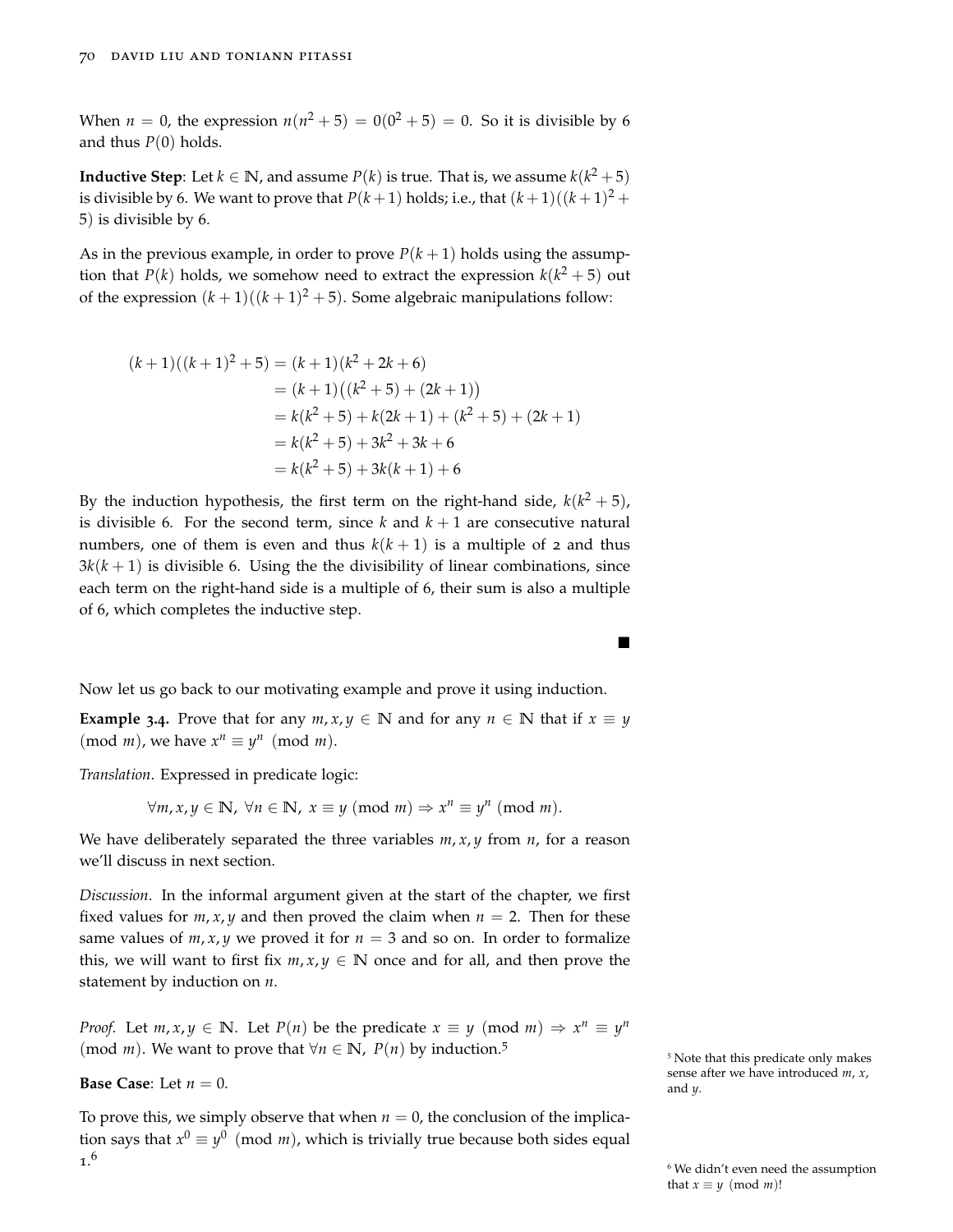■

**Inductive Step**: Let  $k \in \mathbb{N}$ , and assume that  $P(k)$  is true. That is, we assume that

$$
x \equiv y \pmod{m} \Rightarrow x^k \equiv y^k \pmod{m}.
$$

From this assumption we want to prove that  $P(k + 1)$  is true, i.e., that

$$
x \equiv y \pmod{m} \Rightarrow x^{k+1} \equiv y^{k+1} \pmod{m}.
$$

Note that  $P(k+1)$  has the form of an implication, so we know how we should proceed: assume the hypothesis, i.e., that  $x \equiv y \pmod{m}$ . Using our assumption that  $P(k)$  is true, and that  $x \equiv y \pmod{m}$ , we can conclude that  $x^k \equiv y^k$ (mod *m*).

We know from [a previous example](#page-0-0) that

$$
x^k \equiv y^k \pmod{m} \land x \equiv y \pmod{m} \Rightarrow x \cdot x^k \equiv y \cdot y^k \pmod{m}.
$$

Since the left-hand side of this implication is true, the right hand side must also be true. Therefore  $x^{k+1} \equiv y^{k+1} \pmod{m}$ , and this completes the proof.

One interesting subtlety in how we set up this proof is in how we chose the order of the variables *m*, *x*, *y*, *n* being quantified. You know already that changing the order of these variables doesn't change the meaning of the statement, because they are all universally-quantified. However, changing their order *does* change the proof that we would write!

A different way to proceed in this proof would be to write the statement as

$$
\forall n \in \mathbb{N}, \ \forall m, x, y \in \mathbb{N}, \ x \equiv y \ (\text{mod } m) \Rightarrow x^n \equiv y^n \ (\text{mod } m).
$$

Doing it this way, we would define  $P(n)$  to be the (more complex) statement

$$
\forall m, x, y \in \mathbb{N}, x \equiv y \pmod{m} \Rightarrow x^n \equiv y^n \pmod{m}.
$$

If we had proceeded this way, then the base case,  $P(0)$  of the induction would be prove the implication for *all* values of  $m$ ,  $x$ ,  $y$  when  $n = 0$ . So in the base case we would first fix particular but arbitrary values of  $m, x, y \in \mathbb{N}$  before proceeding with the proof. And again in the inductive step, we would need to prove  $P(n)$  implies  $P(n+1)$ , which is a more complicated statement since the other variables *m*, *x*, *y* are not fixed but are universally quantified. When we have a universal statement such as this one that involves one universally quantified variable that we want to do induction on (in this case *n*), plus other universally quantified variables that we do not need to do induction on (in this case  $m$ ,  $x$ ,  $y$ ), it is usually easier to first fix *m*, *x*, *y* and then do induction on *n*, as we did above, rather than the other way around.<sup>7</sup>

We will do one more example from number theory. This example is proving an *inequality* rather than an equality, and demonstrates how to use induction with a different starting number as the base case.

**Example 3.5.** Prove that for all natural numbers *n* greater than or equal to 3,  $2n + 1 \leq 2^n$ .

<sup>7</sup> Remember that we can reorder consecutive variables with the same quantification in a statement without changing the meaning.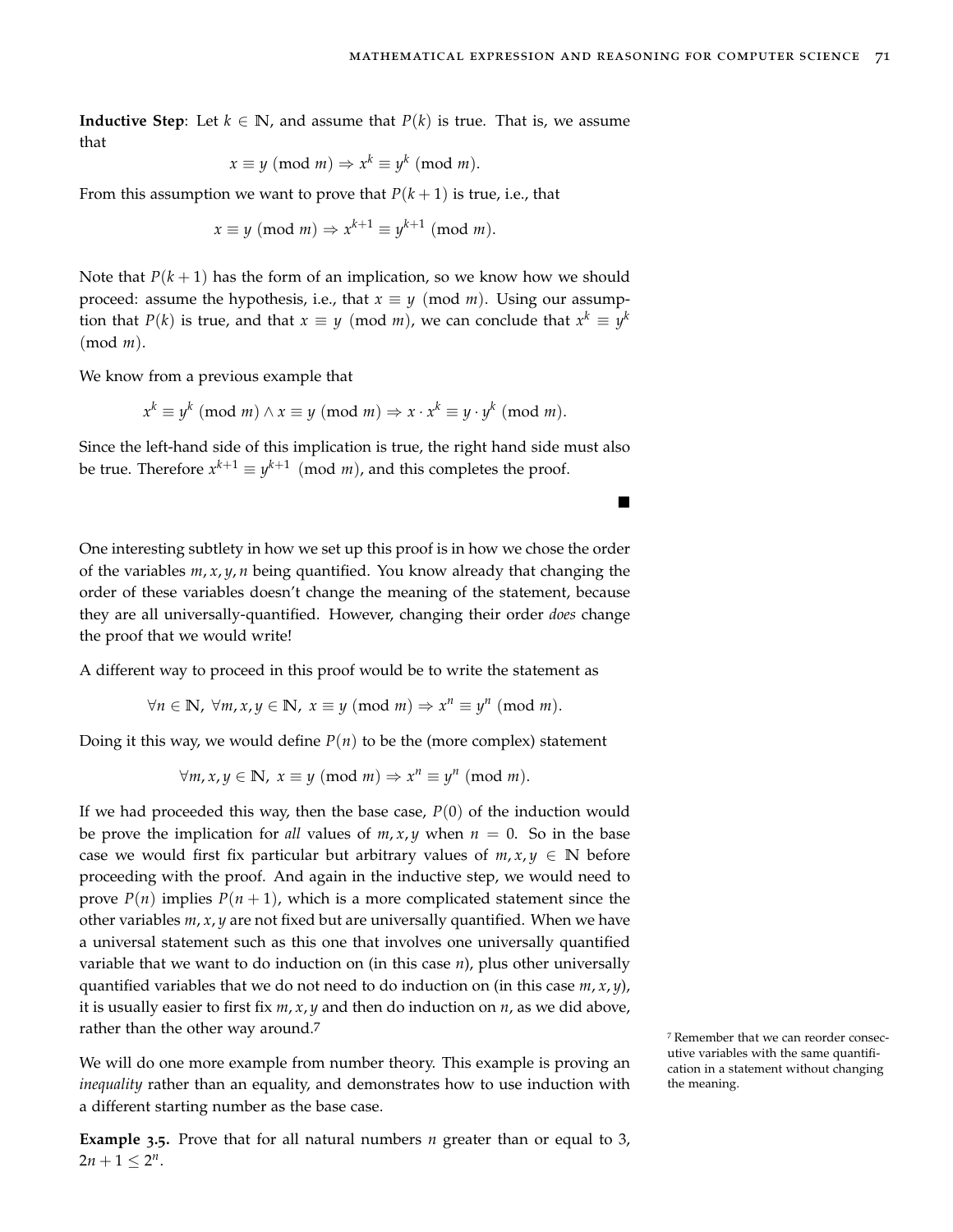*Translation*. We do the usual thing and express the "greater than or equal to 3" as a hypothesis in an implication.

$$
\forall n \in \mathbb{N}, \; n \geq 3 \Rightarrow 2n+1 \leq 2^n.
$$

This statement doesn't have exactly the right form for the induction technique we've learned, but if we define the predicate

$$
P(n): 2n + 1 \le 2^n, \qquad \text{where } n \in \mathbb{N}
$$

then the statement becomes  $\forall n \in \mathbb{N}$ ,  $n \geq 3 \Rightarrow P(n)$ , which is close.

*Discussion*. The principle of induction relies on two things: a base case, which gives us a starting point, and the inductive step, which allows us to build on the base case to conclude the truth of the predicate for larger and larger natural numbers.

The particular number for the base case turns out not to be so important: if we prove that  $P(3)$  is true as our base, then the inductive step still allows us to conclude that  $P(4)$ ,  $P(5)$ , ... are all true!

*Proof.* Let *P*(*n*) be the predicate  $2n + 1 \le 2^n$ . We'll prove that  $\forall n \in \mathbb{N}$ ,  $n \ge 3 \Rightarrow$ *P*(*n*) using induction.

**Base Case**: Let *n* = 3.

Plugging in  $n = 3$  into the left and right sides of the inequality, we get  $7 \leq 8$ , which is true.

**Inductive Step**: Let  $k \in \mathbb{N}$  and assume  $k \geq 3$ . Assume  $P(k)$  is true: 2 $k + 1 \leq 2^k$ . We want to prove  $P(k + 1)$  is true:  $2(k + 1) + 1 \le 2^{k+1}$ .

As usual, to obtain this inequality we start with the one we get from the induction hypothesis:

$$
2k + 1 \le 2^{k}
$$
  
2k + 1 + 2 \le 2<sup>k</sup> + 2<sup>k</sup>  
2(k+1) + 1 \le 2<sup>k+1</sup> (since 2 \le 2<sup>k</sup>)

 $\blacksquare$ 

# **Exercise Break!**

Use induction to prove each of the following statements.

- 3.1 For all  $n \in \mathbb{N}$ ,  $9^n 1$  is divisible by  $8^8$ .
- 3.2 For all *n* ∈ **N**,  $5^{2n}$  − 1 is divisible by 6.
- 3.3 For all  $n \in \mathbb{N}$ ,  $x^n y^n$  is divisible by  $x y$ .

3.4 For all  $n \in \mathbb{N}$ , if  $n \ge 6$  then  $5n + 5 \le n^2$ .

3.5 For all  $n \in \mathbb{N}$ , if  $n \ge 1$  then  $2^{2^n} - 1$  is divisible by at least *n* distinct primes.

 $^8$  Note: the first two statements follow immediately from a previous exercise, but we encourage you to prove them "from scratch" for the practice.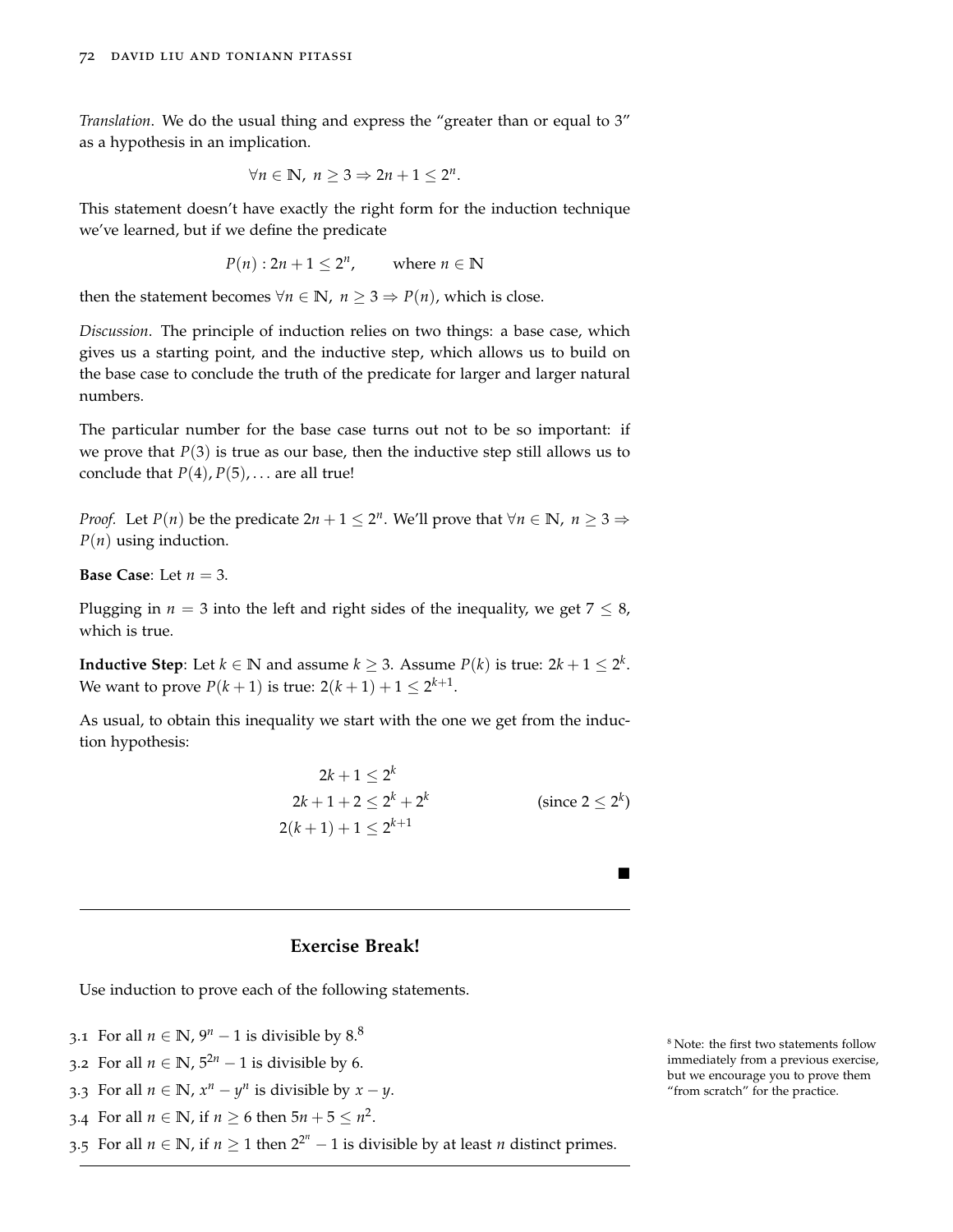# *Combinatorics*

Combinatorics is an area of mathematics concerned with counting objects, and more generally with analyzing patterns. A pattern is most typically a sequence of numbers and we will often want to derive a closed-form expression for *a<sup>k</sup>* , the  $k^{th}$  number in the sequence, or for  $\sum_{i=0}^{k} a_i$ , the sum of the first  $k+1$  numbers in the sequence.<sup>9</sup>

1. **Example 3.6.** We will start with a famous example. Consider the following sequence of numbers:

$$
0, 1, 1, 2, 3, 5, 8, 13, 21, 34, \ldots
$$

Call the  $k^{th}$  element in the sequence  $a_k$ . For each  $k$ , what is  $a_k$ ? It isn't too hard to see that we obtain *a<sup>k</sup>* by summing together the two previous numbers. That is, for all  $k \geq 2$ ,  $a_k = a_{k-1} + a_{k-2}$ . This is a very famous sequence called the *Fibonacci sequence*.

**Example 3.7.** Another easier example is an *arithmetic sequence*. Suppose you start with \$10, and every month you earn \$200. How much money do you have after *k* months? At the start you have \$10; after one month you have \$210 dollars; after two months you have \$410 dollars, etc. In general this gives rise to the sequence:

$$
a_0 = 10, a_1 = 210, a_2 = 410, a_3 = 610, a_4 = 810, \ldots
$$

In general,  $a_k = 10 + 200 \cdot k$ .

**Example 3.8.** Another kind of sequence is obtained by multiplying the current amount by a fixed value each time. Suppose that now you start with \$10, but now you invest your money in a very lucrative place so that every month your money doubles. This gives rise to the sequence:

$$
a_0 = 10
$$
,  $a_1 = 20$ ,  $a_2 = 40$ ,  $a_3 = 80$ ,  $a_4 = 160$ ,...

It is not hard to see that in general,  $a_k = 10 \times 2^k$ . This is called a *geometric sequence*.

**Example 3.9.** Finally, one more example. Let  $n \in \mathbb{N}$ . Suppose that we want to sum all natural numbers starting at 0, up to and including *n*. That is,  $a_k =$  $0 + 1 + 2 + \cdots + k$ . This gives rise to the infinite sequence:

$$
a_0 = 0
$$
,  $a_1 = 1$ ,  $a_2 = 3$ ,  $a_3 = 6$ ,  $a_4 = 10$ ,  $a_5 = 15$ ,...

It turns out that we have the following closed-form expression for  $a_n$ :  $a_n$  $n \times (n+1)/2$ .

#### *Closed-form formulas, with proof!*

In general, a sequence is an ordered list of numbers given by the outputs of a function  $f : \mathbb{N} \to \mathbb{R}$ , where  $a_0 = f(0)$ ,  $a_1 = f(1)$ , etc. The sequences we will study are infinite: there is one term *a<sup>k</sup>* for each natural number *k*. We call the function *f* an *explicit* expression for the sequence that uses a fixed number

<sup>9</sup> Drawing inspiration from programming, sequence indexing starts at 0, not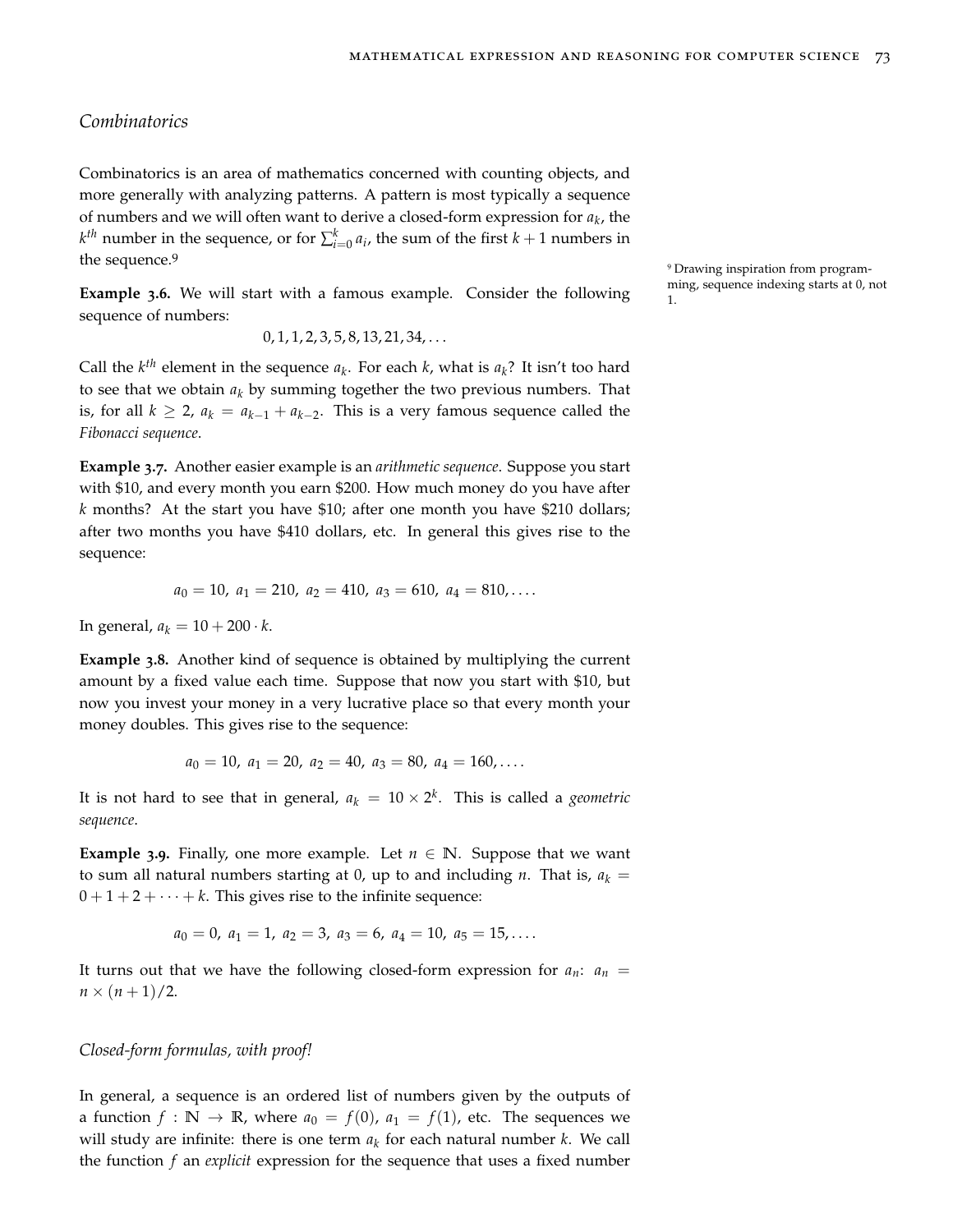of elementary operations (e.g., arithmetic operations, powers, logarithms). We call such an expression a *closed-form* expression for the sequence. For example, the following is a closed-form expression for the Fibonacci sequence, known as Binet's formula: √ √

$$
a_n = \frac{(1+\sqrt{5})^n - (1-\sqrt{5})^n}{2^n\sqrt{5}}.
$$

Nice sequences will have explicit formulas, but there are also examples of sequences that are complex and that do not have an explicit formula. We can often use induction in order to prove that a particular explicit formula computes the terms in a sequence. Let's see some examples of this.

**Example 3.10.** Use induction to prove that the sum of the first *n* positive integers is equal to  $n(n+1)/2$ .

*Translation*. This statement can be translated as

$$
\forall n \in \mathbb{N}, \ \sum_{j=1}^n j = n(n+1)/2.
$$

*Proof.* Let *P*(*n*) be the statement  $\sum_{j=1}^{n} j = n(n+1)/2$ .

**Base Case:** Let  $n = 0$ .

In this case, the left side is the empty sum (which has value 0), and the right side is  $0(0+1)/2 = 0$ .

**Inductive Step**: Let  $k \in \mathbb{N}$  and assume that  $P(k)$  is true, i.e., that  $\sum_{j=1}^{k} j =$  $k(k+1)/2$ . It is helpful to write down what we want to prove, which is  $P(k+1)$ :

$$
P(k+1): \sum_{j=1}^{k+1} j = \frac{(k+1)(k+2)}{2}.
$$

Now we have:

$$
\sum_{j=1}^{k+1} j = \sum_{j=1}^{k} j + (k+1)
$$
  
=  $\frac{k(k+1)}{2} + (k+1)$  (by induction hypothesis)  
=  $\frac{k(k+1) + 2(k+1)}{2}$   
=  $\frac{(k+1)(k+2)}{2}$ 

П

*Strengthening the hypothesis*

**Example 3.11.** Prove that the sum of the first *n* odd numbers is a perfect square.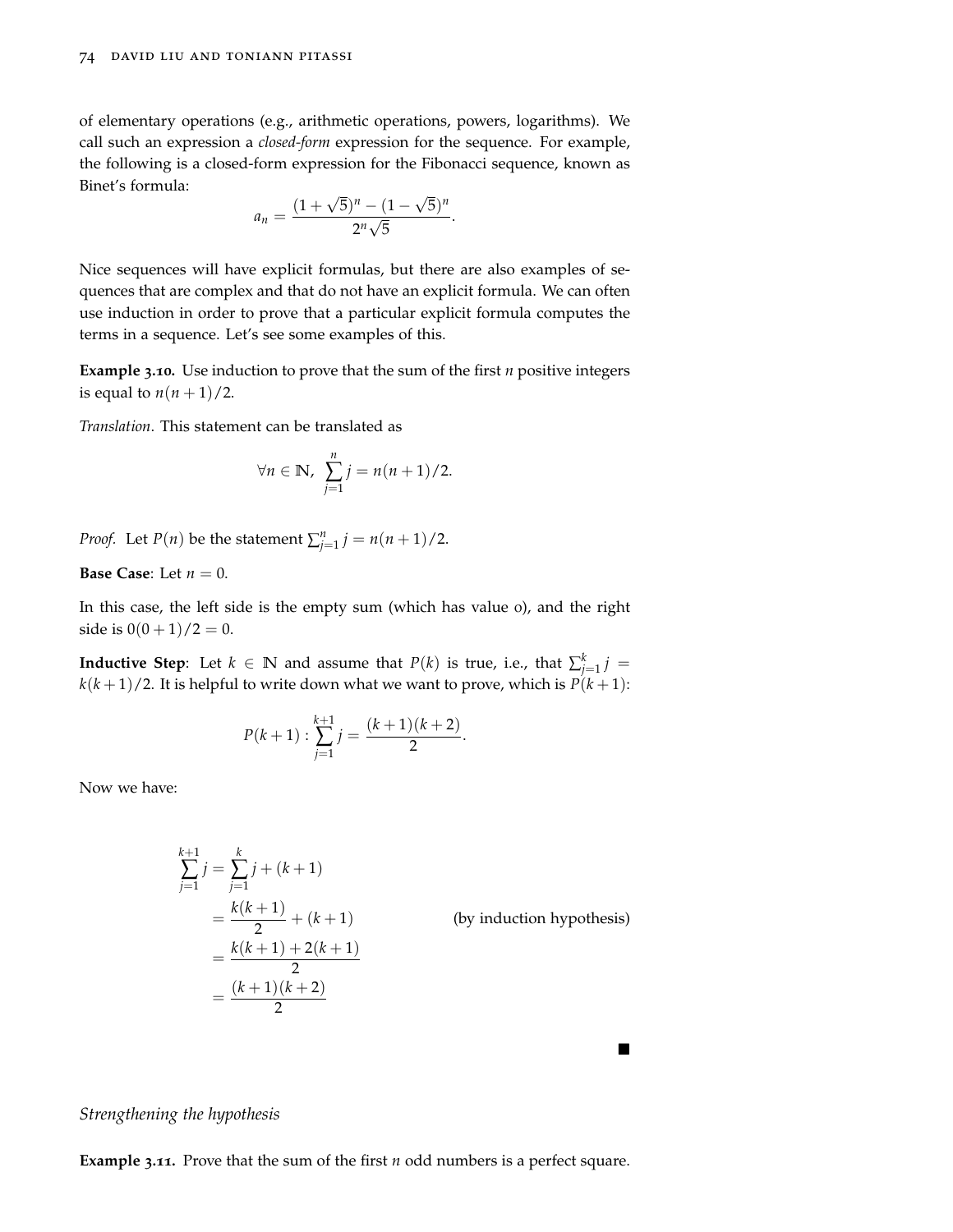$\blacksquare$ 

*Translation*. This translates to the mathematical statement

$$
\forall n \in \mathbb{N}, \ \exists x \in \mathbb{N}, \ \sum_{i=0}^{n-1} (2i+1) = x^2.
$$

*Discussion*. We will try to prove this by induction on *n*. Let  $P(n)$  be the statement that the sum of the first *n* odd numbers is a perfect square:  $\exists x \in \mathbb{N} \sum_{i=0}^{n-1} (2i +$  $1) = x^2$ .

For the inductive step, we will assume  $P(k)$  and try to prove  $P(k+1)$ :

$$
\exists x_{k+1} \in \mathbb{N}, \sum_{i=0}^{(k+1)-1} (2i+1) = x_{k+1}^2
$$

.

From the inductive hypothesis we know that the sum of the first *k* terms in the above sum is a perfect square. But how can we use that to deduce that when we add the last term,  $2k + 1$ , to this perfect square that we will get yet another perfect square? We're stuck: our induction hypothesis is not enough to help us prove  $P(k+1)$ .

Let's look at some examples and try to learn more. When  $n = 1$ , the sum of just this one odd number is a perfect square,  $1^2$ . For  $n = 2$  we have  $1 + 3 = 4 = 2^2$ . For  $n = 3$  we have  $1 + 3 + 5 = 9 = 3^2$ . Now we start to see a pattern and we will conjecture that the sum of the first *n* odd numbers is equal to *n* 2 . We will try to prove this stronger statement instead!

*Proof.* Let *P*(*n*) be the predicate  $\sum_{i=0}^{n-1} (2i + 1) = n^2$ . We will prove that  $\forall n \in \mathbb{R}$  $\mathbb{N}$ ,  $P(n)$  by induction on *n*.

**Base Case:** Let  $n = 0$ .

In this case we have  $\sum_{i=0}^{-1}(2i + 1) = 0$  (since this is an empty sum), so  $P(0)$  is true.

**Inductive Step**: let  $k \in \mathbb{N}$ , and assume that  $P(k)$  holds. We want to prove  $P(k + 1)$ . From the induction hypothesis we now know that not only is the sum of the first *k* odd numbers a perfect square, but it is equal to *k* 2 . So then:

$$
\sum_{i=0}^{k} (2i + 1) = \sum_{i=0}^{k-1} (2i + 1) + (2k + 1)
$$
  
=  $k^2 + (2k + 1)$  (by induction hypothesis)  
=  $(k + 1)^2$ 

#### *Going beyond numbers*

This next example is somewhat different in that we will want to prove something about objects that are not simply numbers.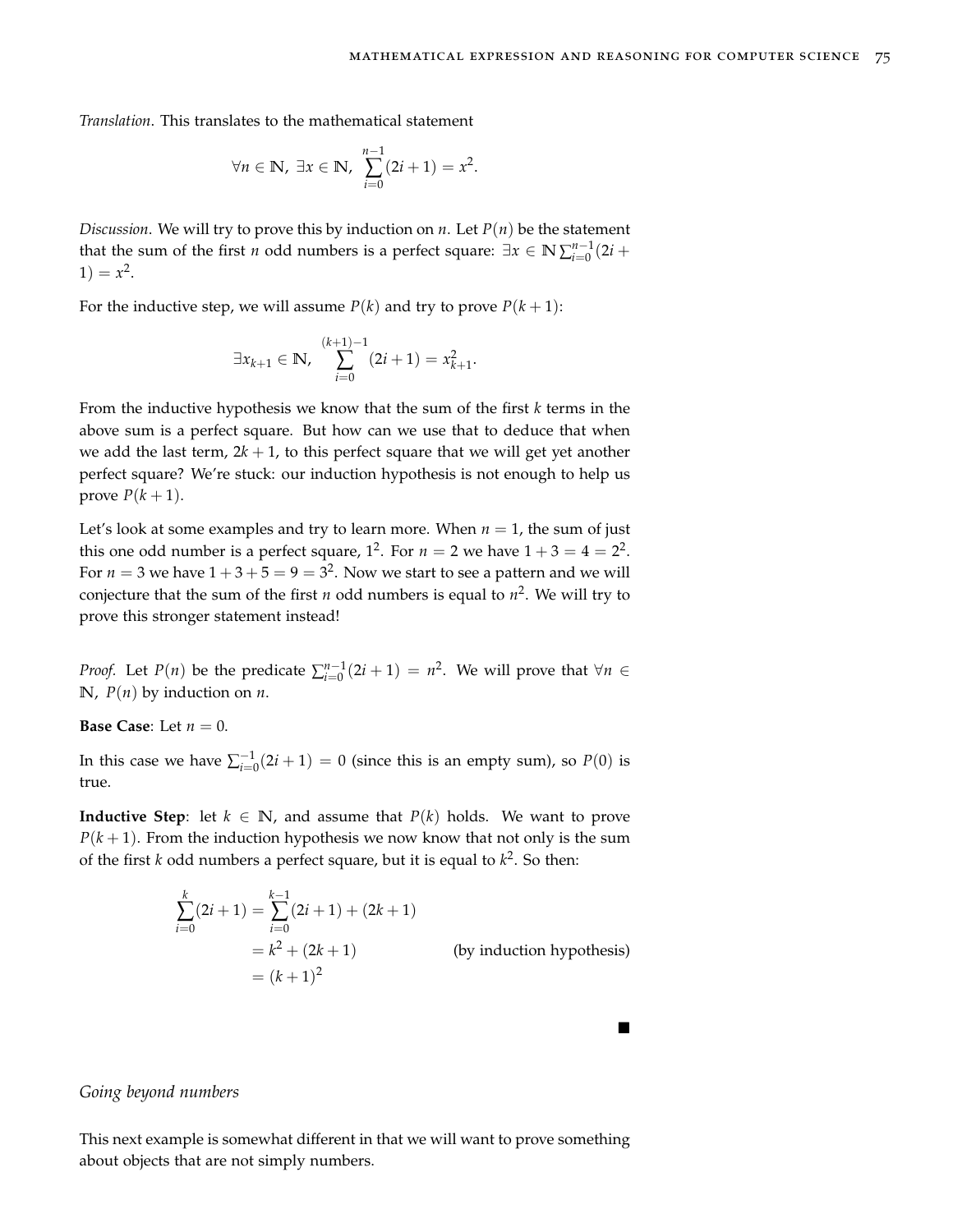**Example 3.12.** Prove that for every finite set  $S$ ,  $|\mathcal{P}(S)| = 2^{|S|}$ .<sup>10</sup>

*Translation*. It may not be obvious how induction fits into this example, given that we are looking to prove something about sets, not natural numbers. There is, however, a nice approach we can take: perform induction using a variable representing the *size* of the set (note that the size of a finite set is always a natural number).<sup>11</sup>

Our predicate is the following, defined for  $n \in \mathbb{N}$ : tion *on* the size of the set.

$$
P(n):
$$
 every set *S* of size *n* satisfies  $|\mathcal{P}(S)| = 2^n$ 

The original statement is then equivalent to  $∀n ∈ ℕ$ ,  $P(n)$ , and we can use induction!

*Proof.* **Base case**: let  $n = 0$ .

In this case, there is only one set of size 0: *S* must be the empty set. The only subset of the empty set is the empty set itself, so  $\mathcal{P}(S) = \{ \emptyset \}$  (size 1), and  $2^0 = 1.$ 

**Inductive Step**: Now let  $k \in \mathbb{N}$  and assume that  $P(k)$  holds. We want to prove  $P(k+1)$ . Note that the predicate  $P(k+1)$  is really a universally-quantified statement ("every set *S*") with a condition ("of size  $k + 1$ "), so we can unwrap it a little more. Let *S* be a set, and assume *S* has size  $k + 1$ . Let the elements of *S* be denoted by *s*1, . . . ,*sk*+<sup>1</sup> . We want to prove that the number of subsets of *S* is  $2^{k+1}$ .

First, consider all subsets of *S* that do not contain the last element, *sk*+<sup>1</sup> ; in other words, the subsets of  $\{s_1, \ldots, s_k\}$ . By the induction hypothesis, the number of such subsets is exactly 2*<sup>k</sup>* .

Now consider all subsets of *S* that contain *sk*+<sup>1</sup> . Again, the number of subsets of *S* that contain  $s_{k+1}$  is  $2^k$ , since we can obtain these subsets by taking all  $2^k$ subsets of  $\{s_1, \ldots, s_k\}$ , and adding  $s_{k+1}$  to each subset.

Thus in total there are  $2^k + 2^k = 2^{k+1}$  subsets of *S*.

Here's another example: the size of a set obtained as the Cartesian product of two finite sets. Try to prove it as an exercise; note that while there are two natural number variables here (*n* and *m*), you only need to do induction on one of them (and you can pick).

**Example 3.13.** Prove that for all  $n, m \in \mathbb{N}$ , and for all sets *A* and *B* of size *n* and *m*, respectively,  $|A \times B| = n \cdot m$ .

# **Exercise Break!**

<sup>10</sup> Recall that P(*S*) is the *power set* of *S*, the set of all subsets of *S*. This statement is saying that if *S* has *n* elements, then it has exactly 2*<sup>n</sup>* subsets.

<sup>11</sup> We say that we're performing induc-

 $\blacksquare$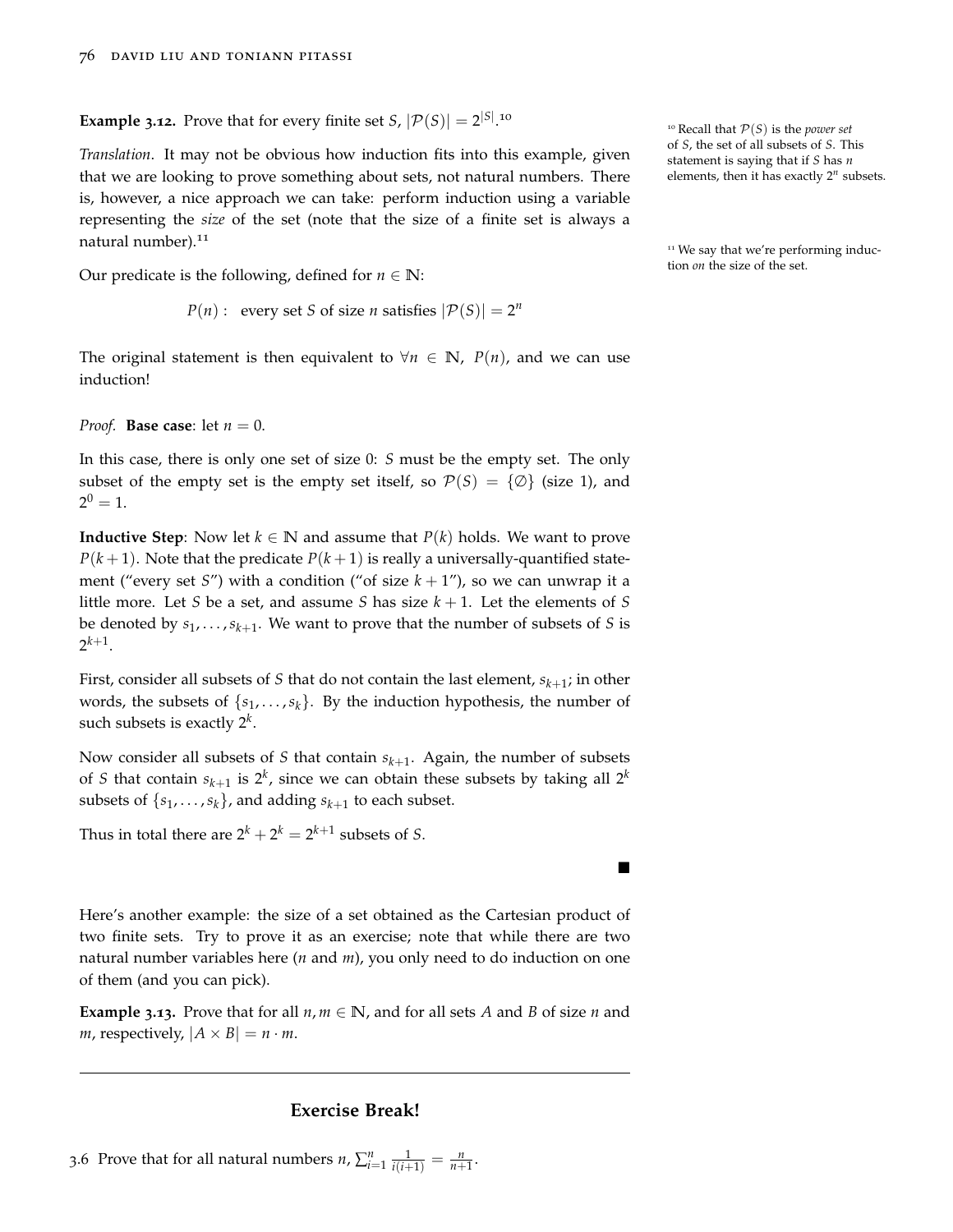- 3.7 Prove that for all natural numbers  $n$ ,  $\sum_{k=1}^{n} 4 \cdot 5^{k-1} = 5^n 1$ .
- 3.8 (Handshake Theorem). Let  $n \in \mathbb{N}$ , and assume  $n \geq 1$ . Suppose you are at a party and *n* people (including yourself). At the end of the party, define a person's parity as Odd if they have shaken hands with an odd number of people, and Even if they have shaken hands with an even number of people. Prove that the number of people of odd parity must be even.

# *Incorrect proofs by induction*

Just as it is important to be able to formulate a correct proof by induction, it is equally important to not be fooled by an incorrect proof! Consider this wellknown example. Say we want to prove that all jellybeans have the same colour. Let  $P(n)$  be the statement that any set of *n* jellybeans all have the same colour. The base case is when there is only one jellybean, and it has one colour, so the statement  $P(1)$  is true.

Now let's assume that  $P(k)$  is true and try to prove that  $P(k+1)$  is true. Let  $S = \{j_1, j_2, \ldots, j_{k+1}\}$  be a set of  $(k+1)$  jellybeans. Consider the first *k* jellybeans in *S*:  $S_1 = \{j_1, \ldots, j_k\}$ . By the induction hypothesis, they all must have the same colour. Now consider the last *k* jellybeans in *S*:  $S_2 = \{j_2, \ldots, j_{k+1}\}\$ . Again by the induction hypothesis, they must also have the same colour. Now since these two sets overlap, the two colours must be the same, thus the entire set  $j_1, \ldots, j_{k+1}$  of jellybeans has the same colour and we can conclude  $P(k + 1)$ .

We know that it is clearly wrong, so where exactly is the mistake? To find the error it is helpful to walk through a specific counterexample—say for instance we have two jellybeans, where the first one is red and the second one is yellow. In this case we can see the mistake since the two sets  $S_1$  and  $S_2$  do *not* overlap.

## *Looking ahead: strong induction (optional)*

The way that we expressed the induction principle above was to prove the base case  $P(0)$ , and then give a general argument for  $P(n + 1)$  assuming  $P(n)$ . We said intuitively that this works by the domino effect: (1) Suppose we know that the first domino  $P(0)$  is down, and (2) we know that as long as  $P(n)$  is down, then so is  $P(n + 1)$ , then this implies (3) that all of the dominoes are down. However, we could have replaced (2) by (2') which states that as long as *all* of the first *n* dominoes are down,  $P(0), \ldots, P(n)$ , then so is  $P(n+1)$ . As long as we know (1) and (2'), this still implies (3). Note that proving (2') rather than (2) may be *easier* since we can assume not only that  $P(n)$  is true, but that all of  $P(0), P(1), \ldots, P(n)$  are true, in order to deduce that  $P(n+1)$  is true.

This is called the principle of *strong* induction. It turns out that strong induction and simple induction (the form we've been using in this chapter) are equivalent, but sometimes it can be easier to prove a statement using strong induction rather than simple induction. More formally, suppose that we want to prove  $\forall n \in$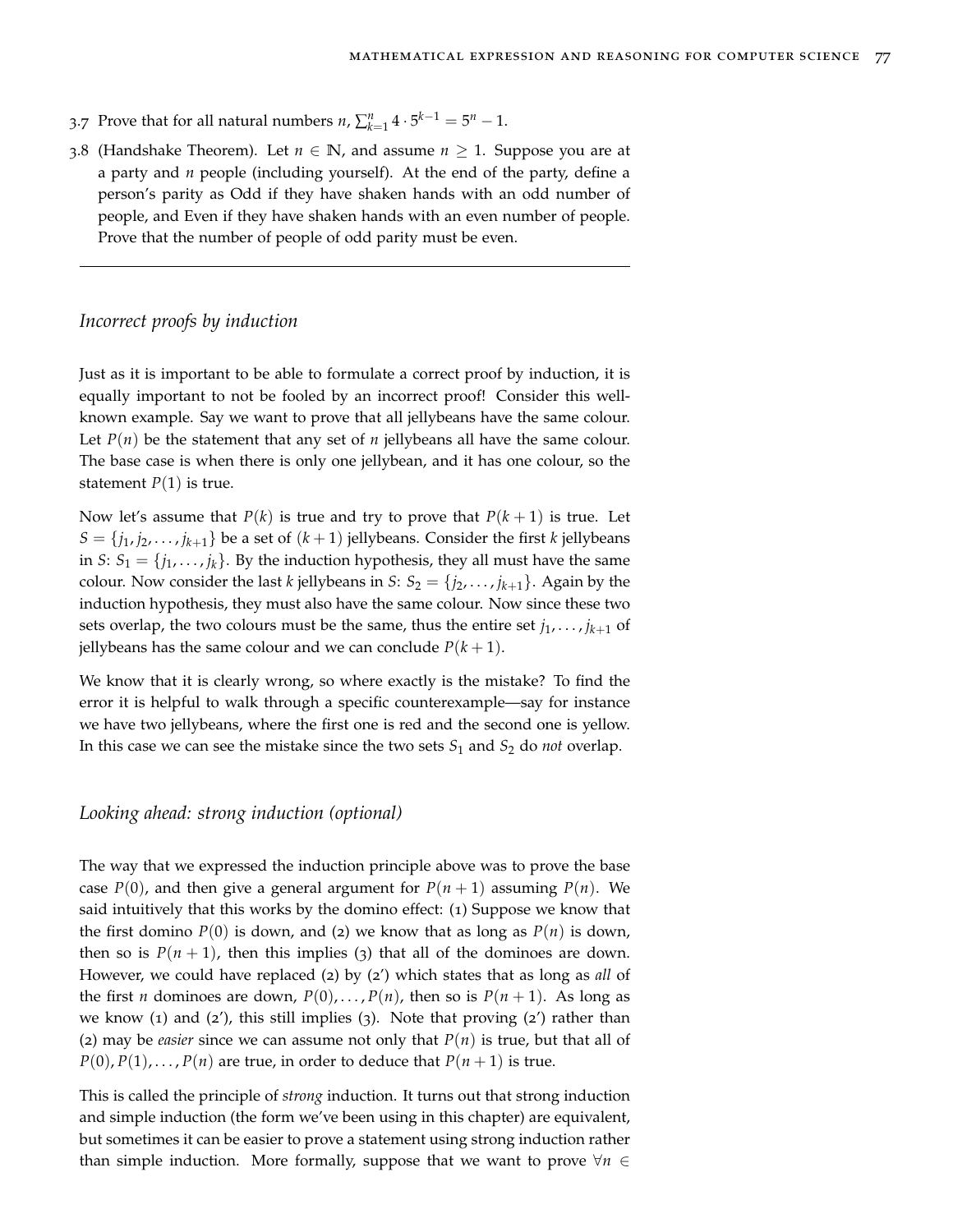**N**, *n* ≥ *k* ⇒ *P*(*n*), where *k* is some natural number. The principle of strong induction can be used to prove this statement as follows.

- First, prove the base case *P*(*k*).
- Secondly, prove that for any fixed but arbitrary  $n \ge k$ ,  $P(j)$  for all  $j, k \le j \le n$ implies  $P(n+1)$ .

Then we can conclude  $\forall n \in \mathbb{N}$ ,  $n \geq k \Rightarrow P(n)$ . You will learn more about strong induction in CSC236/240.

**Example 3.14.** Prove that every integer *n* that is greater than or equal to 2 can be expressed as a product of one or more prime numbers.

*Proof.* Let  $P(n)$  be the statement that *n* can be expressed as a product of one or more prime numbers. The base case is when  $n = 2$ . Since 2 is prime, 2 can be expressed as a product of one prime number (itself), and thus *P*(2) is true.

For the inductive step, let *n* be an integer,  $n \geq 2$ . And assume that for every integer *j*,  $2 \leq j \leq n$ , that *j* can be expressed as a product of one or more prime numbers. Now we want to prove  $P(n + 1)$ , that  $n + 1$  can also be expressed as a product of prime numbers. There are two cases. Either the integer  $n + 1$  is itself a prime number or it is not. If it is a prime number, then it is a product of one prime number (itself), and this case is complete.<sup>12</sup>

The second case is when  $n + 1$  is not a prime number, and thus  $n + 1 = a \cdot b$ , induction hypothesis in this case! where both *a* and *b* are positive integers that are both different from  $n + 1$  and 1. Since  $2 \le a \le n$ , and  $2 \le b \le n$ , by the induction hypothesis, both *a* and *b* can be written as the product of prime numbers, and thus  $a \cdot b$  can also be written as the product of prime numbers and the proof is complete!

Note that in this last example, it would have been futile to try to use simple induction since then we would only know that *n* is a product of prime numbers, which is useless in order to show that  $n + 1$  is the product of prime numbers.<sup>13</sup>

<sup>12</sup> Note that we don't even need the

 $\blacksquare$ 

<sup>13</sup> After all, when  $n \ge 2$ , we know that *n* is not a factor of  $n + 1$ .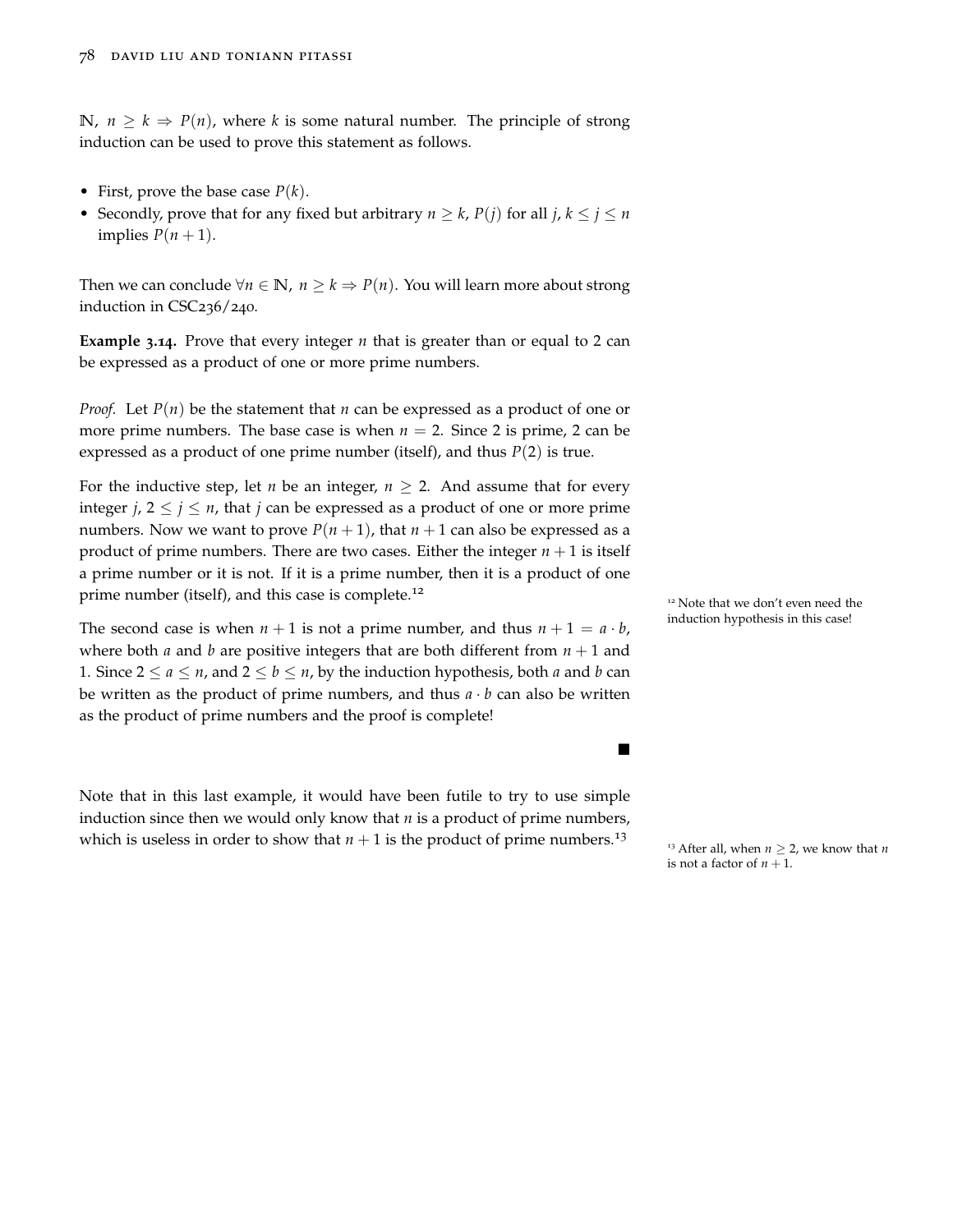# *4 Representations of Natural Numbers*

An important issue in computing is our choice of representation for the objects that we wish to study. In particular, how to represent various types of numbers (natural numbers, rational numbers, real numbers) as well as other objects such as graphs. You are all familiar with the decimal (base 10) system for numbers. For example, to represent the positive integer three-hundred and twenty-four in its decimal form we would write "324". This is shorthand for  $3 \times 10^2 + 2 \times$  $10^1 + 4 \times 10^0.$  We know it is a decimal form because powers of 10 are used in the expression. You are probably so used to this representation that you don't even think about it anymore. But let's review the basic properties of decimal notation so that we set the standard for other representations that will be important.

## *Decimal representation of natural numbers*

When you read a number such as "324" in decimal, you see a sequence of decimal digits, *dk*−1*dk*−<sup>2</sup> . . . *d*1*d*0, where each digit *d<sup>i</sup>* is in {0, 1, 2, . . . , 9}. The number that corresponds to this sequence of digits is  $\sum_{i=0}^{k-1} d_i \times 10^i$ . In words, the rightmost digit is multiplied by  $10^0$ , the next digit to the left is multiplied by  $10^1$ , and so on. Each digit to the left has a multiplier that is 10 times the multiplier of the previous digit. In our example "324", we have  $d_2 = 3$ ,  $d_1 = 2$ , and  $d_0 = 4$ , and so the value is  $3 \times 10^2 + 2 \times 10^1 + 4 \times 10^0$ .

Here are some useful properties of decimal representation:

- 1. To multiply a number by 10, you can just insert a 0 at the right end of its decimal form. That is, if a number *n* is represented by *dk*−1*dk*−<sup>2</sup> . . . *d*1*d*0, then the representation of  $10 \times n$  is  $d_{k-1}d_{k-2} \ldots d_1d_00$ . For example,  $10 \times 324$  is represented as 3240.
- 2. With the *k* decimal digit positions, exactly  $10<sup>k</sup>$  unique numbers (from 0 to  $10<sup>k</sup> - 1$ ) can be represented. For example, using three decimal digits ( $k = 3$ ), we can represent the numbers 0 through 999.

## *Binary representation of natural numbers*

The binary (base 2) representation of a number uses the binary digits  $\{0, 1\}$ instead of the ten decimal digits  $\{0, 1, 2, \ldots, 9\}$  We write numbers in binary in the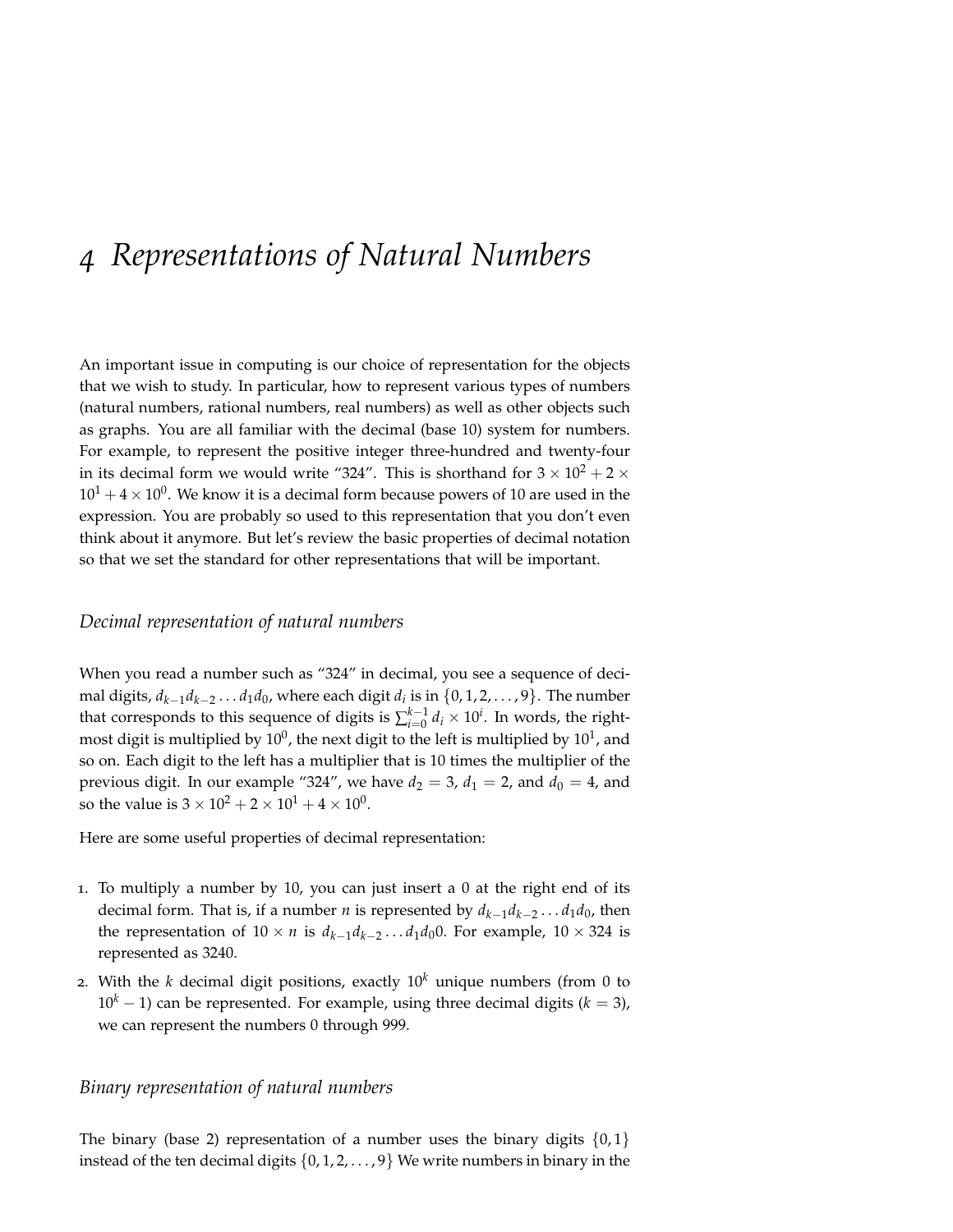same sort of way that we write numbers in our traditional base 10 system. Again we represent a number by a sequence of binary digits, *dk*−1*dk*−<sup>2</sup> . . . *d*1*d*0, but now each digit *d<sup>i</sup>* is 0 or 1. The value of the number corresponding to this sequence is:  $\sum_{i=0}^{k-1} d_i \times 2^i$ . Note that the *only* change in the expression is the change from powers of 10 to powers of 2. The number represented in its decimal form as 139 would represented in binary as:  $1 \times 2^7 + 1 \times 2^3 + 1 \times 2^1 + 1 \times 2^0 =$  10001011. In the sum, the terms multiplied by the digit 0 were omitted. The rightmost digit is multiplied by  $2^0 = 1$ , the next to the left is multiplied by  $2^1 = 2$ , and so on. Each digit to the left has a multiplier that is 2 times the previous digit. The above properties about decimal representation continue to hold, but now the 10's are replaced by the new base, 2. Finally, we note that when discussing the binary representation of a number, the digits  $d_i$  are often called *bits*. To the right are some examples of numbers together in their decimal and binary representation.

#### *Converting from binary to decimal*

It is really easy to convert a number from its binary representation to its decimal representation. We express the number as a sum, expand out the powers in decimal, and add up using familiar decimal arithmetic. For example:

$$
100101 = 1 \times 2^5 + 0 \times 2^4 + 0 \times 2^3 + 1 \times 2^2 + 0 \times 2^1 + 1 \times 2^0 = 32 + 0 + 0 + 4 + 0 + 1 = 37.
$$

The binary expression 100101 and the decimal expression 37 are two ways for representing the same number.

#### *Converting from decimal to binary*

Here is a process for converting from the decimal representation of a number to its binary representation. Consider the decimal number 37. We start by finding the largest power of 2 that is less than or equal to 37. In this case it is  $2^5$ , since  $2^5 = 32$  and  $2^5 \le 37$ , while  $2^6 = 64$  and  $2^6 \nleq 37$ . We can then write  $37 = 1 \times 2^5 + 5$ . Now apply the same process with the unconverted remainder, the decimal number 5. The largest power of 2 that is less than or equal to 5 is  $2^2$ , so we get  $5 = 2^2 + 1$ . Continuing, the largest power of 2 that is less than or equal to 1 is 2<sup>0</sup>. We get 1 = 2<sup>0</sup> + 0. With a remainder of 0, there is nothing left to convert. Now we collect everything together to get:

$$
37 = (1 \times 2^5) + (0 \times 2^4) + (0 \times 2^3) + (1 \times 2^2) + (0 \times 2^1) + (1 \times 2^0) = 100101.
$$

## *Properties of binary representation*

Our first theorem shows that every natural number has a binary representation. We label the digits  $b_i$  since the base is 2, which makes the digits bits.

**Theorem** 4.1. For every natural number *n*, there exists  $p \in \mathbb{N}$  and bits  $b_p, \ldots, b_0 \in$  $\{0, 1\}$  such that  $n = \sum_{i=1}^{p}$  $_{i=0}^{p} b_i 2^i$ .

| Decimal        | Binary       |
|----------------|--------------|
| 1              | $\mathbf{I}$ |
| $\overline{2}$ | 10           |
| 3              | 11           |
| $\overline{4}$ | 100          |
| 5              | 101          |
| 6              | 110          |
| 7              | 111          |
| 8              | 1000         |
| 9              | 1001         |
| 10             | 1010         |
| 11             | 1011         |
| 12             | 1100         |
| 13             | 1101         |
| 14             | 1110         |
| 15             | 1111         |
| 16             | 10000        |
| 17             | 10001        |
| 18             | 10010        |
| 19             | 10011        |
| 20             | 10100        |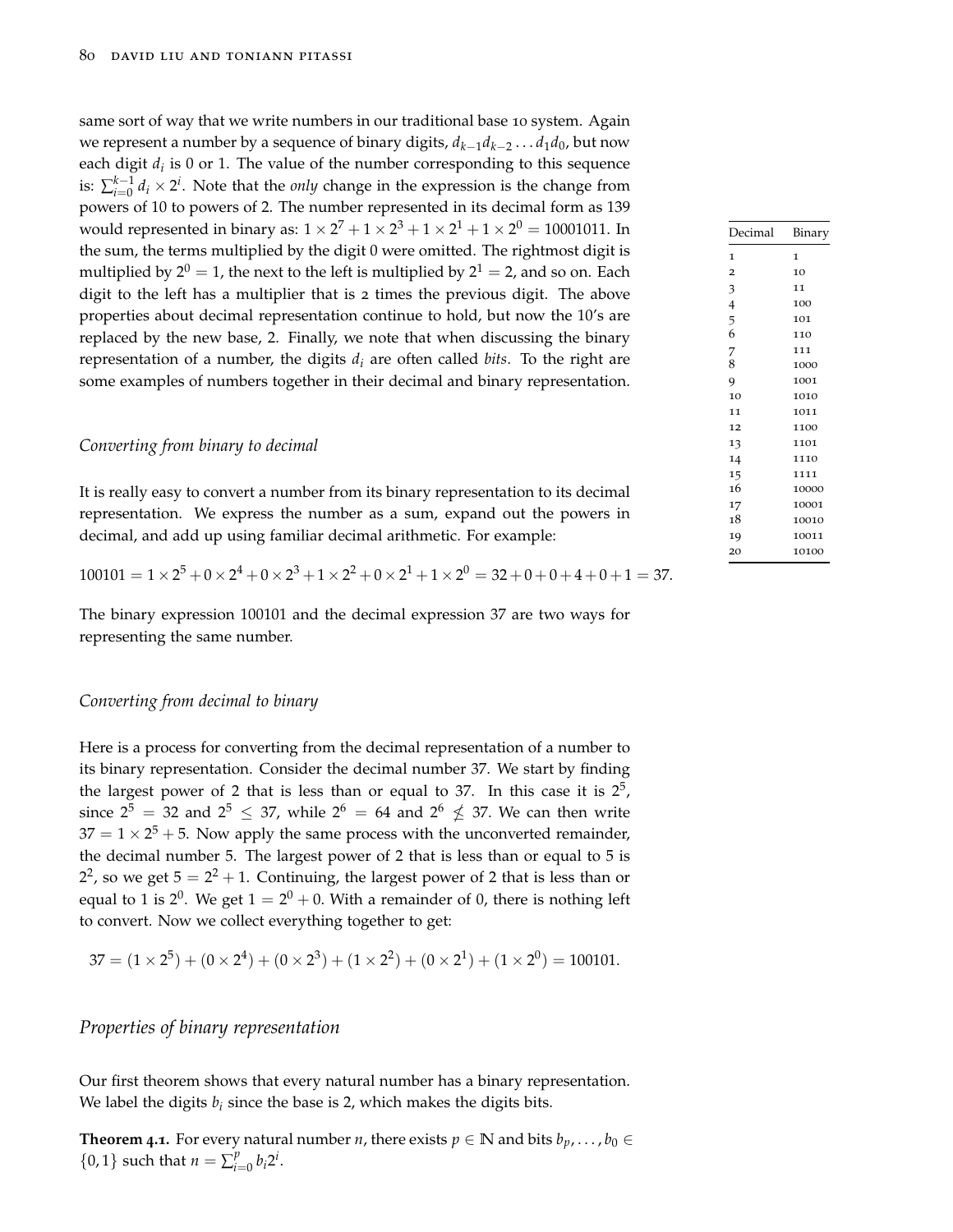*Proof.* Rather than proving the statement as written, we will prove an equivalent statement that is more amenable to using our technique of induction from the previous chapter:<sup>1</sup>

$$
\forall m \in \mathbb{N}, \ \left(\forall n \in \mathbb{N}, \ n \leq m \Rightarrow (\exists p \in \mathbb{N}, \ \exists b_0, b_1, \ldots, b_p \in \{0, 1\}, \ n = \sum_{i=0}^p b_i 2^i)\right) \qquad \text{number less than or even} \text{number less than or even} \text{number less than or even} \text{number less than or even} \text{number less than or even} \text{number less than or even} \text{number less than or even} \text{number less than or even} \text{number less than or even} \text{number less than or even} \text{number less than or even} \text{number less than or even} \text{number less than or even} \text{number less than or even} \text{number less than or even} \text{number less than or even} \text{number less than or even} \text{number less than or even} \text{number less than or even} \text{number less than or even} \text{number less than or even} \text{number less than or even} \text{number less than or even} \text{number less than or even} \text{number less than or even} \text{number less than or even} \text{number less than or even} \text{number less than or even} \text{number less than or even} \text{number less than or even} \text{number less than or even} \text{number less than or even} \text{number less than or even} \text{number less than or even} \text{number less than or even} \text{number less than or even} \text{number less than or even} \text{number less than or even} \text{number less than or even} \text{number less than or even} \text{number less than or even} \text{number less than or even} \text{number less than or even} \text{number less than or even} \text{number less than or even} \text{number less than or even} \text{number less than or even} \text{number less than or even} \text{number less than or even} \text{number less than or even} \text{number less than or even} \text{number less than or even} \text{number less than or even} \text{number less than or even} \text{number less than or even} \text{number less than or even} \text{number less than or even} \text{number less than or even} \text{number less than or even} \text{number less than or even} \text{number less than or even} \text{number less than or even} \text{number less than or even} \text{number less than or even} \text{number less than or even} \text{number less than or even} \text{number less than or even} \text{number less than or even} \text{number less than or even} \text{number less than or even} \text{number less than or even} \text{number less than or even} \text{number less than or even} \text{number less than or even
$$

We define the predicate  $P(m)$  to be the part after the  $\forall m \in \mathbb{N}$ , which can be translated as "every natural number less than or equal to *m* has a binary representation." We'll prove by induction on *m* that  $\forall m \in \mathbb{N}$ ,  $P(m)$ .

**Base case:** Let  $m = 0$ .

Let  $n \in \mathbb{N}$  and assume that  $n \leq m$ . There is only one possible number, namely  $n = 0$ , to consider. Let  $p = 0$  and  $b_0 = 0$ . Then  $0 = \sum_{i=1}^{p}$  $\int_{i=0}^{p} b_i 2^i = 0 \times 2^0 = 0.$ 

**Inductive step.** Let  $m \in \mathbb{N}$ , and assume that  $P(m)$  is true, i.e., that every natural number less than or equal to *m* has a binary representation. We want to prove that  $P(m+1)$  is true.

Let *n*  $\in$  **N** and assume that *n*  $\leq$  *m* + 1. If *n*  $\leq$  *m*, then by the induction hypothesis *n* has a binary representation. So we'll further assume that  $n = m + 1$  for the rest of this proof.<sup>2</sup>

We'll divide up the rest of the proof into two cases, depending on whether *n* is even or odd.

**Case 1**: Assume *n* is even, i.e., there exists  $k \in \mathbb{N}$  such that  $n = 2k$ .

By one of our earlier properties of divisibility, we know that since  $k \mid n, k < n$ . Therefore by the induction hypothesis there exists  $p \in \mathbb{N}$  and  $b_p, \ldots, b_0 \in \{0, 1\}$ such that  $k = \sum_{i=1}^{p}$  $\sum_{i=0}^{p} b_i 2^i$ . Then  $n = 2 \sum_{i=1}^{p}$  $\sum_{i=0}^{p} b_i 2^i = \sum_{i=1}^{p}$  $p_{i=0}^p b_i 2^{i+1}$ .

Let  $p' = p + 1$ , and let  $b'_0 = 0$ , and for all  $i \in \{1, 2, ..., p + 1\}$ , let  $b'_i = b_{i-1}$ . Then  $n = \sum_{i=1}^{p}$  $p'_{i=0} b'_i 2^i$ .

**Case** 2: Assume *n* is odd, i.e., there exists  $k \in \mathbb{N}$  such that  $n = 2k + 1$ .

Similar to the previous case, by the induction hypothesis, there exists  $p \in \mathbb{N}$ and  $b_p, \ldots, b_0 \in \{0,1\}$  such that  $k = \sum_{i=1}^p p_i$  $\sum_{i=0}^{p} b_i 2^i$ . Then  $n = 2 \left( \sum_{i=1}^{p} a_i \right)$  $\int_{i=0}^{p} b_i 2^i + 1 =$  $\left(\sum_{i=1}^p$  $\int_{i=0}^{p} b_i 2^{i+1} \Big) + 1.$ 

Let  $p' = p + 1$  and let  $b'_0 = 1$ , and for all  $i \in \{1, 2, ..., p + 1\}$ , let  $b'_i = b_{i-1}$ . Then  $n = \sum_{i=1}^{p}$  $\int_{i=0}^{p'} b'_i 2^i$ .

One troubling issue with the representations that result from the statement of the previous theorem is that they are not unique.<sup>3</sup> For example, the decimal number  $\frac{3}{3}$  Remember that the existential quan-14 can be represented in binary as 1110, but it can also be represented as 01110, 001110, 0001110 and so on. Computer scientists hate to have multiple ways to represent a particular entity, since each different representation can lead to a case to check. We want a rule that forces us to say which of those representations for

<sup>1</sup> An English way of interpreting this statement is that "for all  $m \in \mathbb{N}$ , every number less than or equal to *m* has a

<sup>2</sup> Essentially, we're doing a proof by cases here, but one of the cases ( $n \leq m$ ) is so simple that we're not writing full headers, because we'll use cases later on as well.

tifier says that *at least* one value of the domain satisfies a given property; not that exactly one does.

П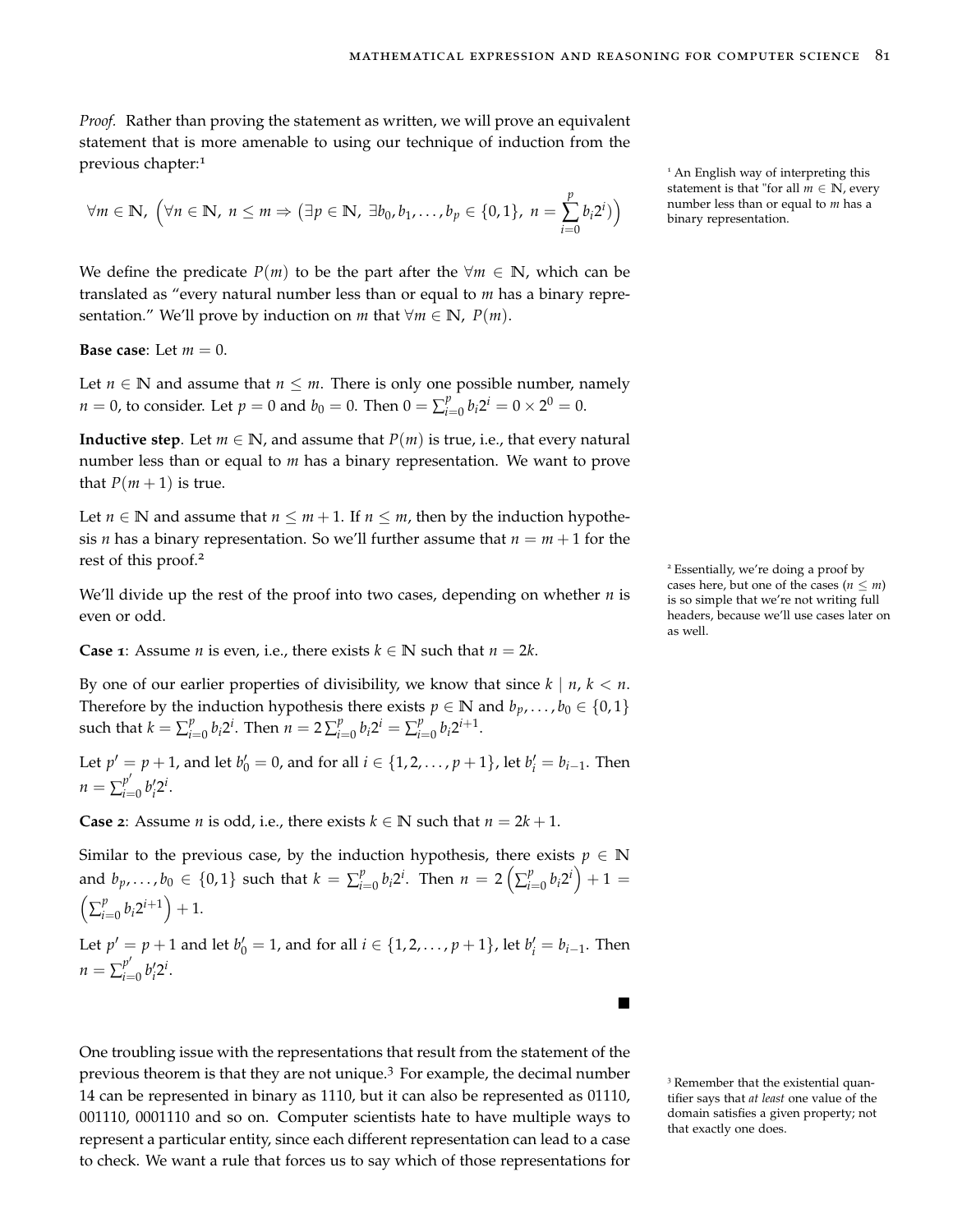14 is the agreed upon unique representation. How can we choose? One way is to say that we want the one that does not have the uninformative leading 0's.

**Theorem 4.2.** For every number  $n \in \mathbb{Z}^+$ , there exist *unique* values  $p \in \mathbb{N}$  and  $b_p$ , ...,  $b_0 \in \{0, 1\}$  such that both of the following hold:

1.  $n = \sum_{i=1}^{p}$  $\int_{i=0}^{p} b_i 2^i$  (i.e., this is a binary representation of *n*) 2.  $b_p = 1$  (this representation has no leading zeroes)

## *Dividing by two*

<span id="page-81-0"></span>**Lemma** 4.3. Let  $n \in \mathbb{N}$ , and assume  $n \geq 2$ . Let the binary representation of *n* be  $b_p b_{p-1} \ldots b_0$ , where  $b_p = 1$  (so no leading zeroes). Then the binary representation of  $\lfloor n/2 \rfloor$  is  $b_p b_{p-1} \ldots b_1$  (i.e., the binary representation of *n* with the rightmost digit removed).

*Proof.* Let  $n \in N$ , and assume  $n \geq 2$ . Let  $p \in \mathbb{N}$  and  $b_0, b_1, \ldots, b_p \in \{0, 1\}$  be such that  $n = \sum_{i=1}^{p}$  $\int_{i=0}^{p} b_i 2^i$  and  $b_p = 1$ . We divide the proof into two cases, based on whether *n* is even or odd.

**Case 1**: Assume *n* is even. In this case,  $b_0 = 0$ , and thus

 $\overline{ }$ 

$$
\frac{n}{2} = \frac{n}{2}
$$
\n
$$
= \frac{\sum_{i=0}^{p} b_i 2^i}{2}
$$
\n
$$
= \frac{\sum_{i=1}^{p} b_i 2^i}{2}
$$
\n(since  $b_0 = 0$ )\n
$$
= \sum_{i=1}^{p} b_i 2^{i-1}
$$
\n
$$
= \sum_{i=0}^{p-1} b_{i+1} 2^i
$$

**Case 2**: Assume *n* is odd. In this case,  $b_0 = 1$ , and  $\lfloor n/2 \rfloor = (n-1)/2$ , and so:

$$
\begin{aligned}\n\left\lfloor \frac{n}{2} \right\rfloor &= \frac{n-1}{2} \\
&= \frac{\left(\sum_{i=0}^{p} b_i 2^i\right) - 1}{2} \\
&= \frac{\left(\sum_{i=1}^{p} b_i 2^i\right) + 1 \cdot 2^0 - 1}{2} \\
&= \frac{\sum_{i=1}^{p} b_i 2^i}{2} \\
&= \sum_{i=1}^{p} b_i 2^{i-1} \\
&= \sum_{i=0}^{p-1} b_{i+1} 2^i\n\end{aligned} \tag{since } b_0 = 1)
$$

п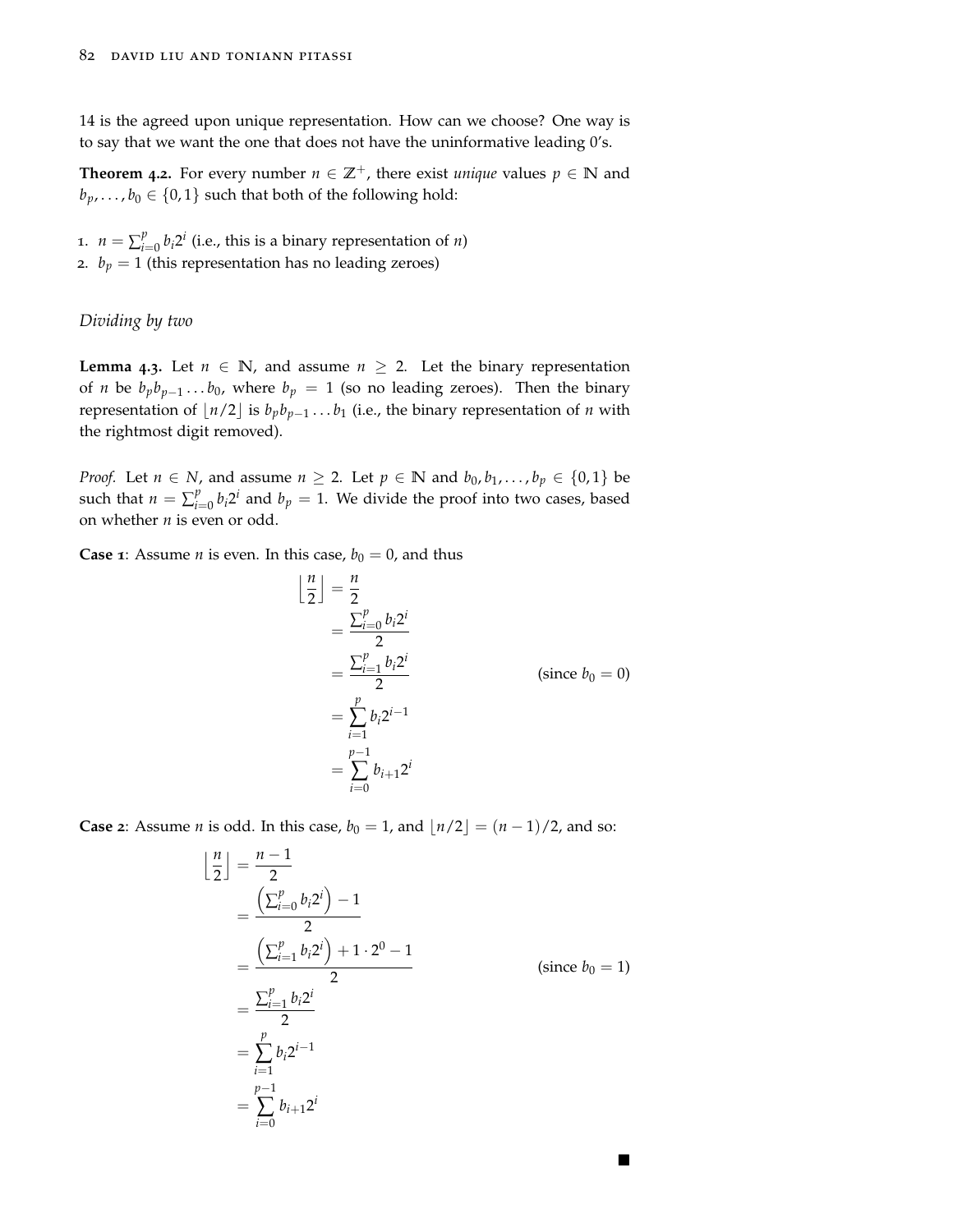# **Exercise Break!**

- 4.1 In the proof of the [Lemma on dividing by two,](#page-81-0) why did we need the restriction that *n*  $\ge$  2? Where does the proof go wrong if *n* = 0 or *n* = 1?
- 4.2 Prove that for every  $n \in \mathbb{N}$ , the binary representation of *n* with exactly one leading 0 can be turned into a binary representation of  $n + 1$  by flipping exactly one bit from 0 to 1, and some number of bits from 1 to 0. For example, the binary representation of  $n = 7$  with one leading 0 is 0111, and  $n = 8$  has a binary representation 1000. Only one bit, *d*3, flips from 0 to 1.
- 4.3 Our discussion in this chapter has been restricted to base 2 and base 10 representations. Which other integer bases are possible? Can you generalize (with proof) the previous theorems to other bases?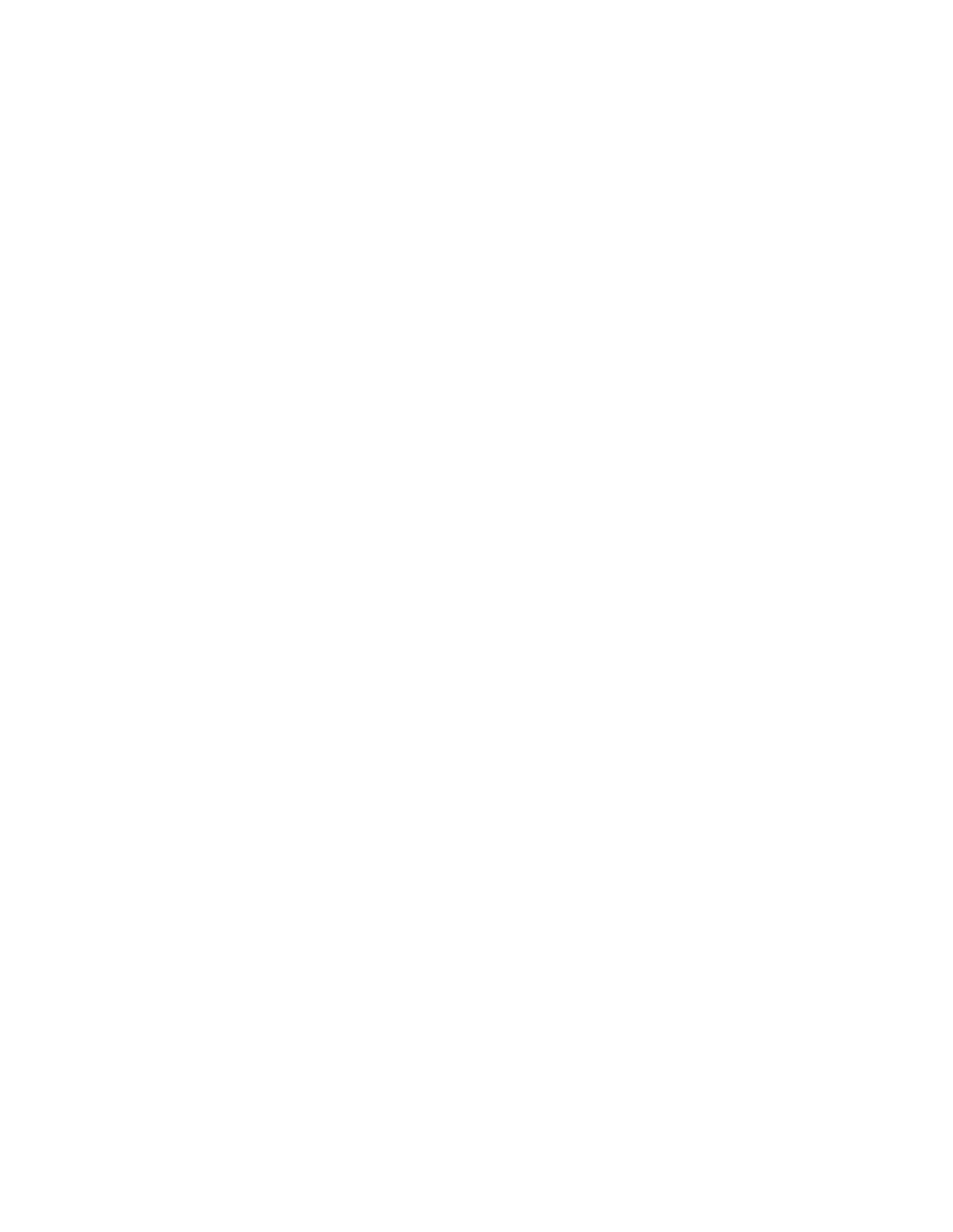# *5 Analyzing Algorithm Running Time*

When we first begin writing programs, we are mainly concerned with their correctness: do they work the way they're supposed to? As our programs get larger and more complex, we add in a second consideration: are they designed and documented clearly enough so that another person can read the code and make sense of what's going on? These two properties—correctness and design are fundamental to writing good software. However, when designing software that is meant to be used on a large scale or that reacts instantaneously to a rapidly-changing environment, there is a third consideration which must be taken into account when evaluating programs: the amount of time the program takes to run.

In this chapter, you will learn how to formally analyze the running time of an algorithm, and explain what factors do and do not matter when performing this analysis. You will learn the notation used by computer scientists to represent running time, and distinguish between best-, worst-, and average-case algorithm running times.

# *A motivating example*

Consider the following function, which prints out all the items in a list:

```
1 def print_items(lst: list) -> None:
      2 for item in lst:
3 print(item)
```
What can we say about the running time of this function? An empirical approach would be to measure the time it takes for this function to run on a bunch of different inputs, and then take the average of these times to come up with some sort of estimate of the "average" running time.

But of course, given that this algorithm performs an action for every item in the input list, we expect it to take longer on longer lists, so taking an average of a bunch of running times loses important information about the inputs.<sup>1</sup>

How about choosing one particular input, calling the function multiple times on that input, and averaging those running times? This seems better, but even here

<sup>1</sup> This is like doing a random poll of how many birthday cakes people have eaten without taking into account how old the respondents are.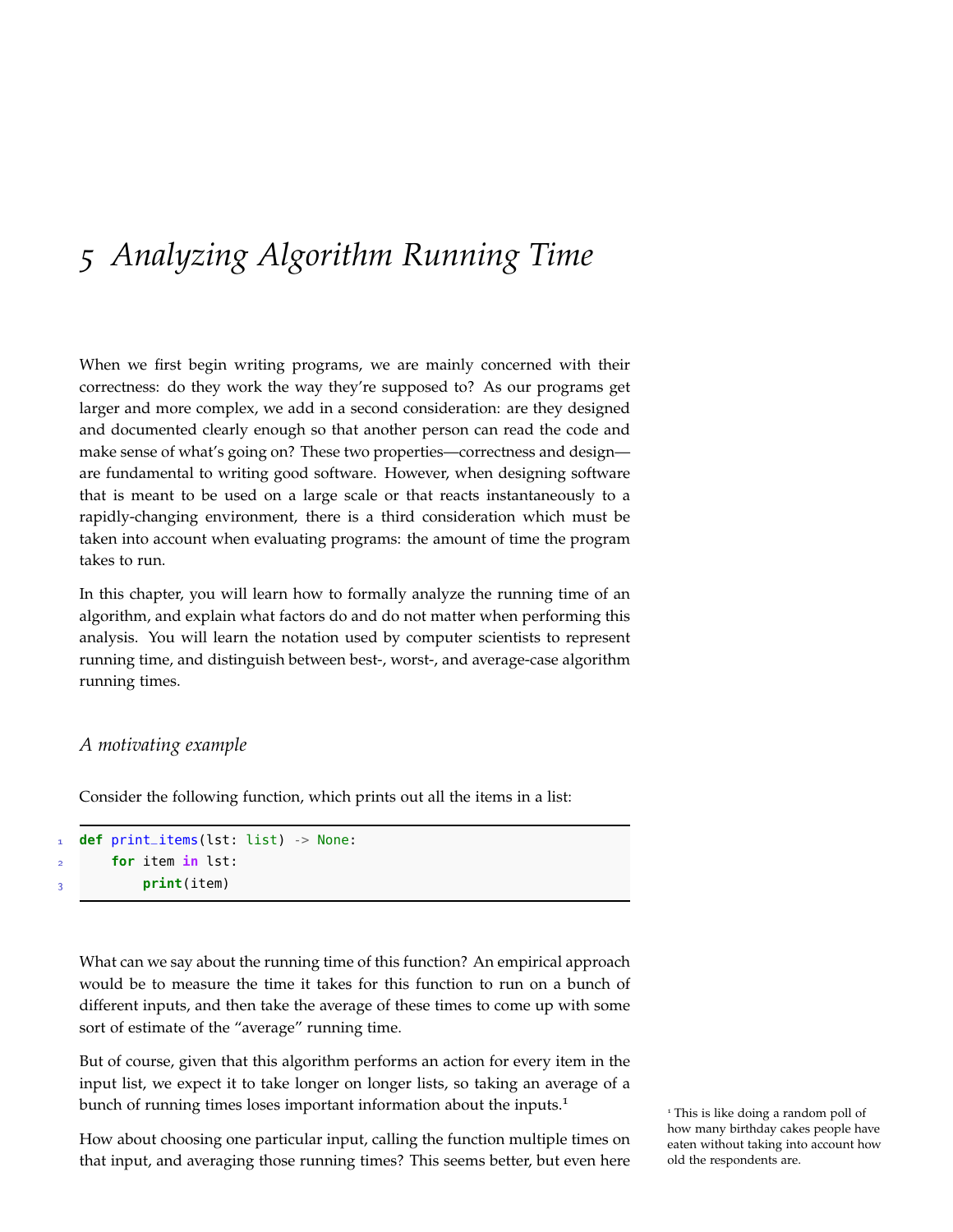there are some problems. For one, the computer's hardware can affect running time; for another, computers all are running multiple programs at the same time, so what else is currently running on your computer also affects running time. So even running this experiment on one computer wouldn't necessarily be indicative of how long the function would take on a different computer, nor even how long it would take on the same computer running a different number of other programs.

While these sorts of timing experiments are actually done in practice for evaluating particular hardware or extremely low-level (close to hardware) programs, these details are often not helpful for the average software developer. After all, most software developers do not have control over the machine on which their software will be run.

So rather than use an empirical measurement of runtime, what we do instead is use an abstract representation of runtime: the number of "basic operations" an algorithm executes. However, there is a good reason "basic operation" is in quotation marks—this vague term raises a whole slew of questions:

- What counts as a "basic operation"?
- How do we tell which "basic operations" are used by an algorithm?
- Do all "basic operations" take the same amount of time?

The answers to these questions can depend on the hardware being used, as well as what programming language the algorithm is written in. Of course, these are precisely the details we wish to avoid thinking about.

For example, suppose we analyzed the running time of the print\_items function, counting only the print calls as basic operations. Then for a list of length *n*, there are *n* print calls, so we would say that the running time of print\_items on a list of length *n* is *n* basic operations.

But then a friend comes along, and says "No wait, the variable item must be assigned a new value of the list at every loop iteration, and that counts as a basic operation." Okay, so then we would say that there are *n* print calls and *n* assignments to item, for a total running time of 2*n* basic operations for an input list of length *n*.

But then another friend chimes in, saying "But print calls take longer than variable assignments, since they need to change pixels on your monitor, so you should count each print call as 10 basic operations." Okay, so then there are *n* print calls worth 10*n* basic operations, plus the assignments to item, for a total of 11*n* basic operations for an input list of length *n*.

And then another friend joins in: "But you need to factor in an overhead of calling the function as a first step before the body executes, which counts as 1.5 basic operations (slower than assignment, faster than print)." So then we now have a running time of 11*n* + 1.5 basic operations for an input list of length *n*.

And then another friend starts to speak, but you cut them off and say "That's it! This is getting way too complicated. I'm going back to timing experiments,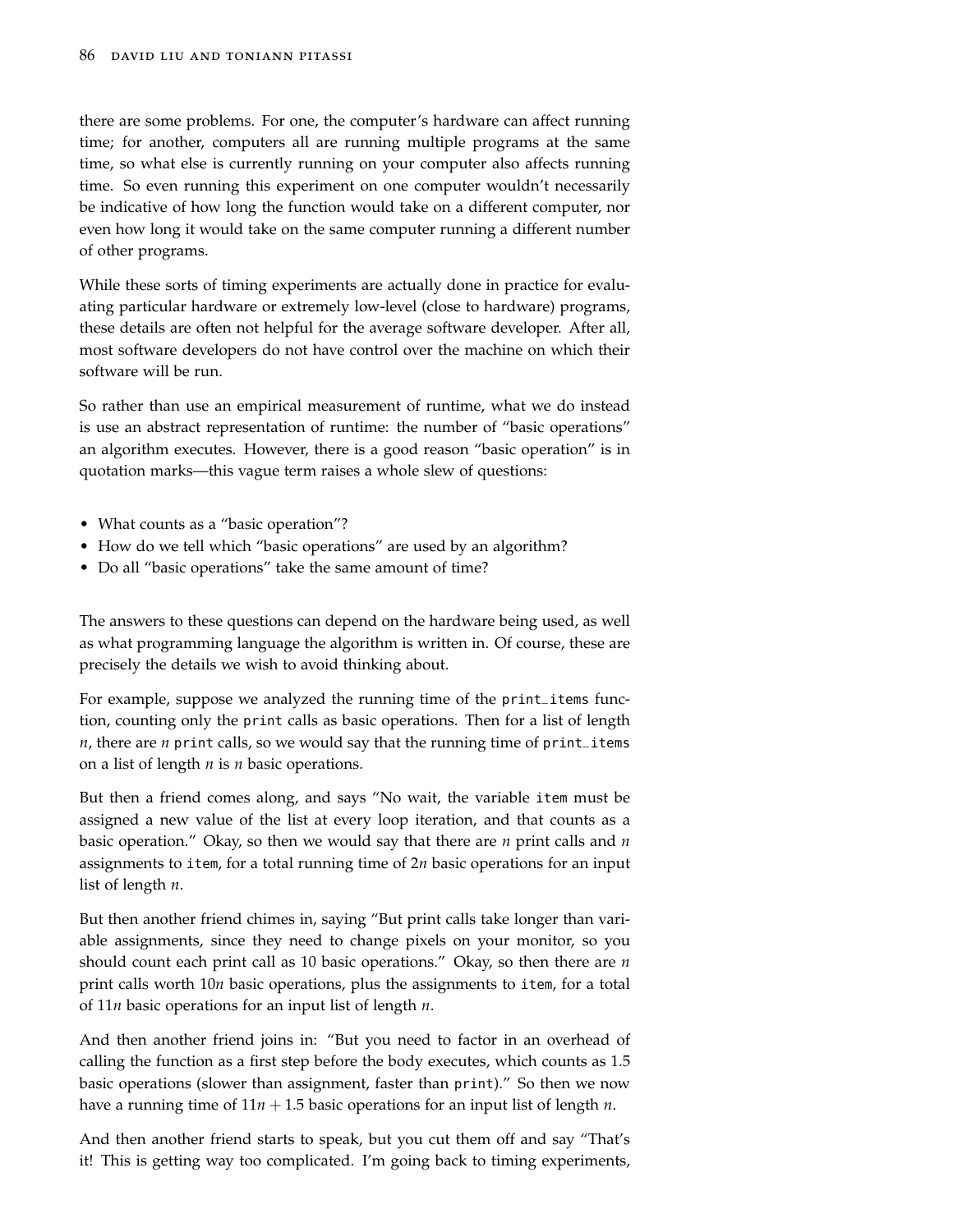П

which may be inaccurate but at least I won't have to listen to these increasing levels of fussiness."

The expressions  $n$ ,  $2n$ ,  $11n$ , and  $11n + 1.5$  may be different mathematically, but they share a common *qualitative* type of growth: they are all lines, i.e., grow linearly with respect to *n*. What we will study in the next section is how to make this observation precise, and thus avoid the tedium of trying to exactly quantify our "basic operations," and instead measure the overall rate of growth in the number of operations.

## *Asymptotic growth*

Here is a quick reminder about function notation. When we write  $f : A \rightarrow B$ , we say that *f* is a function which maps elements of *A* to elements of *B*. In this chapter, we will mainly be concerned about functions mapping the natural numbers to the nonnegative real numbers,<sup>2</sup> i.e., functions  $f : \mathbb{N} \to \mathbb{R}^{\geq 0}$ are many different properties of functions that mathematicians study, we are only going to look at one such property: describing the long-term (asymptotic) growth of a function. We will proceed by building up a few different definitions of comparing function growth, which will eventually lead into one which is robust enough to be used in practice.

**Definition 5.1.** Let  $f, g : \mathbb{N} \to \mathbb{R}^{\geq 0}$ . We say that *g* is **absolutely dominated by** *f* if and only if for all  $n \in \mathbb{N}$ ,  $g(n) \le f(n)$ .

**Example 5.1.** Let  $f(n) = n^2$  and  $g(n) = n$ . Prove that *g* is absolutely dominated by  $f$ .

*Translation*. This is a straightforward unpacking of a definition, which you should be very comfortable with by now:  $\forall n \in \mathbb{N}, g(n) \leq f(n).$ <sup>3</sup>

*Proof.* Let  $n \in \mathbb{N}$ . We want to show that  $n \leq n^2$ .<br>
prove something about.

**Case 1**: Assume  $n = 0$ . In this case,  $n^2 = n = 0$ , so the inequality holds.

**Case 2**: Assume  $n \geq 1$ . In this case, we take the inequality  $n \geq 1$  and multiply both sides by *n* to get  $n^2 \ge n$ , or equivalently  $n \le n^2$ .

Unfortunately, absolute dominance is too strict for our purposes: if  $g(n) \leq f(n)$ for every natural number except 5, then we can't say that  $g$  is absolutely dominated by *f*. For example, the function  $g(n) = 2n$  is not absolutely dominated by  $f(n) = n^2$ , even though  $g(n) \le f(n)$  everywhere except  $n = 1$ . Here is another definition which is a bit more flexible than absolute dominance.

**Definition** 5.2. Let  $f, g : \mathbb{N} \to \mathbb{R}^{\geq 0}$ . We say that *g* is dominated by *f* up to a **constant factor** if and only if there exists a positive real number *c* such that for all  $n \in \mathbb{N}$ ,  $g(n) \leq c \cdot f(n)$ .

**Example** 5.2. Let  $f(n) = n^2$  and  $g(n) = 2n$ . Prove that *g* is dominated by *f* up to a constant factor.

<sup>2</sup> These are the domain and range which arise in algorithm analysis—an algorithm can't take "negative" time to run, after all.

<sup>3</sup> Note that we aren't quantifying over *f* and  $g$ ; the "let" in the example defines concrete functions that we want to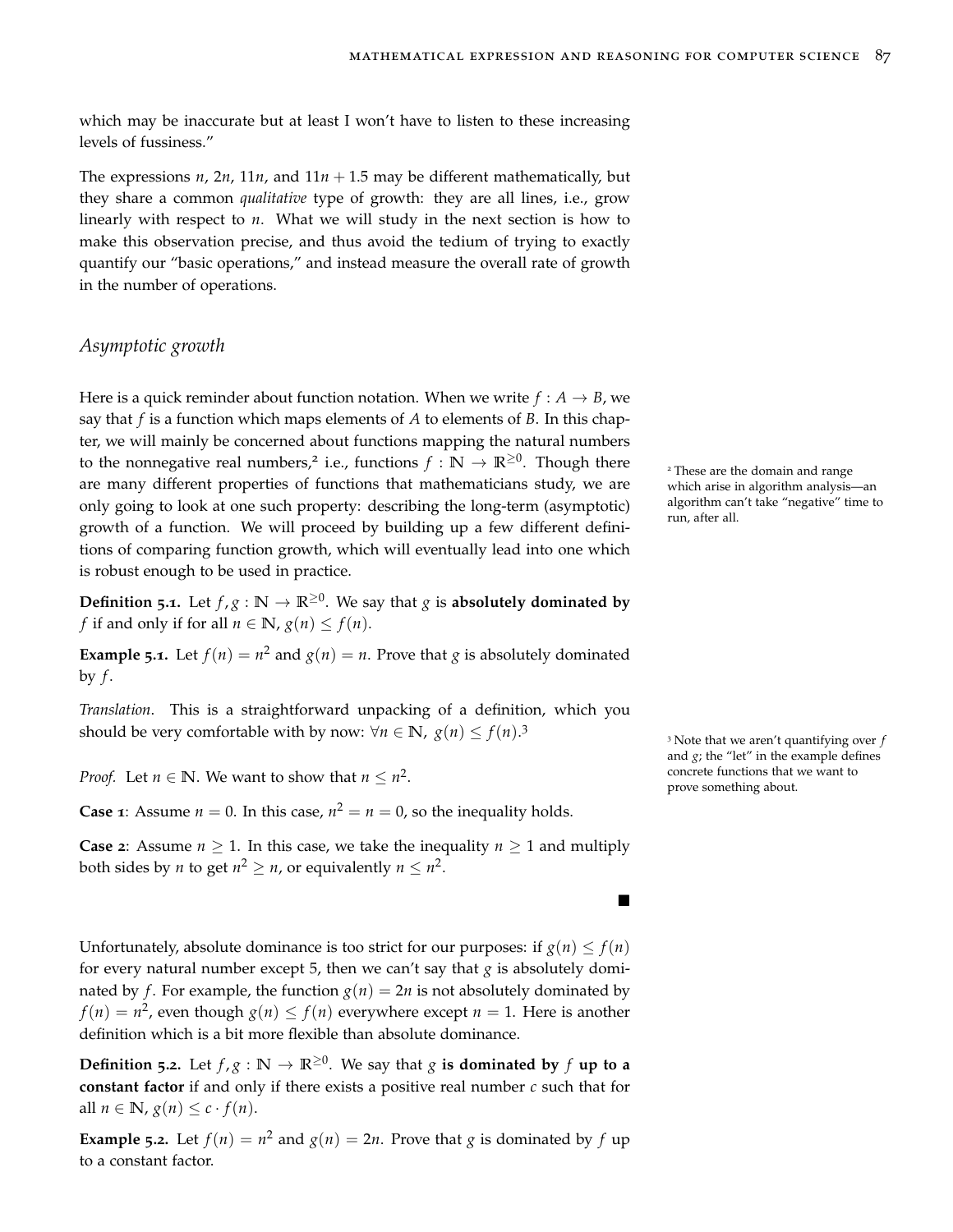*Translation*. Once again, the translation is a simple unpacking of the previous definition:<sup>4</sup>

$$
\exists c \in \mathbb{R}^+, \ \forall n \in \mathbb{N}, \ g(n) \leq c \cdot f(n).
$$

*Discussion*. The term "constant factor" is revealing. We already saw that  $n$  is absolutely dominated by  $n^2$ , so if the  $n$  is multiplied by 2, then we should be able to multiply  $n^2$  by 2 as well to get the calculation to work out.

*Proof.* Let  $c = 2$ , and let  $n \in \mathbb{N}$ . We want to prove that  $g(n) \leq c \cdot f(n)$ , or in other words,  $2n \leq 2n^2$ .

**Case 1**: Assume  $n = 0$ . In this case,  $2n = 0$  and  $2n^2 = 0$ , so the inequality holds.

**Case 2**: Assume  $n \geq 1$ . Taking the assumed inequality  $n \geq 1$  and multiplying both sides by 2*n* yields 2 $n^2 \geq 2n$ , or equivalently 2 $n \leq 2n^2$ .

Intuitively, "dominated by up to a constant factor" allows us to ignore multiplicative constants in our functions. This will be very useful in our running time analysis because it frees us from worrying about the exact constants used to represent numbers of basic operations: *n*, 2*n*, and 11*n* are all *equivalent* in the sense that each one dominates the other two up to a constant factor.

However, this second definition is still a little too restrictive, as the inequality must hold for every value of *n*. Consider the functions  $f(n) = n^2$  and  $g(n) =$  $n + 90$ . No matter how much we scale up *f* by multiplying it by a constant,  $f(0)$ will always be less than  $g(0)$ , so we cannot say that *g* is dominated by *f* up to a constant factor. And again this is silly: it is certainly possible to find a constant *c* such that  $g(n) \leq cf(n)$  for every value except  $n = 0$ . So we want some way of omitting the value  $n = 0$  from consideration; this is precisely what our third definition gives us.

**Definition** 5.3. Let  $f$ ,  $g : \mathbb{N} \to \mathbb{R}^{\geq 0}$ . We say that  $g$  is eventually dominated by  $f$ if and only if there exists  $n_0$  ∈ **R**<sup>+</sup> such that ∀*n* ∈ **N**, if *n* ≥  $n_0$  then  $g(n)$  ≤  $f(n)$ .

**Example** 5.3. Let  $f(n) = n^2$  and  $g(n) = n + 90$ . Prove that *g* is eventually dominated by *f* .

*Translation*.

$$
\exists n_0 \in \mathbb{R}^+, \ \forall n \in \mathbb{N}, \ n \ge n_0 \Rightarrow g(n) \le f(n).
$$

*Discussion*. Okay, so rather than finding a constant to scale up  $f$ , we need to argue that for "large enough" values of *n*,  $n + 90 \le n^2$ . How do we know that value of *n* is "large enough?"

Since this is a quadratic inequality, it is actually possible to solve it directly using factoring or the quadratic formula. But that's not really the point of this example, so instead we'll take advantage of the fact that *we* get to choose the value of  $n_0$  to pick one which is large enough.

<sup>4</sup> Remember: the order of quantifiers matters! The choice of *c* is *not* allowed to depend on *n*.

 $\blacksquare$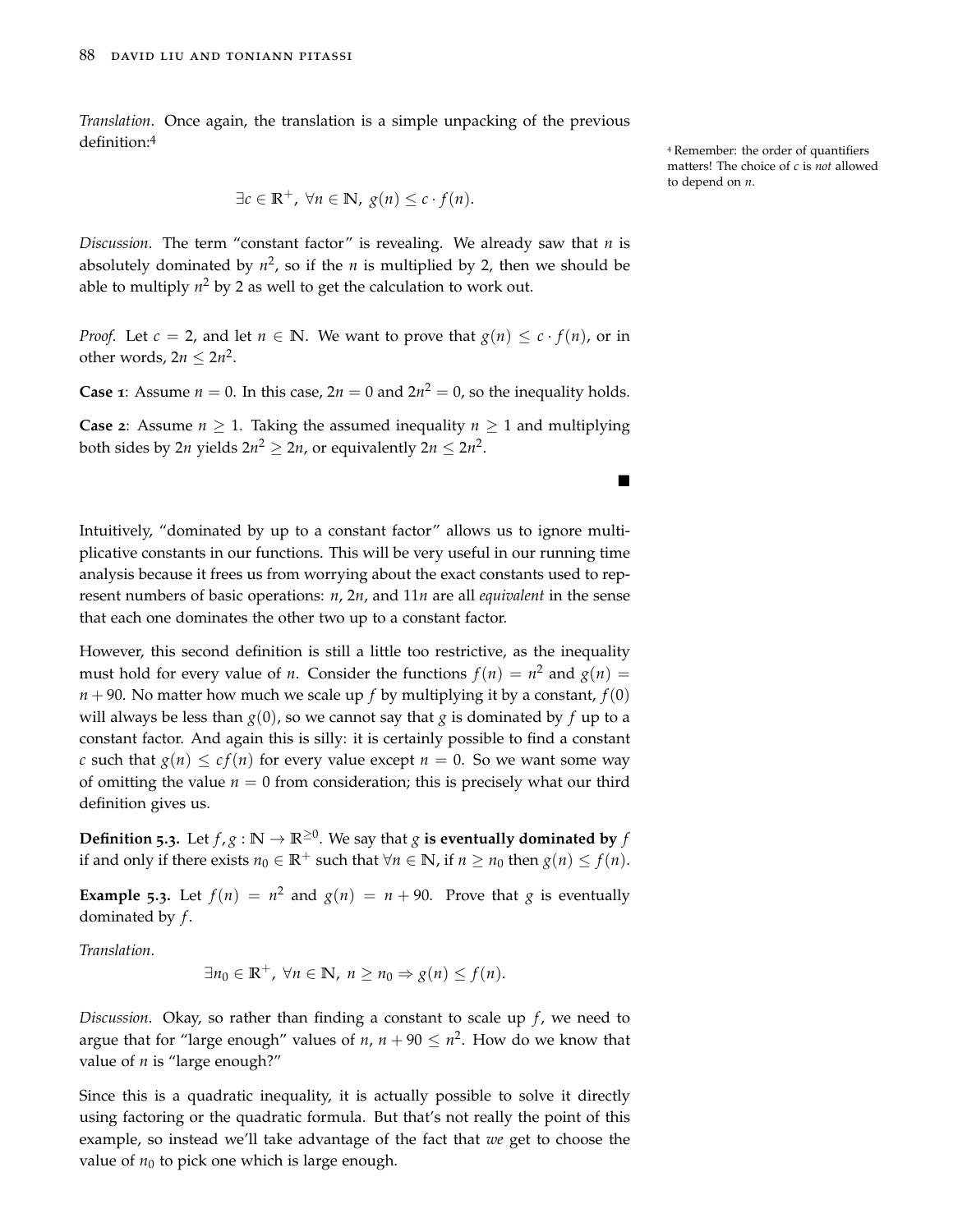$\blacksquare$ 

*Proof.* Let  $n_0 = 90$ , let  $n \in \mathbb{N}$ , and assume  $n \ge n_0$ . We want to prove that  $n + 90 \leq n^2$ .

We will start with the left-hand side and obtain a chain of inequalities that lead to the right-hand side.

> $n + 90 \le n + n$  (since  $n > 90$ )  $= 2n$  $\leq n \cdot n$  (since  $n \geq 2$ )  $= n^2$

Intuitively, this definition allows us to ignore "small" values of *n* and focus on the long term, or asymptotic, behaviour of the function. This is particularly important for ignoring the influence of slow-growing terms in a function, which may affect the function values for "small" *n*, but eventually are overshadowed by the faster-growing terms. In the above example, we knew that *n* <sup>2</sup> grows faster than  $n$ , but because an extra  $+90$  was added to the latter function, it took a while for the faster growth rate of  $n^2$  to "catch up" to  $n + 90$ .

Our final definition combines both of the previous ones, enabling us to ignore both *constant factors* and *small values of n* when comparing functions.

**Definition** 5.4. Let  $f$ ,  $g : \mathbb{N} \to \mathbb{R}^{\geq 0}$ . We say that  $g$  is eventually dominated by *f* **up to a constant factor** if and only if there exist  $c, n_0 \in \mathbb{R}^+$ , such that for all  $n \in \mathbb{N}$ , if  $n \geq n_0$  then  $g(n) \leq c \cdot f(n)$ .

In this case, we also say that *g* **is Big-Oh of** *f*, and write  $g \in \mathcal{O}(f)$ .

We use  $\in \mathcal{O}(f)$  here because formally, we define  $\mathcal{O}(f)$  to be the *set* of functions that are eventually dominated by *f* up to a constant factor:

 $\mathcal{O}(f) = \{g \mid g : \mathbb{N} \to \mathbb{R}^{\geq 0}, \exists c, n_0 \in \mathbb{R}^+, \forall n \in \mathbb{N}, n \geq n_0 \Rightarrow g(n) \leq c \cdot f(n)\}.$ 

**Example 5.4.** Let  $f(n) = n^3$  and  $g(n) = n^3 + 100n + 5000$ . Prove that  $g \in \mathcal{O}(f)$ .<sup>5</sup>

*Translation*.

$$
\exists c, n_0 \in \mathbb{R}^+, \ \forall n \in \mathbb{N}, \ n \ge n_0 \Rightarrow n^3 + 100n + 5000 \le cn^3.
$$

*Discussion*. It's worth pointing out that in this case, *g* is neither eventually dominated by *f* nor dominated by *f* up to a constant factor.<sup>6</sup> So we'll really need  $\epsilon$  Exercise: prove this! to make use of both constants  $c$  and  $n_0$ . They're both existentially-quantified, so we have a lot of freedom in how to choose them!

Here's an idea: let's split up the inequality  $n^3 + 100n + 5000 \leq cn^3$  into three simpler ones:

$$
n^3 \le c_1 n^3
$$
  

$$
100n \le c_2 n^3
$$
  

$$
5000 \le c_3 n^3
$$

<sup>5</sup> Or in other words,  $\lambda$   $n^3 + 100n +$  $5000 \in \mathcal{O}(n^3)$ .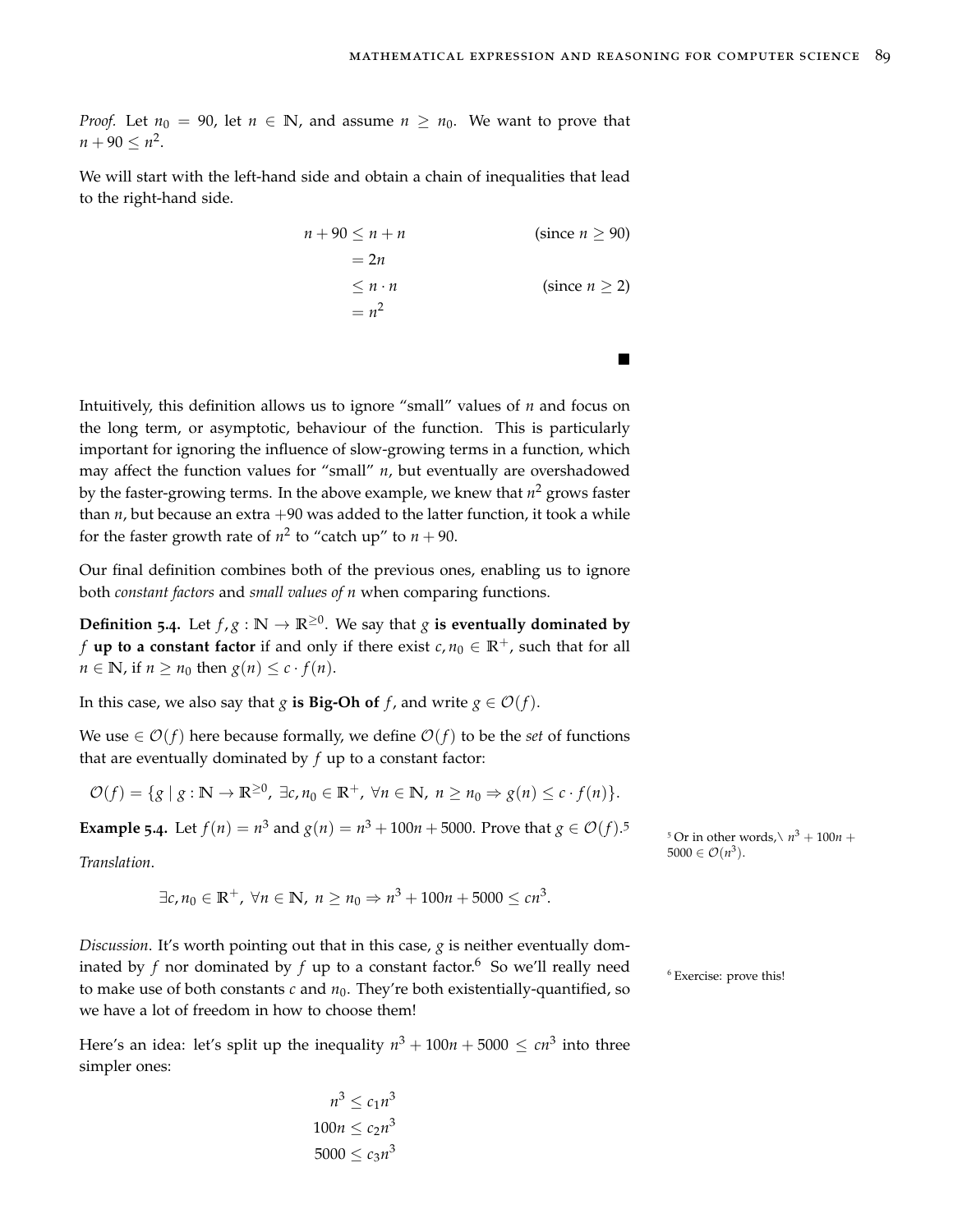If we can make these three inequalities true, adding them together will give us our desired result (setting  $c = c_1 + c_2 + c_3$ ). Each of these inequalities is simple enough that we can "solve' ' them by inspection. Moreover, because we have freedom in how we choose  $n_0$  and  $c$ , there are many different ways to satisfy these inequalities! To illustrate this, we'll look at two different approaches here.

#### **Approach 1**: focus on choosing  $n_0$ .

It turns out we can satisfy the three inequalities even if  $c_1 = c_2 = c_3 = 1$ :

- $n^3 \le n^3$  is always true (so for all  $n \ge 0$ ).
- $100n \le n^3$  when  $n \ge 10$ .
- $5000 \le n^3$  when  $n \ge \sqrt[3]{5000} \approx 17.1$

We can pick  $n_0$  to be the largest of the lower bounds on  $n$ ,  $\sqrt[3]{5000}$ , and then these three inequalities will be satisfied!

**Approach 2**: focus on choosing *c*.

Another approach is to pick  $c_1$ ,  $c_2$ , and  $c_3$  to make the right-hand sides large enough to satisfy the inequalities.

- $n^3 \le c_1 n^3$  when  $c_1 = 1$ .
- $100n \le c_2 n^3$  when  $c_2 = 100$ .
- 5000  $\leq c_3 n^3$  when  $c_3 = 5000$ , *as long as n*  $\geq 1$ .

*Proof.* (*Using Approach 1*) Let  $c = 3$  and  $n_0 = \sqrt[3]{5000}$ . Let  $n \in \mathbb{N}$ , and assume that  $n \geq n_0$ . We want to show that  $n^3 + 100n + 5000 \leq cn^3$ .

First, we prove three simpler inequalities:

- $n^3 \leq n^3$  (since the two quantities are equal).
- Since  $n \ge n_0 \ge 10$ , we know that  $n^2 \ge 100$ , and so  $n^3 \ge 100n$ .
- Since  $n \ge n_0$ , we know that  $n^3 \ge n_0^3 = 5000$ .

Adding these three inequalities gives us:

$$
n^3 + 100n + 5000 \le n^3 + n^3 + n^3 = cn^3.
$$

 $\blacksquare$ 

*Proof.* (*Using Approach* 2) Let  $c = 5101$  and  $n_0 = 1$ . Let  $n \in \mathbb{N}$ , and assume that  $n \geq n_0$ . We want to show that  $n^3 + 100n + 5000 \leq cn^3$ .

First, we prove three simpler inequalities:

- $n^3 \leq n^3$  (since the two quantities are equal).
- Since  $n \in \mathbb{N}$ , we know that  $n \leq n^3$ , and so  $100n \leq 100n^3$ .
- Since  $1 \leq n$ , we know that  $1 \leq n^3$ , and then multiplying both sides by 5000 gives us  $5000 \le 5000n^3$ .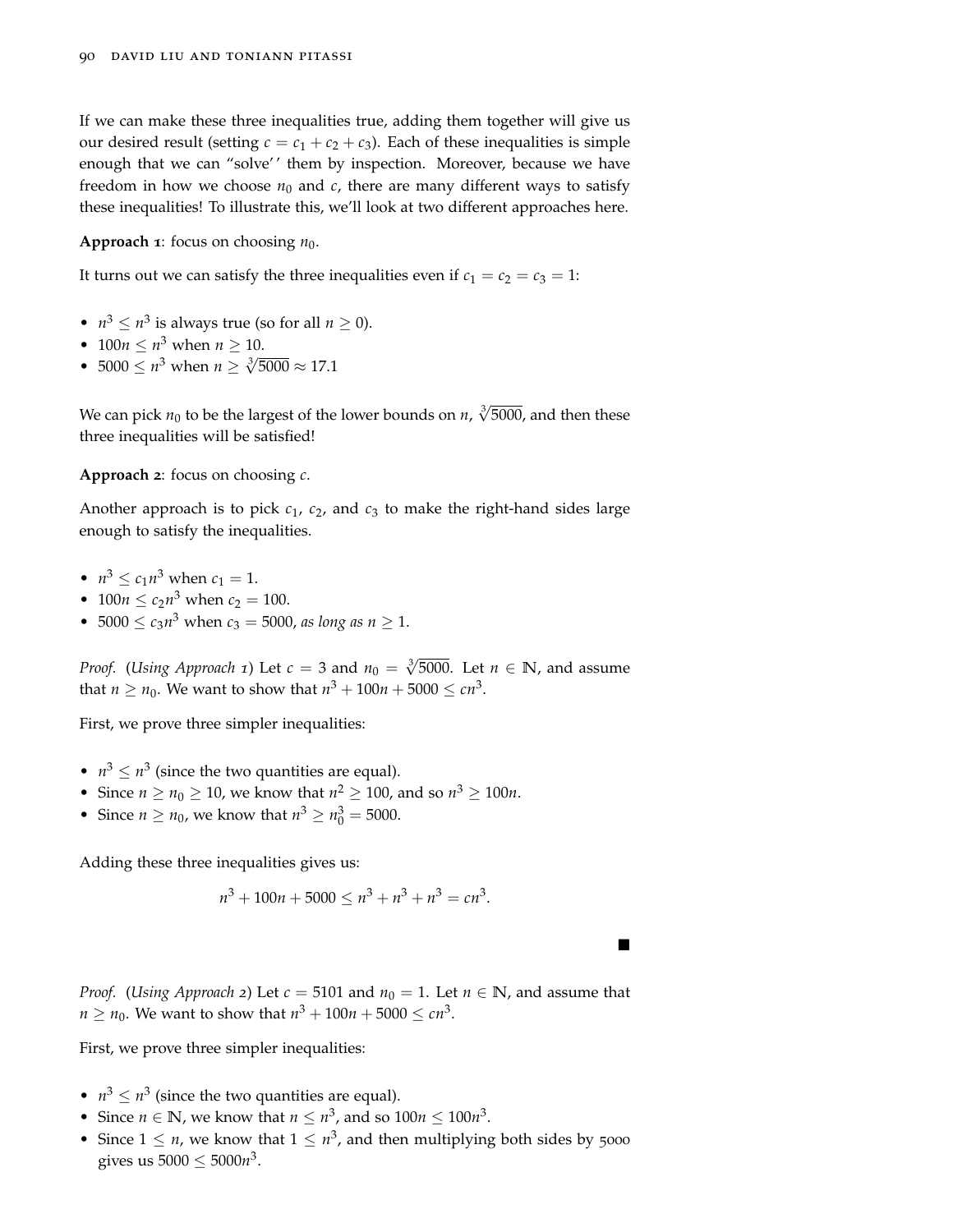$\blacksquare$ 

Adding these three inequalities gives us:

$$
n^3 + 100n + 5000 \le n^3 + 100n^3 + 5000n^3 = 5101n^3 = cn^3.
$$

*One special case of Big-Oh:*  $\mathcal{O}(1)$ 

So far, we have seen Big-Oh expressions like  $\mathcal{O}(n)$  and  $\mathcal{O}(n^2)$ , where the function in parentheses has grown to infinity. However, not every function takes on larger and larger values as its input grows. Some functions are *bounded*, meaning they never take on a value larger than some fixed constant.

For example, consider the constant function  $f(n) = 1$ , which always outputs the value 1, regardless of the value of *n*. What would it mean to say that a function *g* is Big-Oh of this *f* ? Let's unpack the definition of Big-Oh to find out.

$$
g \in \mathcal{O}(f)
$$
  
\n
$$
\exists c, n_0 \in \mathbb{R}^+, \forall n \in \mathbb{N}, n \ge n_0 \Rightarrow g(n) \le c \cdot f(n)
$$
  
\n
$$
\exists c, n_0 \in \mathbb{R}^+, \forall n \in \mathbb{N}, n \ge n_0 \Rightarrow g(n) \le c
$$
 (since  $f(n) = 1$ )

In other words, there exists a constant  $c$  such that  $g(n)$  is eventually always less than or equal to *c*. We say that such functions *g* are **asymptotically bounded** with respect to their input, and write  $g \in \mathcal{O}(1)$  to represent this.

# **Exercise Break!**

5.1 Let  $f : \mathbb{N} \to \mathbb{R}^{\geq 0}$ , and let  $y \in \mathbb{R}^+$  be an arbitrary positive real number. Prove that if  $f \in \mathcal{O}(y)$ , then  $f \in \mathcal{O}(1)$  (this is why we write  $\mathcal{O}(1)$  and usually never see  $\mathcal{O}(2)$  or  $\mathcal{O}(165)$ ).

## *Omega and Theta*

Big-Oh is a useful way of describing the long-term growth behaviour of functions, but its definition is limited in that it is not required to be an exact description of growth. After all, the key inequality  $g(n) \leq cf(n)$  can be satisfied even if *f* grows much, *much* faster than *g*. For example, we could say that  $n+10\in\mathcal{O}(n^{100})$  according to our definition, but this is not necessarily informative.

In other words, the definition of Big-Oh allows us to express *upper bounds* on the growth of a function, but does not allow us to distinguish between an upper bound that is tight and one that vastly overestimates the rate of growth.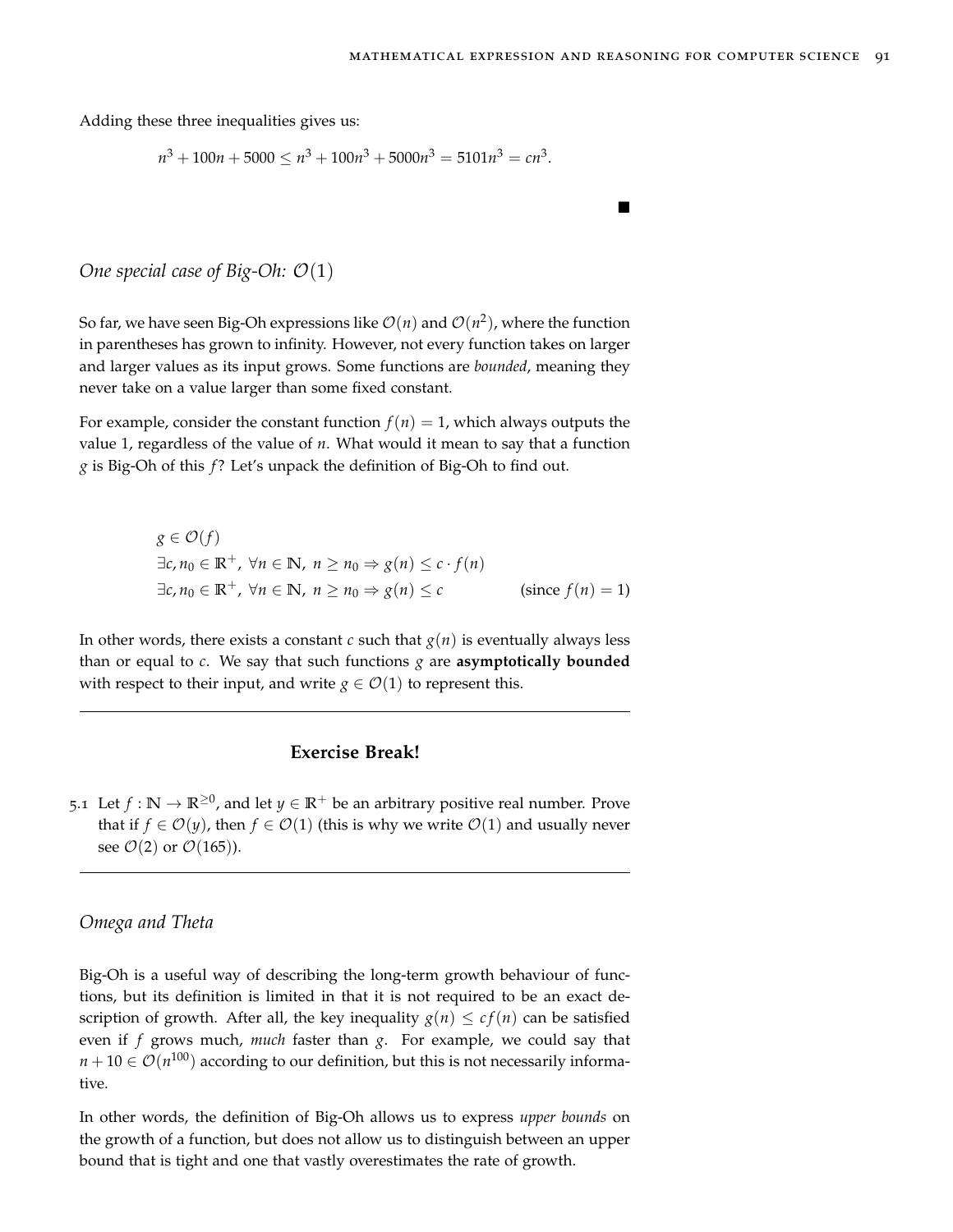In this section, we will introduce the final new pieces of notation for this chapter, which allow us to express tight bounds on the growth of a function.

**Definition 5.5.** Let  $f, g : \mathbb{N} \to \mathbb{R}^{\geq 0}$ . We say that *g* is Omega of *f* if and only if there exist constants  $c, n_0 \in \mathbb{R}^+$  such that for all  $n \in \mathbb{N}$ , if  $n \geq n_0$ , then  $g(n) \geq c \cdot f(n)$ . In this case, we can also write  $g \in \Omega(f)$ .

You can think of Omega as the dual of Big-Oh: when  $g \in \Omega(f)$ , then f is a *lower* bound on the growth rate of *g*. For example, we can use the definition to prove that  $n^2-5 \in \Omega(n)$ .

We can now express a bound that is tight for a function's growth rate quite elegantly by combining Big-Oh and Omega: if *f* is asymptotically both a lower and upper bound for *g*, then *g* must grow at the same rate as *f* .

**Definition 5.6.** Let  $f$ ,  $g : \mathbb{N} \to \mathbb{R}^{\geq 0}$ . We say that  $g$  is Theta of  $f$  if and only if  $g$ is both Big-Oh of *f* and Omega of *f*. In this case, we can write  $g \in \Theta(f)$ , and say that  $f$  is a **tight bound** on  $g$ .<sup>7</sup>

Equivalently, *g* is Theta of *f* if and only if there exist constants  $c_1$ ,  $c_2$ ,  $n_0 \in \mathbb{R}^+$ such that for all  $n \in \mathbb{N}$ , if  $n \ge n_0$  then  $c_1 f(n) \le g(n) \le c_2 f(n)$ .

**Example 5.5**. Let  $f(n) = n^2$  and  $g(n) = n + 10$ . Then  $g \in \mathcal{O}(f)$ , but  $g \notin \Theta(f)$ . That is, *f* is an upper bound for the growth rate of *g*, but it is not a tight upper bound.

# **Exercise Break!**

5.2 Prove the statement in the previous example. Note that the correct translation uses an **AND**, so you'll actually need to prove two different statements here.

## <span id="page-91-0"></span>*Properties of Big-Oh, Omega, and Theta*

If we had you always write chains of inequalities to prove that one function is Big-Oh/Omega/Theta of another, that would get quite tedious rather quickly. Instead, in this section we will prove some properties of this definition which are extremely useful for combining functions together under this definition. These properties can save you quite a lot of work in the long run. We'll illustrate the proof of one of these properties here; most of the others can be proved in a similar manner, while a few are most easily proved using some techniques from calculus.<sup>8</sup>

## *Elementary functions* required part of CSC165.

The following theorem tells us how to compare four different types of "elementary" functions: constant functions, logarithms, powers of *n*, and exponential functions.

<sup>7</sup> Most of the time, when people say "Big-Oh" they actually mean Theta, i.e., a Big-Oh upper bound is meant to be the tight one, because we rarely say upper bounds that overestimate the rate of growth. However, in this course we will always use Θ when we mean tight bounds, because we will see some cases where coming up with tight bounds isn't easy.

<sup>8</sup> We discuss the connection between calculus and asymptotic notation in the following section, but this is *not* a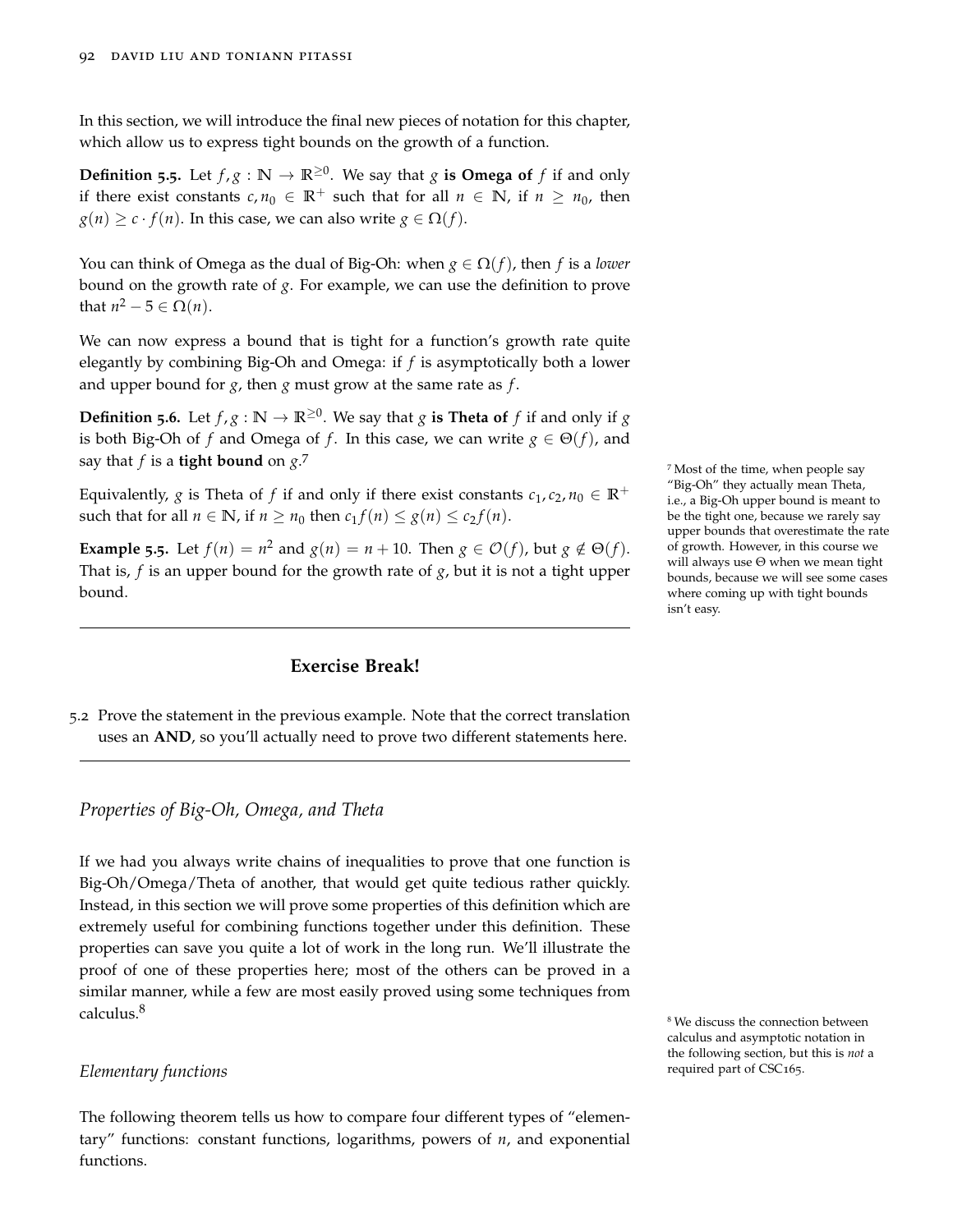**Theorem 5.1.** For all  $a, b \in \mathbb{R}^+$ , the following statements are true:

- 1. If  $a > 1$  and  $b > 1$ , then  $\log_a n \in \Theta(\log_b n)$ .
- 2. If  $a < b$ , then  $n^a \in \mathcal{O}(n^b)$  and  $n^a \notin \Omega(n^b)$ .
- 3. If  $a < b$ , then  $a^n \in \mathcal{O}(b^n)$  and  $a^n \notin \Omega(b^n)$ .
- 4. If  $a > 1$ , then  $1 \in \mathcal{O}(\log_a n)$  and  $1 \notin \Omega(\log_a n)$ .
- 5.  $\log_a n \in \mathcal{O}(n^b)$  and  $\log_a n \notin \Omega(n^b)$ .
- 6. If  $b > 1$ , then  $n^a \in \mathcal{O}(b^n)$  and  $n^a \notin \Omega(b^n)$ .

*Basic properties*

**Theorem 5.2.** For all  $f : \mathbb{N} \to \mathbb{R}^{\geq 0}$ ,  $f \in \Theta(f)$ .

**Theorem 5.3.** For all  $f, g : \mathbb{N} \to \mathbb{R}^{\geq 0}$ ,  $g \in \mathcal{O}(f)$  if and only if  $f \in \Omega(g)$ .

**Theorem 5.4.** For all  $f$ ,  $g$ ,  $h : \mathbb{N} \to \mathbb{R}^{\geq 0}$ :

- If  $f \in \mathcal{O}(g)$  and  $g \in \mathcal{O}(h)$ , then  $f \in \mathcal{O}(h)$ .
- If  $f \in \Omega(g)$  and  $g \in \Omega(h)$ , then  $f \in \Omega(h)$ .
- If  $f \in \Theta(g)$  and  $g \in \Theta(h)$ , then  $f \in \Theta(h)$ .<sup>10</sup>

*Operations on functions*

**Definition 5.7.** Let  $f, g : \mathbb{N} \to \mathbb{R}^{\geq 0}$ . We can define the sum of  $f$  and  $g$  as the function  $f + g : \mathbb{N} \to \mathbb{R}^{\geq 0}$  such that

$$
\forall n \in \mathbb{N}, \ (f+g)(n) = f(n) + g(n).
$$

<span id="page-92-0"></span>**Theorem 5.5.** For all  $f$ ,  $g$ ,  $h : \mathbb{N} \to \mathbb{R}^{\geq 0}$ , the following hold:

1. If  $f \in \mathcal{O}(h)$  and  $g \in \mathcal{O}(h)$ , then  $f + g \in \mathcal{O}(h)$ . 2. If  $f \in \Omega(h)$ , then  $f + g \in \Omega(h)$ . 3. If  $f \in \Theta(h)$  and  $g \in \mathcal{O}(h)$ , then  $f + g \in \Theta(h)$ .<sup>11</sup>

<sup>11</sup> Exercise: prove this using the first two.

We'll prove the first of these statements.

*Translation*.

$$
\forall f, g, h: \mathbb{N} \to \mathbb{R}^{\geq 0}, \ (f \in \mathcal{O}(h) \land g \in \mathcal{O}(h)) \Rightarrow f + g \in \mathcal{O}(h).
$$

*Discussion*. This is similar in spirit to the divisibility proofs we did in the [In](#page-32-0)[troduction to Proofs chapter,](#page-32-0) which used a term (divisibility) that contained a quantifier.<sup>12</sup> Here, we need to assume that  $f$  and  $g$  are both Big-Oh of  $h$ , and  $\frac{1}{2}$  The definition of Big-Oh here has prove that  $f + g$  is also Big-Oh of *h*.

Assuming  $f \in \mathcal{O}(h)$  tells us there exist positive real numbers  $c_1$  and  $n_1$  such that for all  $n \in \mathbb{N}$ , if  $n \geq n_1$  then  $f(n) \leq c_1 \cdot h(n)$ . There similarly exist  $c_2$  and *n*<sub>2</sub> such that  $g(n) \leq c_2 \cdot h(n)$  whenever  $n \geq n_2$ . *Warning:* we can't assume that  $c_1 = c_2$  or  $n_1 = n_2$ , or any other relationship between these two sets of variables. <sup>9</sup> As a consequence of this,  $g \in \Theta(f)$  if and only if  $f \in \Theta(g)$ .

<sup>10</sup> Exercise: prove this using the first two.

*three* quantifiers, but the idea is the same.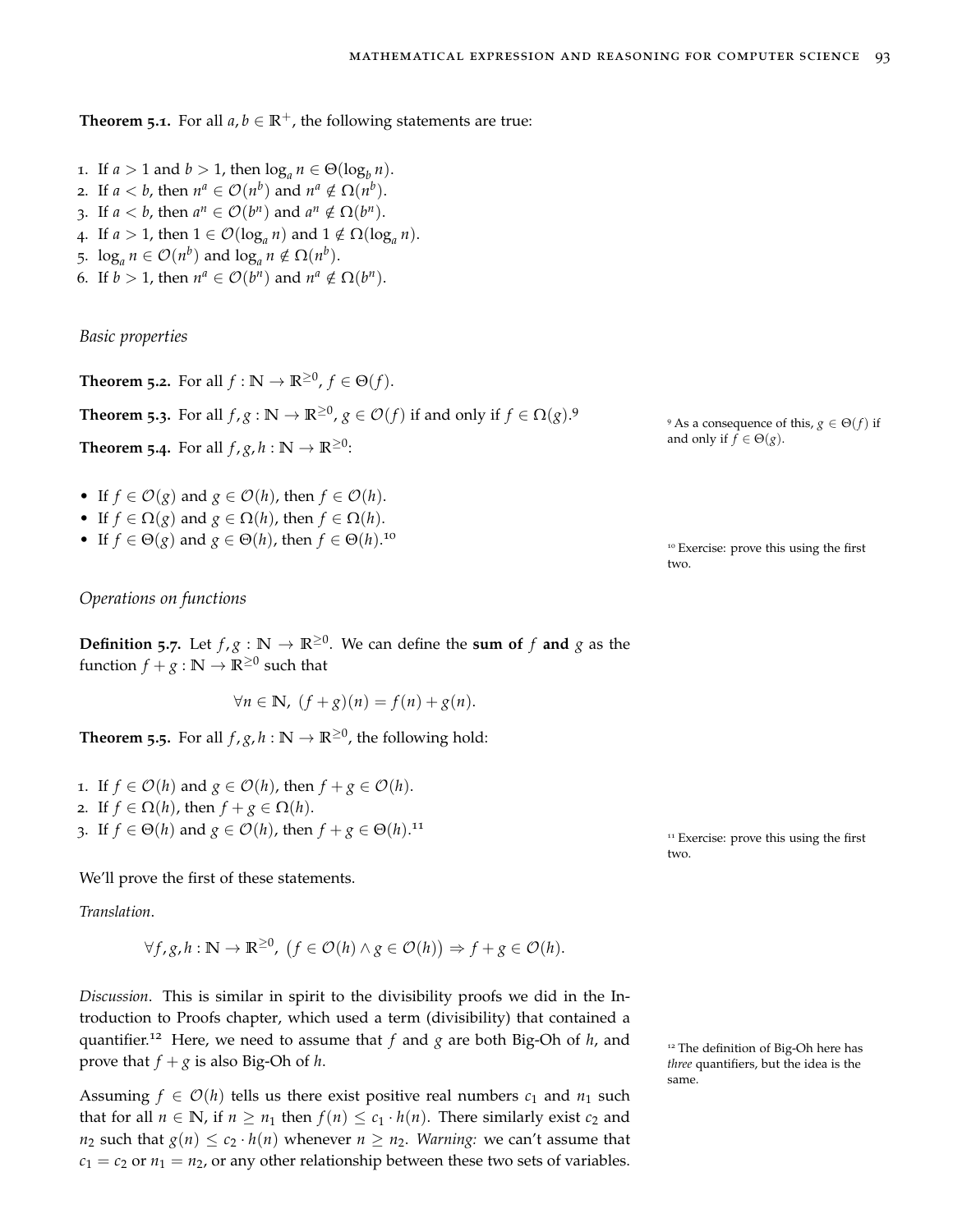We want to prove that there exist  $c, n_0 \in \mathbb{R}^+$  such that for all  $n \in \mathbb{N}$ , if  $n \geq n_0$ then  $f(n) + g(n) \leq c \cdot h(n)$ .

The forms of the inequalities we can assume— $f(n) \leq c_1 h(n)$ ,  $g(n) \leq c_2 h(n)$  and the final inequality are identical, and in particular the left-hand side suggests that we just need to add the two given inequalities together to get the third. We just need to make sure that both given inequalities hold by choosing  $n_0$  to be large enough, and let  $c$  be large enough to take into account both  $c_1$  and  $c_2$ .

*Proof.* Let  $f, g, h : \mathbb{N} \to \mathbb{R}^{\geq 0}$ , and assume  $f \in \mathcal{O}(h)$  and  $g \in \mathcal{O}(h)$ . By these assumptions, there exist  $c_1$ ,  $c_2$ ,  $n_1$ ,  $n_2 \in \mathbb{R}^+$  such that for all  $n \in \mathbb{N}$ ,

- if  $n \geq n_1$ , then  $f(n) \leq c_1 \cdot h(n)$ , and
- if  $n \ge n_2$ , then  $g(n) \le c_2 \cdot h(n)$ .

We want to prove that  $f + g \in \mathcal{O}(h)$ , i.e., that there exist  $c, n_0 \in \mathbb{R}^+$  such that for all  $n \in \mathbb{N}$ , if  $n \ge n_0$  then  $f(n) + g(n) \le c \cdot h(n)$ .

Let  $n_0 = \max\{n_1, n_2\}$  and  $c = c_1 + c_2$ . Let  $n \in \mathbb{N}$ , and assume that  $n \ge n_0$ . We now want to prove that  $f(n) + g(n) \leq c \cdot h(n)$ .

Since  $n_0 \ge n_1$  and  $n_0 \ge n_2$ , we know that *n* is greater than or equal to  $n_1$  and  $n_2$ as well. Then using the Big-Oh assumptions,

$$
f(n) \le c_1 \cdot h(n)
$$
  

$$
g(n) \le c_2 \cdot h(n)
$$

Adding these two inequalities together yields

$$
f(n) + g(n) \le c_1 h(n) + c_2 h(n) = (c_1 + c_2)h(n) = c \cdot h(n).
$$

 $\blacksquare$ 

**Theorem 5.6.** For all  $f : \mathbb{N} \to \mathbb{R}^{\geq 0}$  and all  $a \in \mathbb{R}^+$ ,  $a \cdot f \in \Theta(f)$ .

**Theorem 5.7.** For all  $f_1$ ,  $f_2$ ,  $g_1$ ,  $g_2 : \mathbb{N} \to \mathbb{R}^{\geq 0}$ , if  $g_1 \in \mathcal{O}(f_1)$  and  $g_2 \in \mathcal{O}(f_2)$ , then  $g_1 \cdot g_2 \in \mathcal{O}(f_1 \cdot f_2)$ . *Moreover*, the statement is still true if you replace Big-Oh with Omega, or if you replace Big-Oh with Theta.

**Theorem 5.8.** For all  $f : \mathbb{N} \to \mathbb{R}^{\geq 0}$ , if  $f(n)$  is eventually greater than or equal to 1, then  $|f| \in \Theta(f)$  and  $[f] \in \Theta(f)$ .

*Properties from calculus*

[*Note: this subsection is not part of the require course material for CSC165. It is presented mainly for the nice connection between Big-Oh notation and calculus.*]

Our asymptotic notation of  $\mathcal{O}, \Omega$ , and  $\Theta$  are concerned with the comparing the *long-term behaviour* of two functions. It turns out that the concept of "long-term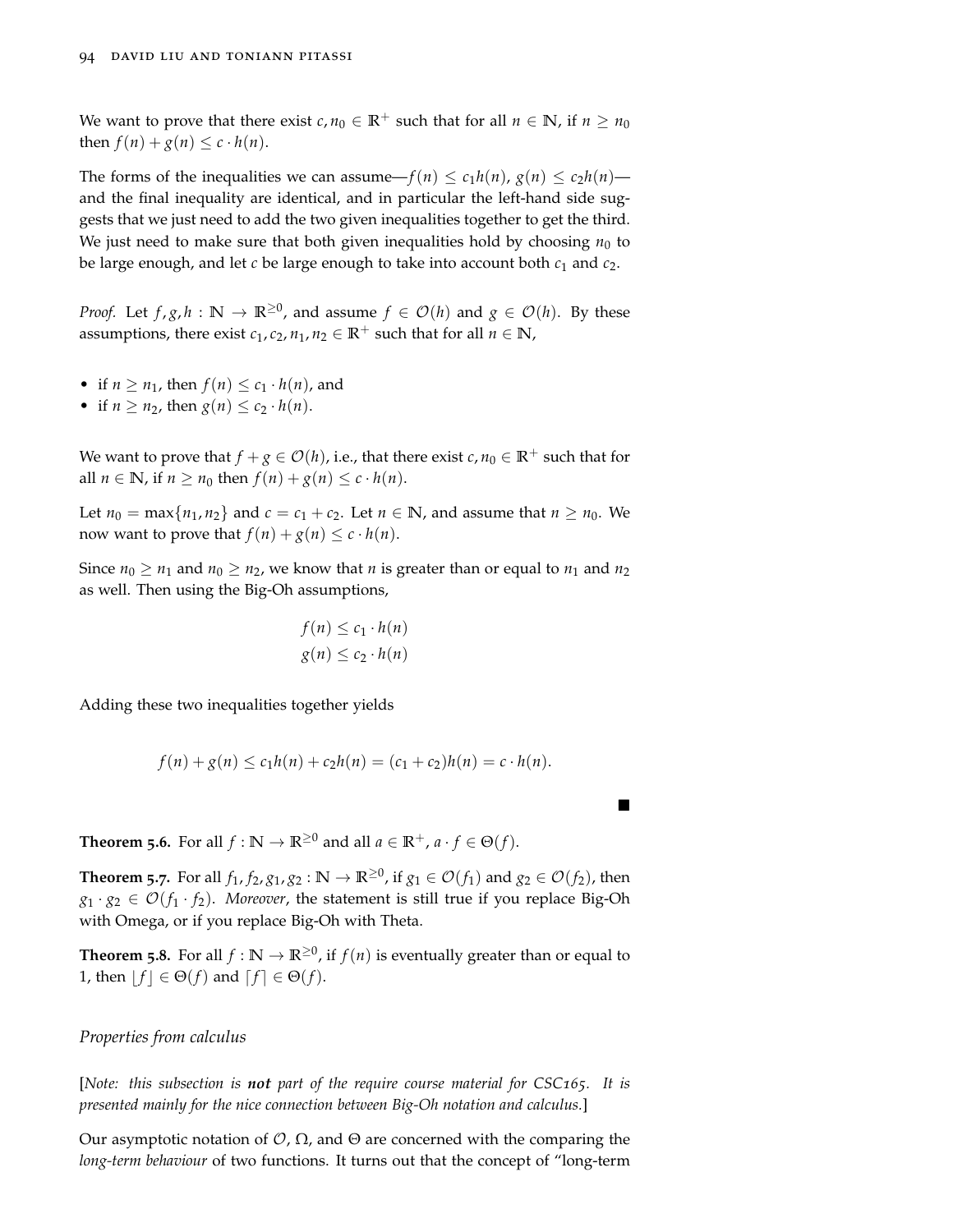behaviour" is captured in another object of mathematical study, familiar to us from calculus: the *limit* of the function as its input approaches infinity.

Formally, we have the following two definitions:<sup>13</sup>

$$
\lim_{n \to \infty} f(n) = L : \forall \epsilon \in \mathbb{R}^+, \exists n_0 \in \mathbb{N}, \forall n \in \mathbb{N}, n \ge n_0 \Rightarrow |f(n) - L| < \epsilon,
$$
\n(where  $f : \mathbb{N} \to \mathbb{R}$  and  $L \in \mathbb{R}$ )

\n
$$
\lim_{n \to \infty} f(n) = \infty : \forall M \in \mathbb{R}^+, \exists n_0 \in \mathbb{N}, \forall n \in \mathbb{N}, n \ge n_0 \Rightarrow f(n) > M
$$
\n(where  $f : \mathbb{N} \to \mathbb{R}$ )

Using just these definitions and the definitions of our asymptotic symbols  $\mathcal{O}, \Omega$ , and Θ, we can prove the following pretty remarkable results:

**Theorem 5.9.** For all  $f, g : \mathbb{N} \to \mathbb{R}^{\geq 0}$ , if  $g(n) \neq 0$  for all  $n \in \mathbb{N}$ , then the following statements hold:

- (i) If there exists  $L \in \mathbb{R}^+$  such that  $\lim_{n\to\infty} f(n)/g(n) = L$ , then  $g \in \Omega(f)$  and  $g \in \mathcal{O}(f)$ . (In other words,  $g \in \Theta(f)$ .)
- (ii) If  $\lim_{n\to\infty} f(n)/g(n) = 0$ , then  $f \in \mathcal{O}(g)$  and  $g \notin \mathcal{O}(f)$ .
- (iii) If  $\lim_{n\to\infty} f(n)/g(n) = \infty$ , then  $g \in \mathcal{O}(f)$  and  $f \notin \mathcal{O}(g)$ .

Proving this theorem is actually a very good (lengthy) exercise for a CSC165 student; they involve keeping track of variables and manipulating inequalities, two key skills you're developing in this course! And they do tend to be useful in practice (although again, not for this course) to proving asymptotic bounds like  $n^2 \in \mathcal{O}(1.01^n)$ . But note that the converse of these statements is not true; for example, it is possible (and another nice exercise) to find functions *f* and *g* such that *g* ∈  $\Theta(f)$ , but  $\lim_{n\to\infty} f(n)/g(n)$  is undefined.

## *Back to algorithms*

Let us return to our example at the beginning of the chapter:

```
1 def print_items(lst: list) -> None:
      2 for item in lst:
3 print(item)
```
How can we use our asymptotic notation to help us analyze the running time of this algorithm? Remember that we have proposed expressions like *n*, 2*n*, 11*n*,  $11n + 1.5$ , where *n* is the length of the input list.

By using asymptotic notation, we no longer need to worry about the constants involved, and so don't need to worry about whether a single call to print counts as one or ten "basic operations." Moreover, by focusing on the long-term growth, we can also ignore lower-order terms like the 1.5 in  $11n + 1.5$ <sup>14</sup>

<sup>13</sup> We're restricting our attention here to functions with domain **N** because that's our focus in computer science.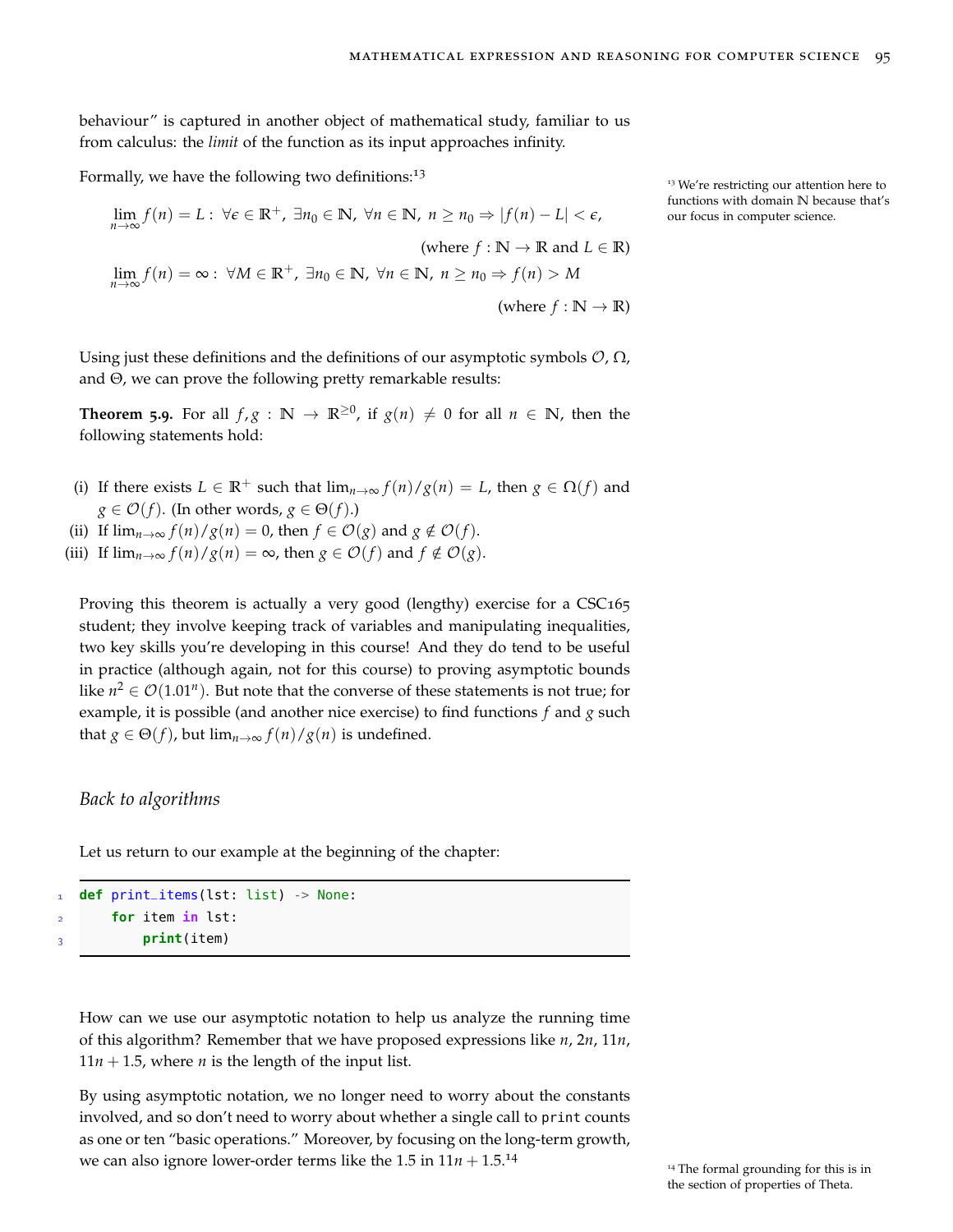Just as switching from measuring real time to counting "basic operations" allows us to ignore the computing environment in which the program runs, switching from an exact step count to asymptotic notation allows us to ignore machineand programming language-dependent constants involved in the execution of the code.

Having ignored all these external factors, our analysis will concentrate on how the **size of the input** influences the running time of a program, where we measure running time just using asymptotic notation, and not exact expressions.

**Warning**: the "size" of the input to a program can mean different things depending on the type of input, or even depending on the program itself. Whenever you perform a running time analysis, be sure to clearly state how you are measuring and representing input size.

Because constants don't matter, we will use a very coarse measure of "basic operation" to make our analysis as simple as possible. For our purposes, a basic operation (or step) is **any block of code whose running time does not depend on the size of the input**. 15

This includes all primitive language operations like most assignment statements, arithmetic calculations, and list and string indexing. The one major statement type which does not fit in this category is a function call—the running time of such statements depends on how long that particular function takes to run. We'll revisit this in more detail later.

<sup>15</sup> To belabour the point a little, this depends on how we define input size. For integers, we usually will assume they have a fixed size in memory (e.g., 32 bits), which is why arithmetic operations take constant time. But of course if we allow numbers to grow infinitely, this is no longer true, and performing arithmetic operations will no longer take constant time.

## *The runtime function*

print\_items is an example of a special type of program: one whose runtime depends *only* on the size of the input list, and not the contents of the list. That is, we expect that print\_items takes the same amount of time on every list of length 100. We can make this a little more clear by introducing one piece of notation that will come in handy for the rest of the chapter.

**Definition 5.8.** Let func be an algorithm. For every  $n \in \mathbb{N}$ , we define the set  $\mathcal{I}_{func,n}$  to be the set of allowed inputs to func of size *n*.

**Example 5.6.** For example, I*print*\_*items*,100 is simply the set of all lists of length 100. I*print*\_*items*,0 is the set containing just one input: the empty list.

We can restate our observation about print\_items in terms of these sets: for all  $n \in \mathbb{N}$ , every element of  $\mathcal{I}_{print \text{ items},n}$  has the *same* runtime when passed to print\_items.

**Definition 5.9.** Let func be an algorithm whose runtime depends *only* on its input size. We define the **running time function of <code>func</code> as**  $RT_{func}: \mathbb{N} \to \mathbb{R}^{\geq 0}$ **,** where  $RT_{func}(n)$  is equal to the running time of func when given an input of size *n*. 16

The goal of a *runtime analysis* for func is to find a function *f* (consisting of just elementary functions) such that  $RT_{func} \in \Theta(f)$ .

 $16$  We will often abbreviate "running time" to "runtime".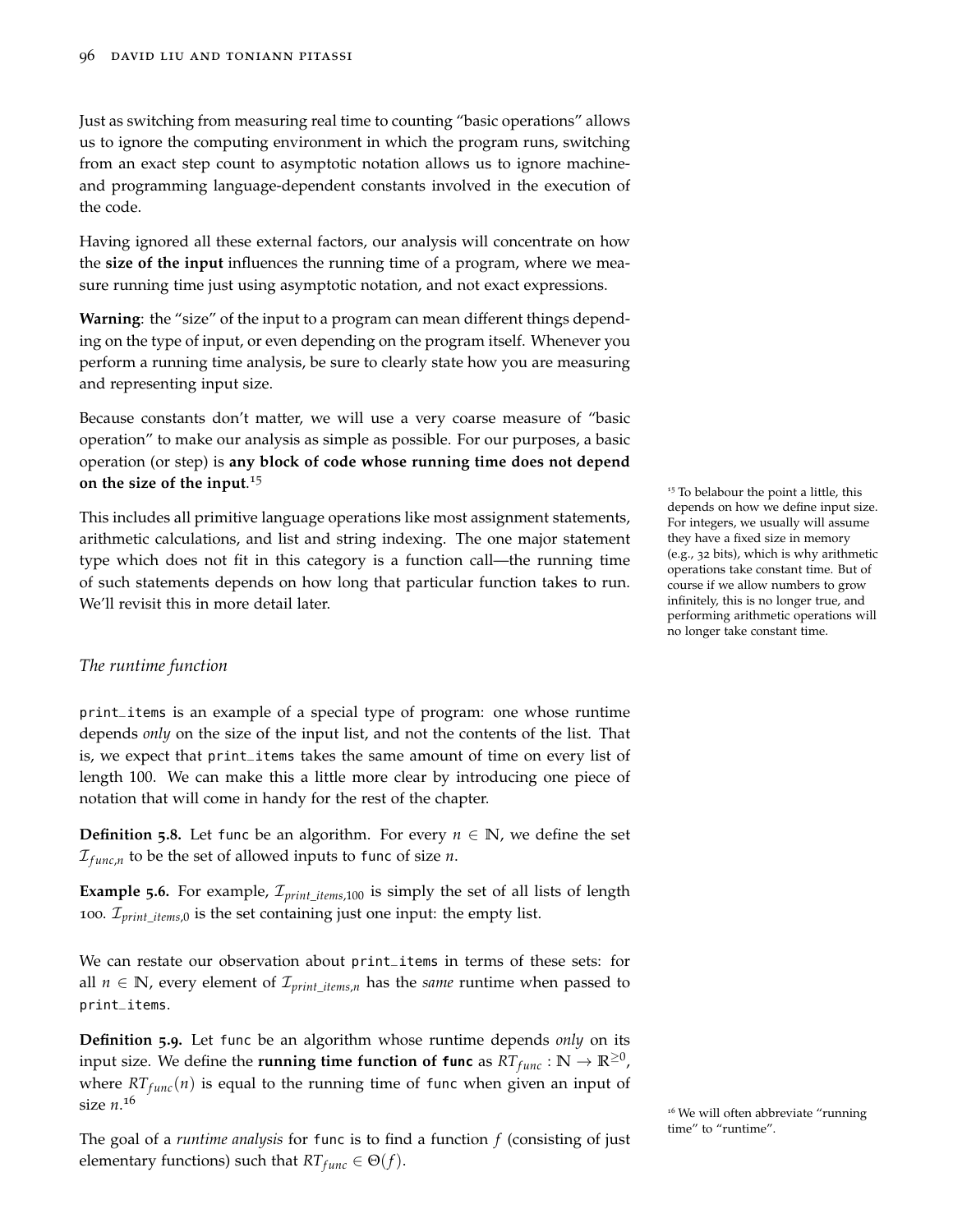Our first technique for performing this runtime analysis follows four steps:

- 1. Identify the blocks of code which can be counted as a single basic operation, because they don't depend on the input size.
- 2. Identify any loops in the code, which cause basic operations to repeat. You'll need to figure out how many times those loops run, based on the size of the input. Be *exact* when counting loop iterations.
- 3. Use your observations from the previous two steps to come up with an expression for the number of basic operations used in this algorithm—i.e., find an exact expression for  $RT_{func}(n)$ .
- 4. Use the properties of asymptotic notation to find an elementary function *f* such that  $RT_{func} \in \Theta(f(n)).$

Because Theta expressions depend only on the fastest-growing term in a sum, *and* ignores constants, we don't even need an exact, "correct" expression for the number of basic operations. This allows us to be rough with our analysis, but still get the correct Theta expression.

**Example 5.7.** Consider the function print\_items. We define input size to be the *number of items of the input list*. Perform a runtime analysis of print\_items.

*Proof.* For this algorithm, each iteration of the loop can be counted as a single operation, because nothing in it (including the call to print) depends on the size of the input list.<sup>17</sup>

So the running time depends on the number of loop iterations. Since this is a for loop over the lst argument, we know that the loop runs *n* times, where *n* is the length of lst.

Thus the total number of basic operations performed is *n*, and so the running time is  $RT_{print\_items}(n) = n$ , which is  $\Theta(n)$ .

others (imagine printing a string of one-thousand characters vs. the number 5). But by defining input size purely as the number of items, we are implicitly ignoring the size of the individual items. The running time of a call to print does *not* depend on the length of the input list.  $\blacksquare$ 

<sup>17</sup> This is actually a little subtle. If we consider the size of individual list elements, it could be the case that some take a much longer time to print than

It is quite possible to have nested loops in a function body, and analyze the running time in the same fashion. The simplest method of tackling such functions is to count the number of repeated basic operations in a loop starting with the *innermost* loop and working your way out.

**Example 5.8.** Consider the following function.

```
1 def print_sums(lst: list) -> None:
      2 for item1 in lst:
3 for item2 in lst:
              4 print(item1 + item2)
```
Perform a runtime analysis of print\_sums. (For the remainder of this course, we will assume input size for a list is always its length, unless something else is specified.)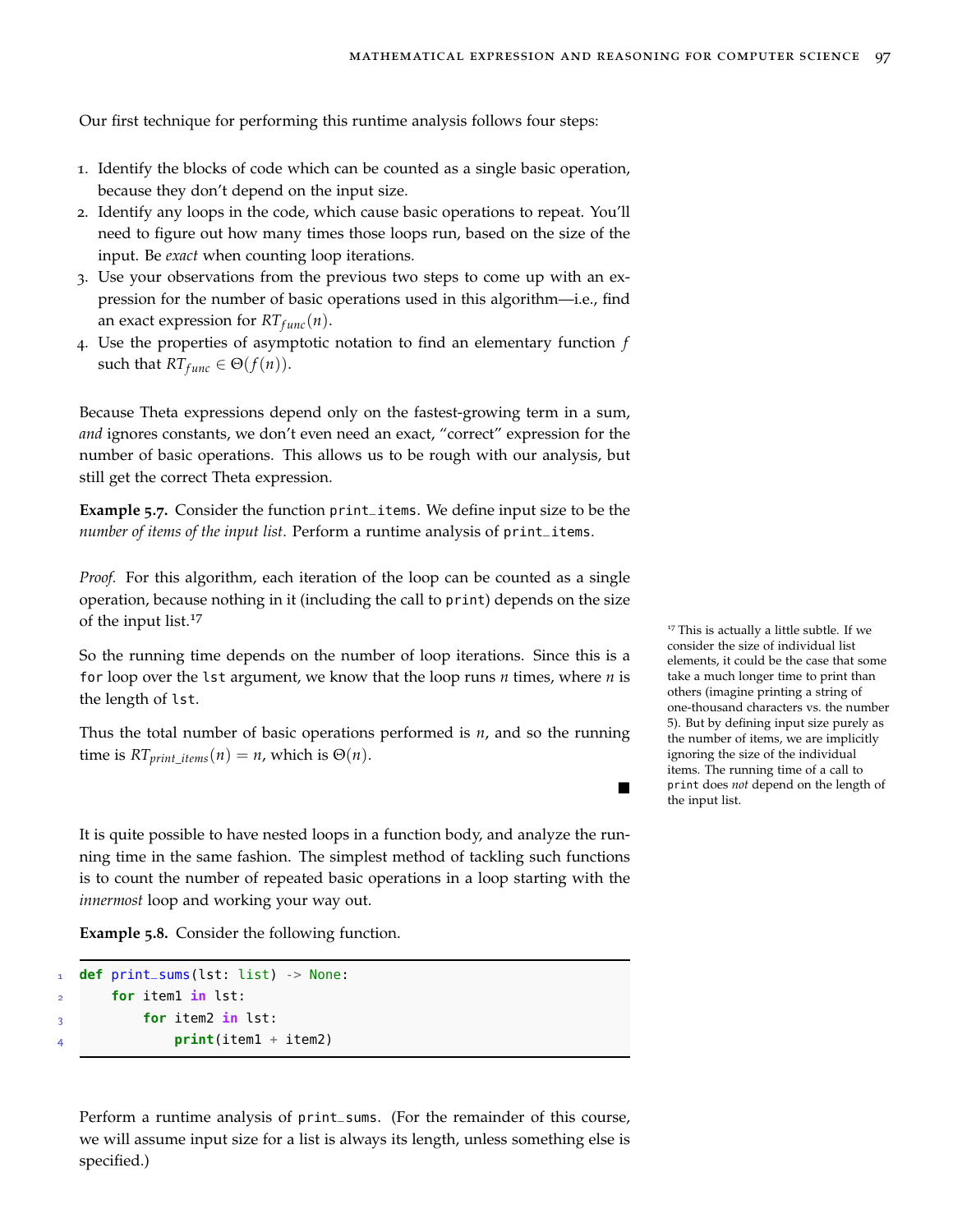*Proof.* Let *n* be the length of lst.

The inner loop (for item2 in lst) runs *n* times (once per item in lst), and each iteration is just a single basic operation.

But the entire inner loop is itself repeated, since it is inside another loop. The outer loop runs *n* times as well, and each of its iterations takes *n* operations.

So then the total number of basic operations is

 $RT_{print\_sum}(n)$  = steps for the inner loop  $\times$  number of times inner loop is repeated  $= n \times n$  $= n^2$ 

So the running time of this algorithm is  $\Theta(n^2)$ .

Students often make the mistake, however, that the number of nested loops should always be the exponent of *n* in the Big-Oh expression.<sup>18</sup> However, things  $\frac{18}{18}$  E.g., two levels of nested loops always are not that simple, and in particular, not every loop takes *n* iterations.

**Example 5.9.** Consider the following function:

```
1 def f(lst: List[int]) -> None:
       2 for item in lst:
\frac{3}{3} for i in range(10):
                4 print(item + i)
```
Perform a runtime analysis of this function.

*Proof.* Let *n* be the length of the input list 1st. The inner loop repeats 10 times, and each iteration is again a single basic operation, for a total of 10 basic operations. The outer loop repeats *n* times, and each iteration takes 10 steps, for a total of 10*n* steps. So the running time of this function is Θ(*n*). (Even though it has a nested loop!)

*Alternative, more concise analysis*. The inner loop's running time doesn't depend on the number of items in the input list, so we can count it as a single basic operation.

The outer loop runs *n* times, and each iteration takes 1 step, for a total of *n* steps, which is  $\Theta(n)$ .

When we are analyzing the running time of two blocks of code executed in sequence (one after the other), we add together their individual running times. The sum theorems are particularly helpful here, as it tells us that we can simply compute Theta expressions for the blocks individually, and then combine them becomes  $\Theta(n^2)$ .

 $\blacksquare$ 

п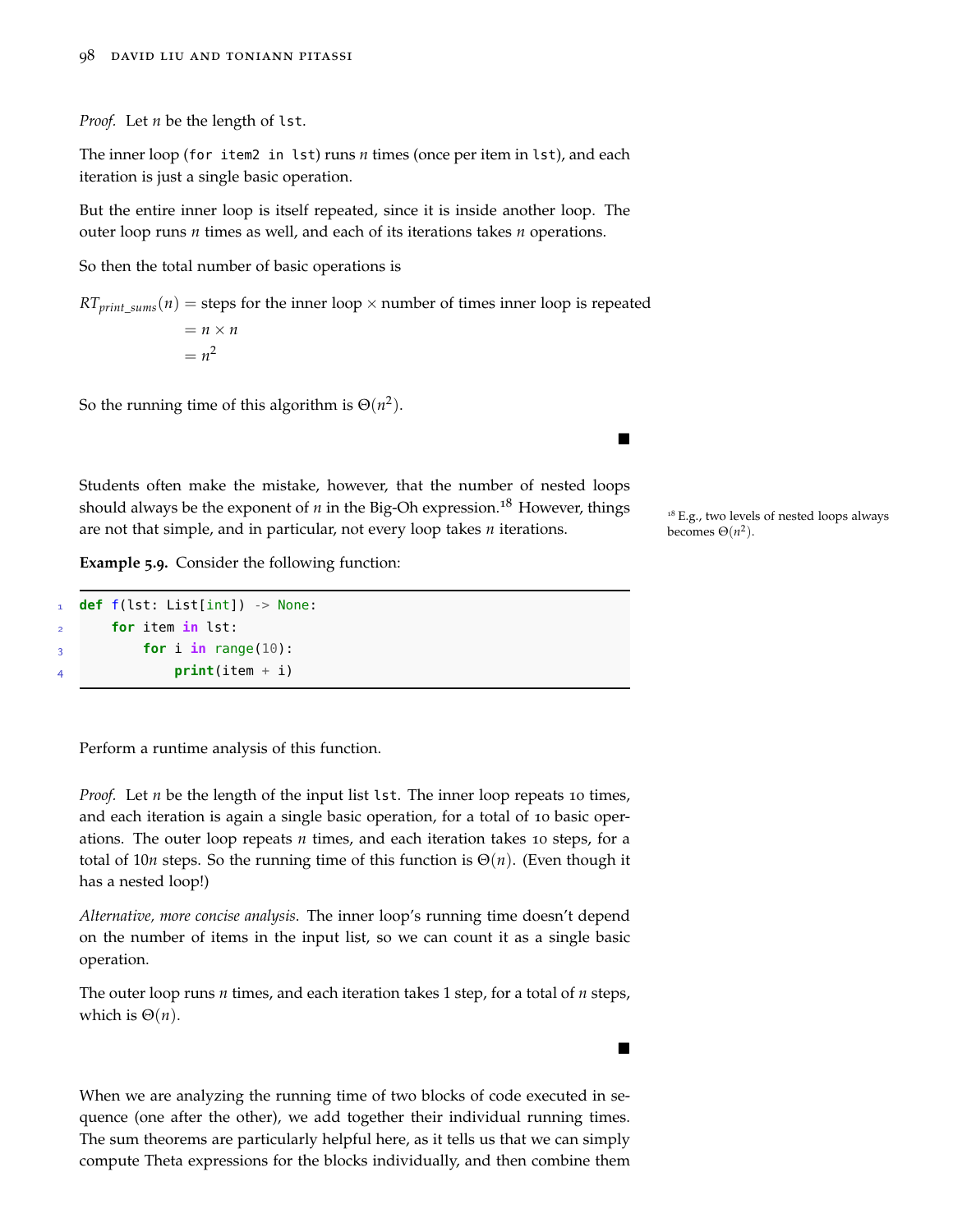$\blacksquare$ 

just by taking the fastest-growing one. Because Theta expressions are a simplification of exact mathematical function expressions, taking this approach is often easier and faster than trying to count an exact number steps for the entire function.<sup>19</sup>

**Example 5.10.** Analyze the running time of the following function, which is a combination of two previous functions.

```
def combined(lst: list) -> None:
     # Loop 1
3 for item in lst:
         for i in range(10):
5 print(item + i)
     # Loop 2
     7 for item1 in lst:
8 for item2 in lst:
9 print(item1 + item2)
```
*Proof.* Let *n* be the length of lst. We have already seen that the first loop runs in time  $\Theta(n)$ , while the second loop runs in time  $\Theta(n^2)$ .<sup>20</sup>

By Theorem [5](#page-92-0).5, we can conclude that combined runs in time  $\Theta(n^2)$ . (Since the number of basic operations of the second loop is a function  $f(n) \in \Theta(n)$ .  $n \in \mathcal{O}(n^2)$ .)

*Loop iterations with changing costs*

Consider the following function:

| 1 def all_pairs(lst: list) -> None:      |
|------------------------------------------|
| $i = 0$                                  |
| while $i < len(lst)$ :<br>$\overline{3}$ |
| $i = 0$                                  |
| while $j < i$ :                          |
| $print(i + j)$                           |
| $j = j + 1$                              |
| $i = i + 1$                              |
|                                          |

Like previous examples, this function has a nested loop. However, unlike those examples, here the inner loop's running time depends on the current value of i, i.e., which iteration of the outer loop we're on.

This means we cannot take the previous approach of calculating the cost of the inner loop, and multiplying it by the number of iterations of the outer loop; this only works if the cost of each outer loop iteration is the same.

<sup>19</sup> E.g.,  $\Theta(n^2)$  is simpler than  $10n^2 +$  $0.001n + 165.$ 

<sup>20</sup> By "runs in time  $\Theta(n)$ ," we mean that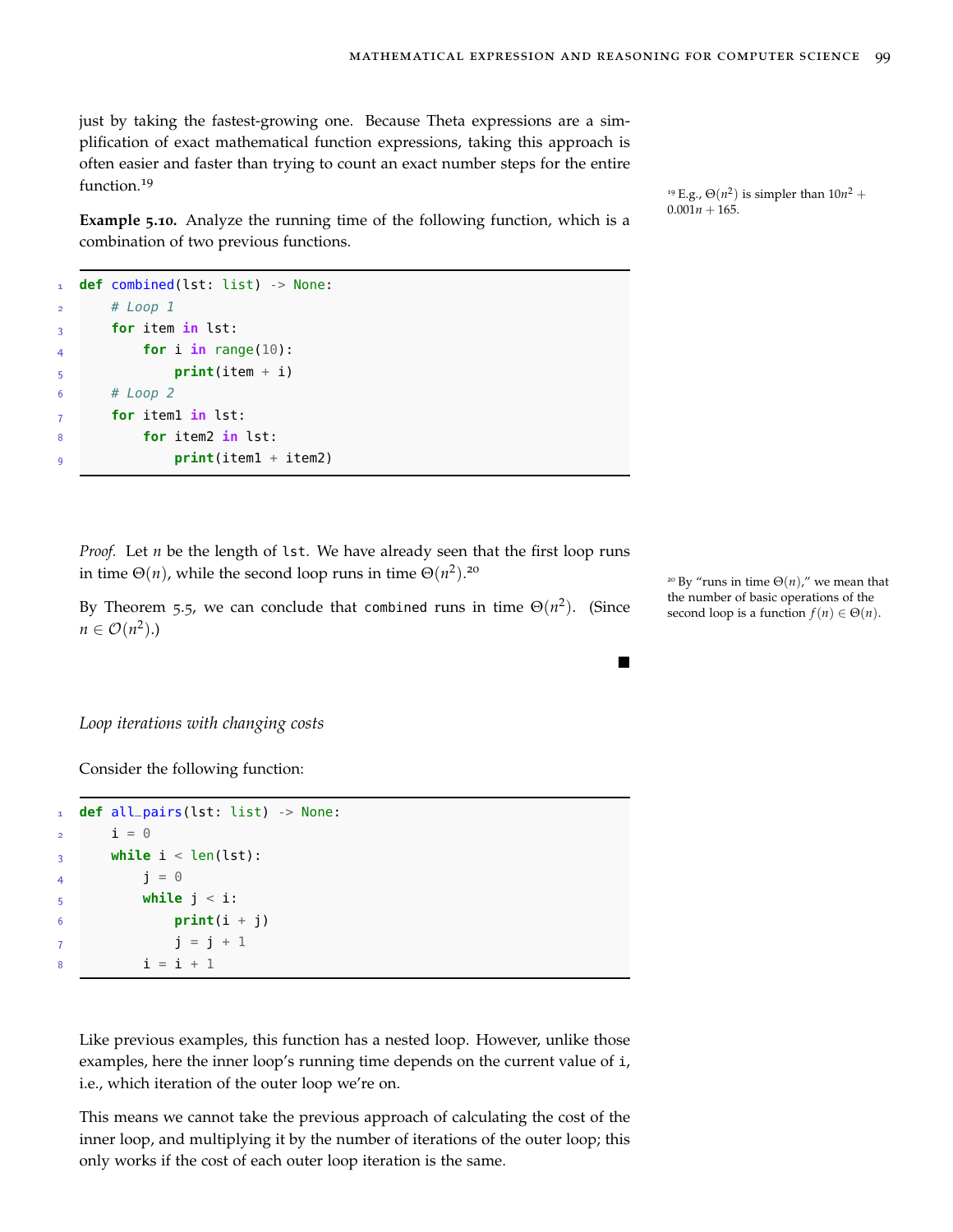So instead, we need to manually add up the cost of each iteration of the outer loop, which depends on the number of iterations of the inner loop. More specifically, since *j* goes from 0 to  $i - 1$ , the number of iterations of the inner loop is *i*, and each iteration of the inner loop counts as one basic operation. So the cost of the *i*-th iteration of the outer loop is  $i + 1$ , where the 1 comes from counting the assignment statements in the outer loop.

Let *n* be the length of the input list, and  $RT_{all\_pairs}(n)$  be the running time of all\_pairs on a list of length *n*. We add the cost of the first assignment statement  $i = 0$  (1 step) the cost of each iteration for the outer loop.

$$
RT_{all\_pairs}(n) = 1 + \sum_{i=0}^{n-1} (i+1) = 1 + \sum_{i'=1}^{n} i' = 1 + \frac{n(n+1)}{2} \in \Theta(n^2).
$$

## *Helper functions*

Finally, let us return to how we deal with helper functions in our analysis. Suppose we are asked to analyze the running time of the following function under the assumption that the helper functions do not change the size of lst:

```
1 def uses_helpers(lst: list) -> None:
     x = \text{helper1}(\text{lst})y = \text{helper2}(lst)4 return x + y
```
As with analyzing any other sequential program, we simply take the sum of each individual code block's running time. That is, we take the running time of helper1 when given input lst, the running time of helper2 when given input lst, and the single basic operation for return  $x + y$ , and add these together. We do not need to add any "extra overhead" for calling functions: while this overhead often exists, it does not depend on the size of the input, and so we treat this as a single basic operation that can be ignored. $^{21}$ 

**Example 5.11.** Prove that if helper1 runs in time  $\Theta(n^2)$  and helper2 runs in time  $\qquad \qquad \text{with the size of the input.}$  $\Theta(n^3)$ , where the  $n$  in both cases is the size of their input list, then uses\_helper runs in time  $\Theta(n^3)$ .

*Proof.* Let *n* be the size of the input to uses\_helpers. Then because helper1 is called on the same input, it takes time  $\Theta(n^2)$ . Similarly, helper2 takes time  $\Theta(n^3)$ . Finally, the cost of the return statement is  $\Theta(1)$ .

Taking the sum of these yields a total running time of  $\Theta(n^3)$ .

Note that unlike previous examples, this analysis was an implication: the running time of uses\_helpers depends on the running times of helper1 and helper2. It is important to keep this in mind when both writing and analyzing your code:

<sup>21</sup> Any constant number of basic opera-

п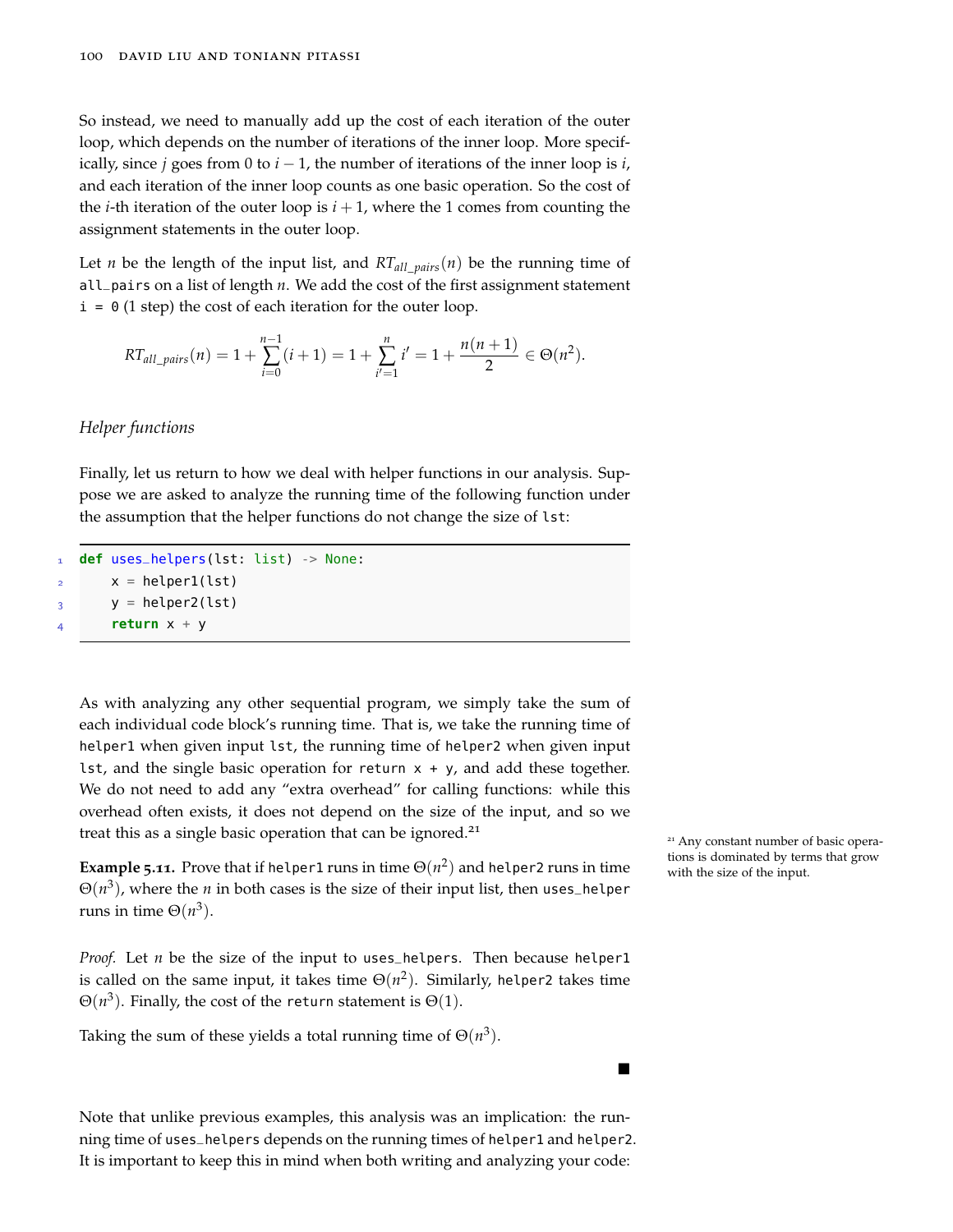it is easy to skim over a helper function call because it takes up so little visual space, but that one call might make the difference between a  $\Theta(n)$  and  $\Theta(2^n)$ running time.

#### *Some trickier examples*

Students often get the impression that runtime analysis is all about counting the level of nested loops. Our goal here is to convince you that runtime analysis isn't always straight-forward, and in fact can lead to surprising results, even for simple-looking algorithms!

**Example 5.12.** Let us analyze the runtime of the following function, which determines whether a number is prime.

```
1 def is_prime(n: int) -> bool:
     if n < 2:
3 return False
 4
5 d = 2
6 while d < n:
       if n \, \textdegree s \, d == 0:
8 return False # Since d divides n, n cannot be prime.
9 d = d + 110
11 return True # If the loop doesn't find a divisor, n is prime.
```
While this code is structurally very simple, consisting of a just a single loop with a standard increment, its runtime function is unlike any other we have seen before. This loop can return early, but in a way which is quite unpredictable, as it depends on when a divisor of  $n$  is found. It is possible to be more precise, and say that "the number of loop iterations is equal to one less than the smallest divisor of *n* greater than 1," but this isn't expressible in terms of elementary mathematical functions!

To the right, we show a graph of the running times (measured as number of loop iterations) of this function for the first 100 values of *n*. This nicely illustrates the difficulty with trying to summarize the runtime of is\_prime in a single Theta expression. There is an upper bound of *n* −2 iterations (this is what occurs when no divisor between 1 and *n* is found), and a lower bound of a single iteration (when the first number,  $d = 2$ , is a divisor of *n*), and some other dots in between. So we could say that the runtime of is\_prime is  $\mathcal{O}(n)$  and  $\Omega(1)$ , but in fact it is *neither*  $\Theta(n)$  nor  $\Theta(1)$ !<sup>22</sup>

**Example 5.13.** Let's go one step further with the previous example, and study a runtime *isn't always possible*. function that uses is\_prime as a helper.



<sup>22</sup> So our goal of finding an elementary Theta expression for an algorithm's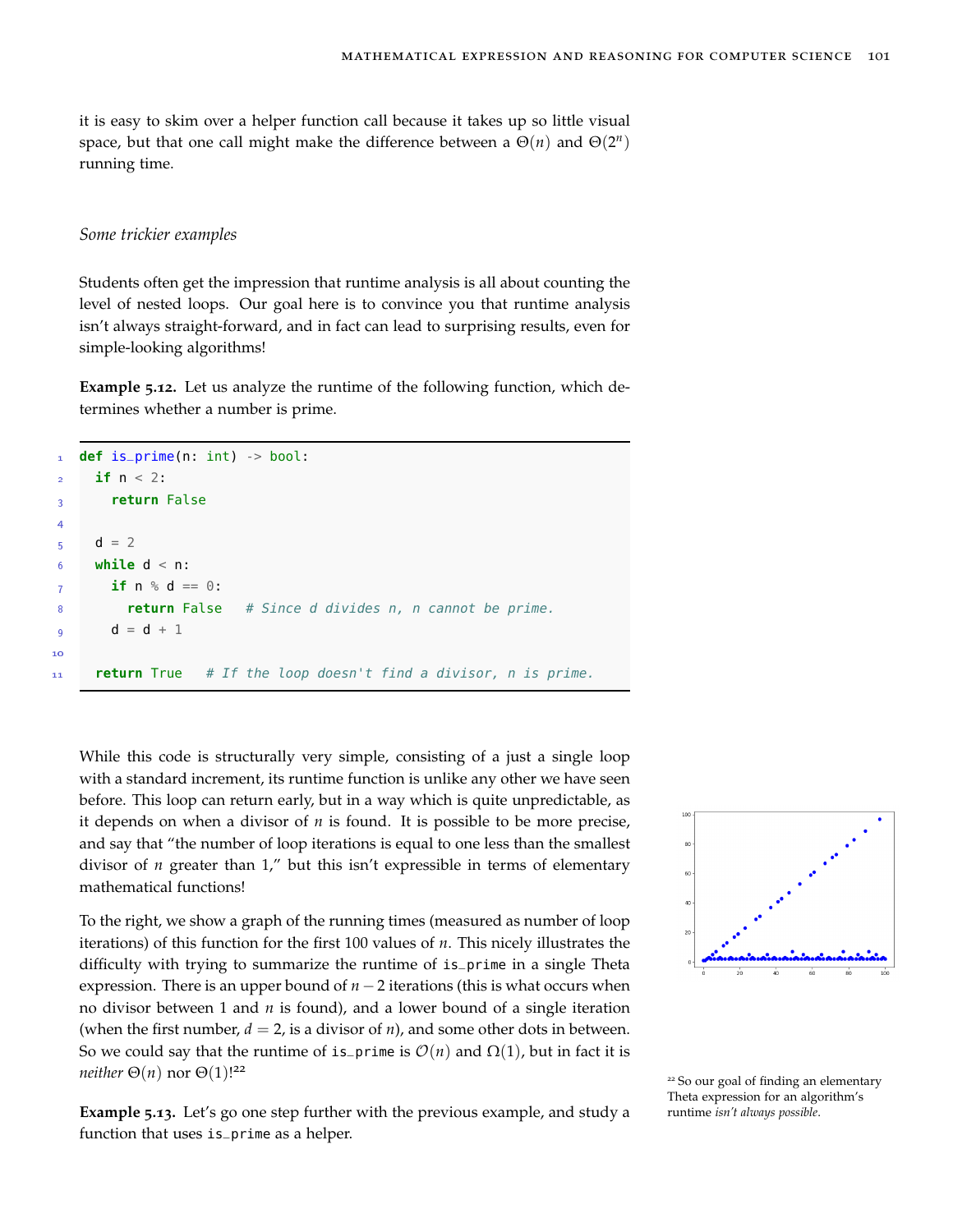```
1 def print_primes(n: int) -> None:
       for k in range(2, n + 1):
\mathbf{i} if is_prime(k):
               4 print(k)
```
What is the asymptotic running time of print\_primes as a function of *n*? It seems at first glance this should be straightforward to analyze, as the code in this function's body is structurally simple.

The problem, of course, lies in the is\_prime helper. Because it stops as soon as it finds a factor of *n* between 2 and  $n - 1$ , the number of iterations that occur can vary between 1 and  $n - 2$ . Note that is\_prime only goes through all  $n - 2$ iterations if *n* is prime.

So if we want to analyze the running time of print\_primes, we need to add up the cost of running is\_prime for each number between 2 and  $n - 1.23$  Let <sup>23</sup> We can ignore the other constant-*RTprint*\_*primes*(*n*) represent the running time of print\_primes(n), and *RTis*\_*prime*(*n*) represent the running time of is\_prime(n).

$$
RT_{print\_primes}(n) = \sum_{k=2}^{n} RT_{is\_prime}(k)
$$

How do we evaluate this sum? We could say that the running time of  $is\_prime(k)$ is at most *k* − 2, but this forces us to change the equality into an inequality:

$$
RT_{print\_primes}(n) \leq \sum_{k=2}^{n} (k-2)
$$
  
=  $\sum_{k=2}^{n} k - 2(n-1)$   
=  $\sum_{k=1}^{n} k - 2(n-1) - 1$   
=  $\frac{n(n+1)}{2} - 2n + 1$ 

In other words, we get a quadratic (*n* 2 ) running time here. But because our analysis over-estimated the running time of is\_prime(k), this is only an *upper bound* on the running time:  $RT_{print\_primes}(n) \in \mathcal{O}(n^2)$ .

In fact, this analysis did not take into account is\_prime stopping early at all! However, it is not at all obvious how to take this into account in our analysis, since we lack the mathematical tools required to think about when and how is\_prime stops early for the different values of *k*.

However, here is one simple argument that we could use to get a *lower bound* on the running time of this function. We observed that when is\_prime's input *k* is prime, its runtime is *k* − 2. So what do we get if we take the original expression time operations in print\_primes and is\_prime.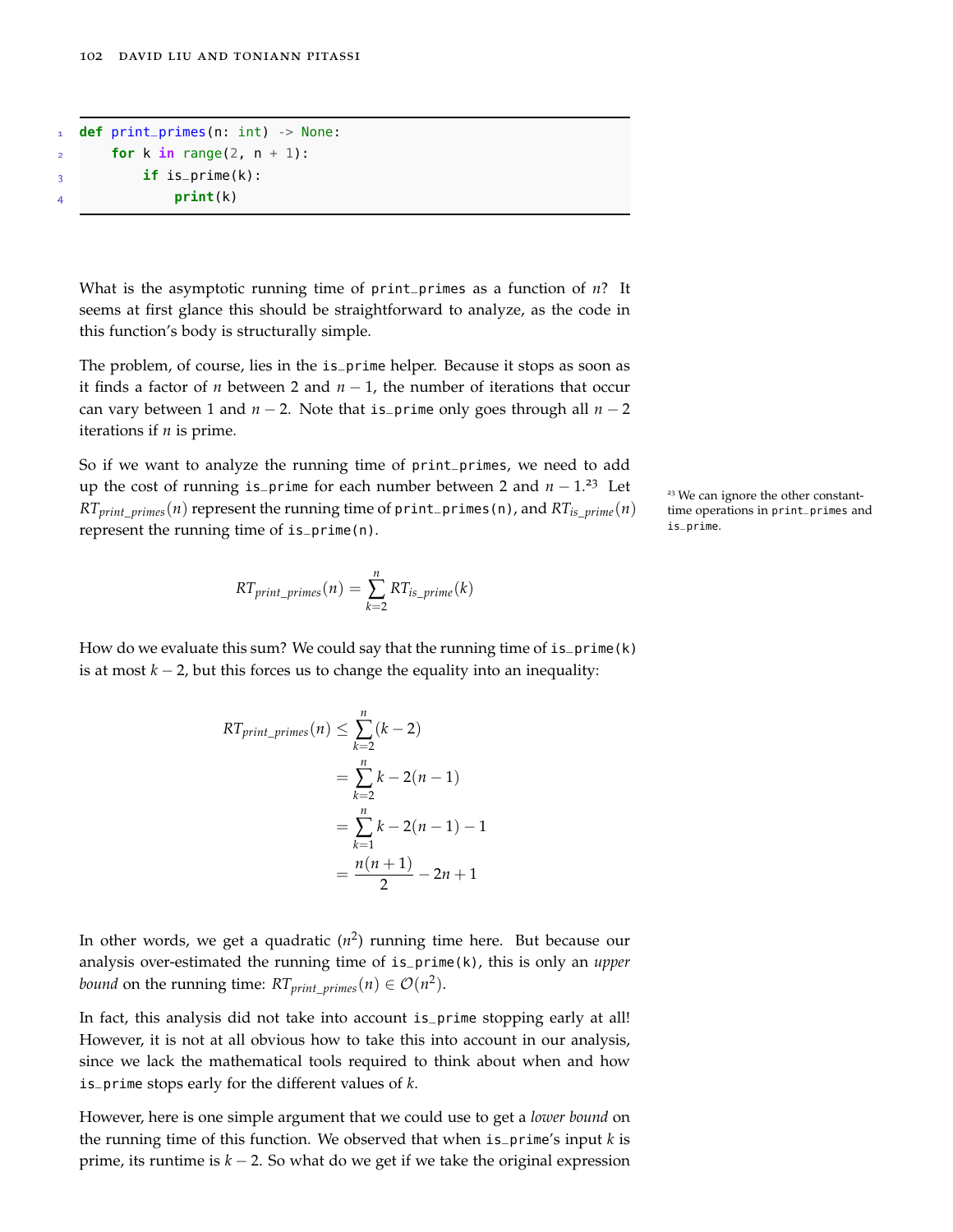for  $RT_{print\_primes}(k)$  and throw out all the terms except when *k* is prime?

$$
RT_{print\_primes}(n) = \sum_{k=2}^{n} RT_{is\_prime}(k)
$$
  
\n
$$
\geq \sum_{\substack{k \leq n \\ k \text{ is prime}}} RT_{is\_prime}(k)
$$
  
\n
$$
= \sum_{\substack{k \leq n \\ k \text{ is prime}}} (k-2)
$$
  
\n
$$
= (\sum_{\substack{k \leq n \\ k \text{ is prime}}} k) - 2 \times (\# \text{ of primes} \leq n)
$$

We know from number theory that the sum of the primes  $\leq n$  is roughly  $\frac{n^2}{\log n}$  $\frac{n}{\log n}$ , and the number of primes  $\leq n$  is roughly  $\frac{n}{\log n}$ . This means that  $RT_{print\_primes}(\breve{n}) \in$  $\Omega\left(\frac{n^2}{\log n}\right)$  $\frac{n^2}{\log n}$ .

Notice that this doesn't match our upper bound! Does that mean that one of these is wrong? Not quite—it means that the true running time is somewhere between  $\frac{n^2}{\log n}$  $\frac{n^2}{\log n}$  and  $n^2$ , but we would need to perform a better analysis to determine what it is.<sup>24</sup>

Our next example considers a standard loop, with a twist in how the loop variable changes at each iteration.

```
def twisty(n: int) -> None:
    x = n3 while x > 1:
     if x % 2 == 0:5 x = x / 26 else:
       x = 2*x - 2
```
Even though the individual lines of code in this example are simple, they combine to form a pretty complex situation. The challenge with analyzing the runtime of this function is that, unlike previous examples, here the loop counter x does not always get closer to the loop stopping condition; sometimes it does (when divided by two), and sometimes it increases!

The key insight into analyzing the runtime of this function is that we don't just need to look at what happens after a single loop iteration, but instead perform a more sophisticated analysis based on *multiple* iterations.<sup>25</sup> More concretely, <sub>25 As preparation, try tracing twisty on</sub> we'll prove the following claim.  $\frac{1}{2}$  inputs 7, 9, and 11.

*Claim* 3*.* For any value of <sup>x</sup> greater than 2, after *two* iterations of the loop the value of x decreases by at least one.

*Proof.* Let  $x_0$  be the value of variable x at some iteration of the loop, and assume  $x_0 > 2$ . Let  $x_1$  be the value of *x* after one loop iteration, and  $x_2$  the value of *x* after two loop iterations. We want to prove that  $x_2 \le x_0 - 1$ .

<sup>24</sup> And of course, there's no guarantee that the runtime is Theta of any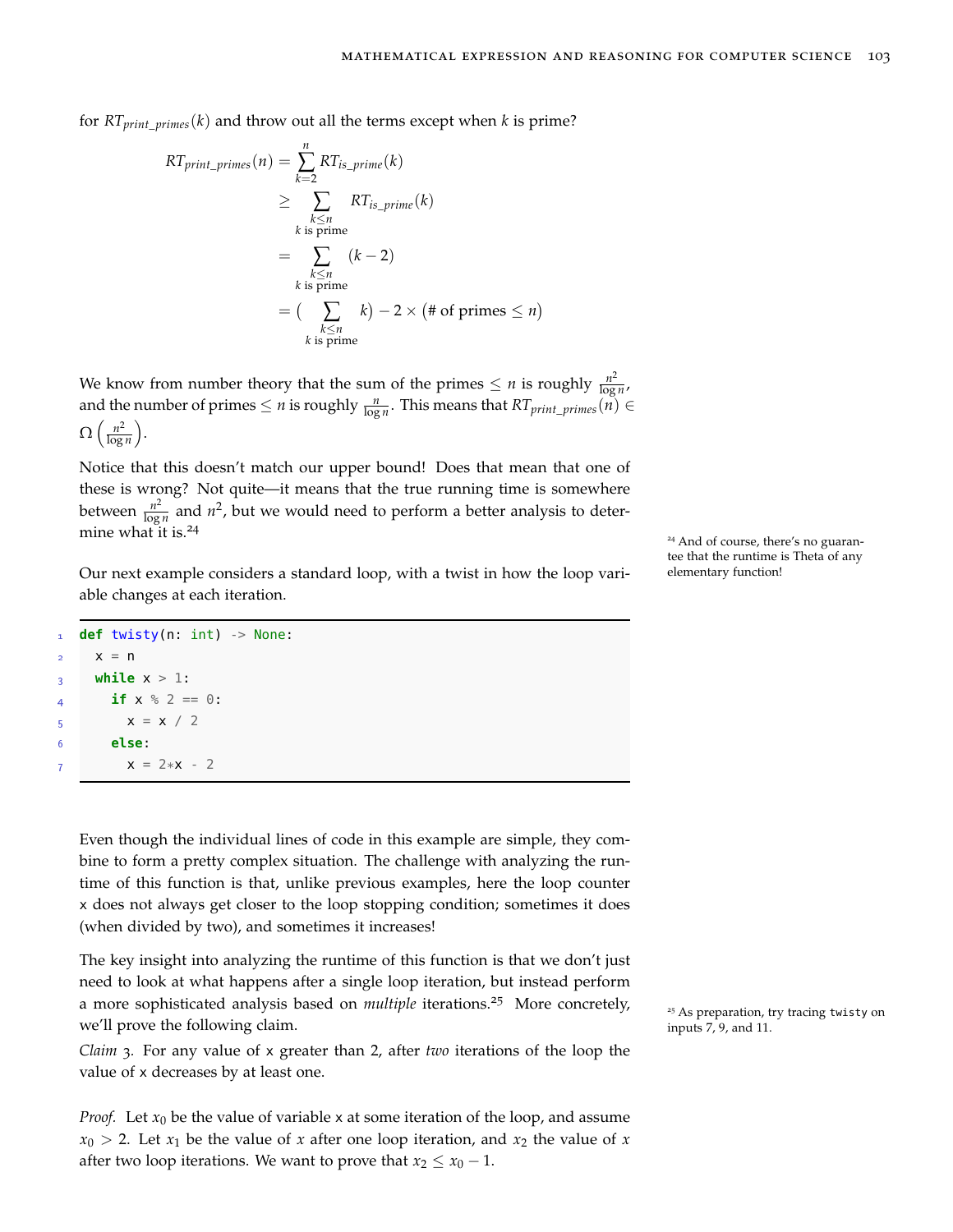We divide up this proof into four cases, based on the remainder of  $x_0$  when dividing by four.<sup>26</sup> We'll only do two cases here to illustrate the main idea, and <sub>26</sub> The intuition here is that this deterleave the last two cases as an exercise.

**Case 1**: Assume 4 | *x*<sub>0</sub>, i.e.,  $\exists k \in \mathbb{Z}$ ,  $x_0 = 4k$ .

In this case,  $x_0$  is even, so the if branch executes in the first loop iteration, and so  $x_1 = \frac{x_0}{2} = 2k$ . And so then  $x_1$  is also even, and so the if branch executes again:  $x_2 = \frac{x_1}{2} = k$ .

So then  $x_2 = \frac{1}{4}x_0 \le x_0 - 1$  (since  $x_0 \ge 4$ ), as required.

**Case** 2: Assume  $4 | x_0 - 1$ , i.e.,  $\exists k \in \mathbb{Z}, x_0 = 4k + 1$ .

In this case,  $x_0$  is odd, so the else branch executes in the first loop iteration, and so  $x_1 = 2x_0 - 2 = 8k$ . Then  $x_1$  is even, and so  $x_2 = \frac{x_1}{2} = 4k$ .

So then  $x_2 = 4k = x_0 - 1$ , as required.

**Cases 3 and 4**: left as exercises.

So this claim tells us that after every two iterations, the value of *x* decreases by at least 1. Since *x* starts at *n* and the loop terminates when *x* reaches 1 (or less), there are at most  $2(n - 1)$  loop iterations.<sup>27</sup> So then since each loop iteration <sup>27</sup> Contrast this with earlier examples takes constant time, the total running time of this algorithm is  $\mathcal{O}(n)$ .

# **Exercise Break!**

- 5.3 The analysis we performed in the previous example is incomplete for a few reasons; our goal with this set of exercises is to complete it here.
	- (a) Complete the last two cases in the proof of the claim.
	- (b) State and prove an analogous statement for how much *x* must decrease by after *three* loop iterations.
	- (c) Find an exact upper bound on the number of loop iterations taken by this algorithm. Your upper bound should be smaller (and therefore more accurate) than the one given in the example.
	- (d) Finally, find, with proof, a good *lower bound* on the number of loop iterations taken by this algorithm.

## *Worst-case and best-case running times*

In the previous section, we saw how to use asymptotic notation to characterize the *rate of growth* of the number of "basic operations" as a way of analyzing the running time of an algorithm. This approach allows us to ignore details of the computing environment in which the algorithm is run, and machine- and mines whether  $x_0$  is even/odd, and whether  $x_1$  is even/odd.

that had the loop counter increase/decrease by 1 at *every* iteration.

 $\blacksquare$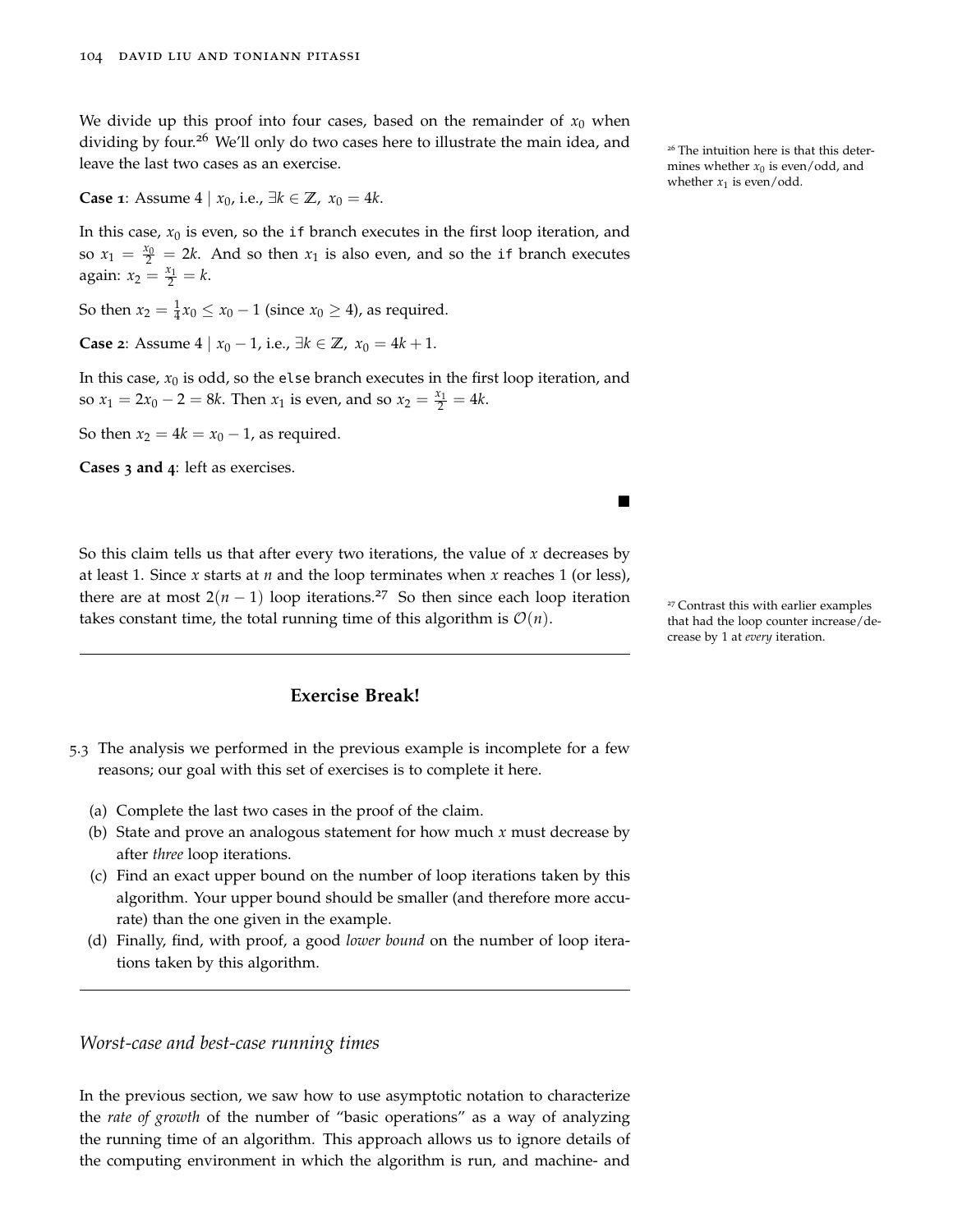language-dependent implementations of primitive operations, and instead characterize the relationship between the input size and number of basic operations performed.

However, this focus on just the input size is a little too restrictive. Even though we can define input size differently for each algorithm we analyze, we tend not to stray too far from the "natural" definitions (e.g., length of list). In practice, though, algorithms often depend on the actual value of the input, not just its size. For example, consider the following function, which searches for an even number in a list of integers.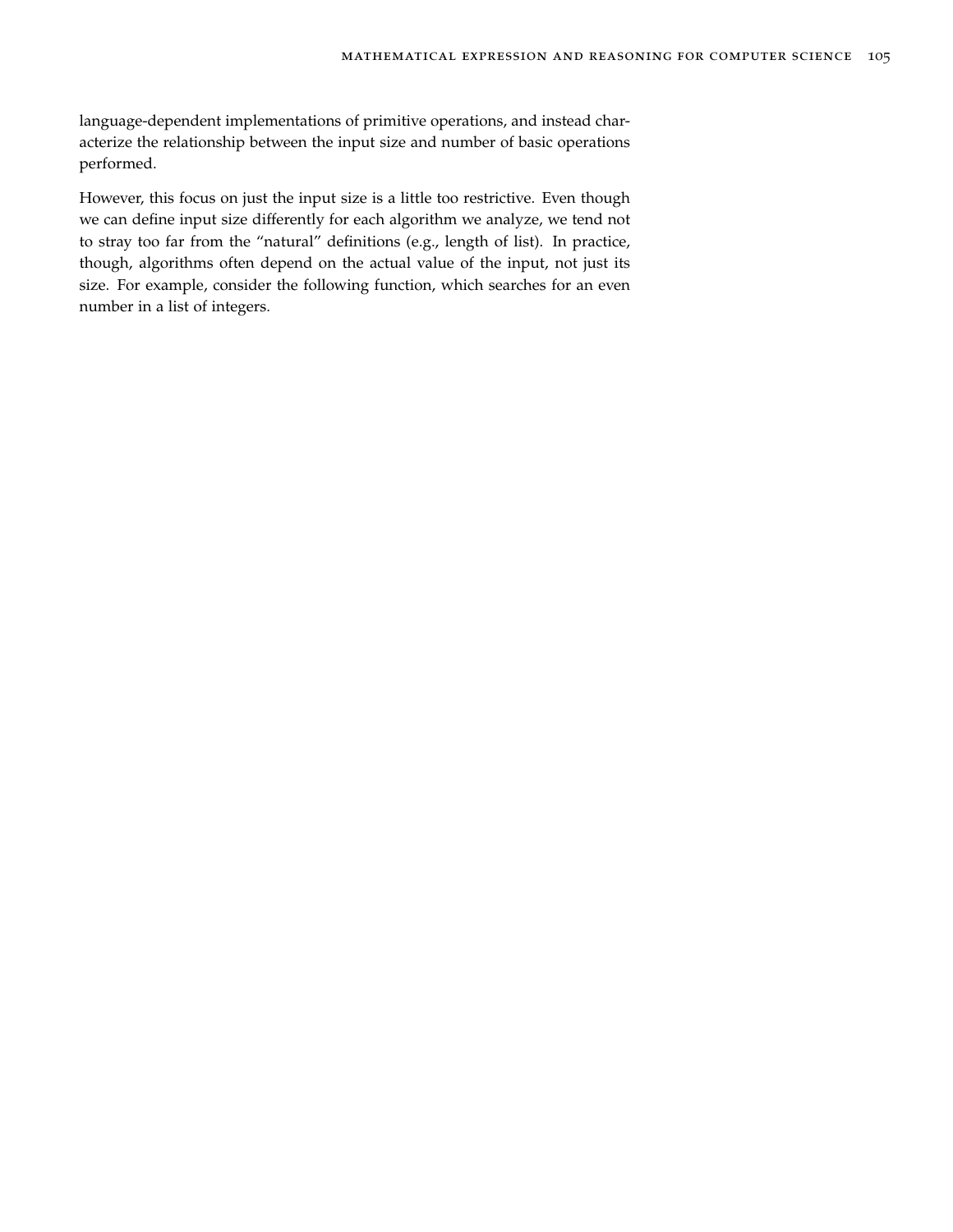```
1 def has_even(numbers: List[int]) -> bool:
       for number in numbers:
\mathbf{i} if number \frac{1}{2} == 0:
               return True
5 return False
```
Because this function returns as soon as it finds an even number in the list, its running time is not necessarily proportional to the length of the input list.

**The running time of a function can vary even when the input size is fixed.** Or using the notation of the previous section, the inputs in I*has*\_*even*,10 do *not* all have the same runtime. The question "what is *the* running time of has\_even on an input of length *n*?" does not make sense, as for a given input the runtime depends not just on its length but on which of its elements are even.

And because our asymptotic notation is used to describe the growth rate of *functions*, we cannot use it to describe the growth of a whole range of values with respect to increasing input sizes. A natural approach to fix this problem is to focus on the *maximum* of this range, which corresponds to the *slowest* the algorithm could run for a given input size.

**Definition 5.10.** Let func be a program. We define the following function, called the **worst-case running time function of func**: 28

 $WC_{func}(n) = \max \{$  *running time of executing func(x)*  $x \in \mathcal{I}_{func,n}\}$ 

Note that *WC*<sub>func</sub> is a function, not a (constant) number: it returns the maximum possible running time for an input of size *n*, for every natural number *n*. And because it is a function, we can use asymptotic notation to describe it, saying things like "the worst-case running time of this function is  $\Theta(n^2)$ ."

The goal of worst-case runtime analysis for func is to find an elementary func- $\text{tion } f \text{ such that } WC_{func} \in \Theta(f).$ 

However, it takes a bit more work to obtain tight bounds on a worst-case running time than on the runtime functions of the previous section. Let's think about just the worst-case running time for now. It is difficult to compute the *exact maximum* number of basic operations performed by this algorithm for every input size, which requires that we identify an input for each input size, count its maximum number of basic operations, and then prove that every input of this size takes at most this number of operations. Instead, we will generally take a two-pronged approach: proving matching *upper* and *lower bounds* on the worst-case running time of our algorithm.

#### *Upper bounds on the worst-case runtime*

**Definition 5.11.** Let func be a program, and  $WC_{func}$  its worst-case runtime function. We say that a function  $f : \mathbb{N} \to \mathbb{R}^{\geq 0}$  is an **upper bound on the worst-case runtime** if and only if  $WC_{func}$  is absolutely dominated by  $f$ .

<sup>28</sup> Here, "running time" is measured in exact number of basic operations. We are taking the maximum/minimum of a set of numbers, *not* a set of asymptotic expressions.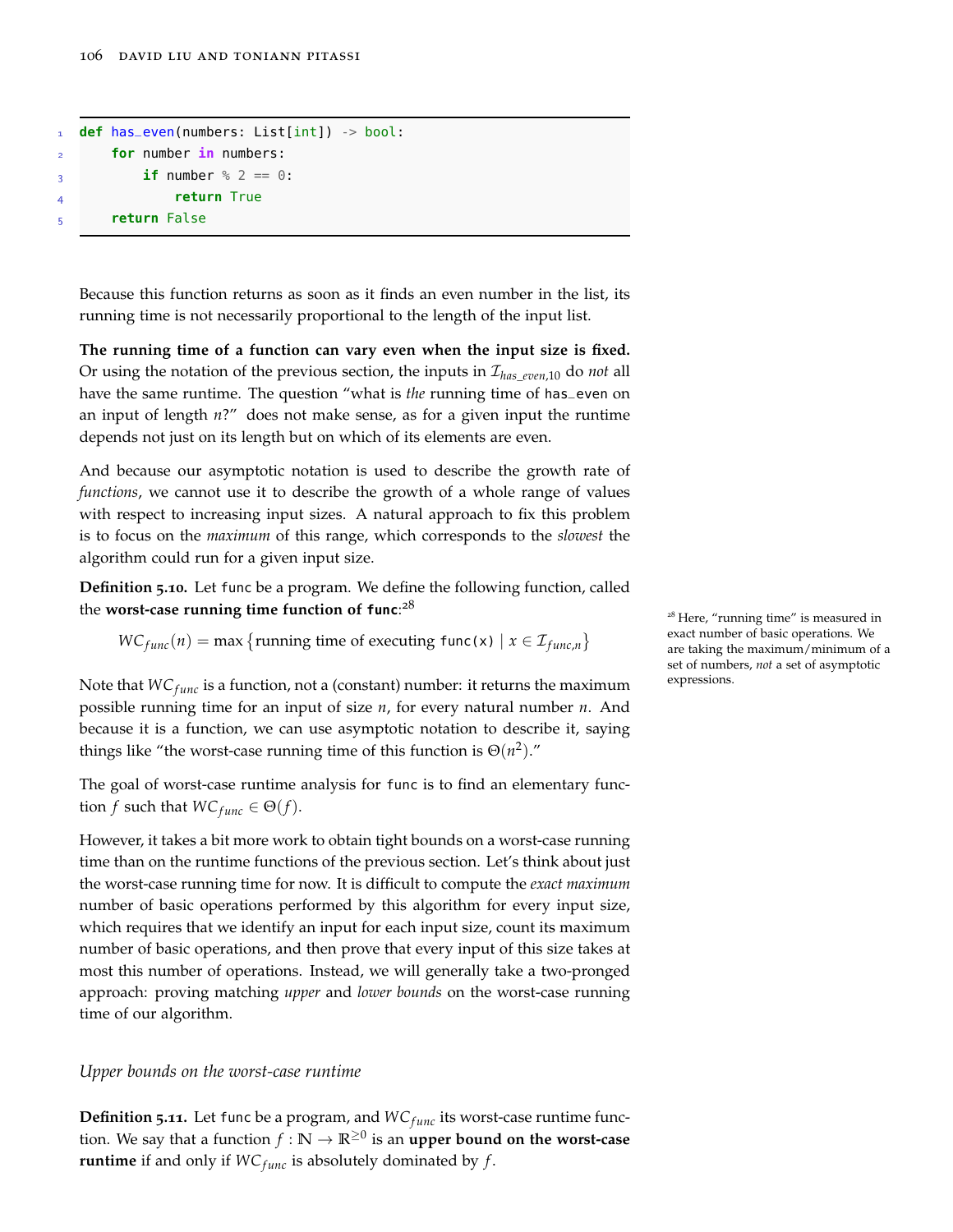$\blacksquare$ 

We use absolute dominance rather than the more refined Big-Oh because there's a very intuitive way to unpack this definition.

 $∀n ∈ ℕ, WC_{func}(n) ≤ f(n)$  $\iff$   $\forall n \in \mathbb{N}$ , max {running time of executing func(x) |  $x \in \mathcal{I}_{func,n}$  }  $\leq f(n)$  $\iff \forall n \in \mathbb{N}, \forall x \in \mathcal{I}_{func,n}$ , running time of executing func(x) ≤  $f(n)$ 

The last line comes from the fact that if we know the maximum of a set of numbers is less than some value *K*, then *all* numbers in that set must be less than *K*. Thus an upper bound on the worst-case runtime is equivalent to an upper bound on the runtimes of *all* inputs.

But how do we find such an upper bound? And what does it mean to upper bound *all* runtimes of a given input size? We'll illustrate the technique in our next example.

**Example 5.14.** Prove that  $f(n) = n + 1$  is an upper bound for the worst-case runtime of has\_even.

*Translation*. To translate this statement, we can use the equivalent form we just discussed, keeping in mind that all lists are valid inputs to has\_even:

"For every  $n \in \mathbb{N}$  and every list numbers of length *n*, the runtime of has\_even(numbers) is  $\leq n+1$ ."

*Discussion*. Before starting our proof, there is only one point we want to highlight: even though we're in a completely different context, all the techniques of proof we learned earlier still apply! In particular, the translated statement begins with two universal quantifiers, and just knowing this alone should anticipate how we'll start our proof.

*Proof.* We will let  $n \in \mathbb{N}$ , and let numbers be an arbitrary list of length *n*. We want to show that has\_even(numbers) takes at most  $n + 1$  basic operations.

Note that we can't assume anything about the values inside numbers. However, we can still make some observations about the code:

- The loop (for number in numbers) iterates *at most n* times. Each loop iteration counts as a single basic operation, so the loop takes at most *n* basic operations.
- The return False statement (if it is executed) counts as 1 basic operation.

The total number of basic operations possible is simply their sum:  $n + 1$ .

Note that we did *not* prove that has\_even(numbers) takes exactly *n* + 1 basic operations for an arbitrary input numbers (this is false); we only proved an *upper*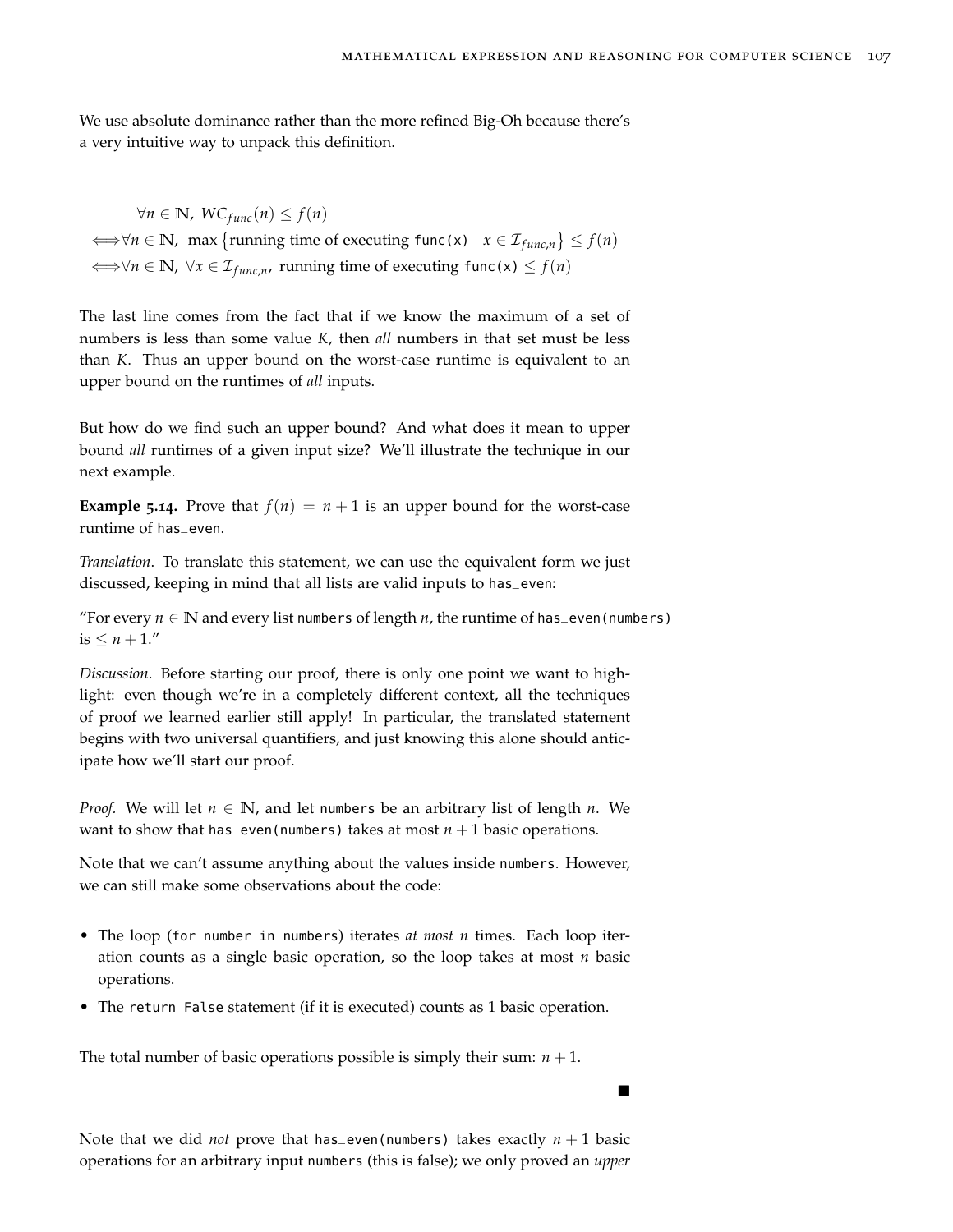*bound* on the number of operations. And in fact, we don't even care that much about the exact number: what we ultimately care about is the asymptotic growth rate, which is linear for  $n + 1$ . This allows us to conclude that the worst-case running time of has\_even is  $\mathcal{O}(n)$ , where *n* is the length of the input list. Note that we must use Big-Oh here, not Theta: we don't yet know that this upper bound is tight.<sup>29</sup>

# *Lower bounds on the worst-case runtime* would still have been valid.

So how do we prove our upper bound is tight? Since we've just shown that  $WC(n) \in \mathcal{O}(n)$ , we need to prove the corresponding lower bound  $WC(n) \in$  $\Omega(n)$ . But what does it mean to prove a lower bound on the maximum of a set of numbers? Suppose we have a set of numbers *S*, and say that "the maximum of *S* is at least 50." This doesn't tell us what the maximum of *S* actually is, but it does give us one piece of information: there has to be a number in *S* which is at least 50.

The key insight is that the converse is also true—if I tell you that *S* contains the number 50, then you can conclude that the maximum of *S* is at least 50.

$$
\max(S) \ge 50 \Leftrightarrow (\exists x \in S, x \ge 50).
$$

Using this idea, we'll give a formal definition for a lower bound on the worstcase runtime of an algorithm.

**Definition 5.12.** Let func be a program, and  $WC_{func}$  is worst-case runtime function. We say that a function  $f : \mathbb{N} \to \mathbb{R}^{\geq 0}$  is a **lower bound on the worst-case runtime** if and only if *f* is absolutely dominated by  $WC_{func}$ .

In an analogous fashion to the upper bound, we unpack this definition:

$$
\forall n \in \mathbb{N}, \ W C_{func}(n) \ge f(n)
$$
  

$$
\iff \forall n \in \mathbb{N}, \text{ max } \{ \text{running time of executing func(x)} \mid x \in \mathcal{I}_{func,n} \} \ge f(n)
$$
  

$$
\iff \forall n \in \mathbb{N}, \exists x \in \mathcal{I}_{func,n}, \text{ running time of executing func(x)} \ge f(n)
$$

Remarkably, the crucial difference between this definition and the one for upper bounds is a change of quantifier: now the input  $x$  is existentially quantified, meaning we get to pick it. Or really, our goal is to find a whole *set* of inputs, one per input size, whose runtime is larger than a lower bound. So to find a lower bound on the worst-case running time, we need a set of inputs, one per input size, whose running time is "large" (i.e., close to the upper bound of  $n + 1$ ). Technically, we need an input family whose runtime is  $\Omega(n+1)$ , but in this case, it's actually possible to obtain exactly this number of steps.

Prove that the function  $f(n) = n + 1$  is a lower bound on the worst-case runtime of has\_even.

*Translation*. We'll state the equivalent form in English, mainly to remind you about the intuition here.

"For every  $n \in \mathbb{N}$ , there exists an input list numbers such that has\_even(numbers) takes at least  $n + 1$  basic operations.

<sup>29</sup> If this is surprising, note that we could have done the above proof but replaced  $n + 1$  by  $5000n + 165$  and it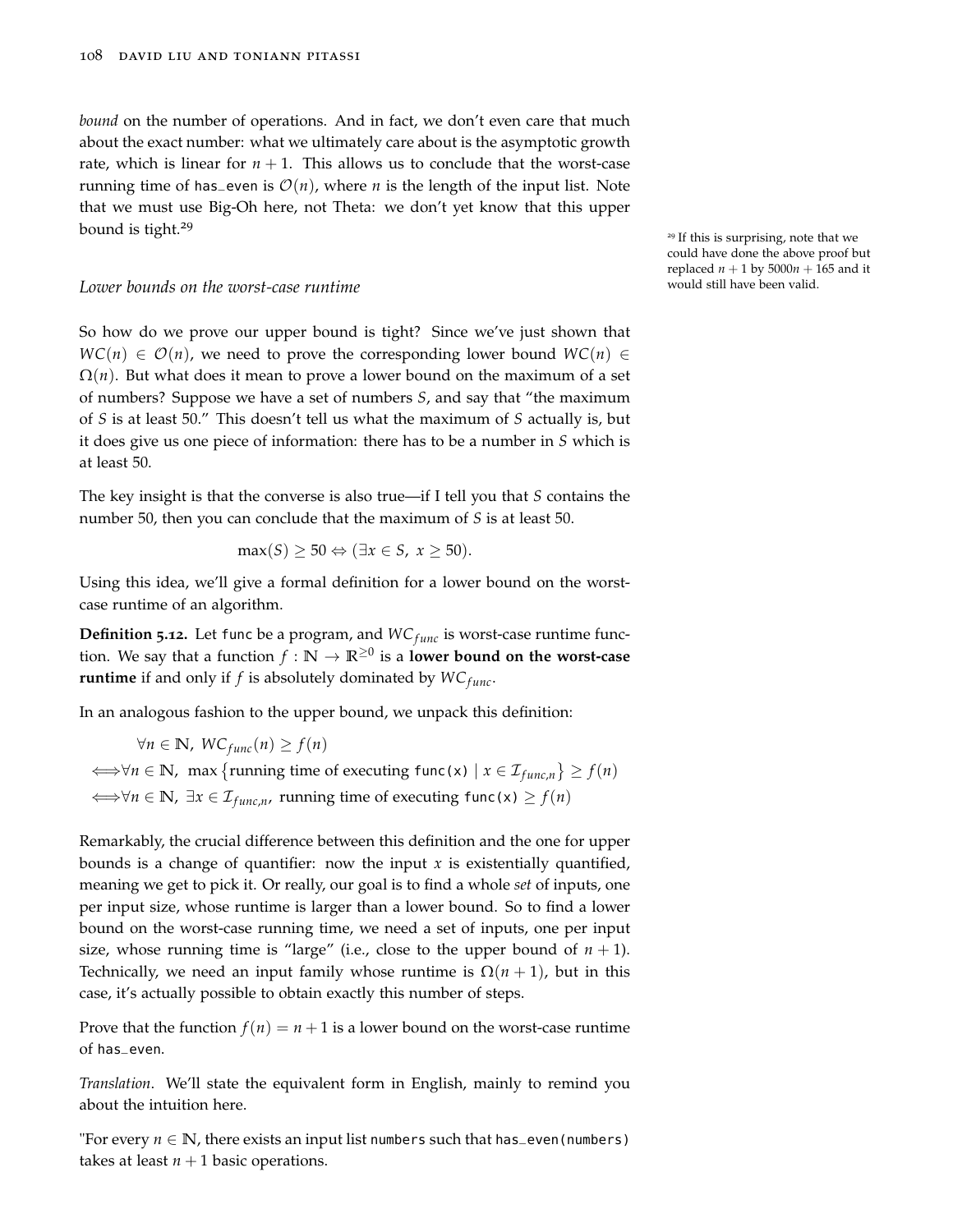$\blacksquare$ 

*Proof.* Let  $n \in \mathbb{N}$ . Let numbers be the list of length *n* consisting of all 1's. We'll prove that has even(numbers) takes at least  $n + 1$  basic operations.

In this case, the if condition in the loop is always false, so the loop never stops early. Therefore it iterates exactly *n* times (once per item in the list), with each iteration taking one basic operation.

Finally, the return False statement executes, which is one basic operation. So the total number of basic operations for this input is  $n + 1$ , which is  $\Omega(n)$ .

#### *Putting it all together*

Finally, we can combine our upper and lower bounds on *WChas*\_*even* to obtain a tight asymptotic bound.

**Example 5.15.** The worst-case running time of has even is  $\Theta(n)$ , where *n* is the length of the input list.

*Proof.* Since we've proved that  $WC_{has\ even}$  is in  $O(n)$  and in  $\Omega(n)$ , it is in  $\Theta(n)$ .

To summarize, to obtain a tight bound on the worst-case running time of a function, we need to do two things:

- Use the properties of the code to obtain an *asymptotic upper bound* on the worst-case running time. We would say something like  $WC_f(n) \in O(g(n))$ .
- Find a family of inputs whose running time is  $\Omega(g(n))$  (with proof, of course). This will prove that  $WC_f(n) \in \Omega(g(n))$ , and so we can conclude that  $WC_f(n) \in$ Θ(*g*(*n*)).

#### *A note about best-case runtime*

In this section, we focused on worst-case runtime, the result of taking the *maximum* runtime for every input size. It is also possible to define a best-case runtime function by taking the minimum possible runtimes, and obtain tight bounds on the best case through an analysis that is completely analogous to the one we just performed. In practice, however, the best-case runtime of an algorithm is usually not as useful to know—we care far more about knowing just how *slow* an algorithm is than how fast it can be.

#### *Don't assume bounds are tight!*

It is likely unsatisfying to hear that upper and lower bounds really are distinct things that must be computed separately. Our intuition here pulls us towards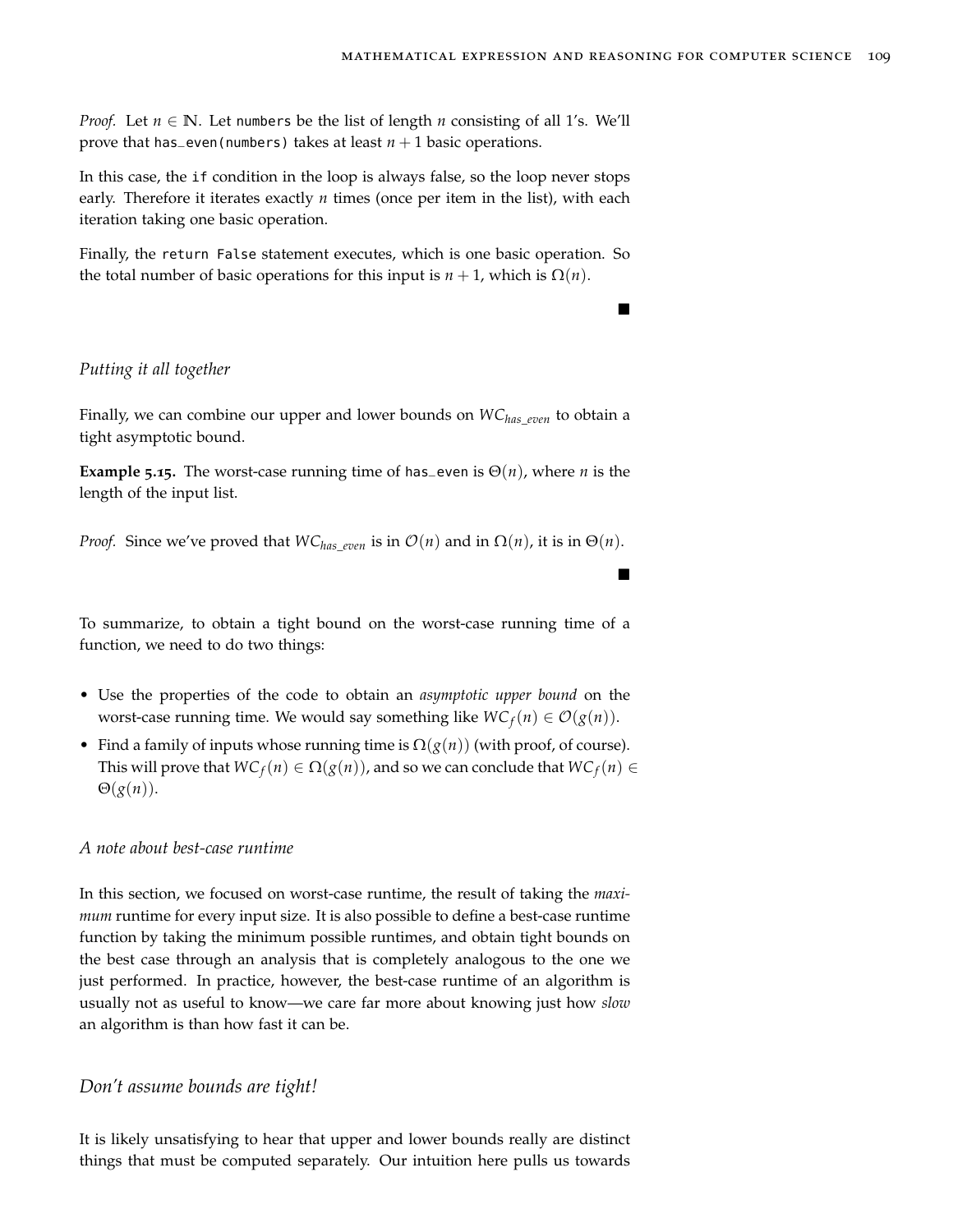the bounds being "obviously" the same, but this is really a side effect of the examples we have studied so far in this course being rather straightforward. But this won't always be the case: the study of more complex algorithms and data structures exhibits quite a few cases where obtaining an upper bound involves a completely different argument from a lower bound.

Let's look at one such example that deals with manipulating strings.

**Example 5.16.** We say that a string is a *palindrome* when it can be read the same forwards and backwards; example of palindromes are "abba", "racecar", and "z".<sup>30</sup> We say that a string  $s_1$  is a *prefix* of another string  $s_2$  when  $s_1$  is a substring  $\frac{s_2}{s_1}$  Every string of length 1 is considered of *s*<sup>2</sup> that starts at index 0 of *s*2. For example, the string "abc" is a prefix of a palindrome. "abcdef".

The algorithm below takes a non-empty string as input, and returns the length of the longest prefix of that string that is a palindrome. For example, the string "attack" has two non-empty prefixes that are palindromes, "a" and "atta", and so our algorithm will return 4.

```
1 def palindrome_prefix(s: str) -> int:
     n = len(s)3 for prefix_length in range(n, 0, -1): # goes from n down to 1
       4 # Check whether s[0:prefix_length] is a palindrome
5 is_palindrome = True
6 for i in range(prefix_length):
         if s[i] != s[prefix_length - 1 - i]:
8 is_palindrome = False
           9 break
10
11 # If a palindrome prefix is found, return the current length.
12 if is_palindrome:
13 return prefix_length
```
Note that even though the only return statement is inside the for loop, this algorithm is guaranteed to find a palindrome prefix, since the first letter of s by itself is a palindrome.

The code presented here is structurally simple, with a nested for loop. Indeed, it is not too hard to prove that the worst-case runtime of this function is  $\mathcal{O}(n^2)$ , where *n* is the length of the input string. What is harder, however, is showing that the worst-case runtime is  $\Omega(n^2)$ . To do so, we must find an input family whose runtime is  $\Omega(n^2)$ . There are two points in the code that can lead to fewer than the maximum loop iterations occurring, and we want to find an input family that avoids both of these. The difficulty is that these two points are caused by different types of inputs! The inner break statement occurs as soon as the algorithm detects that a prefix is *not* a palindrome, while the return statement occurs when the algorithm has determined that a prefix *is* a palindrome! To make this tension more explicit, let's consider two extreme input families that seem plausible at first glance, but which do not have a runtime that is  $\Omega(n^2).$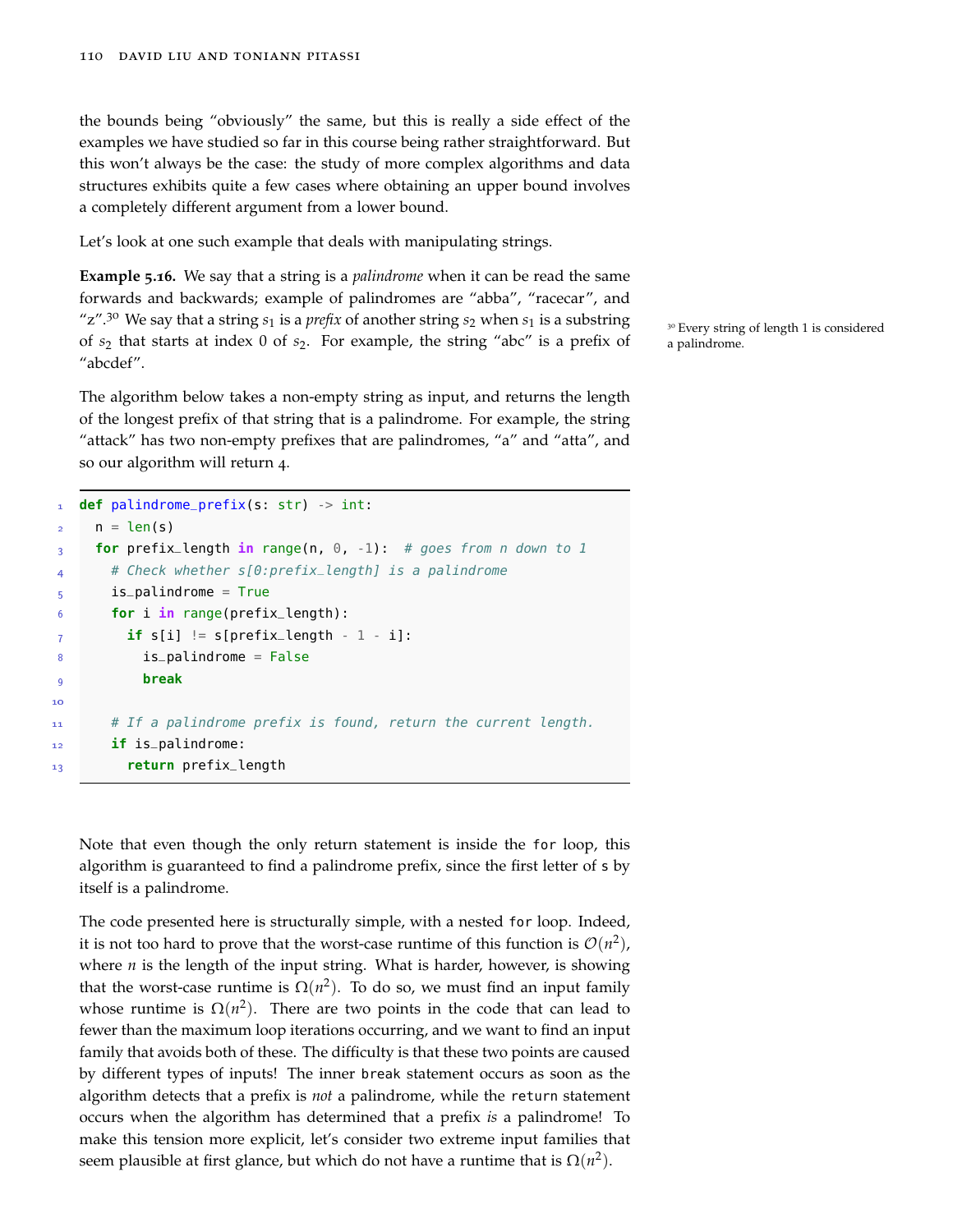- The entire string *s* is a palindrome. In this case, in the first iteration of the outer loop, the entire string is checked. The inner loop indeed does not break, but unfortunately this means that the is\_palindrome variable remains true after the inner loop occurs, and the outer loop returns during its very first iteration. Since the inner loop runs for n iterations and all of the individual operations are constant time, this input family takes  $\Theta(n)$  time to run.
- The entire string *s* consists of different letters. In this case, the only palindrome prefix is just the first letter of *s* itself. This means that the outer loop will run for all *n* iterations, only returning in its last iteration (when prefix\_length is 1). However, the inner loop will always stop after its first iteration, since it starts by comparing the first letter of *s* with another letter, which is guaranteed to be different by our choice of input family. This again leads to a  $\Theta(n)$  running time.

The key idea is that we want to choose an input family that *doesn't* contain a long palindrome (so the outer loop runs for many iterations), but whose prefixes "look" like palindromes (so the inner loop runs for many iterations). Let  $n \in \mathbb{Z}^+$ . We define the input *s<sup>n</sup>* as follows:

- $s_n \lfloor n/2 \rfloor = b$
- Every other character in *s<sup>n</sup>* is equal to *a*.

Note that  $s_n$  is very close to being a palindrome: if that single character *b* were changed to an *a*, then *s<sup>n</sup>* would be the all-*a*'s string, which is certainly a palindrome. But by making the centre character a *b*, we not only ensure that the longest palindrome of *s<sup>n</sup>* has length roughly *n*/2 (so the outer loop iterates roughly  $n/2$  times), but also that the "outer" characters of each prefix of  $s_n$ containing more than *n*/2 characters are all the same (so the inner loop iterates many times to find the mismatch between *a* and *b*). It turns out that this input family does indeed have an  $\Omega(n^2)$  runtime! We'll leave the details as an exercise.

#### *Average-case analysis*

So far, we have only been concerned with the extremes of algorithm analysis. However, in practice this type of analysis sometimes ends up being misleading, with a variety of algorithms and data structures having a poor worst-case performance still yet performing well on the vast majority of inputs.

Some reflection makes this not too surprising; focusing on the maximum of a set of numbers says very little about the "typical" number in that set, or, more precisely, nothing about the *distribution* of numbers in that set.

A bit more concretely, suppose we have an algorithm func, and we look at the set of running times

*Times*<sub>*func*,*n*</sub> = {running time of executing  $func(x) | x \in I_{func,n}$ }.

We have seen that we define the worst-case running time with the maximum running time in this set.<sup>31</sup> Our final topic of this chapter will be to look at  $\frac{31}{100}$  Don't forget that the worst-case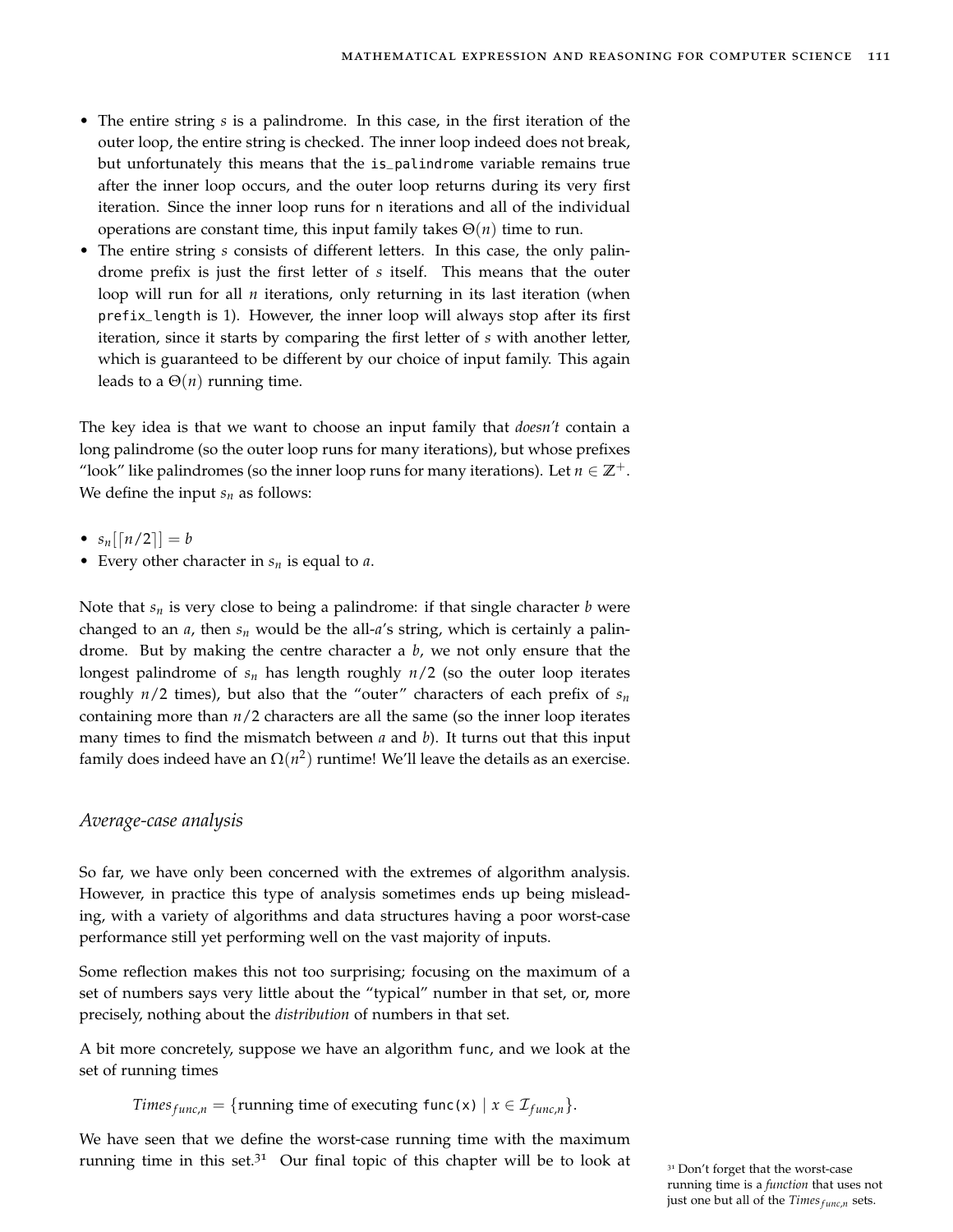another measure of the running time: taking the *average* of the numbers in this set.

*A first example*

Consider the following algorithm, which searches for a particular item in a list.

```
1 def search(lst: List[int], x: int) -> bool:
       2 for item in lst:
\frac{1}{3} if item == x:
                return True
       5 return False
```
Let *n* represent the length of lst. The loop body counts as one basic operation, and so the running time of this algorithm is proportional on the number of loop iterations. The loop can iterate between 1 and *n* times, leading to an upper bound on the worst-case of  $\mathcal{O}(n)$  and a lower bound on the best-case of  $\Omega(1)$ . We'll leave it as an exercise to show that these bounds are tight (this is basically the same analysis we did in the previous section). But what can we say about the average of all possible inputs of length *n*?

Well, for one thing, we need to precisely define what we mean by "all possible inputs of length *n*." Because we don't have any restrictions on the elements stored in the input list, it seems like there could be an infinite number of lists of length *n* to choose from, and we cannot take an average of an infinite set of numbers.

So let us focus on one particular set of allowable inputs. We define the set  $\mathcal{I}_n$ of inputs to be pairs (lst, 1) where lst is any permutation of the numbers  $\{1, 2, \ldots, n\}$ , and we are always searching for the number 1 in the list.<sup>32</sup>

**Example 5.17.** Given this set of inputs  $\mathcal{I}_n$ , prove that the average-case running faster because of early returns. time of search is  $\Theta(n)$ .

*Proof.* We first want to calculate an *exact* expression for

$$
Avg_{search}(n) = \frac{1}{|\mathcal{I}_n|} \sum_{(lst, 1) \in \mathcal{I}_n} \text{ running time of search} (lst, 1).
$$

Note that  $|\mathcal{I}_n| = n!$ , since this is the number of permutations of  $\{1, \ldots, n\}$ .

$$
Avg_{search}(n) = \frac{1}{n!} \sum_{(lst, 1) \in \mathcal{I}_n} \text{running time of search} (lst, 1).
$$

Also, we want to make explicit that the summation ranges over values for lst, so we define  $S_n$  to be the set of all permutations of  $\{1, \ldots, n\}$ , and write

$$
Av_{Ssearch}(n) = \frac{1}{n!} \sum_{lst \in S_n}
$$
 running time of search(lst, 1).

 $32$  Since 1 is always in lst, we might hope that the average running time is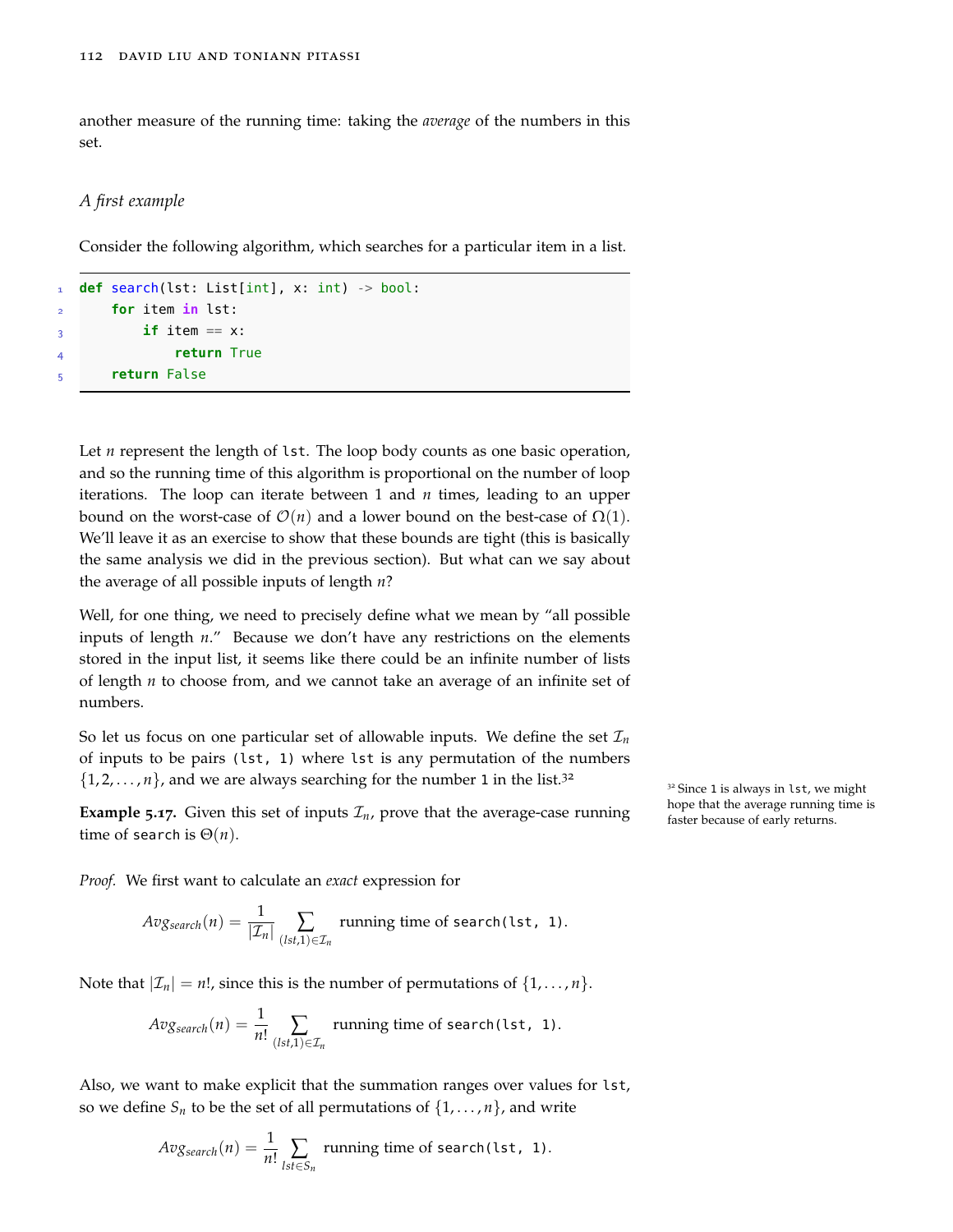Now, the running time of search(lst, 1) is the number of loop iterations performed, and this is exactly equal to one plus the index that 1 appears in  $1st.^{33}$ 

So we can rewrite the sum as follows:  $\frac{1}{2}$  ing starts at 0, not 1.

$$
Avg_{search}(n) = \frac{1}{n!} \sum_{lst \in S_n} (1 + \text{index of 1 in 1st})
$$

Now, it might be challenging to compute this sum, since 1 could appear in any position in lst. However, we can *split up S<sup>n</sup>* based on the index that 1 appears:

$$
Avg_{search}(n) = \frac{1}{n!} \sum_{i=0}^{n-1} \sum_{\substack{lst \in S_n \\ 1 \text{ is at } l \text{ st}[i] \\ i=0}} (1 + \text{index of 1 in } l \text{ st})
$$

$$
= \frac{1}{n!} \sum_{i=0}^{n-1} \sum_{\substack{lst \in S_n \\ 1 \text{ is at } l \text{ st}[i]}} (1 + i)
$$

For the inner summation, we are not using lst in the summation, so it just adds up *i* a bunch of times. To figure out the number of times *i* is added together, we need to count the number of lists 1st which have 1 at index *i*. There are  $(n - 1)!$ such lists: once we have fixed index *i* to be 1 in the list, the remaining spots can be any of the  $(n - 1)!$  permutations of  $\{2, \ldots, n\}$ . Using this allows us to obtain a final expression for *Avgsearch*(*n*):

$$
Avg_{search}(n) = \frac{1}{n!} \sum_{i=0}^{n-1} \sum_{\substack{lst \in S_n \\ 1 \text{ is at } l \le t[i]}} (1+i)
$$
  
= 
$$
\frac{1}{n!} \sum_{i=0}^{n-1} (1+i)(n-1)!
$$
  
= 
$$
\frac{1}{n} \sum_{i=0}^{n-1} (1+i)
$$
  
= 
$$
\frac{1}{n} \sum_{i'=1}^{n} i'
$$
 (setting  $i' = i + 1$ )  
= 
$$
\frac{1}{n} \cdot \frac{n(n+1)}{2}
$$
  
= 
$$
\frac{n+1}{2}
$$

In other words, the average running time of search on this set of inputs is  $\frac{n+1}{2} \in$ Θ(*n*).

**Example 5.18.** Now consider the set of inputs  $\mathcal{I}'_n$ , which contains all pairs (lst, x) where 1st is a permutation of  $\{1, \ldots, n\}$  and x is any number between 1 and *n*. 34

*Proof.* While we want to perform the basically same calculation:

$$
Avg_{search}(n) = \frac{1}{|\mathcal{I}'_n|} \sum_{(lst, x) \in \mathcal{I}'_n} \text{ running time of search} (\text{lst, x}).
$$

<sup>33</sup> The "one plus" is because list index-

<sup>34</sup> Note that x is still guaranteed to be in lst.

П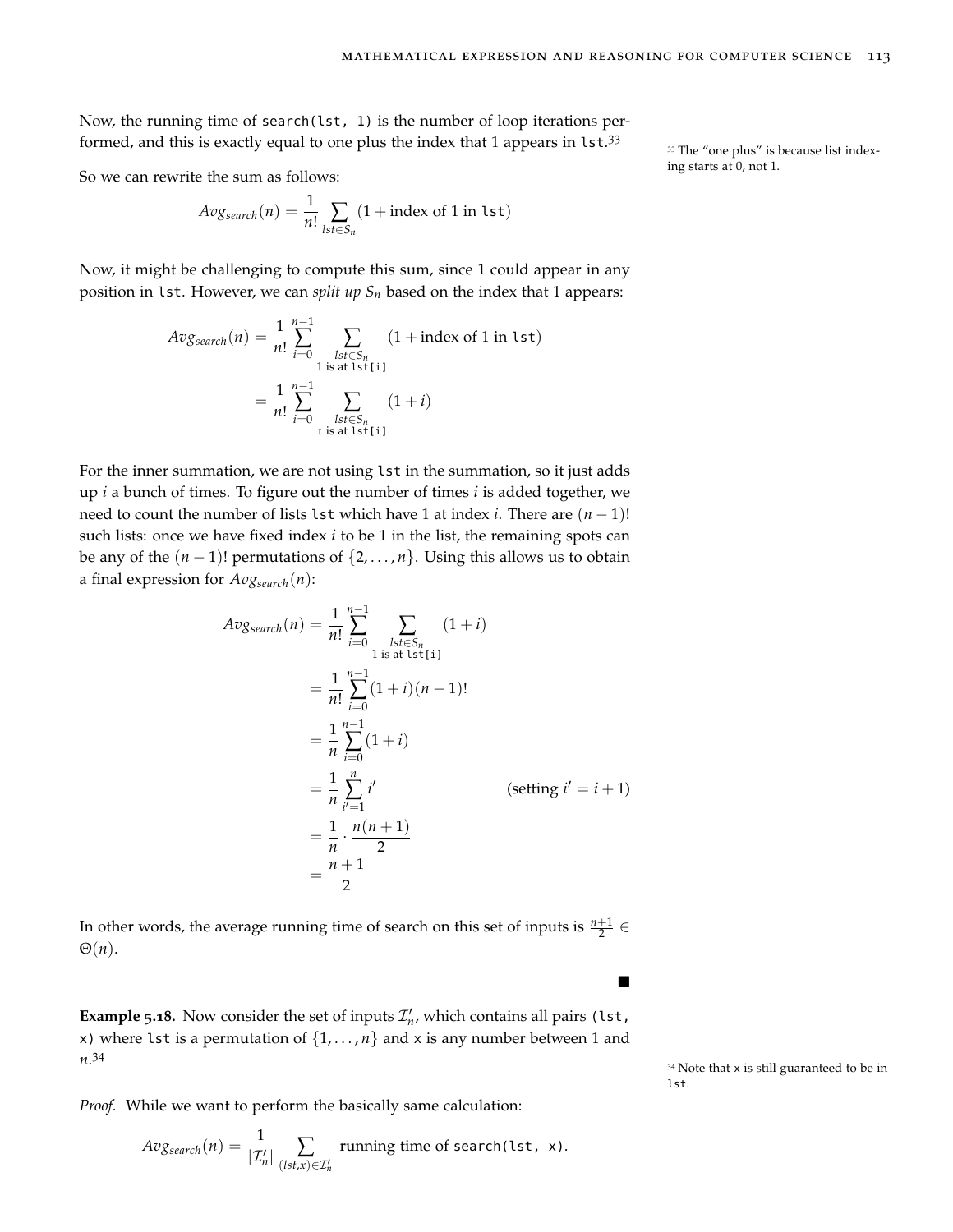Note that this seems like a generalization of the previous set of inputs: we now have  $|\mathcal{I}'_n| = n \cdot n!$ , since now for each permutation we have *n* choices for x. However, we can do some manipulation of the sum to obtain the exact expression we computed in the previous example:

$$
Avg_{search}(n) = \frac{1}{|\mathcal{I}'_n|} \sum_{\substack{(lst, x) \in \mathcal{I}'_n}} \text{running time of search}(\text{lst, x})
$$
\n
$$
= \frac{1}{n \cdot n!} \sum_{\substack{(lst, x) \in \mathcal{I}'_n}} \text{running time of search}(\text{lst, x})
$$
\n
$$
= \frac{1}{n \cdot n!} \sum_{x=1}^n \sum_{\substack{lst \in S_n}} \text{running time of search}(\text{lst, x})
$$
\n
$$
= \frac{1}{n} \sum_{x=1}^n \left( \frac{1}{n!} \sum_{\substack{lst \in S_n}} \text{running time of search}(\text{lst, x}) \right)
$$

We have done two main things: explicitly pulled out the summation over x, so now the part in parentheses has a fixed x value; we pulled in the constant 1/*n*!, which makes the term in parentheses look exactly like our previous calculation, except with 1 replaced by x.

Why is this useful? Well, we already know that

$$
\frac{1}{n!} \sum_{\text{lst} \in S_n} \text{running time of search}(\text{lst, 1}) = \frac{n+1}{2}.
$$

But in our above proof, we didn't really use any special properties of 1 at all, other than the fact it was one of the numbers guaranteed to be in the list. So in fact, for *any* value of x between 1 and *n*, the same equality holds:

$$
\frac{1}{n!} \sum_{\text{lst} \in S_n} \text{running time of search}(\text{lst}, \ x) = \frac{n+1}{2}.
$$

This results in an absolutely massive simplification of our original expression:

$$
Avg_{search}(n) = \frac{1}{n} \sum_{x=1}^{n} \left( \frac{1}{n!} \sum_{\substack{lst \in S_n}} \text{running time of search(lst, x)} \right)
$$

$$
= \frac{1}{n} \sum_{x=1}^{n} \frac{n+1}{2}
$$

$$
= \frac{n+1}{2}
$$

This leads to an average-case running time of  $\frac{n+1}{2}$  steps, which is  $\Theta(n)$ .<sup>35</sup>

Notice that we do not need to compute an upper and lower bound separately, since in this case we have computed an exact average. (Much like if we had the exact set of inputs, we can compute the exact max and exact min, and don't need to compute upper and lower bounds separately.)

<sup>35</sup> Given the symmetry for different possible x values, it is perhaps not too surprising that the exact step count is the same for the two examples. You would expect this to change, however, if we expanded the possible values of x to, say, 1, . . . , 2*n*.

 $\blacksquare$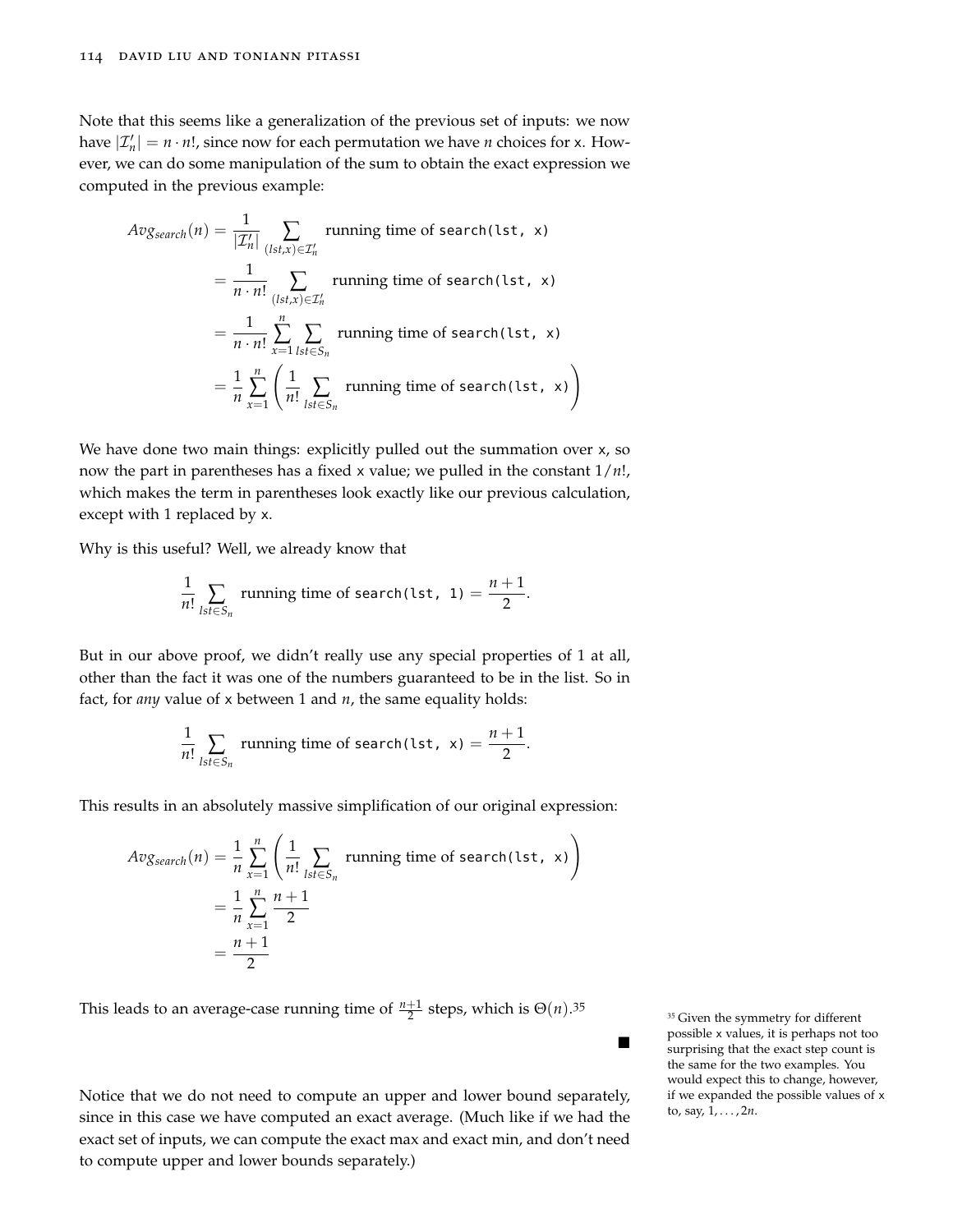Like worst-case and best-case running times, the average-case running time is a *function* which relates input size to some measure of program efficiency. In this particular example, we found that for the given set of inputs  $\mathcal{I}_n$  for each  $n$ , the average-case running time is asymptotically equal to that of the worst-case.

This might sound a little disappointing, but keep in mind the positive information this tells us: the worst-case input family here is not so different from the average case, i.e., it is fairly representative of the algorithm's running time as a whole.

It is not always the case that the average-case running time is asymptotically the same as the worst-case running time. It is certainly possible for the average-case to be asymptotically the same as the best-case, or lie somewhere in between best- and worst-cases. It is also very sensitive to the set of inputs you choose to analyze, as you'll explore in the exercise. In CSC263/CSC265, you will return to this idea of average-case input with more sophisticated examples, looking not just at more complex functions, but also introducing the notions of probability into the analysis, allowing different inputs to be chosen more frequently than others.

## **Exercise Break!**

5.4 Consider this alternate set of inputs for search:  $\mathcal{J}_n$ , where for each input  $(lst, x) \in \mathcal{J}_n$ , *lst* has length *n*, and *x* and the elements of *lst* are all between the numbers 1 and 10 (of course, *lst* can now contain duplicates).

Show that the average-case running time of search on this set of inputs is  $\Theta(1)$ , i.e., is constant with respect to the length of the input list.

You'll find the following formula helpful:

$$
\sum_{i=0}^{n-1} ir^i = \frac{nr^n}{r-1} + \frac{r-r^{n+1}}{(r-1)^2}.
$$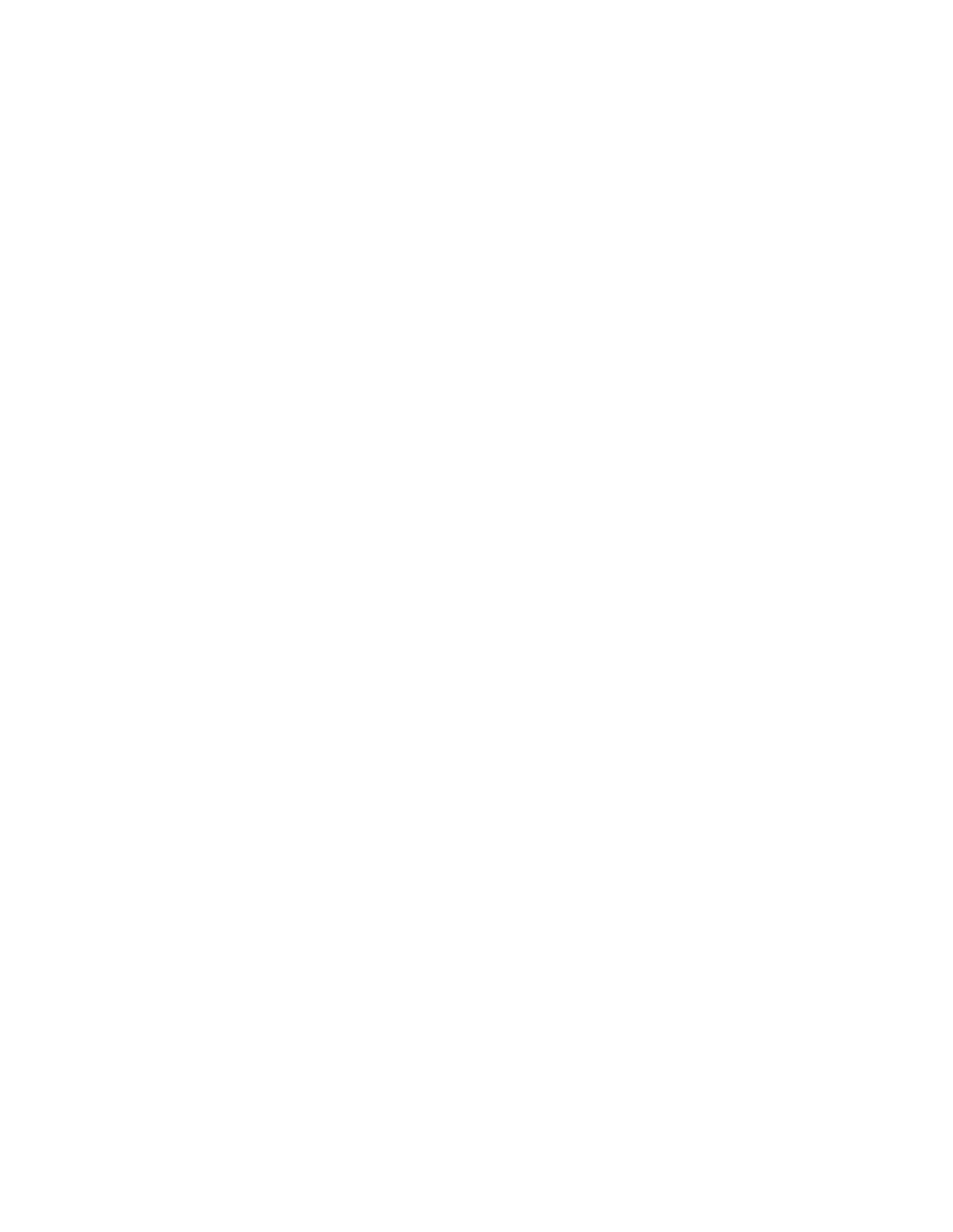## *6 Graphs and Trees*

Our final mathematical domain of study is a powerful and ubiquitous way of representing entities and the relationships between them. If this sounds generic, that's because it is: this type of representation is abstract enough that we can use it to model concepts as varied as geographic locations and routes, animals and plants in an ecosystem, or people in a social network.

In this chapter, you will begin your study of *graph theory*, learning how to precisely define different types of these models, called *graphs*, and (of course) state and prove properties of these entities. While we are only scratching the surface in this chapter, the material you learn here will serve as a useful foundation in many future courses in computer science.

## *Initial definitions*

Let us start with some basic definitions.

**Definition 6.1.** A **graph** is a pair of sets (*V*, *E*), which are defined as follows:

- *V* is a set of objects; each element of *V* is called a **vertex** of the graph.
- a set *E* of pairs of objects from *V*, where each pair  $\{v_1, v_2\}$  is a set consisting of two distinct vertices—i.e.,  $v_1$ ,  $v_2 \in V$  and  $v_1 \neq v_2$ —and is called an **edge** of the graph.

Order does not matter in the pairs, and so  $\{v_1, v_2\}$  and  $\{v_2, v_1\}$  represent the same edge.<sup>1</sup>

The conventional notation to introduce a graph is to write  $G = (V, E)$ , where  $G$  matter. is the graph itself, *V* is its vertex set, and *E* is its edge set.

Intuitively, the set of vertices of a graph represents a collection of objects, and the set of edges of a graph represent the relationships between those objects. For example, if we wanted to use the terminology of graphs to describe Facebook, we could say that each Facebook user is a *vertex*, while each friendship between two Facebook users is an *edge* between the corresponding vertices.

We often draw graphs using dots to represent vertices, and line segments to represent edges. We have drawn some examples of graphs below.

<sup>1</sup> In future courses, you'll study a variants of graphs called *directed graphs*, where vertex order in an edge does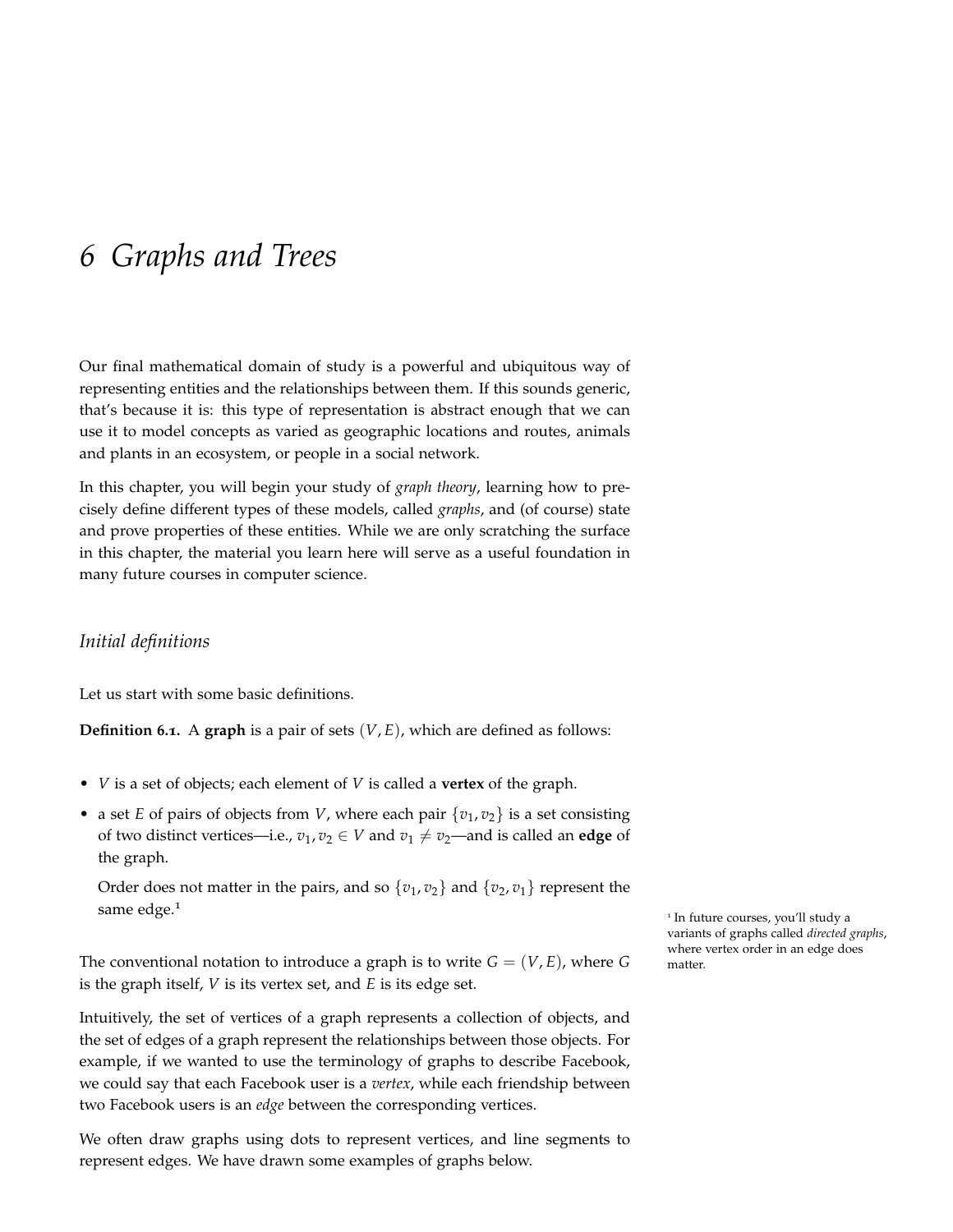

**Example 6.1.** Consider the graph on the right. How many vertices and how many edges does it have?

*Discussion*. This isn't a proof question, but just an exercise in terminology. To answer this, I have to be comfortable with the terminology *vertices* and *edges*, as well as pictorial representations of graphs. I just need to remember that dots correspond to vertices, and lines correspond to edges. (There are seven vertices and eleven edges.)

Now that we have these definitions in hand, let us prove our first general graph property. Unlike the previous example, here we will not have a concrete graph to work with, but instead have to work with an arbitrary graph.<sup>2</sup>

<span id="page-117-0"></span>**Example 6.2.** Prove that for all graphs  $G = (V, E)$ ,  $|E| \leq \frac{|V|(|V|-1)}{2}$ . expect to see a universal quantificity over the set of all possible graphs.



<sup>2</sup> Reading this, you should immediately expect to see a universal quantification



$$
\forall G=(V,E)\in\mathcal{G},\ |E|\leq\frac{|V|(|V|-1)}{2}.
$$

Note that the *structure* of the statement is pretty straightforward, with the only tricky bit being that *G* is not an arbitrary *number*, but an arbitrary *graph*.

*Discussion*. So I'm trying to prove a relationship between the number of edges and vertices in any possible graph. I can't assume anything about the structure of the graph: it could have any number of vertices and edges, and this property should still hold. A graph with all possible edges.

Because the inequality says that  $|E|$  is less than or equal to some expression, we can try to figure out what the *maximum* possible number of edges in *G* is. So the question is: *Given n vertices, how many different edges could there be?*

The answer is a straightforward application of the counting work we did earlier: each edge is formed by *choosing* two vertices, where order does not matter, and duplicate edges are not allowed.

*Proof.* Let  $G = (V, E)$  be an arbitrary graph. We want to prove that  $|E| \le$ |*V*|(|*V*|−1)  $\frac{\frac{v_1-1}{2}}{2}$ .

Each edge in *G* consists of a pair of vertices from *V*, where order does not matter. There are exactly  $\frac{|V|(|V|-1)}{2}$  possible pairs of vertices, and so there are a maximum of this many possible edges.

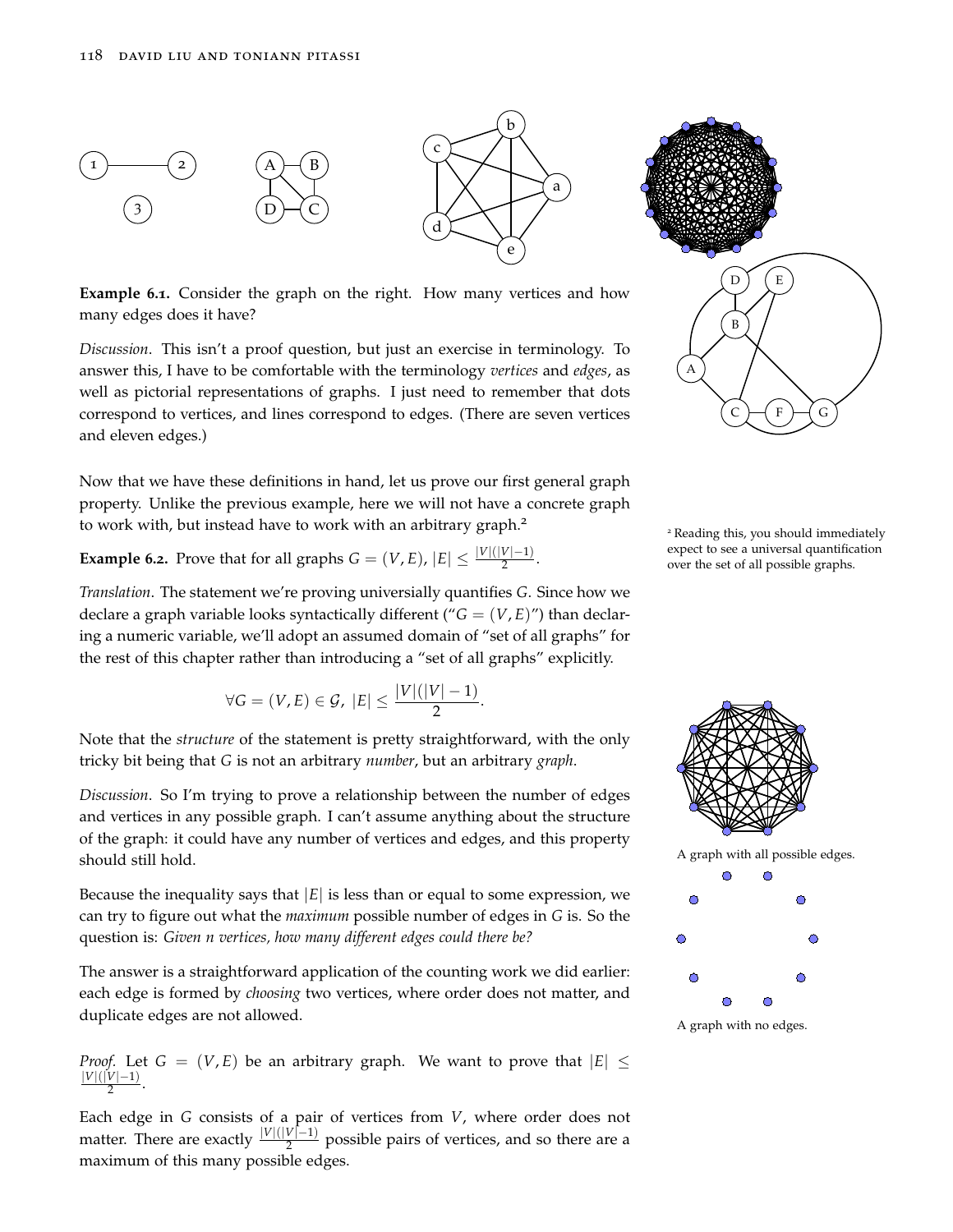$\blacksquare$ 

So  $|E| \leq \frac{|V|(|V|-1)}{2}$ .

Our next set of definitions introduces one of the key properties of a vertex in a graph: how many edges that vertex is a part of.

**Definition 6.2.** Let  $G = (V, E)$ , and let  $v_1, v_2 \in V$ . We say that  $v_1$  and  $v_2$  are **adjacent** if and only if there exists an edge between them, i.e.,  $\{v_1, v_2\} \in E$ . Equivalently, we can also say that  $v_1$  and  $v_2$  are **neighbours**.<sup>3</sup>

**Definition 6.3.** Let  $G = (V, E)$ , and let  $v \in V$ . We say that the **degree** of *v*, relationship. denoted *d*(*v*), is its number of neighbours, or equivalently, how many edges *v* is a part of.

Our next example is one somewhat surprising property of graphs, and is a great illustration of the technique of proof by contradiction.

**Example 6.3.** Prove that for all grpahs  $G = (V, E)$ , if  $|V| \ge 2$  then there exist two vertices in *V* that have the same degree.

*Translation*.  $\forall G = (V, E), |V| > 2 \Rightarrow (\exists v_1, v_2 \in V, d(v_1) = d(v_2))$ 

*Proof.* Assume for a contradiction that this statement is False, i.e., that there exists a graph  $G = (V, E)$  such that  $|V| \ge 2$  and all of the vertices in *V* have a different degree. We'll derive a contradiction from this. We also let  $n = |V|$ .

First, let *v* be an arbitrary vertex in *V*. We know that  $d(v) \geq 0$ , and because there are *n* − 1 other vertices not equal to *v* that could be potential neighbours of *v*, *d*(*v*) ≤ *n* − 1. So every vertex in *V* has degree between o and *n* − 1, inclusive.

Since there are *n* different vertices in *V* and each has a different degree, this means that *every* number in  $\{0, 1, \ldots, n-1\}$  must be the degree of some vertex (note that this set has size *n*). In particular, there exists a vertex  $v_1 \in V$  such that  $d(v_1) = 0$ , and another vertex  $v_2 \in V$  such that  $d(v_2) = n - 1$ .

Then on the one hand, since  $d(v_1) = 0$ , it is not adjacent to any other vertex, and so  $\{v_1, v_2\} \notin E$ .

But on the other hand, since  $d(v_2) = n - 1$ , it is adjacent to every other vertex, and so  $\{v_1, v_2\} \in E$ .

So both  $\{v_1, v_2\} \notin E$  and  $\{v_1, v_2\} \in E$  are true, which gives us our contradiction!

**Exercise Break!**

<sup>3</sup> Remember that order doesn't matter in the edge pairs, so this is a *symmetric*

<sup>6</sup>.1 What is the *fewest* number of edges a graph could have, in terms of its number of vertices?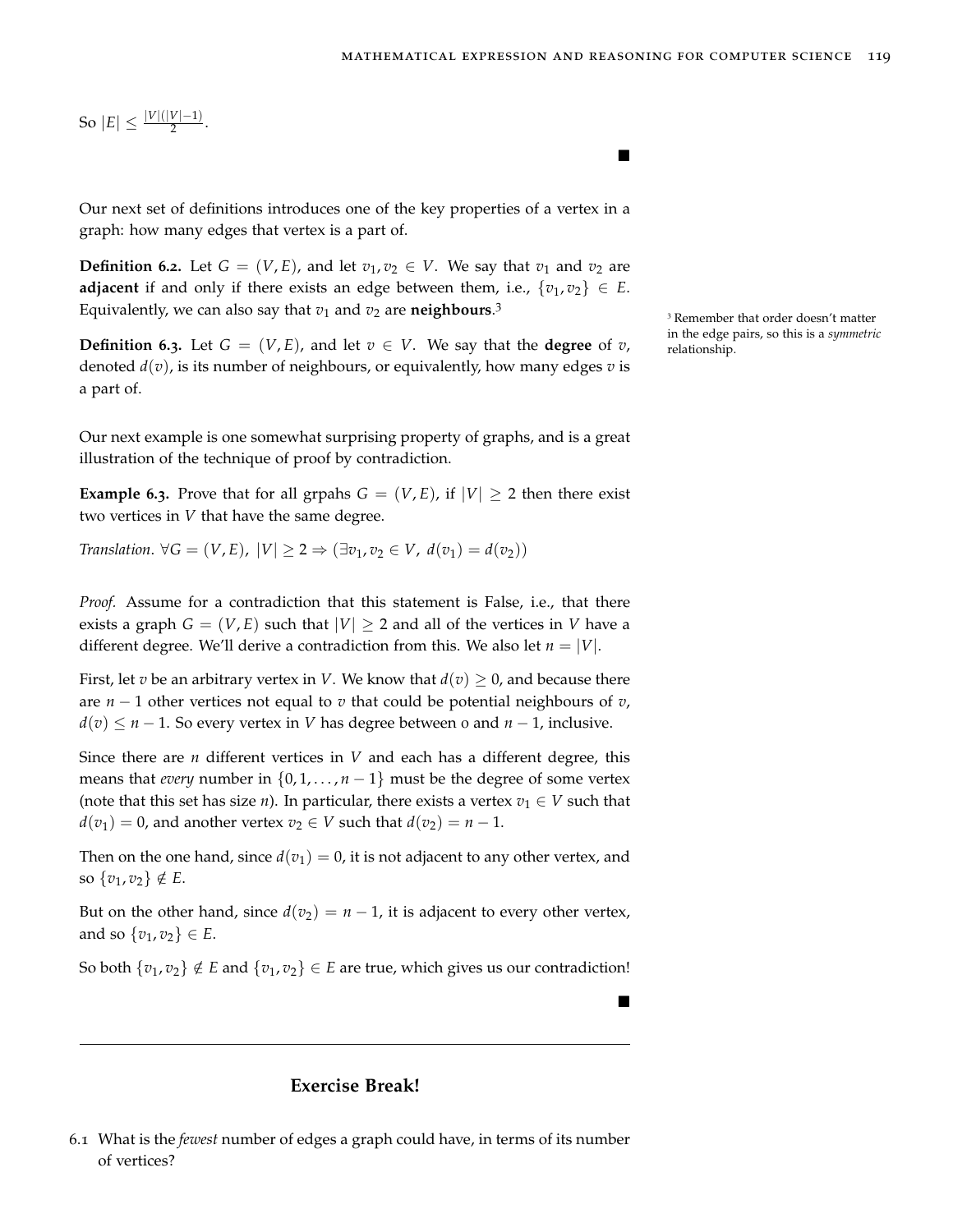6.2 Let  $n \in \mathbb{Z}^+$ . Find, with proof, the number of distinct graphs with the vertex set  $V = \{1, 2, ..., n\}.$ 

We say two such graphs are *distinct* when one of them has an edge (*u*, *v*) and the other one does not have this edge with the same vertices.

## *Paths and connectedness*

Often when we use graphs in modelling the real world, it is not sufficient to capture just a single relationship between entities. Our goal now is to use individual edges, which represent some sort of relationship between vertices, to build up extended, indirect connections between vertices. In a social network, for example, we want to be able to go from friends to "friends of friends," and even "friends of friends of friends of friends." In a graph representing roads between cities, we want to be able to go from "a route between cities using one road" to "a route between cities using *k* roads." We use the following definitions to make precise these notions of "indirect" relationships.

**Definition 6.4.** Let  $G = (V, E)$  and let  $u, u' \in V$ . A **path** between<sup>4</sup> *u* and  $u'$ a sequence of *distinct* vertices  $v_0, v_1, v_2, \ldots, v_k \in V$  which satisfy the following properties:

- $v_0 = u$  and  $v_k = u'$ . (The endpoints of the path are *u* and *u'*.)
- Each consecutive pair of vertices are adjacent. (So  $v_0$  and  $v_1$  are adjacent, and so are  $v_1$  and  $v_2$ ,  $v_2$  and  $v_3$ , etc.)

We allow *k* to be zero; this path would be just a single vertex  $v_0$ .

The **length** of a path is one less than the number of vertices in the sequence (so the above sequence would have length *k*); more intuitively, the length of the path is the number of *edges* which are used by this sequence.

We say that *u* and *u'* are **connected** if and only if there exists a path between *u* and *u'*.<sup>5</sup> Because we allow zero-length paths, a vertex is always connected to <sup>5</sup> This definition is existentiallyitself.

We say that graph *G* is **connected** if and only if for all pairs of vertices  $u, v \in V$ , *u* and *v* are connected.

Being connected is a fundamental property of graphs. Imagine, for example, a geographical representation where each graph vertex is a city, and each edge a road between two cities. If this graph is not connected, then there is at least one pair of cities for which it is not possible to get from one to the other by road.

**Example 6.4.** Consider the graph on the right.

- 1. Are the vertices *A* and *B* adjacent?
- 2. Are the vertices *A* and *B* connected?
- 3. What is the length of the shortest path between vertices *B* and *F*?

<sup>4</sup> Like edges, paths are directionless; a path from *u* to *u'* is also a path from *u'* to *u*.

quantified; there could be more than one path between  $u$  and  $u'$ .

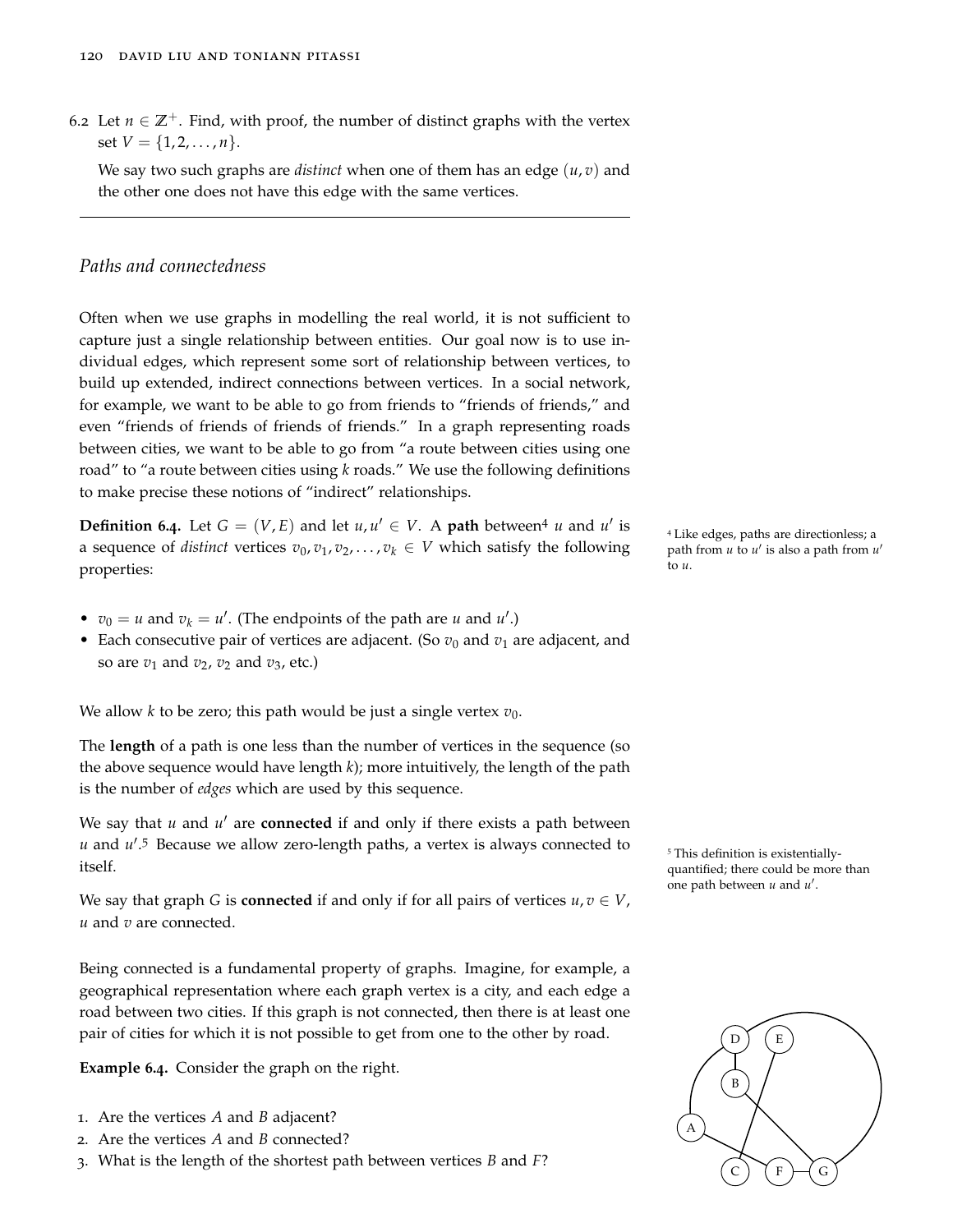4. Prove that this graph is not connected.

*Discussion*. Parts (1) through (3) are exercises in understanding the definitions we've just read.

- 1. *A* and *B* are *not* adjacent: there is no edge between them.
- 2. *A* and *B are* connected: there is a path *A*, *F*, *G*, *B* between them.
- 3. There is a path of length two between *B* and *F*: *B*, *G*, *F*. How do we know this is the shortest one? The only path of length one that could be between *B* and *F* is simply the sequence *B*, *F*; but this is *not* a path because *B* and *F* are not adjacent.

Part 4 is a bit more complicated, and warrants a formal proof.

*Translation*. Let us first translate the statement "this graph is not connected." We'll let  $G = (V, E)$  refer to this graph (and corresponding vertex and edge sets). So we can write this statement as "*G* is not connected," but that's not very illuminating. Let us unpack the definition of connected for graphs, which requires every pair of vertices in the graph to be connected:<sup>6</sup>

<sup>6</sup> This is both a review of logical manipulation rules and of practicing unpacking definitions!

*G* is not connected ⇐⇒ ¬(*G* is connected)  $\iff \neg(\forall u, v \in V, u \text{ and } v \text{ are connected})$ ⇐⇒ ∃*u*, *v* ∈ *V*, *u* and *v* are \*not\* connected ⇐⇒ ∃*u*, *v* ∈ *V*, there is no path between *u* and *v*

We actually went a step further and unpacked the definition of connected for vertex pairs as well. Hopefully this makes it clear what it is we need to show: that there exist two vertices in the graph which do not have a path between them.

*Proof.* Let  $u = B$  and  $v = E$  be vertices in the above graph. We will show that B and *E* are not connected.

Suppose for a contradiction that there exists a path  $v_0, v_1, \ldots, v_k$  between *B* and *E*, where  $v_0 = E$ . Since  $v_0$  and  $v_1$  must be adjacent, and *C* is the only vertex adjacent to *E*, we know that  $v_1 = C$ . Since we know  $v_k = B$ , the path cannot be over yet; i.e.,  $k \geq 2$ .

So what about  $v_2$ ? By the defiinition of *path*, we know that  $v_2$  must be adjacent to *C*, and must be distinct from *E* and *C*. But the only vertex that's adjacent to *C* is *E*, and so  $v_2$  cannot exist, which gives us our contradiction.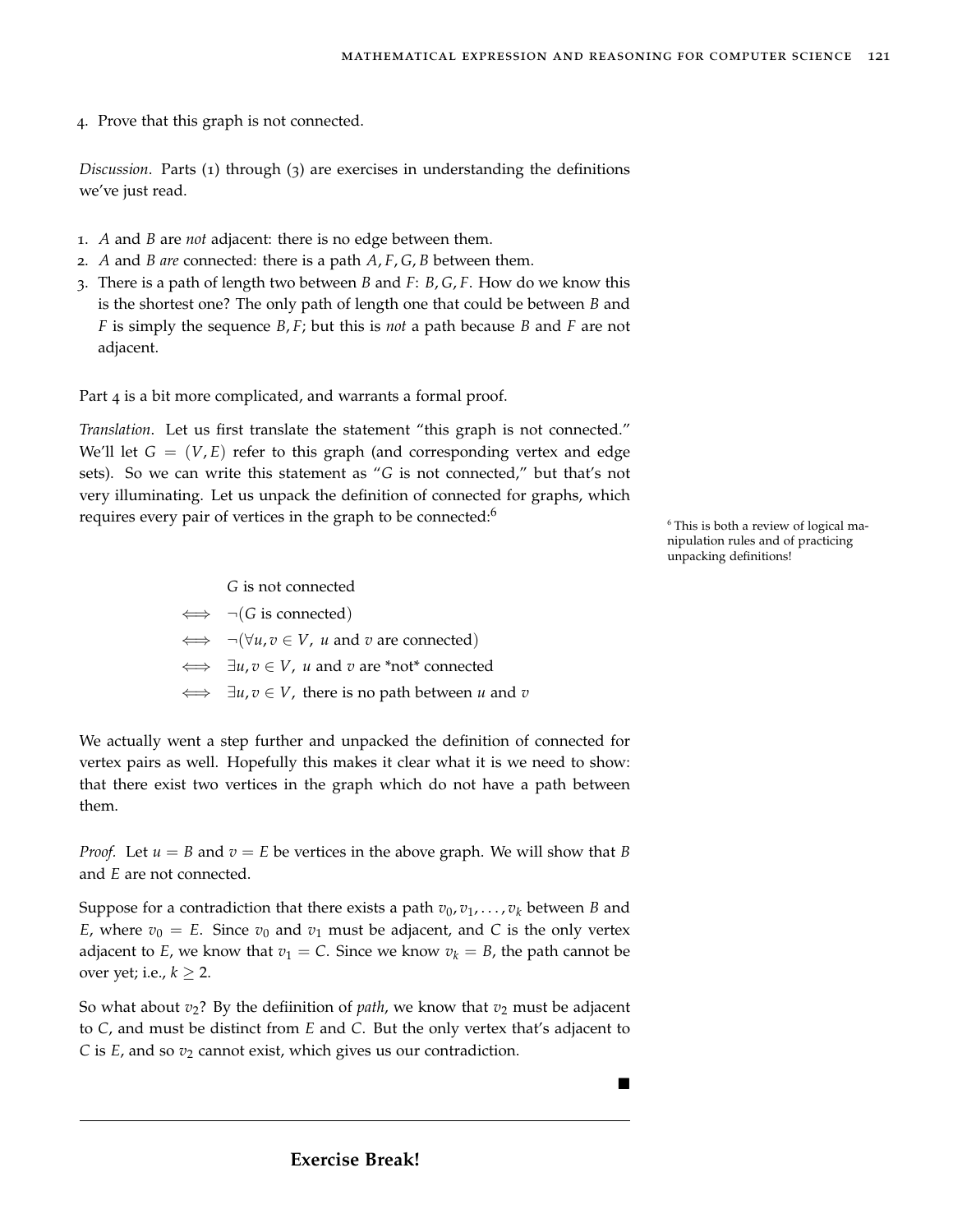6.3 Let  $n \in \mathbb{Z}^+$ . Find, with proof, the maximum length of a path in a graph with *n* vertices. (For extra practice, first express the problem in predicate logic.)

Now let us look at one extremely useful property of connectedness: the fact that if two vertices in a graph are both connected to a third vertex, then they are also connected to each other.

<span id="page-121-0"></span>**Example 6.5.** Let  $G = (V, E)$  be a graph, and let  $u, v, w \in V$ . If v is connected to both *<sup>u</sup>* and *<sup>w</sup>*, then *<sup>u</sup>* and *<sup>w</sup>* are connected.<sup>7</sup>

is a *transitive* property. *Translation*. Once again, after we get over the fact that we are quantifying over the set of all possible graphs, the translation is pretty straightforward, as the statement's structure is not that complex. To make the formula even more concise, we'll use the predicate  $Conn(G, u, v)$  to mean that "*u* and *v* are connected vertices in *G*."

 $∀G = (V, E), ∀u, v, w ∈ V, (Conn(G, u, v) ∧ Conn(G, v, w)) ⇒ Conn(G, u, w).$ 

*Discussion*. Let's examine the structure of the statement first. We have an arbitrary graph and three vertices in that graph. Because we're proving an implication, we assume its hypothesis: that *u* and *v* are connected, and that *v* and *w* are connected. We need to prove that *u* and *w* are also connected.

Let's rephrase that by unpacking the definition of "connected." We can assume that there is a path between  $u$  and  $v$ , and between  $v$  and  $w$ . We need to prove that there is a path between  $u$  and  $w$ . Phrased that way, it may seem obvious what to do: create a path between *u* and *w* by joining the path between *u* and *v* and the one between *v* and *w*.

There's only one problem with this: the paths between *u* and *v* and *v* and *w* might contain some vertices in common, and paths are not allowed to have duplicate vertices. We can fix this, however, by using a simple idea: find the first point of intersection between the paths, and join them at that vertex instead.

*Proof.* Let  $G = (V, E)$  be a graph, and  $u, v, w \in V$ . Assume that *u* and *v* are connected, and *v* and *w* are connected. We want to prove that *u* and *w* are connected.

Let  $P_1$  be a path between  $u$  and  $v$ , and  $P_2$  be a path between  $v$  and  $w$ . (By the definition of connectedness, both of these paths must exist.)

*Handling multiple shared vertices*: Let *S* ⊆ *V* be the set of all vertices which appear on both  $P_1$  and  $P_2$ . Note that this set is not empty, because  $v \in S$ . Let  $v'$  be the vertex in *S* which is *closest* to *u* in  $P_1$ . This means that *no* vertex in  $P_1$  between *u* and  $v'$  is in *S*, or in other words, is also on  $P_2$ .

Finally, let  $P_3$  be the path formed by taking the vertices in  $P_1$  from  $u$  to  $v'$ , and then the vertices in  $P_2$  from  $v'$  to  $w$ . Then  $P_3$  has no duplicate vertices, and is indeed a path between *u* and *w*. By the definition of connectedness, this means that *u* and *w* are connected.

7 In other words, vertex-connectedness

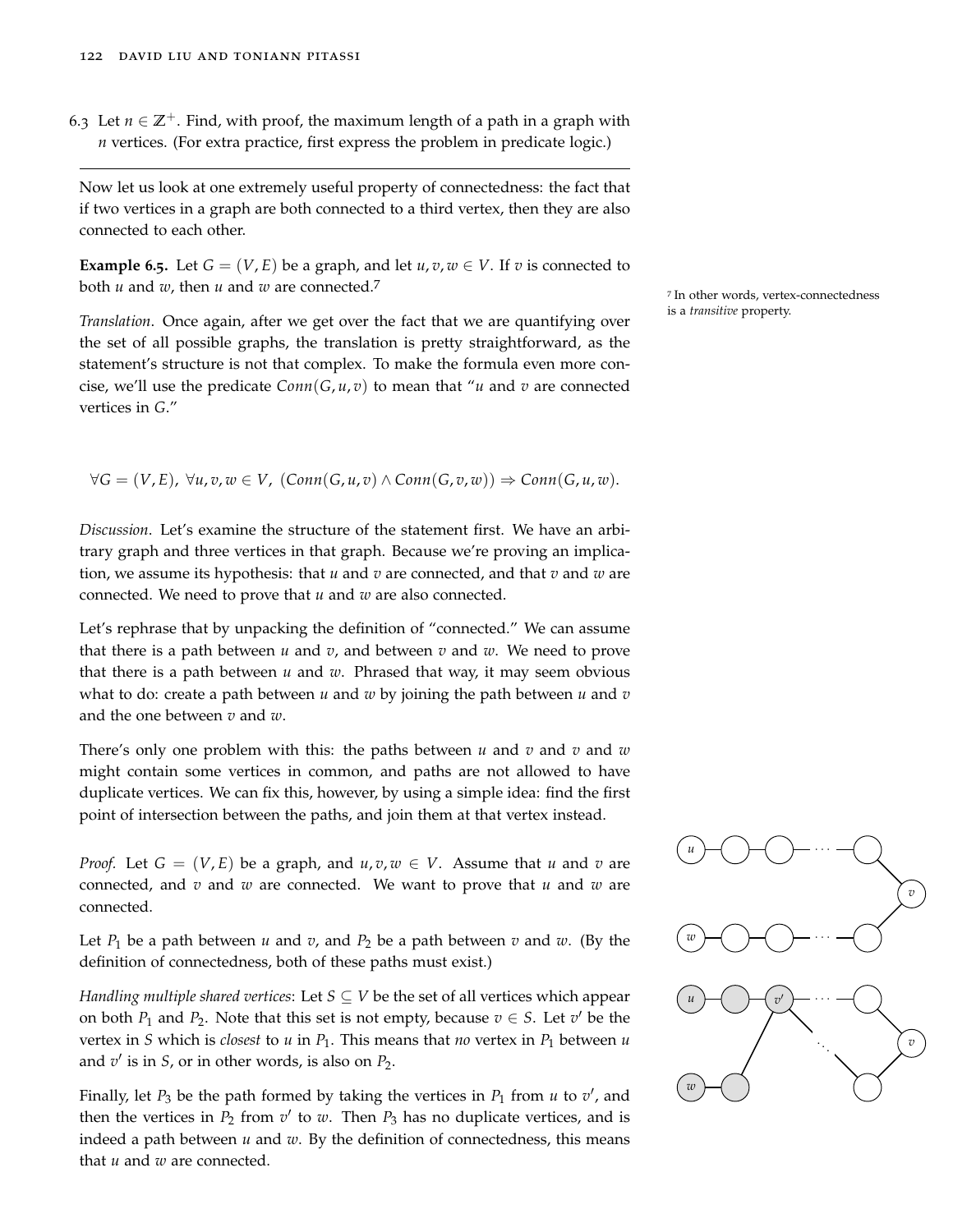## **Exercise Break!**

6.4 Prove or disprove the following statement: For all graphs  $G = (V, E)$  and vertices  $v_1, v_2, v_3 \in V$ , if  $v_1$  and  $v_2$  are *not* connected and  $v_1$  and  $v_3$  are *not* connected, then  $v_2$  and  $v_3$  are *not* connected.

#### *A limit for connectedness*

Intuitively, since connectivity is based on paths between vertices, which in turn are built from edges, it is natural to think that we can "force" a graph to be connected by simply adding more edges to it. In this section, we will investigate this by trying to answer the question: "how many edges does it take to ensure that a graph is connected?"

**Example 6.6.** For all  $n \in \mathbb{Z}^+$ , there exists an  $M \in \mathbb{Z}^+$  such that for all graphs  $G = (V, E)$ , if  $|V| = n$  and  $|E| \ge M$ , then *G* is connected.

*Translation*. The structure of this statement is a little more complex, but you should be able to handle this with all the work you've previously done. Keep in mind that we have three *alternating* quantifications—*n*, *M*, and  $G = (V, E)$ —as well as a couple of hypotheses in an implication.

 $∀n ∈ \mathbb{Z}^+$ ,  $∃M ∈ \mathbb{Z}^+$ ,  $∀G = (V, E)$ ,  $(|V| = n ∧ |E| ≥ M) ⇒ G$  is connected.

Since this is already a little long, we won't unpack the definition of connected here, but be ready to do so in the discussion/proof to follow.

*Discussion*. There are two important things to note in the statement structure. The first is that because *M* is existentially-quantified, we get to pick its value. The second is that because this quantification happens *after n*, the value of *M* is allowed to depend on *n*. This turns out to be a great power indeed.

For example, if we set  $M = n^2$ , then because we know that *no* graph exists with *n* vertices and  $n^2$  or more edges, <sup>8</sup> the implication becomes vacuously true. This  $\frac{8}{\text{By our example on the maximum}}$  $\frac{8}{\text{By our example on the maximum}}$  $\frac{8}{\text{By our example on the maximum}}$  $\frac{n}{s}$  vertices and  $n$  or more edges, the implication becomes vacuously true. This  $\frac{s}{s}$  by our example on the maximum is a valid proof, but not that interesting.

Instead, let's set  $M = \frac{n(n-1)}{2}$  $\frac{(-1)}{2}$ , i.e., force the graph *G* to have all possible edges. The proof will still be straight-forward, but at least such a graph exists.

*Proof.* Let  $n \in \mathbb{Z}^+$ , let  $M = \frac{n(n-1)}{2}$  $\frac{(-1)^{n-1}}{2}$ , and let  $G = (V, E)$  be a graph. Assume that  $|V| = n$  and  $|E| \geq M$ . We need to prove that *G* is connected.

Because the maximum number of edges in a graph with *n* vertices is exactly *n*(*n*−1)  $\frac{(-1)}{2}$ , this means that *G* must have all possible edges. Then any two vertices  $u, v \in V$  are adjacent, and hence connected. So then *G* is connected.<sup>9</sup>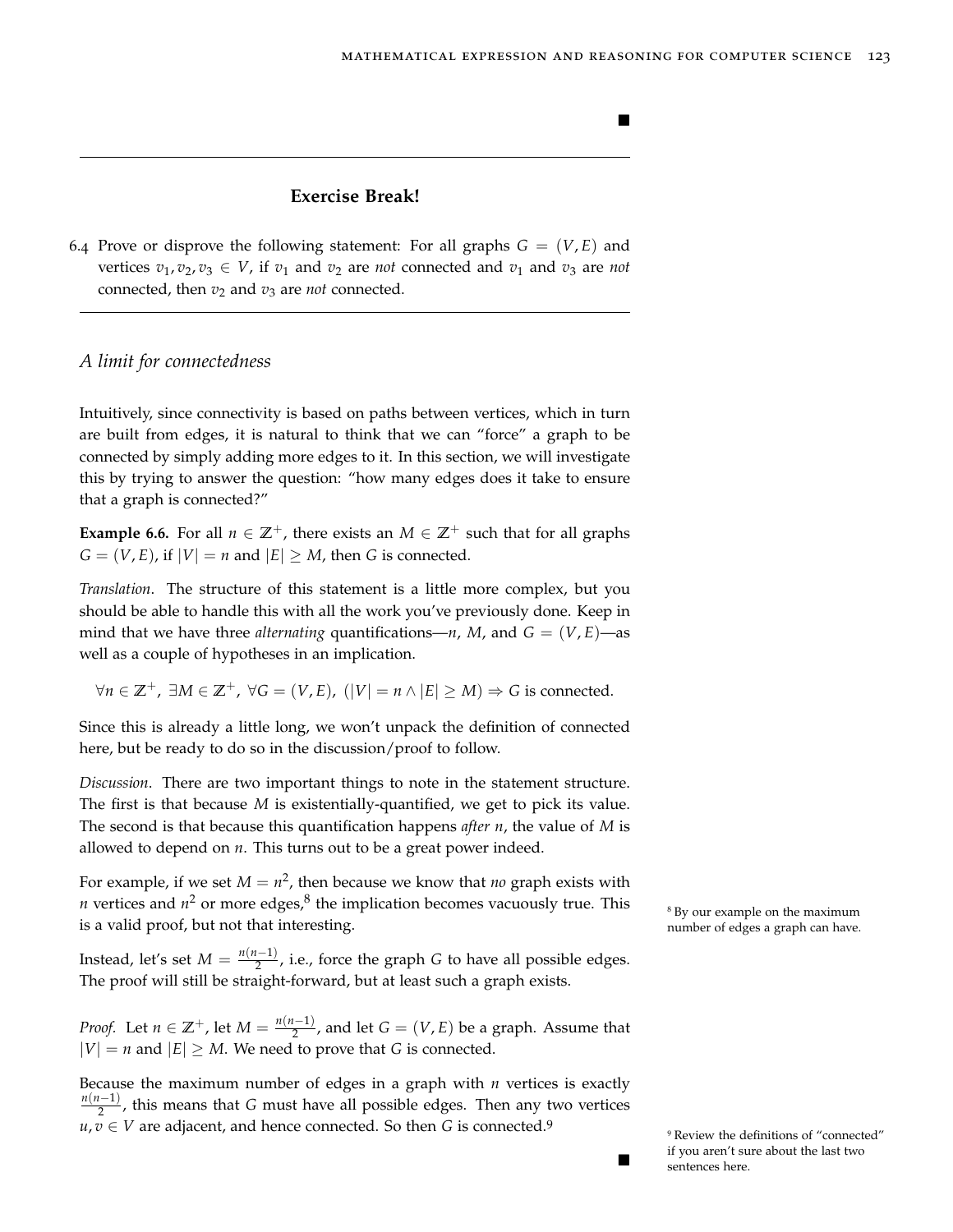The previous example shows the danger of making statements using existential quantifiers: often it is easy to prove that a particular value exists, but what we really care about is the "best" possible value. We don't want just any *M*, but the smallest possible one which forces a graph to be connected. For instance, it would be much more interesting if we could prove the following statement, with  $M = 2n$ :

$$
\forall n \in \mathbb{Z}^+, \ \forall G = (V, E), \ (|V| = n \land |E| \ge 2n) \Rightarrow G \text{ is connected.}
$$

Unfortunately, this statement is false, and in fact the value  $M = 2n$  is not even close, as we'll prove next.

**Example 6.7.** Let  $n \in \mathbb{Z}^+$ , and assume  $n > 1$ . Then there exists a graph  $G =$  $(V, E)$ , such that  $|V| = n$  and  $|E| = \frac{(n-1)(n-2)}{2}$  $\frac{2(n-2)}{2}$ , and *G* is not connected.

*Translation*.

$$
\forall n \in \mathbb{Z}^+, n > 1 \Rightarrow \left( \exists G = (V, E), |V| = n \land |E| = \frac{(n-1)(n-2)}{2} \land G \text{ is not connected} \right).
$$

*Discussion*. This statement looks a little different than the one from the previous example, but in fact is essentially its negation.<sup>10</sup> Here, we are asked to show More precisely, the parts starting with that for any *n*, there is a graph with *n* vertices and  $\frac{(n-1)(n-2)}{2}$  edges, but which is still not connected.

the quantification of *G* are negations of each other.

So how do we prove this? This time we can choose the graph, though we are constrained by the number of vertices and edges the graph must have. The expression  $\frac{(n-1)(n-2)}{2}$  is a big hint, as it looks suspiciously like the maximum number of edges on  $n − 1$  vertices...

*Proof.* Let  $n \in \mathbb{Z}^+$ , and assume  $n > 1$ . Let  $G = (V, E)$  be the graph defined as follows:<sup>11</sup>

- 
- $E = \{\{v_i, v_j\} \mid i, j \in \{1, \ldots, n-1\} \text{ and } i < j\}.$  That is, *E* consists of all edges between the first  $n - 1$  vertices, and has no edges connected to  $v_n$ .

We need to show three things:

(i)  $|V| = n$ .

 $(iii)$   $|E| = \frac{(n-1)(n-2)}{2}$  $\frac{(n-2)}{2}$ .

(iii) *G* is not connected.

For (i), we have explicitly labelled the *n* vertices in *V*, and so it is clear that  $|V| = n$ .

For (ii), we have chosen all possible pairs of vertices from  $\{v_1, v_2, \ldots, v_{n-1}\}$  for the edges. There are exactly  $\frac{(n-1)(n-2)}{2}$  such edges.

For (iii), because  $v_n$  is not adjacent to any other vertex, it cannot be connected to any other vertex. So *G* is not connected.



 $\blacksquare$ 

<sup>11</sup> This is the first time we're defining a concrete graph in a proof, rather than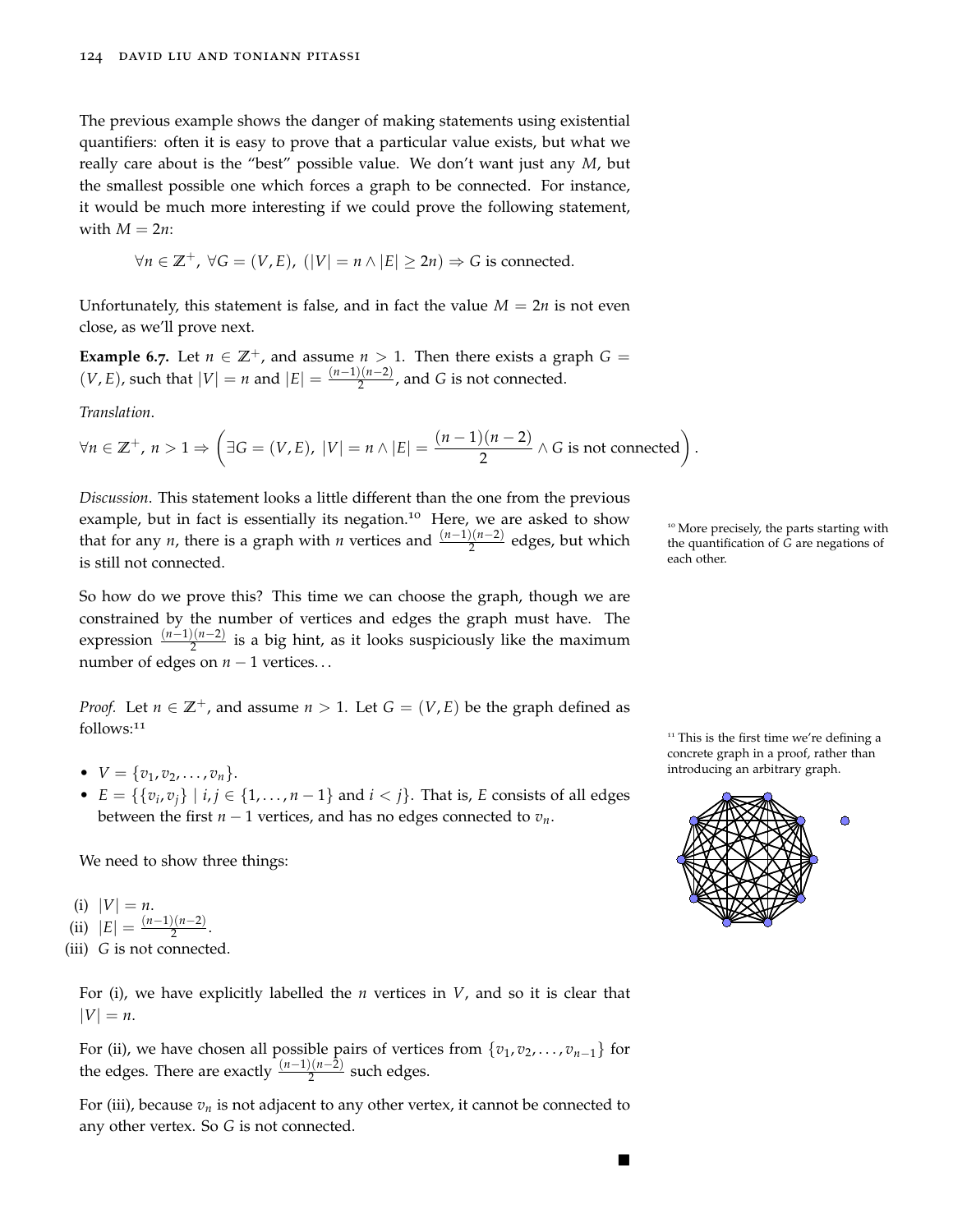We have now proved that a graph with a fairly large number of edges can still not be connected. It is worth noting that  $\frac{(n-1)(n-2)}{2} = \frac{n(n-1)}{2} - (n-1)$ . That is, there is a graph that is missing only  $n - 1$  edges from the set of all possible of edges, but is still not connected. The question becomes: can we go higher still? Is it possible for a graph on *n* vertices to have more than  $\frac{(n-1)(n-2)}{2}$  edges and yet still be not connected? Or is the best possible *M* from our original question indeed  $\frac{(n-1)(n-2)}{2} + 1$ ?

It turns out that the latter is true, and this will be the last, and most challenging, proof we do in this section.

**Example 6.8.** Let  $n \in \mathbb{Z}^+$ . For all graphs  $G = (V, E)$ , if  $|V| = n$  and  $|E| \ge$  $\frac{(n-1)(n-2)}{2} + 1$ , then *G* is connected.

*Translation*.

*∀n* ∈ **Z**<sup>+</sup>, ∀*G* = (*V*, *E*),  $\left(|V| = n \land |E| \ge \frac{(n-1)(n-2)}{2} + 1\right) \Rightarrow G$  is connected.

*Discussion*. So we are back to our original example, except now the *M* has been picked for us, and we are using an edge number of  $\frac{(n-1)(n-2)}{2} + 1$ . It is tempting for us to base our proof on the previous example: after all, if we start with a graph that has  $n - 1$  of its vertices all adjacent to each other, and then add one more edge to the remaining vertex, the new graph is certainly connected. However, this line of thinking relies on a particular starting point for the structure of *G*, which we cannot assume anything about (other than the number of vertices and edges, of course).

The problem is that even with these restrictions on the number of edges and vertices, it is hard to conceptualize enough common structure among such graphs to use in a proof.<sup>12</sup>

What is more promising, though, is trying to take a graph which satisfies the constraints on its number of edges and vertices, and then remove a vertex to make the graph smaller, and argue two things:

- the smaller graph is connected
- the vertex we removed is adjacent to at least one vertex in the smaller graph

This idea of "removing a vertex" from a graph to make the problem smaller and simpler can be formalized using induction, and is in fact one of the most common proof strategies when dealing with graphs.<sup>13</sup> The one thing to keep  $\frac{13}{13}$  We weren't kidding about the usefulin mind here is that we're doing induction on  $n$ , but the predicate we need to ness of induction. prove—contains quantifiers, making it more complex.

You'll notice that the inductive step in this proof is more complicated, and is split up into cases, and involves a sub-proof inside. As you read through this proof, look for both the *structure* as well as *content* of the proof: both are vital to understand.

*Proof.* We will proceed by induction on *n*. More precisely, define the following

<sup>12</sup> If that's too abstract, just imagine trying to complete the statement "Every graph with *n* vertices and at least (*n*−1)(*n*−2) <sup>2</sup> + 1 edges is/has. . . "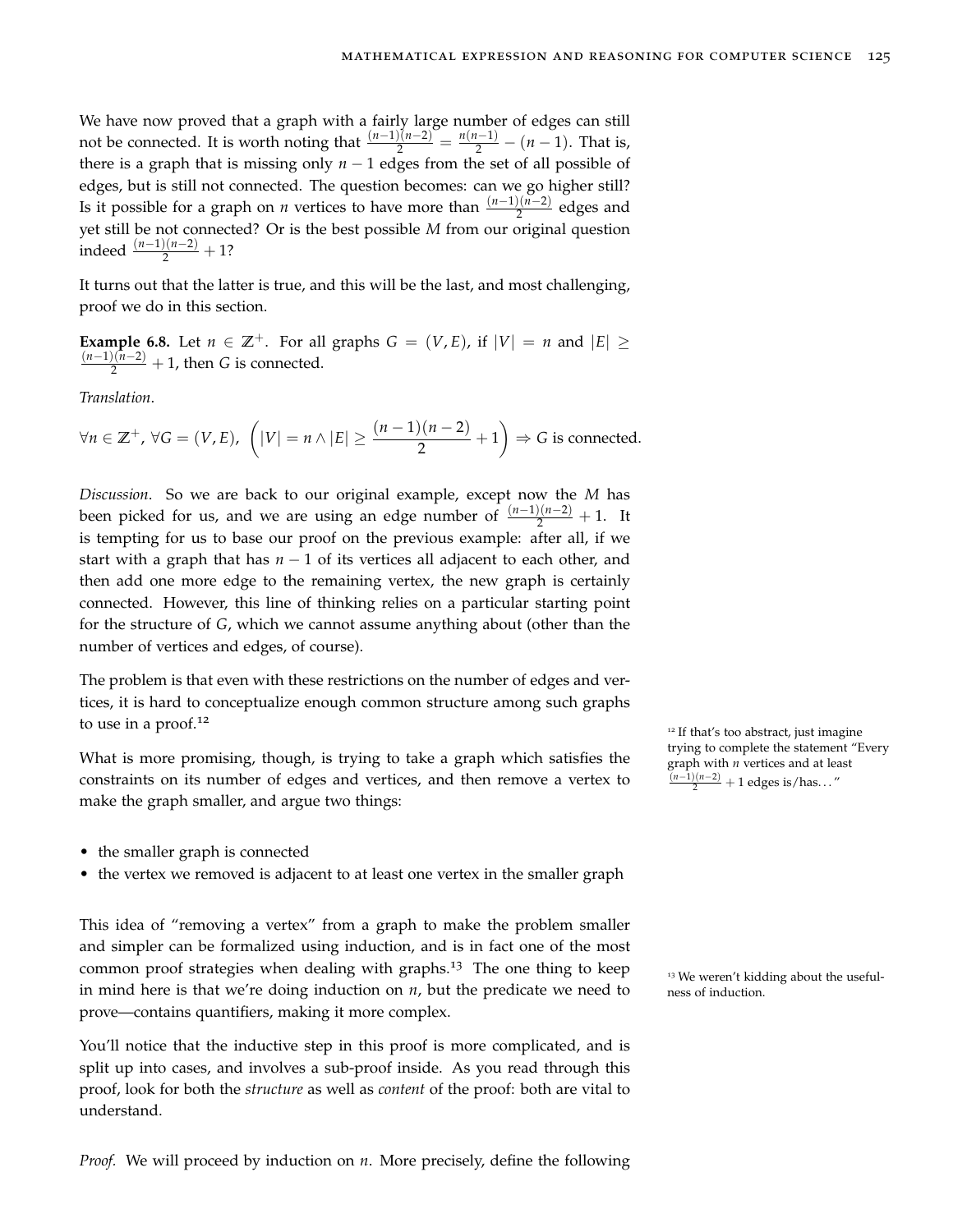predicate over the positive integers:

$$
P(n): \forall G = (V, E), \left( |V| = n \land |E| \ge \frac{(n-1)(n-2)}{2} + 1 \right) \Rightarrow G \text{ is connected.}
$$

In words,  $P(n)$  says that for every graph *G* with *n* vertices and at least  $\frac{(n-1)(n-2)}{2}$  + 1 edges, *G* must be connected. We want to prove that  $\forall n \in \mathbb{Z}^+$ , *P*(*n*) using induction.

**Base Case:** Let  $n = 1$ . This is a good exercise in substitution:

$$
P(1): \forall G = (V, E), (|V| = 1 \land |E| \ge 1) \Rightarrow G
$$
 is connected

This statement is vacuously true: no graph exists that has only one vertex and at least one edge, since an edge requires two vertices.

**Inductive Step**: Let  $k \in \mathbb{Z}^+$ , and assume that  $P(k)$  holds. We need to prove that  $P(k+1)$  also holds, i.e.:

$$
P(k+1): \forall G = (V, E), \left( |V| = k+1 \land |E| \ge \frac{k(k-1)}{2} + 1 \right) \Rightarrow G \text{ is connected.}
$$

Let  $G = (V, E)$ , and assume that  $|V| = k + 1$  and  $|E| \geq \frac{k(k-1)}{2} + 1$ . We now need to prove that *G* is connected. We will split up this proof into two cases.

**Case 1**: Assume  $|E| = \frac{(k+1)k}{2}$  $\frac{(-1)^k}{2}$ , i.e., *G* has all possible edges. In this case, *G* is certainly connected.

**Case 2**: Assume  $|E| < \frac{(k+1)k}{2}$  $\frac{1+\kappa}{2}$ . We now need to prove the following claim. *Claim* 4*. G* has a vertex in *G* with between one and  $k - 1$  neighbours, inclusive.<sup>14</sup>

*Proof.* Since *G* has fewer than the maximum number of possible edges, there that has at least one neighbour, but he maximum number of neighbours. exists a vertex pair  $(u, v)$  which is *not* an edge. Both *u* and *v* have at most  $k - 1$ neighbours, since there are  $k - 1$  vertices in *G* other than these two.

We leave showing that both *u* and *v* have at least one neighbour as an exercise.

Using this claim, we let *v* be a vertex which has at most *k* − 1 neighbours. Let  $G' = (V', E')$  be the graph which is formed by taking *G* and removing *v* from *V*, and all edges in *E* which use *v*. Then  $|V'| = |V| - 1 = k$ , i.e., we've decreased the number of vertices by one. This is good because we're trying to do induction on the number of vertices.

However, in order to use  $P(k)$ , we need not just that the number of vertices to be *k*, but that the number of edges is at least  $\frac{(k-1)(k-2)}{2} + 1.15$  This is what we'll  $\frac{15}{5}$  Remember that *P*(*k*) is an implicashow next.

$$
|E'| = |E| - \text{number of removed edges}
$$
  
\n
$$
\geq |E| - (k - 1)
$$
 (at most  $k - 1$  edges removed)  
\n
$$
\geq \frac{k(k - 1)}{2} + 1 - (k - 1)
$$
 (assumption on |E|)  
\n
$$
= \frac{(k - 2)(k - 1)}{2} + 1
$$

<sup>14</sup> Since there are  $k + 1$  vertices total, this claim is saying that there exists a vertex that has at least one neighbour, but not

 $\blacksquare$ 

tion: *if* the graph has the appropriate number of vertices and edges, *then* it is connected.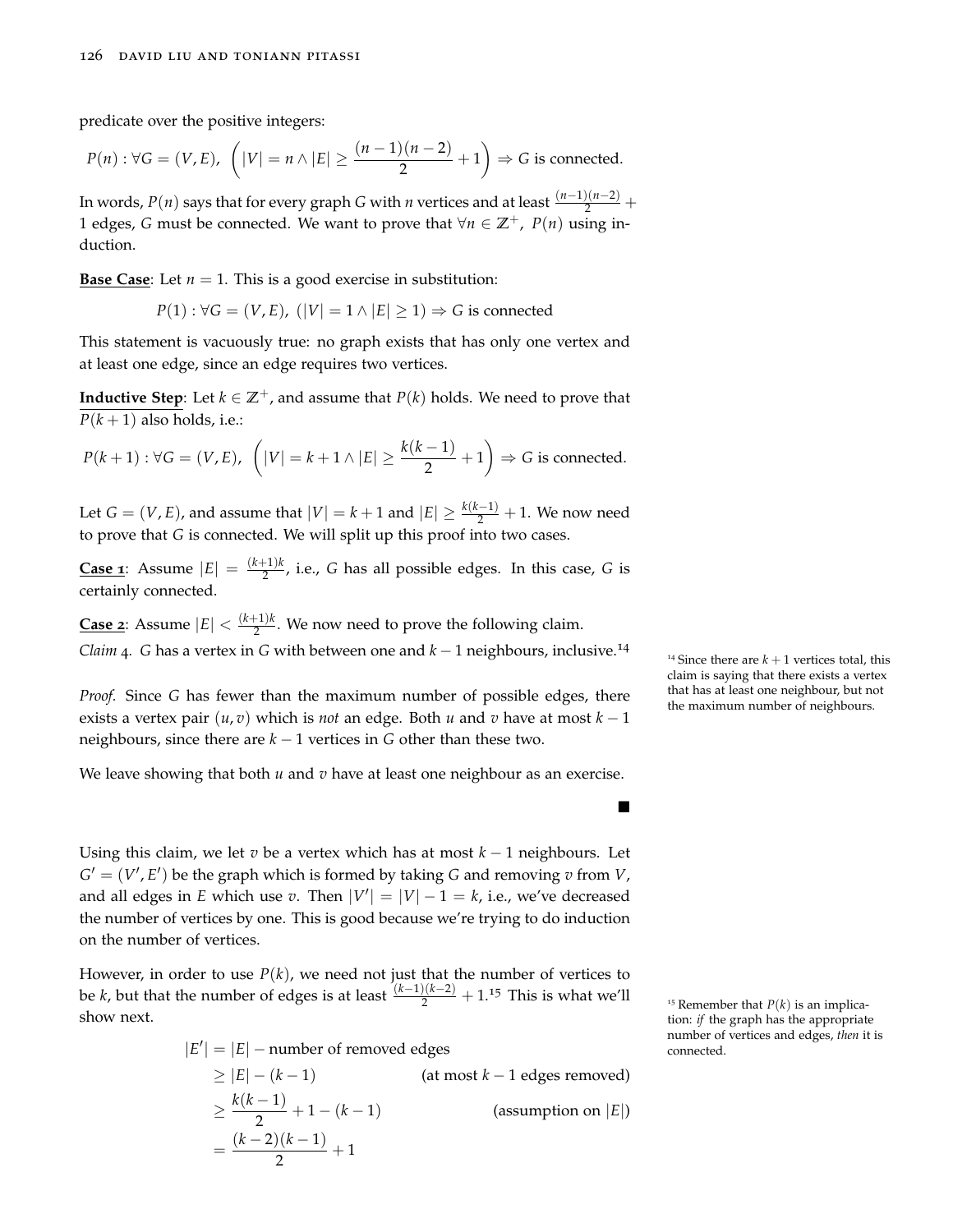Now that we have this, we can finally use the induction hypothesis: since  $|V'| =$ *k* and  $|E'| \ge \frac{(k-2)(k-1)}{2} + 1$ , we conclude that *G*<sup>'</sup> is connected. *G* 

Finally, let us use the fact that *G*' is connected to show that *G* is also connected.  $\qquad \qquad (w)\qquad \qquad (w)$ First, any two vertices not equal to *v* are connected in *G* because they are connected in *G'*. What about *v*, the vertex we removed from *G* to get *G'*? Recall our claim: *v* has at least one neighbour, so call it *w*. Then *v* is connected to *w*, but because *G'* is connected, *w* is connected to every other vertex in *G*. By a [previous](#page-121-0) [example,](#page-121-0) we know that *v* must be connected to all of these other vertices.

## **Exercise Break!**

These questions concern the proof that we just saw.

- 6.5 Let  $n \in \mathbb{Z}^+$ , and let  $G = (V, E)$  be a graph. Prove that if  $|V| = n$  and  $|E| \ge \frac{(n-1)(n-2)}{2} + 1$ , then every vertex in *G* has at least one neighbour.
- 6.6 It may have struck you as a little strange that we used cases in our proof of the inductive step.

What goes wrong with the argument in the second case if we try to include the case when *G* has all  $\frac{(k+1)k}{2}$  possible edges? (Hint: this is actually quite subtle, and took us a while to pinpoint ourselves!)

#### *Cycles and trees*

We spent the last section investigating how many edges a graph would need to force it to be connected.<sup>16</sup> We will now turn to the dual question: how many  $_{16}$  Or, how many edges are *sufficient* for edges is a graph *forced* to have if it is connected?<sup>17</sup> Rather than taking a graph graph connectedness. and adding edges to it to see how far we can go without it becoming connected, we now ask how many edges can we *remove* from a connected graph without disconnecting it.

We might consider some simple examples to gain some intuition here. For example, suppose we have a graph with *n* vertices which is just a path.

This has *n* − 1 edges, and if you remove any edge from it, the resulting graph will be disconnected (we leave a proof of this as an exercise).

But this isn't the only possible configuration for such a graph. The one on the right certainly isn't a path; you may recognize it as a "tree," though we won't define this term formally until later in this chapter.

Indeed, removing any edge from this graph disconnects it, and you might notice by counting that the number of edges is again one fewer than the number of vertices.

<sup>17</sup> Or, how many edges are *necessary* for graph connectedness.





 $\blacksquare$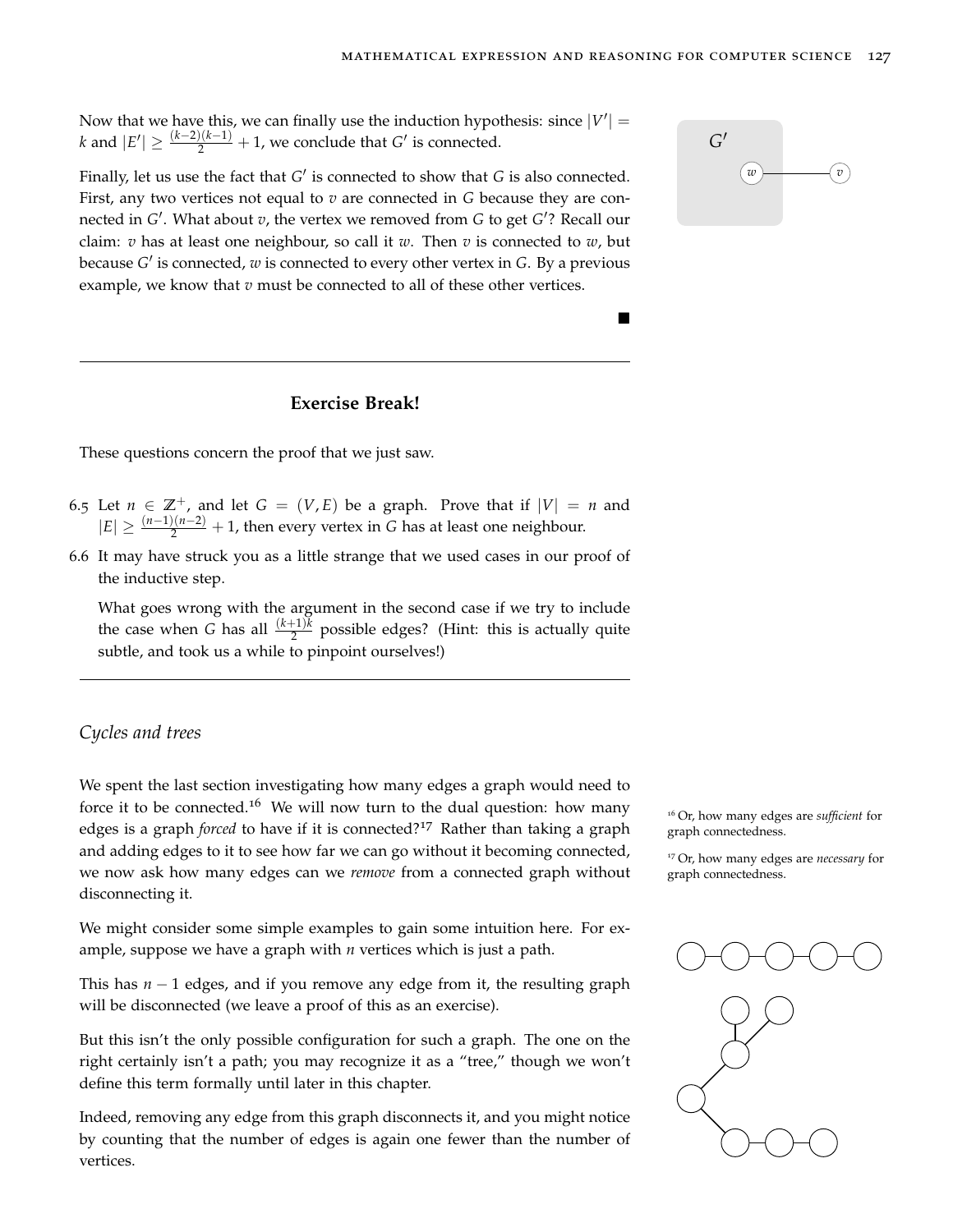It turns out that these examples do give us the right intuition: *any* connected graph  $G = (V, E)$  must have  $|E| \geq |V| - 1.18$  The tricky part is proving this. <sup>18</sup> The contrapositive is also an interest-Once again, we must struggle with the fact that even though the previous examples gave us some intuition, it is a challenge to generalize these examples to obtain an argument that works on all graphs satisfying these vertex and edge counts.

To get a formal proof, we'll need some way of characterizing exactly when we can remove an edge from a graph without disconnecting it. The following definition is an excellent start.

**Definition 6.5.** Let  $G = (V, E)$  be a graph. A **cycle** in G is a sequence of vertices  $v_0, \ldots, v_k$  satisfying the following conditions:

- $k \geq 3$
- $v_0 = v_k$ , and all other vertices are distinct from each other and  $v_0$
- each consecutive pair of vertices is adjacent

In other words, a cycle is like a path, except it starts and ends at the same vertex. The length of a cycle is the number of edges used by the sequence, which is also the number of distinct vertices in the sequence (the above notation describes a cycle of length *k*). Cycles must have length at least three; two adjacent vertices are not considered to form a cycle.

To use our example of cities and roads, if there is a cycle in the graph, it is possible to make a trip which starts and ends at the same city, and travels no road or city more than once.

Getting back to our motivation, cycles are a form of "connectedness redundancy" in a graph. Vertices in a cycle are all obviously connected to each other, but even if one edge is removed, the result is a path. In this case, the cycle's vertices are still connected to each other—albeit with possibly a much longer path to travel. Even though the diagrams on the right illustrate this property for a cycle itself, we will now show that this property holds even when this cycle is part of a larger graph.

**Example 6.9.** Let  $G = (V, E)$  be a graph and  $e \in E$ . If *G* is connected and *e* is in a cycle of *G*, then the graph obtained by removing *e* from *G* is still connected.

*Translation*. There are a lot of quantified variables here, and some assumptions which are perhaps not obvious from the English. It is certainly a worthwhile exercise to translate this statement explicitly. The trickiest part is the condition on *e* (that it is part of a cycle of *G*); remember that we generally represent such conditions as assumptions in a logical implication.

For brevity, we will use the notation  $G - e$  to represent the graph obtained by removing edge *e* from *G*.

 $∀G = (V, E)$ ,  $∀e ∈ E$ , (*G* is connected ∧ *e* is in a cycle of *G*)  $⇒ G - e$  is connected.

*Discussion*. This is a statement about a particular transformation: if we start with a connected graph and remove an edge in a cycle, then the resulting graph is still connected.

ing statement: if a graph has fewer than  $|V|$  – 1 edges, it cannot be connected.

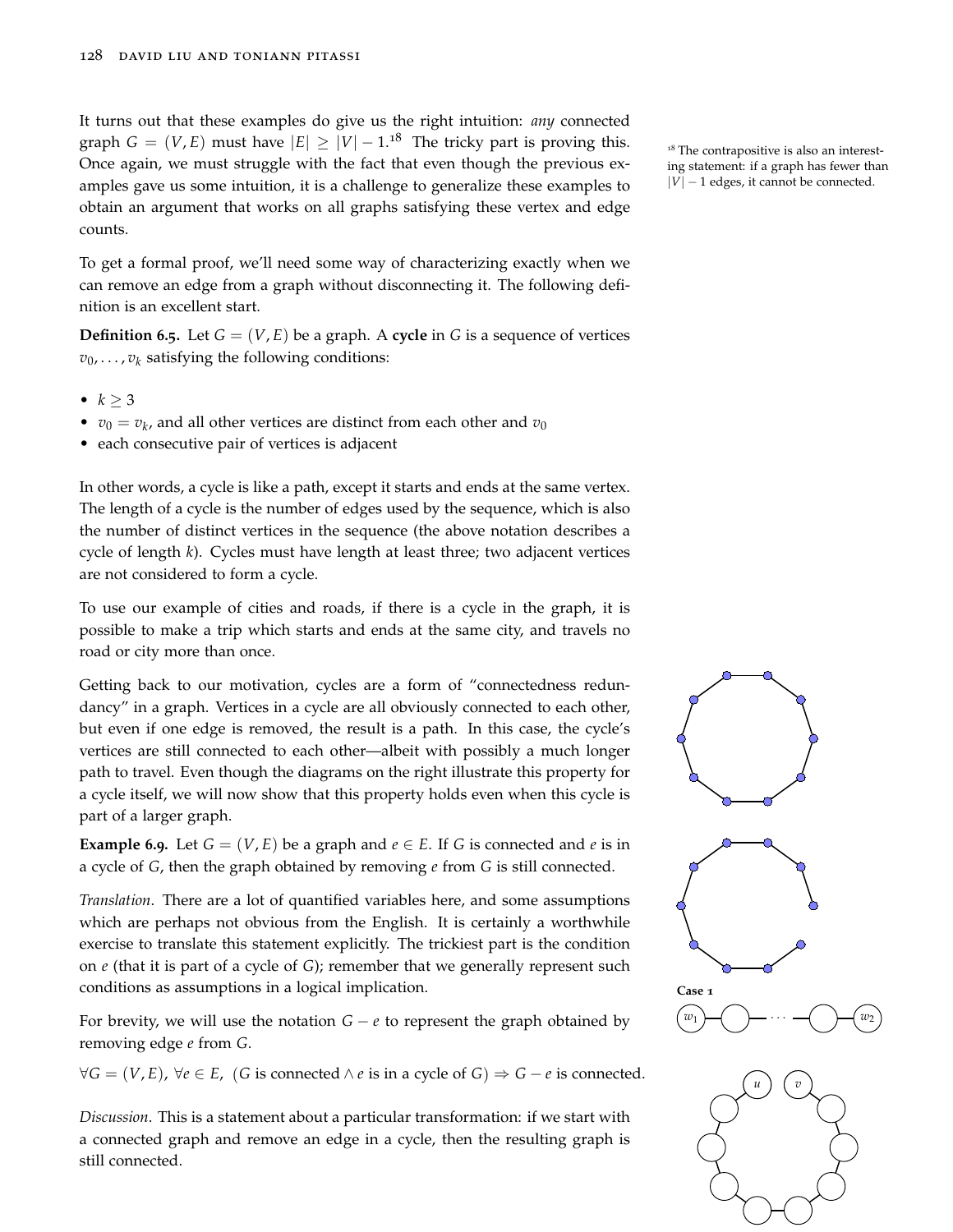We get to assume that the original graph is connected and has a cycle, but that's it. We don't know anything else about the graph's structure, nor even which edge in the cycle *e* is.

That said, it seems like we should be able to simply make an argument based on the [transitivity of connectedness:](#page-121-0) if we remove the edge  $\{u, v\}$  from the cycle, then we already know that  $u$  and  $v$  are still connected, so all the other vertices should still be connected too).

*Proof.* Let  $G = (V, E)$  be a graph, and  $e \in E$  be an edge in the graph. Assume that *G* is connected and that *e* is in a cycle. Let  $G' = (V, E \setminus \{e\})$  be the graph formed from *G* by removing edge *e*. We want to prove that *G'* is also connected, i.e., that any two vertices in  $V$  are connected in  $G'$ .

Let  $w_1, w_2 \in V$ . By our assumption, we know that  $w_1$  and  $w_2$  are connected in *G*. We want to show that they are also connected in  $G'$ , i.e., there is a path in  $G'$ between  $w_1$  and  $w_2$ .

Let *P* be a path between  $w_1$  and  $w_2$  in *G* (such a path exists by the definition of connectedness). We divide our proof into two cases: one where *P* uses the edge *e*, and another where it does not.

**Case 1**: *P* does not contain the edge *e*. Then *P* is a path in  $G'$  as well (since the only edge that was removed is *e*).

**Case 2**: *P* does contain the edge *e*. Let *u* be the endpoint of *e* which is closer to  $w_1$  on the path *P*, and let  $v$  be the other endpoint.

This means that we can divide the path *P* into three parts:  $P_1$ , the part from  $w_1$ to *u*, the edge  $\{u, v\}$ , and then  $P_2$ , the part from *v* to  $w_2$ . Since  $P_1$  and  $P_2$  cannot use the edge  $\{u, v\}$ —no duplicates—they must be paths in  $G'$  as well. So then  $w_1$  is connected to  $u$  in  $G'$ , and  $w_2$  is connected to  $v$  in  $G'$ . But we know that  $u$ and  $v$  are also connected in  $G'$  (since they were part of the cycle), and so by the [transitivity of connectedness,](#page-121-0)  $w_1$  and  $w_2$  are connected in  $G'$ .

This example tells us that if we have a connected graph with a cycle, it is always possible to remove an edge from the cycle and still keep the graph connected. Since we are interested in talking about the minimum number of edges necessary for connecting a graph, we'll now think about graphs which don't have any cycles.

**Definition 6.6.** A **tree** is a graph that is connected and has no cycles.

We would like to say that trees are the "minimally-connected" graphs: that is, the graphs which have the fewest number of edges possible but are still connected. It may be tempting to simply assert this based on the definition and what we have already proven, but let *G* be a connected graph, and consider the following statements carefully:

1. If G has a cycle, *then* there exists an edge  $e$  in G such that  $G - e$  is connected.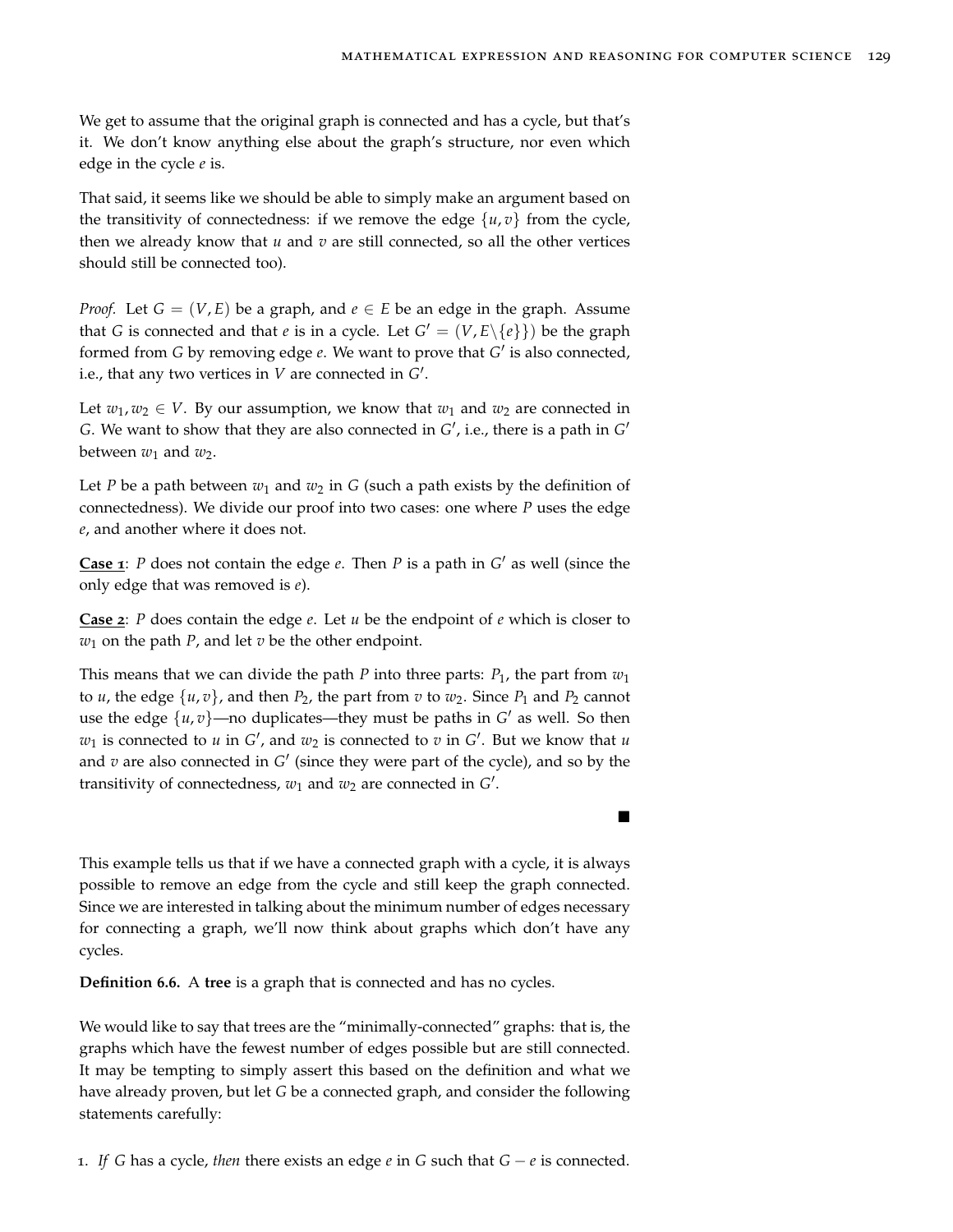- 2. *If G* is a tree, *then* it does not have a cycle.
- 3. *If G* does not have a cycle, *then* there does not exist an edge *e* in *G* such that *G* − *e* is connected.

We know that  $(1)$  is true by the previous example.  $(2)$  is true simply by the definition of "tree." How do we know (3) is true?

In fact, we don't. The statements (1) and (3) may look very similar, but they are *not* logically equivalent. In fact, (3) is logically equivalent to the *converse* of (1): if we let *P* be the statement "*G* has a cycle" and *Q* be the statement "there exists an edge *e* in *G* such that  $G - e$  is connected," then (1) is simply  $P \Rightarrow Q$ , while  $(3)$  is  $\neg P \Rightarrow \neg Q$ .

So we actually need to prove (3) directly, which is what we'll do next.

**Example 6.10.** Let *G* be a graph. Prove that if *G* does not have a cycle, then there does not exist an edge  $e$  in  $G$  such that  $G - e$  is connected.

*Translation*.

 $∀G = (V, E)$ , *G* does not have a cycle  $⇒ ∩(∃e ∈ E, G − e$  is connected).

In general, having to prove that there does *not* exist some object satisfying some given conditions is challenging; it is often easier to assume such an object exists, and then prove that its existence violates one or more of the given assumptions. This can be formalized by writing the contrapositive form of our original statement.

 $∀G = (V, E), (∃e ∈ E, G − e is connected) ⇒ G has a cycle.$ 

*Discussion*. So we can *assume* that there exists an edge *e* with this nice property that removing it keeps the graph connected. From this, we need to prove that *G* has a cycle. Note that we only need to show that a cycle exists—it may or may not have anything to do with *e*, but it is probably a good bet that it does.

The key insight is that if we remove *e*, we remove one possible path between its endpoints. But since the graph must still be connected after removing *e*, there must be another path between its endpoints.

*Proof.* Let  $G = (V, E)$  be a graph. Assume that there exists an edge  $e \in E$  such that  $G - e$  is still connected.

Let  $G' = (V, E \setminus \{e\})$  be the graph obtained by removing *e* from *G*. Our assumption is that  $G'$  is connected.

Let *u* and *v* be the endpoints of *e*. By the definition of connectedness, there exists a path *P* in *G*<sup> $\prime$ </sup> between *u* and *v*; this path does not use *e*, since *e* isn't in *G*<sup> $\prime$ </sup>. Then taking the path *P* and adding the edge *e* to it is a cycle in *G*.

 $\blacksquare$ 

Thus we now can state and prove the following fact about trees.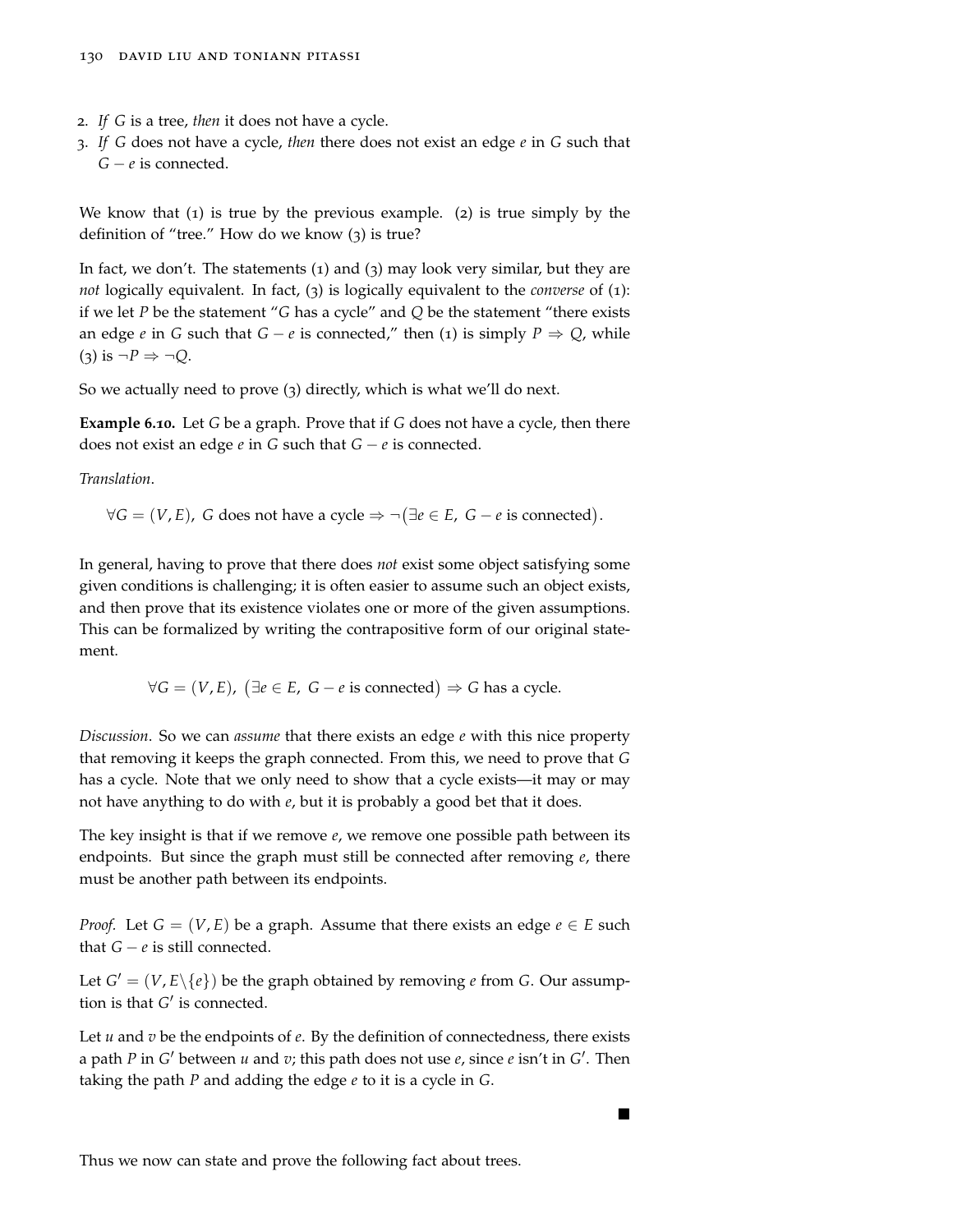**Example 6.11.** Let *G* be a tree. Prove that removing any edge from *G* disconnects the graph.

*Proof.* This follows directly from the previous claim. By definition, *G* does not have any cycles, and so there does not exist an edge that can be removed from *G* without disconnecting it.

We can say that a tree is the "backbone" of a connected graph. While a connected graph may have many edges and many cycles, it is possible to identify an underlying tree structure in the graph that, if it remains unchanged, ensures the graph remains connected, regardless of any other edges removed.<sup>19</sup>

Now, let us return to our original motivation of counting edges to prove the following remarkable result, which says that the number of edges in a tree depends *only* on the number of vertices.

<span id="page-130-0"></span>**Theorem 6.1.** Let  $G = (V, E)$  be a tree. Then  $|E| = |V| - 1$ .

*Translation*.

$$
\forall G = (V, E), G \text{ is a tree} \Rightarrow |E| = |V| - 1.
$$

*Discussion*. We have previously observed that this property seems to hold on trees that we drew ourselves. But of course this is not a formal proof, since we cannot assume anything about the particular structure of a tree.

A natural alternate strategy is to take a tree, remove a vertex from it, and use induction to show that the resulting tree satisfies this relationship between its numbers of vertices and edges.

This only works, though, if we can pick a vertex whose removal from *G* results in a tree—and in particular, results in a connected graph. To do this, we need to pick a vertex that is at the "end" of the tree.

Rather than proceeding with the proof directly, we recognize that a likely claim we'll need to use in our proof is that picking such an "end" vertex is always possible. Rather than embedding a subproof within the main proof, we will do it separately first.

<span id="page-130-1"></span>**Lemma** 6.2. Let  $G = (V, E)$  be a tree. If  $|V| \ge 2$ , then *G* has a vertex that has exactly one neighbour.

*Translation*.

∀*G* = (*V*, *E*), (*G* is a tree  $\land$   $|V|$  ≥ 2)  $\Rightarrow$  (∃*v* ∈ *V*, *v* has exactly one neighbour).

*Discussion*. What does it mean for a vertex to have exactly one neighbour? Intuitively, it means that we're at the "end" of the tree, and can't go any further. This makes sense visually on a diagram, but how can we formalize this? Suppose we start at an arbitrary vertex, and traverse edges to try to get as far away from it as possible. Because there are no cycles, we cannot revisit a vertex. But the path has to end somewhere, so it seems like its endpoint must have just one neighbour.

<sup>19</sup> In fact, many such trees may exist. This insight is the basis of *minimum spanning trees*, a well-studied problem in computer science that you will learn about in future courses.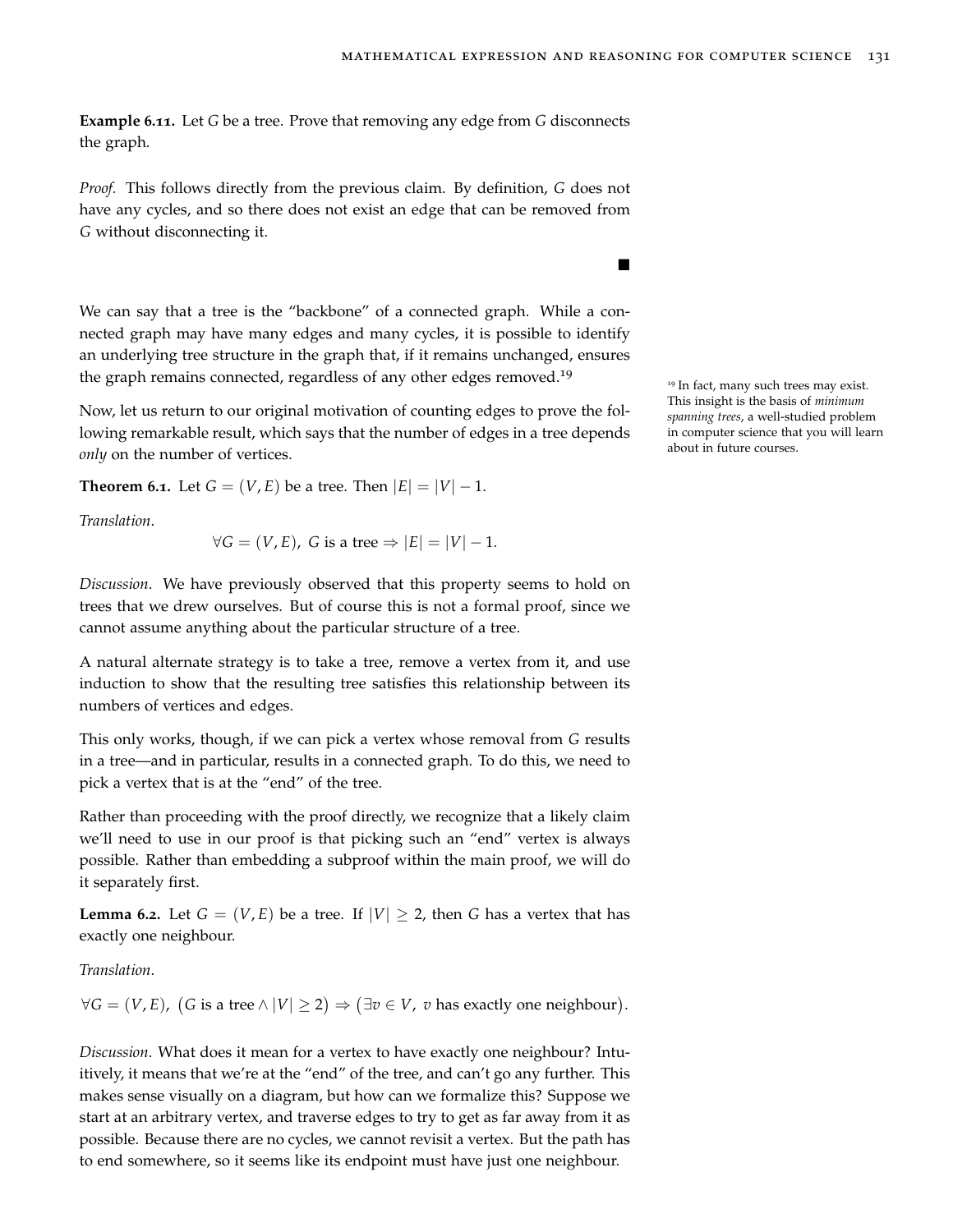*Proof.* Let  $G = (V, E)$  be a tree. Assume that  $|V| \ge 2$ . We want to prove that there exists a vertex  $v \in V$  which has exactly one neighbour.

Let *u* be an arbitrary vertex in *V*. Let *v* be a vertex in *G* that is at the maximum possible distance from  $u$ , i.e., the path between  $v$  and  $u$  has maximum possible length (compared to paths between *u* and any other vertex). We will prove that *v* has exactly one neighbour.

Let *P* be the shortest path between *v* between *u*. We know that *v* has *at least* one neighbour: the vertex immediately before it on *P*. *v* cannot be adjacent to any other vertex on *P*, as otherwise *G* would have a cycle. Also, *v* cannot be adjacent to any other vertex *w not* on *P*, as otherwise we could extend *P* to include *w*, and this would create a longer path.

And so *v* has exactly one neighbour (the one on *P* immediately before *v*).

With this lemma in hand, we can now give a complete proof of the [number of](#page-130-0) [edges in a tree.](#page-130-0) The key will be to use induction, removing from the original graph a vertex with just one neighbour, so that the number of edges also only changes by one. But how can we use induction on a statement that starts with  $\forall G = (V, E)$ ? We are used to seeing induction used with a statement of the form  $\forall n \in \mathbb{N}$  or  $\forall n \in \mathbb{Z}^+$ . To this end, we introduce a variable *n* to stand for the number of vertices in a graph, and then apply induction using the number of vertices. The statement that we will prove becomes

$$
\forall n \in \mathbb{Z}^+, \ \forall G = (V, E), \ (G \text{ is a tree} \land |V| = n) \Rightarrow |E| = n - 1.
$$

*Proof.* We will proceed by induction on *n*, the number of vertices in the tree. Let  $P(n)$  be the following statement (over positive integers):

$$
P(n): \forall G = (V, E), (G \text{ is a tree} \land |V| = n) \Rightarrow |E| = n - 1.
$$

We want to prove that  $\forall n \in \mathbb{Z}^+$ ,  $P(n)$ .

**Case 1**: Let  $n = 1$ . Let  $G = (V, E)$  be an arbitrary graph, and assume that G is a tree with one vertex.

In this case, *G* cannot have any edges. Then  $|E| = 0 = n - 1$ .

**Case 2**: Let *k* ∈  $\mathbb{Z}^+$ , and assume that *P*(*k*) is true, i.e., for all graphs *G* = (*V*, *E*), if *G* is a tree and  $|V| = k$ , then  $|E| = k - 1$ . We want to prove that  $P(k+1)$  is also true. Unpacking  $P(k + 1)$ , we get:

$$
\forall G = (V, E), (G \text{ is a tree} \land |V| = k + 1) \Rightarrow |E| = k.
$$

So let  $G = (V, E)$  be a tree, and assume  $|V| = k + 1$ . We want to prove that  $|E| = k$ .

By the [previous tree Lemma,](#page-130-1) since  $k + 1 \geq 2$ , there exists a vertex  $v \in V$  that has exactly one neighbour. Let  $G' = (V', E')$  be the graph obtained by removing *v* and the one edge on *v* from *G*. Then  $|V'| = |V| - 1 = k$  and  $|E'| = |E| - 1$ .



 $\blacksquare$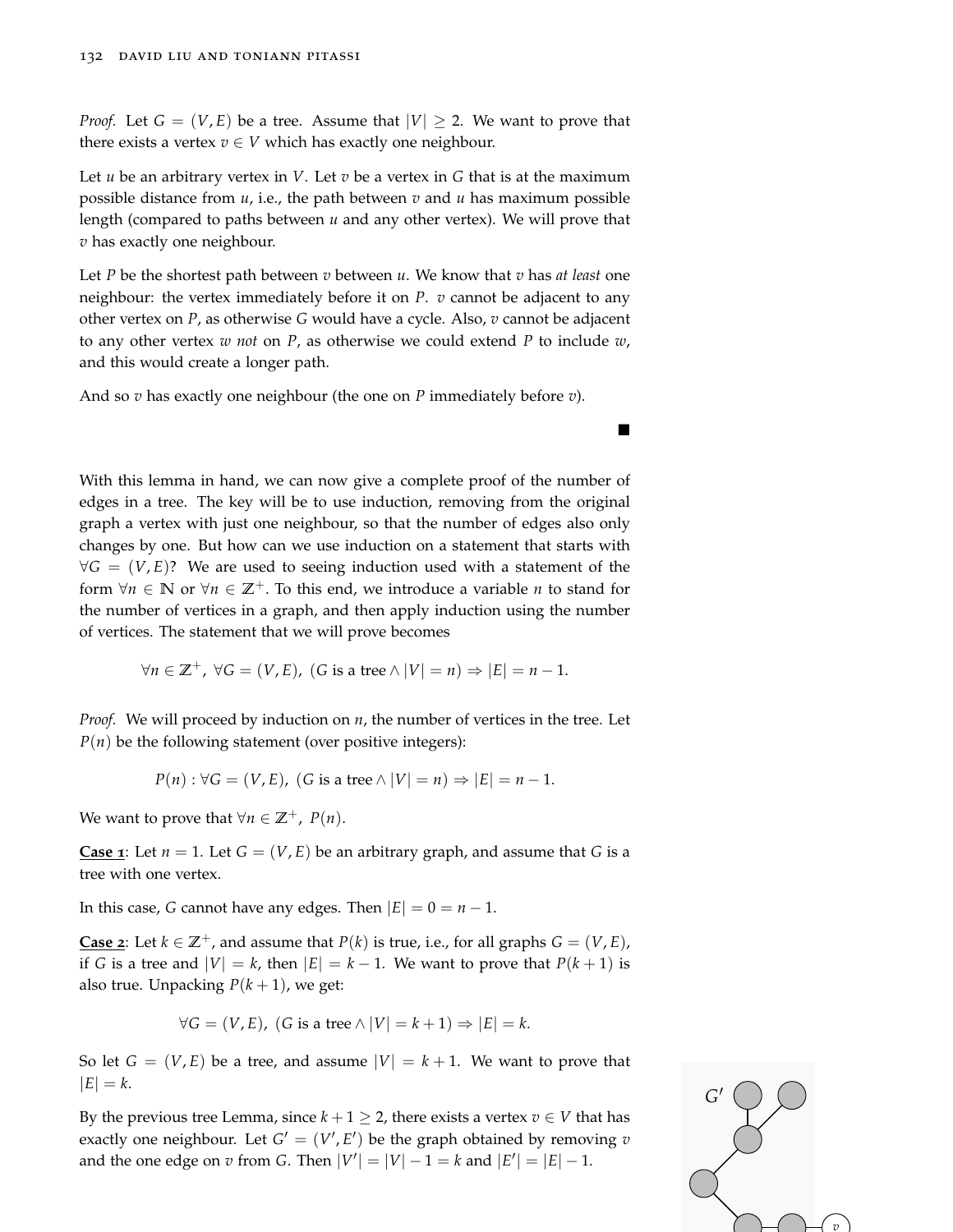We know that *G'* is also a tree. Then the induction hypothesis applies, and we  $\text{can conclude that } |E'| = |V'| - 1 = k - 1.$ 

This means that  $|E| = |E'| + 1 = k$ , as required.

Combining everything together, we can conclude the following required number of edges for any connected graph.

Since every connected graph contains at least one tree (just keep removing edges in cycles until you cannot remove any more), this constraint on the numbers of edges in a tree translates immediately into a lower bound on the number of edges in any connected graph (in terms of the number of vertices of that graph).

**Theorem 6.3.** Let  $G = (V, E)$  be a graph. If *G* is connected, then  $|E| \ge |V| - 1$ .

## **Exercise Break!**

- 6.7 Adapt the proof of the [tree Lemma](#page-130-1) to prove that for any tree  $G = (V, E)$ , if  $|V| \geq 2$  then *G* has at least *two* vertices with exactly one neighbour.
- 6.8 Prove the following claim. Let  $G = (V, E)$  be a tree, and let *v* be a vertex in G that has exactly one neighbour. Prove that the graph obtained by removing *v* from *G* is also a tree.
- 6.9 (Longer) Let  $G = (V, E)$  be a graph. We say that a graph is *approximately connected* when it is connected, or when there exists a pair of distinct vertices  $u, v \in V$  such that  $G' = (V, E \cup \{\{u, v\}\})$  is connected.
	- a) Find, with proof, the minimum number *M* (in terms of |*V*|) such that if *G* has at least *M* edges, it *must* be approximately connected.
	- b) Find, with proof, the maximum number *m* (in terms of |*V*|) such that if *G* has fewer than *m* edges, it *cannot* be approximately connected.

#### *Rooted trees*

The definition of "tree" that we have used so far—a connected graph with no cycles—is actually more general than what you may be familiar with from typical computer science applications. This is because trees themselves do not enforce an orientation or ordering amongst vertices, while in practice almost all of their uses involve a notion of hierarchy that elevates some vertices above others.

For this type of application, we specialize our more general definition to add this notion of hierarchy. Note that this definition is a "cosmetic" one in the sense that it does not actually say anything different about the *structure* of a graph, but merely how we interpret the vertices of the graph.

**Definition 6.7.** A **rooted tree** is either an empty tree, or a tree that has exactly one vertex labelled as its **root**. 20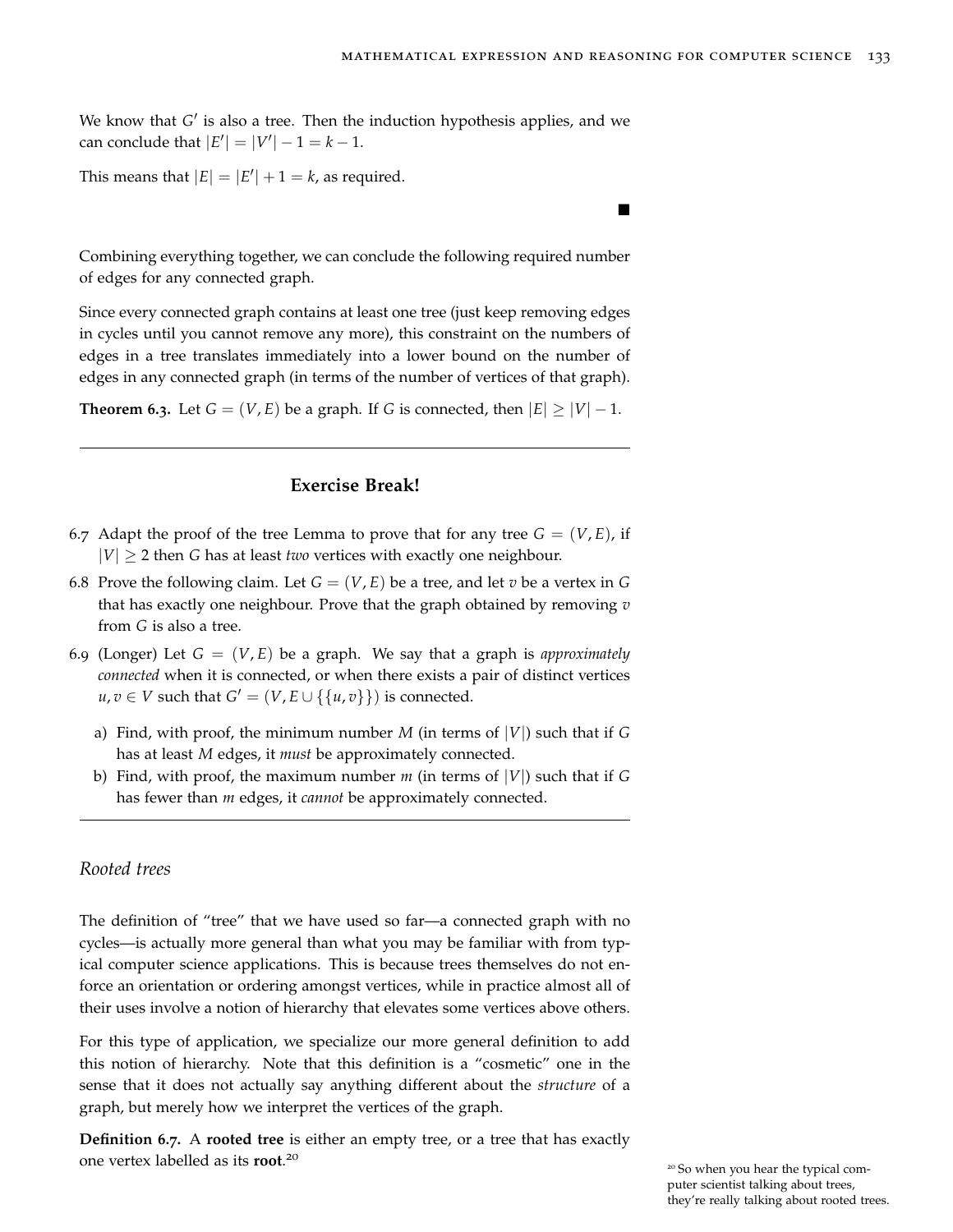Simply by designating one vertex in a tree as special, we immediately obtain a sense of direction in the tree; we can now use distance from the root as a partial ordering of the vertices, and talk about moving "away from the root" or "towards the root" when traversing edges. We typically represent this sense of direction visually by drawing rooted trees with the root vertex at the top, although of course this is merely a convention.

We will now introduce some new terminology that emerge naturally from this orientation. Note that much of the terminology matches our intuition for relationships among relatives in a family tree.

**Definition** 6.8. Let  $G = (V, E)$  be a non-empty rooted tree, and  $r \in V$  be the root of the tree. Let  $v \in V$  be an arbitrary vertex (including, but not limited to,  $r$ itself).

The **parent** of *v* is its neighbour which is closer to *r* than *v* is. A **child** of *v* is any of its other neighbours (which are further from  $r$  than  $v$  is).<sup>21</sup>

An **ancestor** of *v* is any vertex on the path between *r* and *v*, not including *v*  $\frac{1}{r \text{ to } v}$ . itself. (Equivalently, an ancestor of *v* is its parent, its parent's parent, its parent's parent's parent, etc.)

A **descendant** of *v* is any vertex *w* such that *v* is on the path between *r* and *w*. (Equivalently, a descendant of  $v$  is its child, its child's child's child's child's child, etc.)

A leaf of a rooted tree is any vertex which has no children.<sup>22</sup>

**Example 6.12.** Consider the rooted tree on the right.

- 1. What is the parent of A?
- 2. What are the children of C?
- 3. What are the ancestors of B?
- 4. What are the ancestors of D?
- 5. What are the descendants of C?
- 6. What are the descendants of B?

*Discussion*. This is another simple check on the terminology.

The only ones of note are  $(4)$  and  $(6)$ . Since vertex D is the root of the tree (remember the convention of drawing the root of the tree at the top of the diagram), it has *no* ancestors, and similarly, because B is a leaf, it has no descendants.

**Definition 6.9.** The **height** of a non-empty rooted tree is one plus the length of the longest path between the root and a leaf.<sup>23</sup> The "one plus" is to ensure that  $\frac{23 \text{ Many texts define height as just the}}{23 \text{ Many texts define height}}$ we are counting vertices instead of edges—e.g., a tree which consists of just the root vertex has height 1, not height 0.

The height of the *empty* rooted tree (i.e., a rooted tree with no vertices) is defined to be zero.

We have already studied the relationship between the numbers of vertices and edges in connected graphs. This question is far less interesting when it comes to <sup>21</sup> Equivalently, the parent is the vertex immediately before *v* on the path from

<sup>22</sup> Note that all leaves of a rooted tree have at most one neighbour. The [previous tree lemma](#page-130-1) can be used to show that each rooted tree has at least one leaf.



length of the longest path, which counts edges rather than vertices. It doesn't make a big difference, but counting vertices makes some of our future calculations look a little cleaner.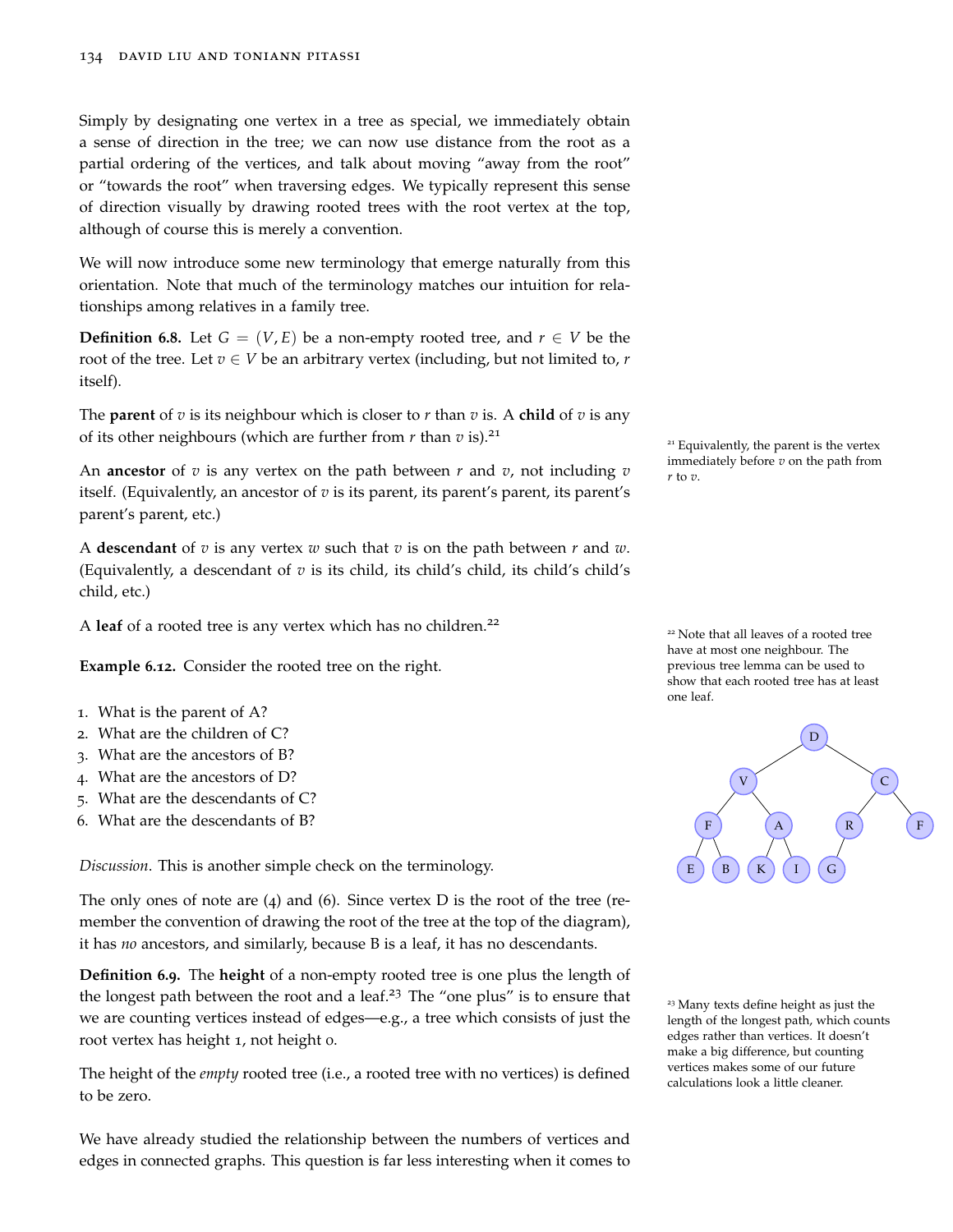trees, because there is an exact relationship between the number of vertices and edges in a tree ( $|E| = |V| - 1$ ).

But for rooted trees, we get another fundamental relationship to study: how the number of vertices influences the height of the tree. This is a question which is fundamental to many computer science applications of rooted trees, which typically traverse a tree by starting at its root and going down. Such algorithms take a longer amount of time depending on how tall the tree is.

**Theorem 6.4.** Let  $n \in \mathbb{N}$ , and assume  $n \geq 2$ . Then the following statements hold.

- 1. Every rooted tree with *n* vertices has height  $\geq 2$ .
- 2. There exists a rooted tree with *n* vertices with height equal to 2.
- 3. Every rooted tree with *n* vertices has height  $\leq n$ .
- 4. There exists a rooted tree *G* with *n* vertices with height equal to *n*.

*Discussion*. Note that there are four different things to prove here. Two of them are universally-quantified statements, establishing universal bounds on the height of *any* rooted tree. Two of them are existentially-quantified statements, saying that the proposed bounds are tight, i.e., they can be met exactly.

These proofs are not very challenging, and we'll leave them as an exercise.<sup>24</sup>

What is more interesting, and what is often done in practice, is to try to restrict the structure of a rooted tree by restricting the number of children each vertex can have. The following definition is one of the most common such restrictions.

**Definition 6.10.** A **binary rooted tree** is a rooted tree where every vertex has at most two children.<sup>25</sup>

Our last proof in this course is captures one such relationship between height two children. and number of vertices in binary rooted trees.

**Example 6.13.** Let  $h \in \mathbb{N}$ . Let  $G = (V, E)$  be a binary rooted tree, and assume that the height of *G* is  $\leq h$ . Then  $|V| \leq 2^h - 1$ .

*Translation*.

∀*h* ∈ **N**, ∀*G* = (*V*, *E*), (*G* is a binary rooted tree∧ *G* has height ≤ *h*) ⇒  $|V|$  ≤ 2<sup>*h*</sup> − 1.

*Discussion*. The key insight here is that binary rooted trees are themselves composed of smaller binary rooted trees. If we take *G* and remove its root, then we get obtain two binary rooted trees, both of which have height ≤ *h* − 1. We should then be able to use induction to prove the inequality.

*Proof.* We will prove this statement by induction on *h*. More precisely, let *P*(*h*) be the statement that for every binary rooted tree  $G = (V, E)$  of height  $\leq h$ ,  $|V| \leq 2^h - 1.$ 

**Base case:** Let  $h = 0$ . In this case, the only binary rooted tree of height 0 is empty, i.e., has no vertices. Then  $|V| = 0$  and  $2^h - 1 = 0$ , so the inequality holds. <sup>24</sup> Hint: think about the "extreme" of possible tree structures.

<sup>25</sup> This means each vertex has at most *three* neighbours in total: one parent,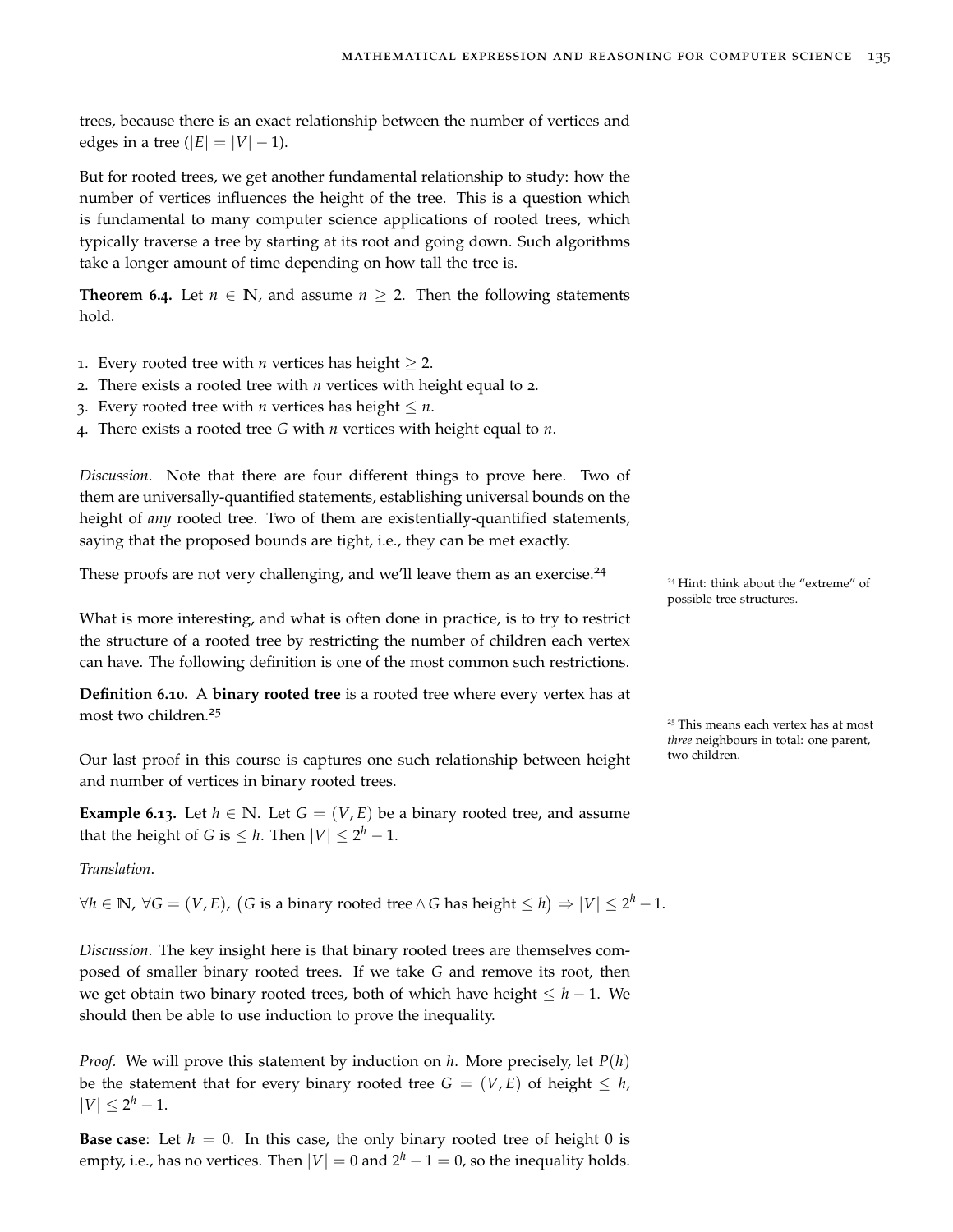**Inductive Step**: Let *k* ∈ **N**, and assume that *P*(*k*) holds. We want to prove that  $P(k+1)$  is also true. More precisely, we can write:

*P*(*k* + 1) : ∀*G* = (*V*, *E*), (*G* is a binary rooted tree∧ *G* has height ≤ *k* + 1) ⇒  $|V|$  ≤ 2<sup>*k*+1</sup> − 1.

So let  $G = (V, E)$  be a binary rooted tree which has height  $\leq k + 1$ . We will show that  $|V| \leq 2^{k+1} - 1$ .

Let  $r \in V$  be the root of *G*. Consider what happens when we remove *r* from *G*. We are left with two smaller binary rooted trees,  $T_1 = (V_1, E_1)$  and  $T_2 = (V_2, E_2)$ . Note that one or both of these trees could be empty (i.e., have no vertices or edges), and this is perfectly acceptable.

Since these two trees have height at most *k*, the induction hypothesis applies:  $|V_1| \leq 2^k - 1$  and  $|V_2| \leq 2^k - 1$ .

Then  $|V| = |V_1| + |V_2| + 1$  (the number of vertices in each of the two smaller trees, plus the root):

$$
|V| = |V_1| + |V_2| + 1
$$
  
\n
$$
\leq (2^k - 1) + (2^k - 1) + 1
$$
  
\n
$$
= 2 \cdot 2^k - 1
$$
  
\n
$$
= 2^{k+1} - 1
$$



 $\blacksquare$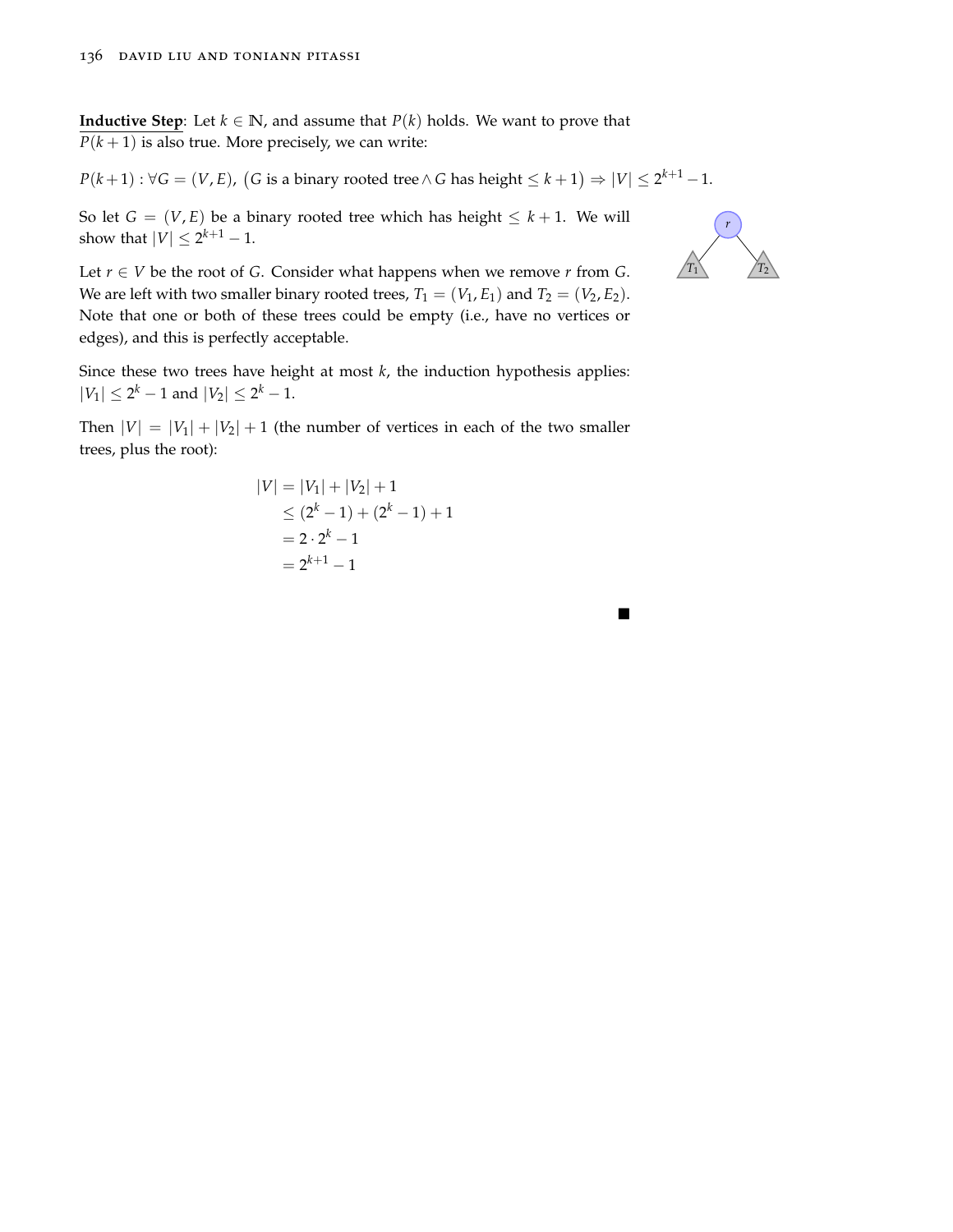# *7 Looking Ahead*

There are many beautiful ideas in Computer Science that make fundamental use of mathematical expression and reasoning. While we cannot do justice to these topics in these notes (many of them are deep), we would like to give you a glimpse of the power of mathematical reasoning in Computer Science. You will learn these and other topics in depth in other Computer Science courses at University of Toronto, including CSC236/CSC240, CSC263/CSC265, CSC373, CSC438, CSC448, CSC463, and CSC473.

## *Turing's legacy: the limitations of computation*

What are the limits of computation? Are there functions that we want to get a computer to calculate but that are beyond the capability of computers? This abstract and fuzzy question was formalized precisely by Alan Turing even before computers were invented! Namely, he defined a **Turing machine**, which is a purely mathematical model of computation. It is simple enough to reason about, yet powerful enough to capture any conceivable computational device!

After defining Turing machines, Turing proved that there are important problems that cannot be computed by any Turing machine. Because of the universality of the Turing machine, this then implies that these problems cannot be solved on *any* computer!

Before we try to explain the main ideas behind the proof, we would like to point out that mathematical expression is fundamental to even formulate the question. The abstraction of computation via the mathematical Turing machine model is essential to express a statement that talks about whether a given function can be computed.

The most famous problem that cannot be solved by any Turing machine (and thus by any computer) is called the *Halting Problem*. Informally, the input to the Halting Problem is a program, *P*, written in some programming language, together with an input to the program, *x*. The Halting Problem should output True for the pair  $(P, x)$  if and only if program *P* halts on input  $x$ <sup>1</sup>. The obvious way to try to solve the Halting Problem on input  $(P, x)$  is to simply run or simulate *P* on the input *x* and see what happens. If *P* does halt on *x*, then our simulation will also halt and we will eventually discover that *P* halts on *x*. But what happens when  $P$  does not halt on  $x$ ? In this case we are in trouble!

<sup>1</sup> By *halt* we mean that if we had an infinite amount of memory, then running *P* on *x* would eventually stop—that is, it would not get into any infinite loops.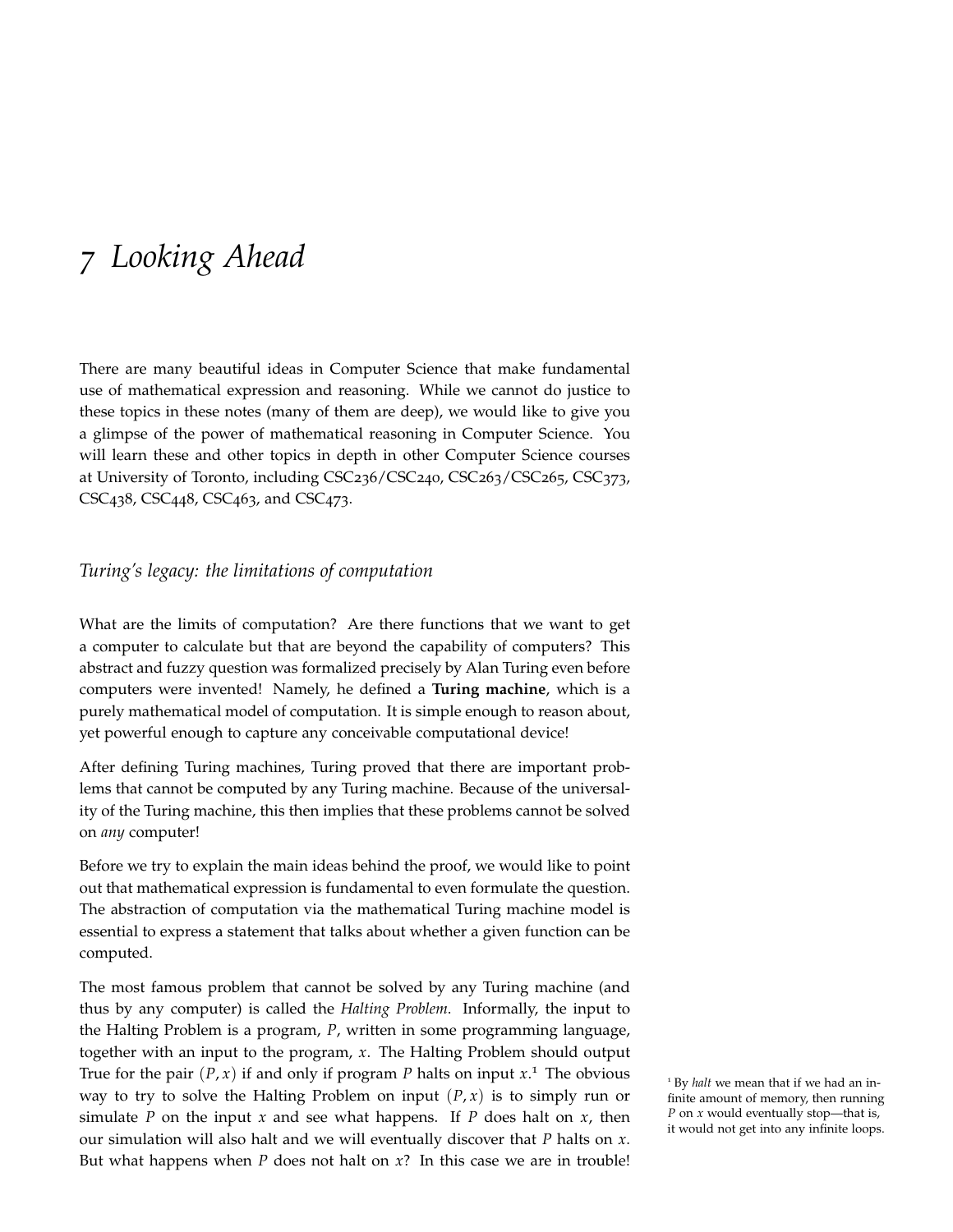What Turing proved is that it is basically impossible for a computer program to figure out with certainty whether an arbitrary program *P* will halt on a particular input *x*.<sup>2</sup> That is, there is no clairvoyant way to examine a program to determine <sup>2</sup> This is a *worst-case* result: there is no whether not it will halt on an input. Essentially the only thing that one can do is to run the program and see what happens.

We will focus on *decision problems*; that is, on problems that compute functions *f* from the natural numbers to  $\{0, 1\}$ . Since we want to prove a negative result, we can pick any problem that we'd like, so we aren't cheating by focusing on decision problems.<sup>3</sup> Furthermore, we will assume that the input to our decision <sup>3</sup> problem is encoded in binary, so the input is just some finite-length string of zeroes and ones, and the output is either zero (False) or one (True). We are going to try to explain the main ideas behind the halting problem without getting into too much notation.

First, we have to define our formal model of computation, the Turing machine (TM). We won't go into any details of Turing machines. They are a beautiful abstraction of computation, but these details aren't really necessary to understand the main thing that we want to prove in this chapter—that certain natural and important functions are beyond the power of computation. The only thing that you will need to know about Turing machines is that they are just programs in a simple programming language where we will assume an unbounded amount of computational memory. If *M* is a TM for computing a decision problem, it takes as input an arbitrary natural number, encoded by a binary string, *s*. For each *s*, the TM may or may not halt on *s*. If it does halt, then it outputs either zero (reject) or one (accept). Turing machines satisfy the following important properties:

- 1. Turing machines are a *universal* model of computation—any program written in any standard programming language can be converted to an equivalent Turing machine (TM) program.
- <sup>2</sup>. Turing machines can be enumerated.<sup>4</sup>

Both of these properties are not unreasonable—if you think of your favorite programming language, such as Python, it should be clear that both of these properties hold.

The first main idea is to come up with *one* explicit decision problem that cannot be computed by a TM. This first problem will not be the Halting Problem but will instead be a problem that we will construct to make the proof easier for us.<sup>5</sup> By property (2) above, TM programs can be enumerated, so let us write them as  $M_1, M_2, \ldots$ , where  $M_i$  is the  $i^{th}$  TM in the enumeration. Now consider the following decision problem, called  $\mathcal D$  (for the diagonal language): The input to D is, as usual, a natural number *i* (encoded in binary). The output is 1 if *either*  $M_i$  does not halt on input *i*, or if  $M_i$  halts and outputs 0 on input *i*. Otherwise, if  $M_i$  halts and outputs 1 on *i*, then *D* on *i* outputs 0. In other words, *D* does the *opposite* of what  $M_i$  does on input *i*—if  $M_i$  rejects *i* (either by not halting or by halting and not accepting), then  $D$  accepts *i*, and if  $M_i$  accepts input *i*, then D rejects *i*. The very cool thing is that we can prove that the decision problem

procedure that can decide for *all* programs *P* and for *all* inputs *x* whether or not *P* halts on *x*. But in special cases, it may be easy to determine what will happen.

<sup>3</sup> Indeed, decision problems turn out to be powerful enough anyway! That is, for any  $f : \mathbb{N} \to \mathbb{N}$ , there is a corresponding decision problem such that this problem can be computed if and only if the original function *f* can be computed.

<sup>4</sup> By *enumerated* we mean that there is an algorithm that on input *i* can output the first *i* TM's, *M*1, *M*2, . . . , *M<sup>i</sup>* .

<sup>5</sup> The proof method is called *diagonalization*, and was first used by Cantor in order to argue there is no bijective mapping from the natural numbers to the real numbers.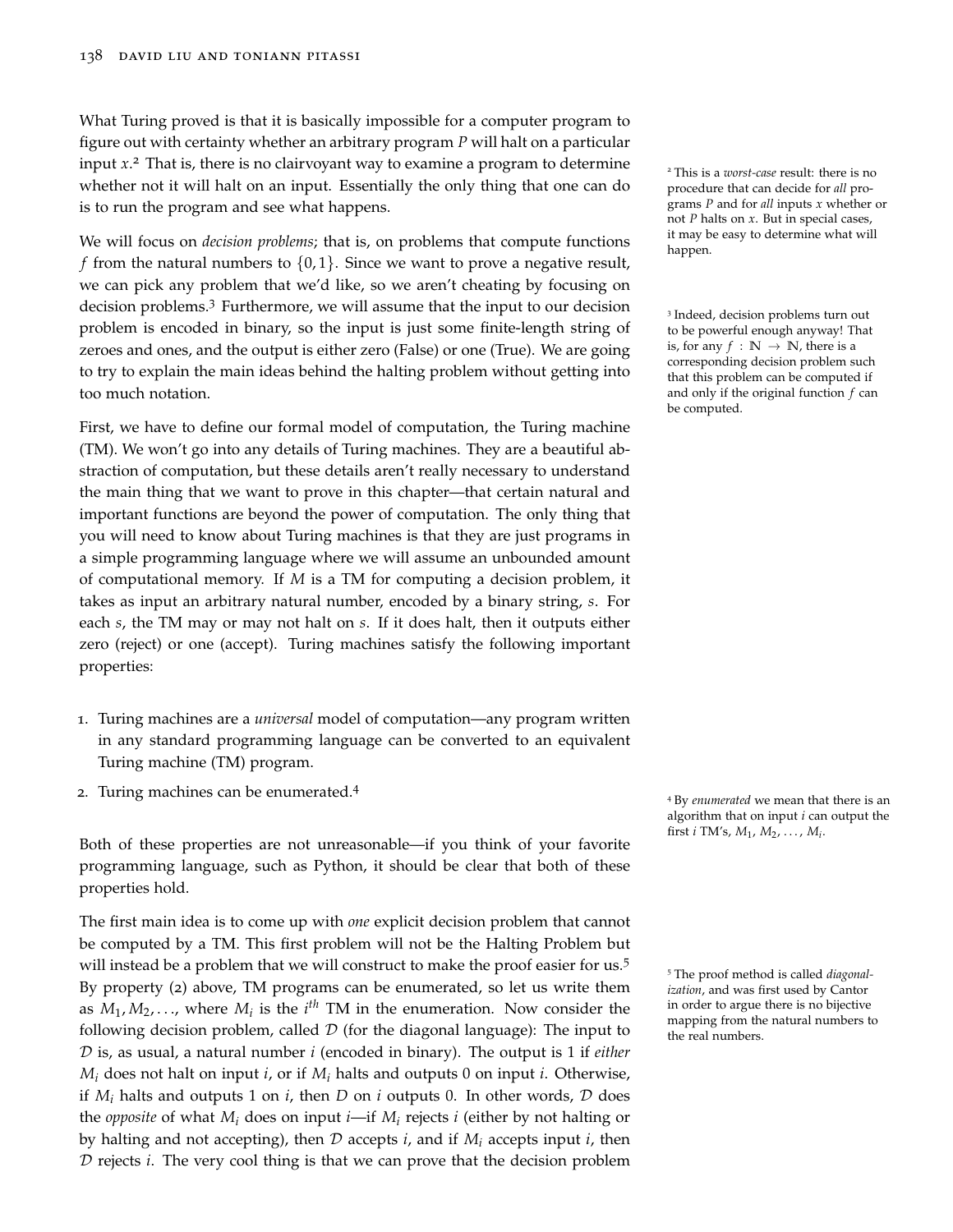$D$  is not computed by any TM! Why is this? We want to prove that for every *j* ∈ **N**, that *M<sup>j</sup>* does not compute D. So fix some arbitrary *j* ∈ **N**, and consider  $M_i$  on input *j*—by construction it does the opposite thing that  $D$  does on input *j*, and therefore *M<sup>j</sup>* does not compute D. Since we have proven this for every *j*, it follows that there is *no* Turing machine that computes  $\mathcal{D}$ <sup>16</sup>

Okay, so thus far we have found one explicit decision problem,  $D$ , that cannot be computed by any TM. Now we want to prove that some specific decision problem (the Halting Problem) also cannot be computed by any TM. At this point, we need to be more precise about what we mean by the Halting Problem. We define the Halting Problem  $H$ , as follows. The input is a pair  $(i, j)$  where both *i* and *j* are natural numbers. The output should be 1 (accept) if *M<sup>i</sup>* halts on input *<sup>j</sup>*, and should be 0 (reject) otherwise.<sup>7</sup>

To show that  $H$  is not computable by any TM, we will introduce a second idea called a *reduction* that is extremely powerful and used extensively in Computer Science. In fact, you've seen this idea already although it didn't have this fancy name—it is none other than a proof by contradiction. Say that we want to prove  $\neg A$ , and we already know  $\neg B$ . Suppose that we can prove  $A \Rightarrow B$ . Then assume for sake of contradiction that *A* is true, thus by modus ponens it follows that *B* is true, which contradicts  $\neg B$ . To instantiate this in our setting, we let *B* be the statement that D is computable by some TM, and let A be the statement that  $\mathcal{H}$ is computable by a TM. Since we have already proven  $\neg B$ , it is just left to prove  $A \Rightarrow B$ ; that is, we want to prove that if H is computable by a TM, then B is also computable by a TM, in order to get a contradiction and therefore conclude that H is not computable. For this choice of A and B, proving  $A \Rightarrow B$  is called a reduction (from *B* to *A*) because we are showing that computing *B* essentially reduces to the task of computing *A*.

So our remaining task is therefore to show that if we can compute  $H$ , then we can compute  $D$  by a TM. Here we will have to wave our hands a little bit, since we haven't even formally defined Turing machines! But we did say that they satisfy property (1), and thus we will argue informally that if we have an algorithm for  $H$ , then we can also construct an algorithm for  $D$ . How would we compute D in the first place? Remember that the input is a number *i*, and we want to determine of *M<sup>i</sup>* halts and accepts *i*. The first step on input *i* is to actually find the TM program *M<sup>i</sup>* . This can be carried out by enumerating all TMs until we get to the *i th* one.<sup>8</sup>

Now that we have  $M_i$ , how can we tell if  $M_i$  accepts *i*? If we just simulate  $M_i$  on the efficient ways to do this. input *i*, we may run into a problem if *M<sup>i</sup>* doesn't halt on *i* since in that case our simulation will run forever and we will never know when to stop the simulation and output 1. But we are saved by the fact that we are assuming that we have an algorithm for  $\mathcal{H}!$ ! Thus we can *first* run the algorithm for  $\mathcal{H}$  on the input pair  $(i, i)$ . If it accepts, then we know that  $M_i$  halts on *i*, so in this case we can go ahead and simulate *M<sup>i</sup>* on *i*, and return the opposite answer. If on the other hand the algorithm for  $H$  on  $(i, i)$  rejects, then we know that  $M_i$  does not halt on *i*, so we should just return 1 (and not bother to do the simulation). Thus informally we have argued that if H is computed by some TM, then  $\mathcal D$  is also computed by some TM, so we can conclude that  $H$  is not computable!

<sup>6</sup> The main point here is that the set of all functions from the natural numbers to {0, 1} is huge—much, much larger than the set of all Turing machines since we have assumed that they can be enumerated Thus, at a high level the idea is the same as Cantor's, but here we are showing that there is no bijective mapping from the set of all TM's to the set of all such functions.

<sup>7</sup> But we said that inputs should be single numbers and not pairs of numbers! To handle this, we can encode a pair of numbers  $(i, j)$  by the single number  $2^i \times 3^j$ . Check that *i* and *j* can be uniquely extracted from  $2^{\times}3^j$ .

<sup>8</sup> This is very inefficient by it will suffice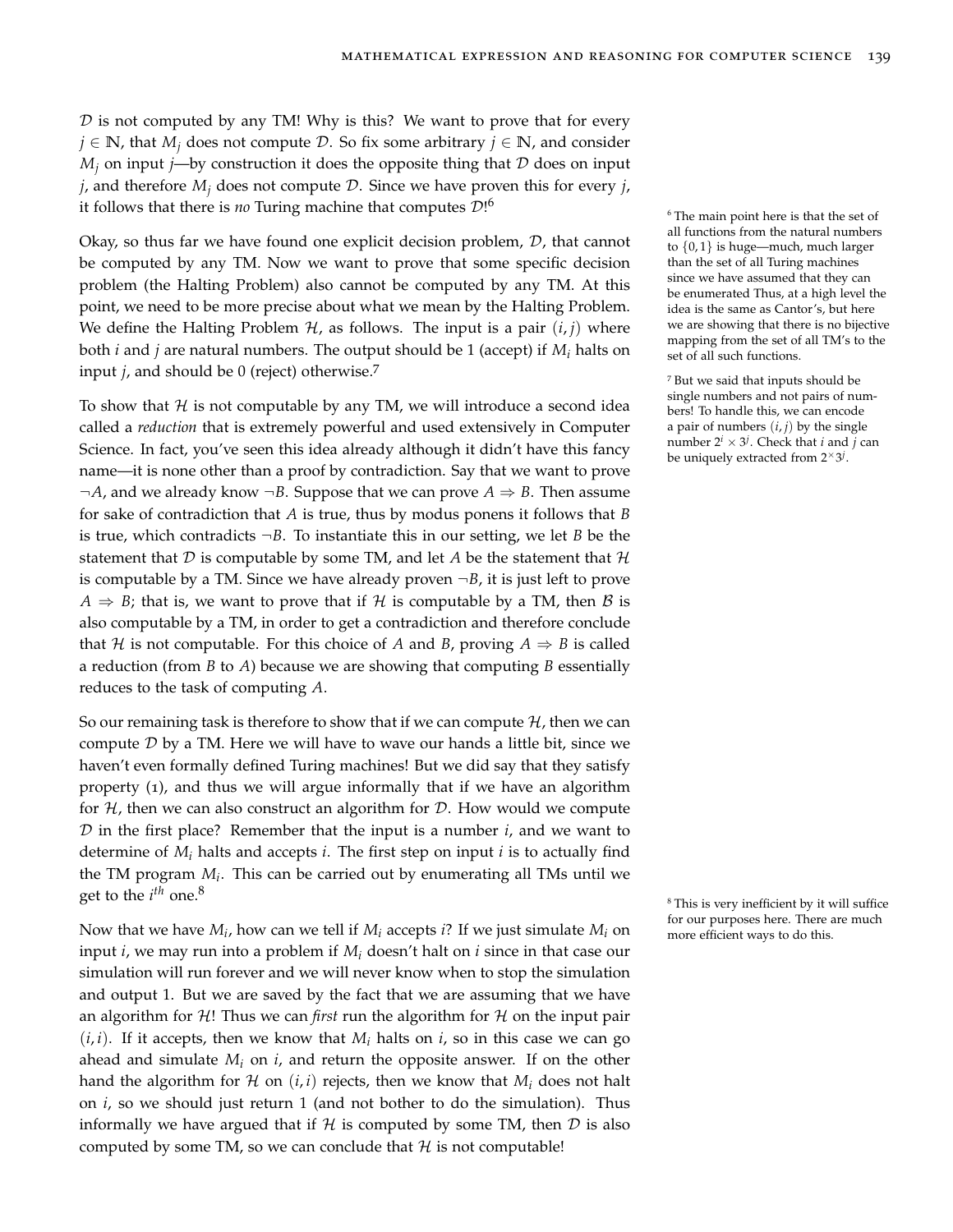#### *Other undecidable problems*

Using this idea of a reduction, we can now prove that many other problems of interest are also not computable by any Turing machine. One of the most famous of these problems is called Hilbert's Tenth Problem. In 1900, the Second International Congress of Mathematicians was held in Paris, France, where David Hilbert, one of the greatest mathematicians in the world, was invited to deliver one of the main lectures. His lecture has become very famous because in his lecture, entitled "Mathematical Problems," he formulated 23 major mathematical problems that he felt were the most important open problems in all of mathematics to be studied in the coming century. Several of them have turned out to be very influential for mathematics of the 20th century. Some famous examples are: determining the truth or falsity of the continuum hypothesis, the Reimann hypothesis, formulating the axioms of physics, and proving that the axioms of arithmetic are consistent.

One of the most important is his tenth problem, called "Determining the solvability of a Diophantine equation" and asks, given a polynomial equation with any number of variables and integer coefficients, to devise an algorithm to determine whether the equation has an integer solution. This was open for a very long time until in 1970 Yuri Matiyasevich finally resolved Hilbert's tenth problem by proving that it has no solution since it is *undecidable*! The proof is a *complicated* reduction using insights from Julia Robinson, and a connection to Fibonacci numbers.

## *Gödel's legacy: the limitations of proofs*

Another very famous problem that is not computable is called the Entscheidungsproblem.<sup>9</sup> Informally, this is the problem of determining whether or not <sup>9</sup> *Entscheidung* is the German word for a mathematical statement is valid. We start with a fixed set of axioms (such "decision." as the axioms of Peano arithmetic, the most standard set of axioms for reasoning in number theory). The input is a mathematical sentence *s*, and the output should be 0 (reject) if *s* is not a logical consequence of the axioms, and 1 (accept) if *s* is a logical consequence of the axioms. This problem is undecidable by Matiyasevich's theorem, since the existence of solutions for Diophantine equations are a special type of mathematical statement. However, it is also possible give a simpler reduction showing that the Entscheidung problem is undecidable. Philosophically this is quite interesting as it proves that mathematics cannot be fully automated.

Closely connected to the Entscheidung problem is Hilbert's second problem, to prove that the axioms of arithmetic are consistent. In 1931 Kurt Gödel proved his famous incompleteness theorems, essentially showing that there is no reasonable set of axioms that can capture<sup>10</sup> all sentences that are true about the  $10 B_y$  "capture" we mean that the natural numbers. While his proof did not mention anything about computers or computability, we now know that his theorems are in fact very closely connected to undecidability, and can be proven using the ideas of reductions.

set of sentences that are logically consequences of the axioms should be exactly those sentences that are true over the natural numbers.